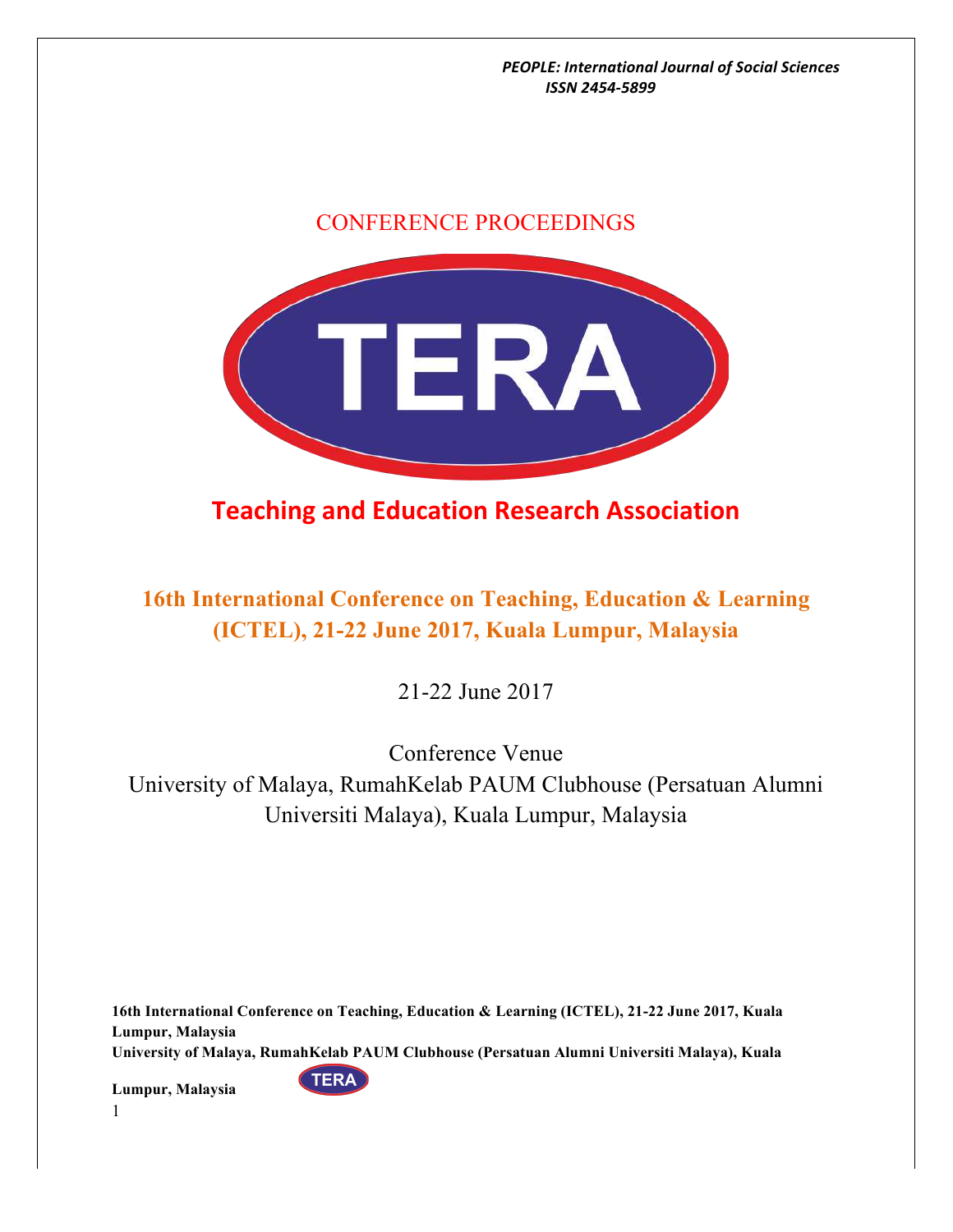# **KEYNOTE SPEAKER**



**Dr. Shahryar Sorooshian**

# **Coordinator of Research Clusters & Faculty Publications, Faculty of Industrial Management; Universiti Malaysia, Pahang, Malaysia**

**16th International Conference on Teaching, Education & Learning (ICTEL), 21-22 June 2017, Kuala Lumpur, Malaysia University of Malaya, RumahKelab PAUM Clubhouse (Persatuan Alumni Universiti Malaya), Kuala** 

**TERA**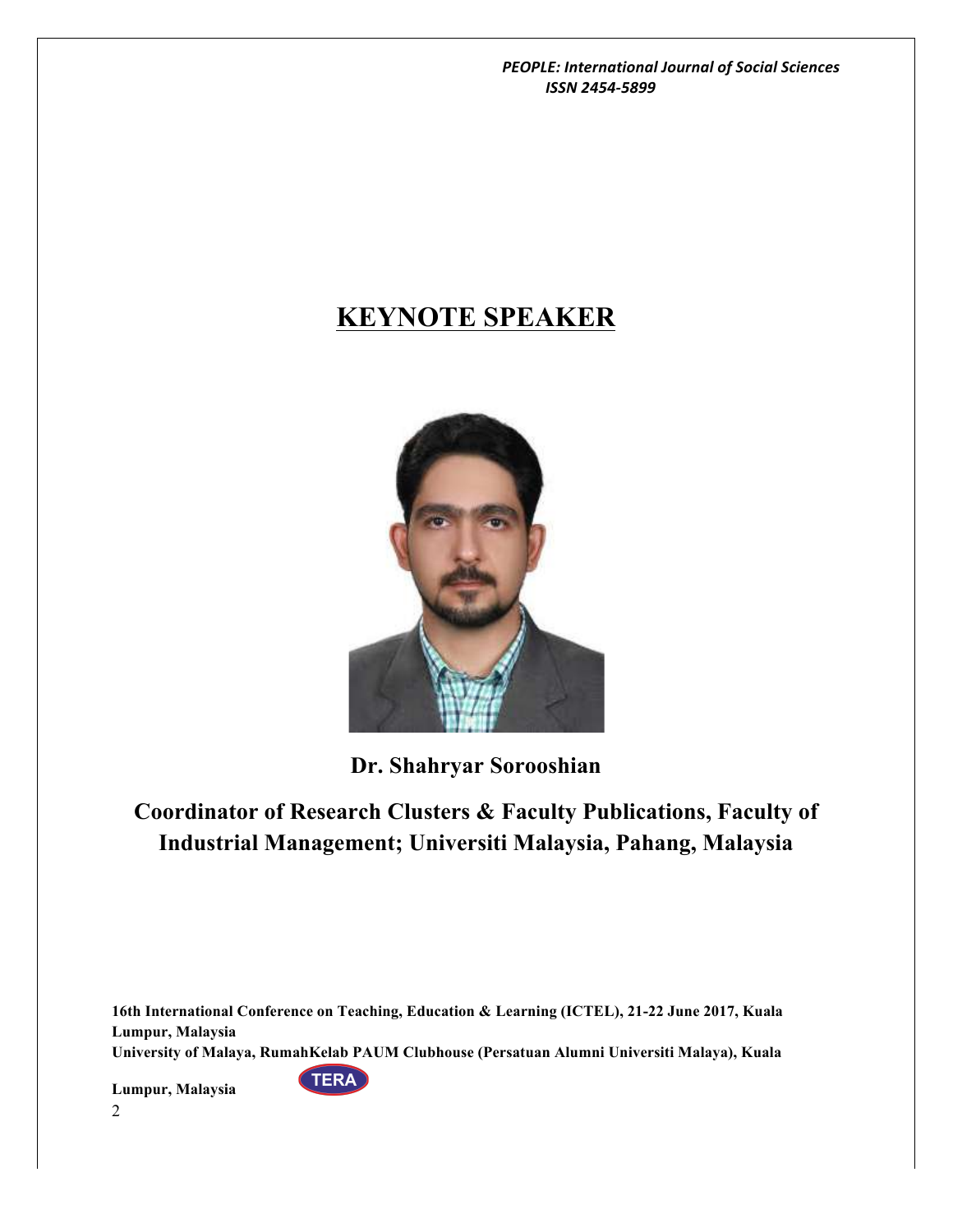## **WORKSHOP**



## **TaherBahrani**

**Department of English, Mahshahr Branch, Islamic Azad University, Mahshahr, Iran**

**Workshop title: How to conduct a quantitative research with a step by step focus on the methodology section**

**16th International Conference on Teaching, Education & Learning (ICTEL), 21-22 June 2017, Kuala Lumpur, Malaysia University of Malaya, RumahKelab PAUM Clubhouse (Persatuan Alumni Universiti Malaya), Kuala** 

**TERA**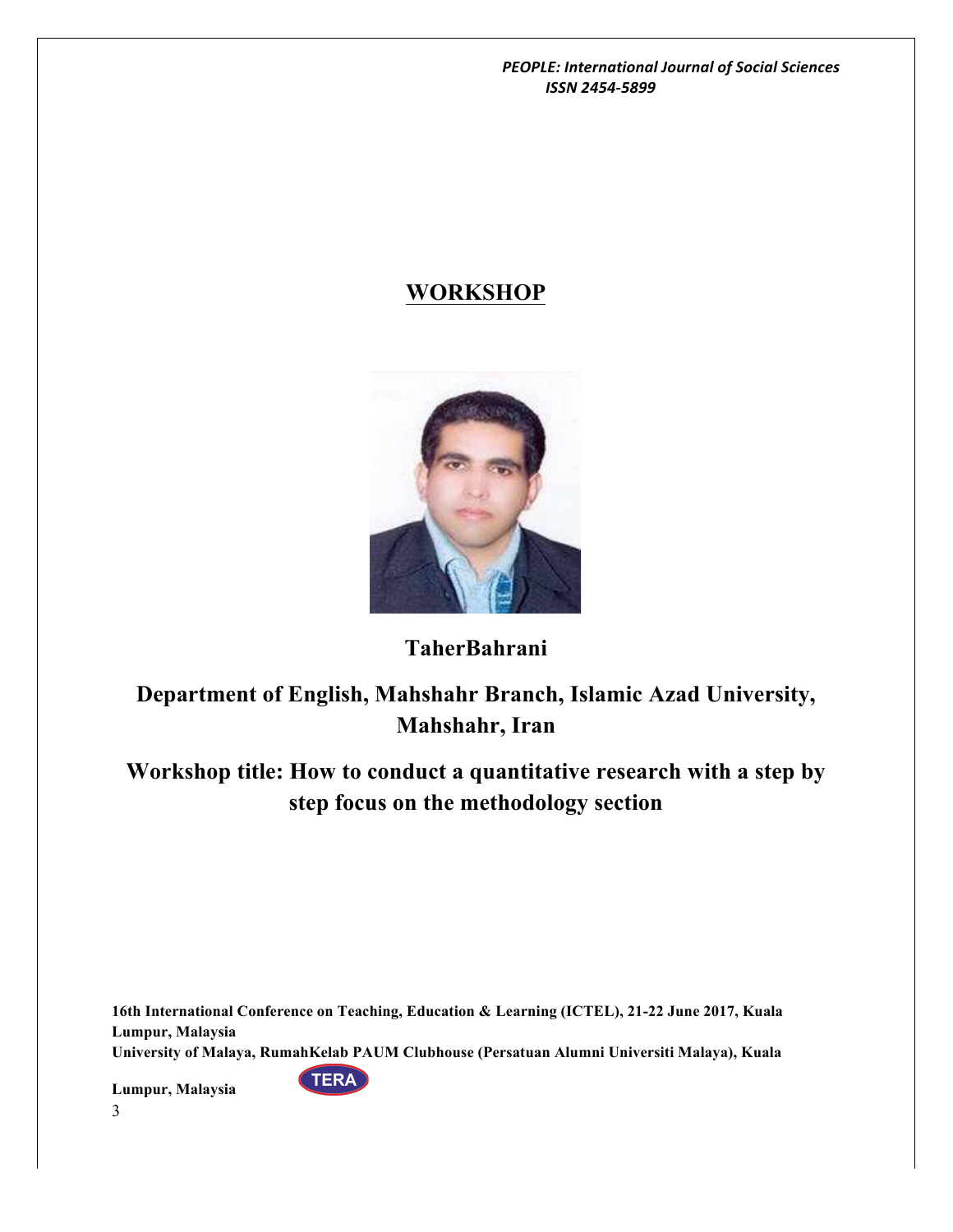| ReneNanit              | <b>RELATIONSHIP OF BIRTH ORDER AND SCHOLASTIC</b>                    |
|------------------------|----------------------------------------------------------------------|
| <b>GICICTEL1704053</b> | PERFORMANCE TO CLASSROOM MISBEHAVIOR OF                              |
|                        | <b>KINDERGARTEN PUPILS</b>                                           |
|                        |                                                                      |
|                        | <b>Rene G. Nanit</b>                                                 |
|                        | <b>Tarlac Agricultural University</b>                                |
|                        |                                                                      |
|                        | Abstract                                                             |
|                        | This study focused on analyzing the birth order, scholastic          |
|                        | performance and classroom misbehavior of 189 kindergarten            |
|                        | pupils in Santa Ignacia North District, during the S.Y. 2015-2016.   |
|                        | The descriptive-correlational design was used to answer the          |
|                        | research problems. The kindergarten pupils' birth order and          |
|                        | scholastic performance were correlated to their classroom            |
|                        | misbehaviour.                                                        |
|                        | Statistical results revealed that seeking attention was the top most |
|                        | misbehavior of the pupils while profane language/inappropriate       |
|                        | words was the least committed misbehaviour. In addition, among       |
|                        | the 12 misbehaviors of kindergarten pupils, only seeking attention   |
|                        | was significantly related to their birth order. First-born pupils    |
|                        | occasionally sought attention. Only child, last born and middle-     |
|                        | born pupils seldom sought attention. The only child being the        |
|                        | least to seek attention, followed by first born then middle born.    |
|                        | It was also found out that aggression, running aimlessly around      |
|                        | the classroom, shouting inside the room and temper tantrums          |
|                        | were the misbehaviors that had negative significant relationship     |
|                        | with scholastic performance of the pupils.                           |
|                        | The overall scholastic performance of the pupils in fine motor,      |
|                        | receptive language, and cognitive domains was average. Findings      |
|                        | also revealed that they were slightly delayed in gross motor, self-  |
|                        | help, expressive language and socio-emotional domains.               |
|                        | Based on the findings of the study, it is recommended that           |
|                        | kindergarten teachers should strive to minimize or possibly          |
|                        | eradicate misbehaviors of pupils which have negative significant     |
|                        | relationship to their scholastic performance by trying to conduct    |
|                        | the proposed make-over plan. They should also be provided with       |

**University of Malaya, RumahKelab PAUM Clubhouse (Persatuan Alumni Universiti Malaya), Kuala** 

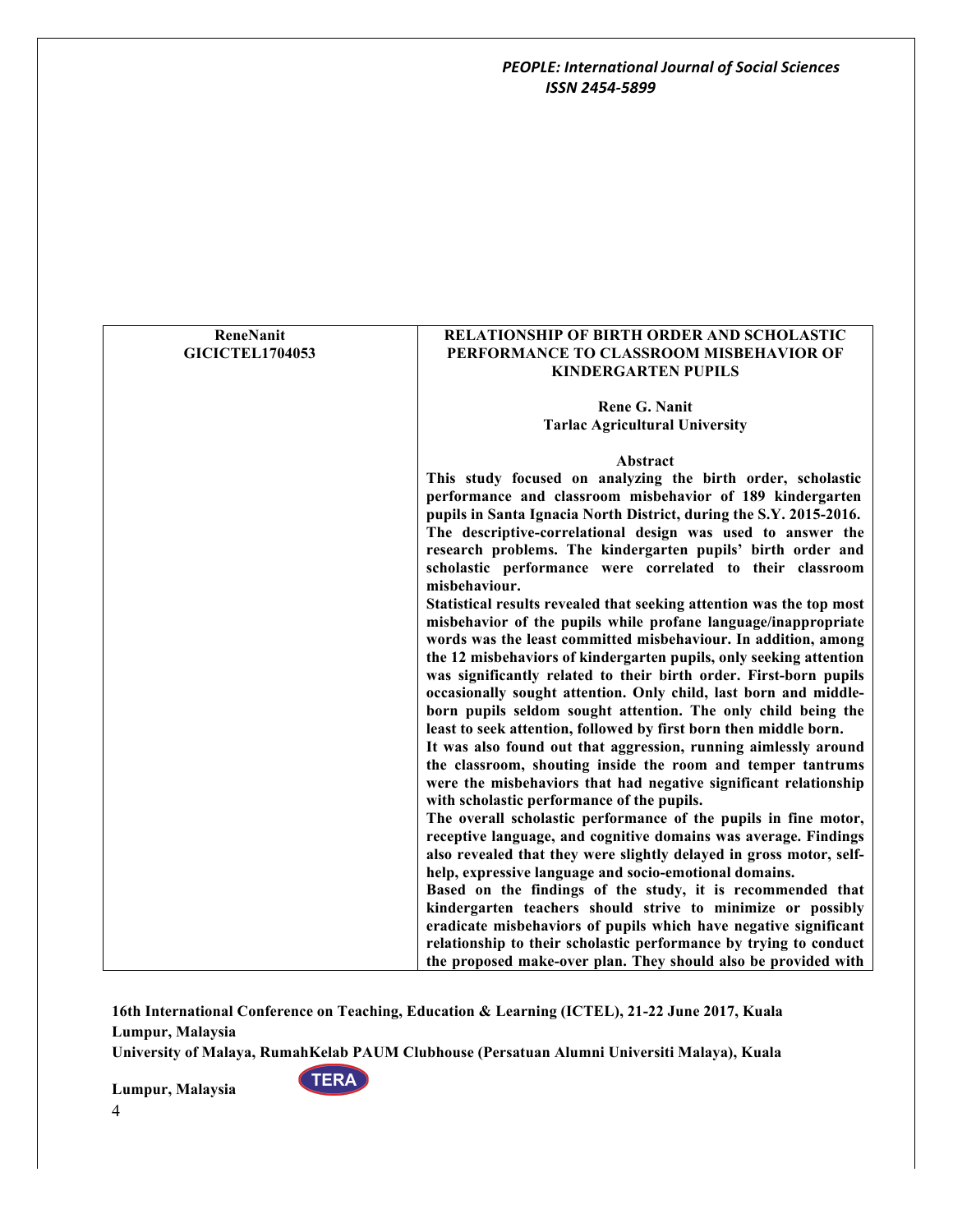|                        | continual exposure and training on classroom management                                                                           |
|------------------------|-----------------------------------------------------------------------------------------------------------------------------------|
|                        | specifically handling classroom misbehaviors of kindergarten                                                                      |
|                        | pupils.                                                                                                                           |
|                        | Keywords: Classroom misbehavior, Scholastic performance,                                                                          |
|                        | Birth order, Kindergarten                                                                                                         |
|                        | Information and Communication Technologies (ICT) in Learning                                                                      |
|                        | <b>English</b>                                                                                                                    |
|                        |                                                                                                                                   |
|                        | <b>Hijril Ismail</b>                                                                                                              |
|                        | Faculty Of Language, State Univirsity Of Jakarata , Indonesia                                                                     |
|                        |                                                                                                                                   |
|                        | <b>ABSTRACT</b>                                                                                                                   |
| <b>Hijril Ismail</b>   | Information and Communication Technology (ICT) is a medium                                                                        |
| <b>GICICTEL1704054</b> | to perform activities such as processing, manipulation,                                                                           |
|                        | management, and transfer of information. ICT consists of two                                                                      |
|                        | aspects namely information technology and communication                                                                           |
|                        | technology. Information technology encompasses all things                                                                         |
|                        | associated with the process, use as a tool, manipulation, and                                                                     |
|                        | management of information. While Communications technology                                                                        |
|                        | is all matters relating to the use of tools to process and transfer                                                               |
|                        | data from one mobile device to another So that information and                                                                    |
|                        | communication technology has a very broad sense that all                                                                          |
|                        | activities relating to the processing, data manipulation,                                                                         |
|                        | management, the transfer of information. ICT is indispensable in                                                                  |
|                        | teaching English by employing the principle of the use of ICT                                                                     |
|                        | effective and efficient, optimal, exciting, and stimulating                                                                       |
|                        | creativity, ICT becomes one of the media of Learning English due                                                                  |
|                        | to increase effectiveness and efficiency in the learning process.                                                                 |
|                        | The use of ICT in learning English can become tutorials,                                                                          |
|                        | exploration, application tools, and communication to advance the                                                                  |
|                        | quality of learning English                                                                                                       |
|                        | <b>RELATIONSHIP OF BIRTH ORDER AND SCHOLASTIC</b>                                                                                 |
|                        | PERFORMANCE TO CLASSROOM MISBEHAVIOR OF                                                                                           |
|                        | <b>KINDERGARTEN PUPILS</b>                                                                                                        |
|                        |                                                                                                                                   |
|                        | <b>Rene G. Nanit</b>                                                                                                              |
|                        | <b>Tarlac Agricultural University</b>                                                                                             |
| <b>Rene Nanit</b>      |                                                                                                                                   |
| <b>GICICTEL1704055</b> | <b>ABSTRACT</b>                                                                                                                   |
|                        | This study focused on analyzing the birth order, scholastic<br>performance and classroom misbehaviour of 189 kindergarten         |
|                        |                                                                                                                                   |
|                        | pupils in Santa Ignacia North District, during the S.Y. 2015-2016.<br>The descriptive-correlational design was used to answer the |
|                        |                                                                                                                                   |
|                        | research problems. The kindergarten pupils' birth order and<br>scholastic performance were correlated to their classroom          |
|                        | misbehaviour.                                                                                                                     |
|                        |                                                                                                                                   |

**16th International Conference on Teaching, Education & Learning (ICTEL), 21-22 June 2017, Kuala Lumpur, Malaysia**

**University of Malaya, RumahKelab PAUM Clubhouse (Persatuan Alumni Universiti Malaya), Kuala** 

**Lumpur, Malaysia** 



5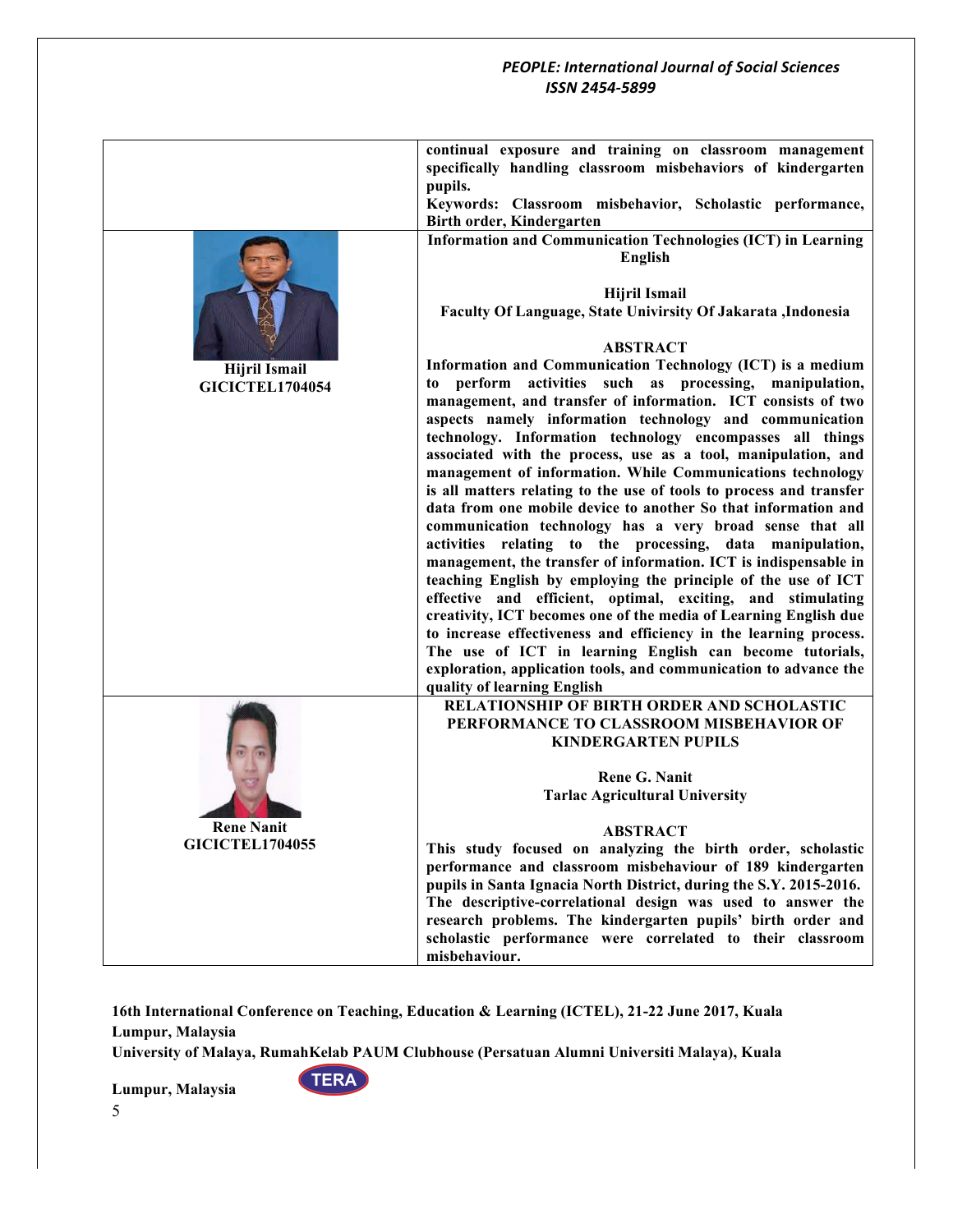|                                                            | Statistical results revealed that seeking attention was the top most<br>misbehaviour of the pupils while profane language/inappropriate<br>words was the least committed misbehaviour. In addition, among<br>the 12 misbehaviours of kindergarten pupils, only seeking<br>attention was significantly related to their birth order. First-born<br>pupils occasionally sought attention. Only child, last born and<br>middle-born pupils seldom sought attention. The only child being<br>the least to seek attention, followed by first born then middle<br>born.                                                                                                                                                                                                                                                             |
|------------------------------------------------------------|-------------------------------------------------------------------------------------------------------------------------------------------------------------------------------------------------------------------------------------------------------------------------------------------------------------------------------------------------------------------------------------------------------------------------------------------------------------------------------------------------------------------------------------------------------------------------------------------------------------------------------------------------------------------------------------------------------------------------------------------------------------------------------------------------------------------------------|
|                                                            | It was also found out that aggression, running aimlessly around<br>the classroom, shouting inside the room and temper tantrums<br>were the misbehaviors that had negative significant relationship<br>with scholastic performance of the pupils.<br>The overall scholastic performance of the pupils in fine motor,<br>receptive language, and cognitive domains was average. Findings                                                                                                                                                                                                                                                                                                                                                                                                                                        |
|                                                            | also revealed that they were slightly delayed in gross motor, self-<br>help, expressive language and socio-emotional domains.<br>Based on the findings of the study, it is recommended that<br>kindergarten teachers should strive to minimize or possibly<br>eradicate misbehaviors of pupils which have negative significant<br>relationship to their scholastic performance by trying to conduct<br>the proposed make-over plan. They should also be provided with<br>continual exposure and training on classroom management<br>specifically handling classroom misbehaviors of kindergarten<br>pupils.                                                                                                                                                                                                                   |
|                                                            | Keywords: Classroom misbehavior, Scholastic performance,<br>Birth order, Kindergarten                                                                                                                                                                                                                                                                                                                                                                                                                                                                                                                                                                                                                                                                                                                                         |
|                                                            | Psychological Impact of Menopause: Factors and coping Style<br><b>Buthaina Hameed Al Asfoor</b><br>Psychiatric Hospital/Bahrain, Minstry Of Health, Kingdom Of<br><b>Bahrain</b>                                                                                                                                                                                                                                                                                                                                                                                                                                                                                                                                                                                                                                              |
| <b>Buthaina Hameed Al Asfoor</b><br><b>GICICTEL1704056</b> | Abstract<br>Menopause is a natural phenomenon, which refers to the time in<br>a woman's life when her menstrual period stopped making the<br>end of her ability to conceive. Physical and psychological changes<br>are commonly associated with menopause. There are several<br>factors, which contribute to the coping mechanisms in relation to<br>psychological distress experienced by women during this phase of<br>life. The aim of this study is to determine the psychological<br>impact of menopausal period on Bahraini women's, the coping<br>mechanisms used during this period and the factors contributed.<br>The study is a qualitative descriptive and includes a convenience<br>sample of 12 menopausal women from Bahraini community.<br>Some variables like marital status, educational level, occupation, |

**University of Malaya, RumahKelab PAUM Clubhouse (Persatuan Alumni Universiti Malaya), Kuala** 

**TERA**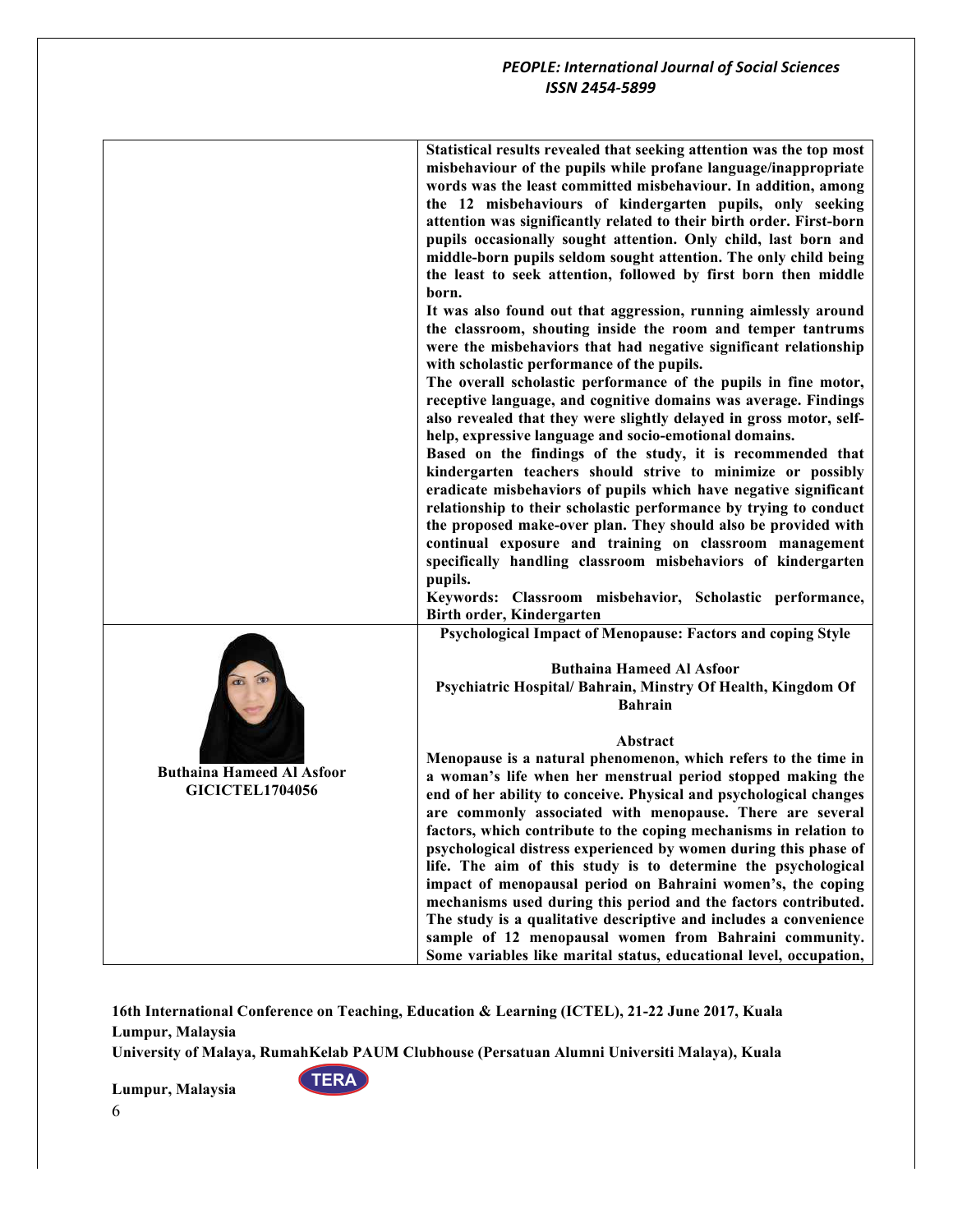|                        | beliefs, and cultural back ground are considered to explore<br>factors which may affect the coping mechanisms during<br>menopause. Data collected through face-to-face semi-structural<br>interviews. Result shows that women who are married and<br>supported by their family report few or no complains and cope<br>rapidly with the changes. Those who face difficulties found to be<br>divorce or widow. Educated and working women report anxiety<br>with the onset of menopause as it is associated with retirement<br>and sudden changes, and they try to adjust by involve themselves<br>in social activities. Whereas illiterates and housewife report less<br>anxiety and are totally involved in housekeeping. Generally<br>41.7% perceive menopause as a positive experience and 58.3%<br>perceive it as a negative experience. Those who have positive<br>views describe it as the normal stage or the beginning of the pure<br>and cleanliness. The negative views of others were described as<br>the loss of femininity and fertility, the age of diseases and senility,<br>or the terminal stage of the human life. Finally it was found that<br>natural menopause didn't cause psychological problems, but it's<br>affected by several factors that can interfere with women's'<br>perception and coping. The results of this study are assumed to<br>help in the planning of educational program to develop<br>community awareness in this area. |
|------------------------|--------------------------------------------------------------------------------------------------------------------------------------------------------------------------------------------------------------------------------------------------------------------------------------------------------------------------------------------------------------------------------------------------------------------------------------------------------------------------------------------------------------------------------------------------------------------------------------------------------------------------------------------------------------------------------------------------------------------------------------------------------------------------------------------------------------------------------------------------------------------------------------------------------------------------------------------------------------------------------------------------------------------------------------------------------------------------------------------------------------------------------------------------------------------------------------------------------------------------------------------------------------------------------------------------------------------------------------------------------------------------------------------------------------------------------------------------------------------|
| Harshita B. Agarwal    | <b>E-Education</b>                                                                                                                                                                                                                                                                                                                                                                                                                                                                                                                                                                                                                                                                                                                                                                                                                                                                                                                                                                                                                                                                                                                                                                                                                                                                                                                                                                                                                                                 |
| <b>GICICTEL1704058</b> | Harshita B. Agarwal                                                                                                                                                                                                                                                                                                                                                                                                                                                                                                                                                                                                                                                                                                                                                                                                                                                                                                                                                                                                                                                                                                                                                                                                                                                                                                                                                                                                                                                |
|                        | Under-Graduate Student (B.Com Major), PanditDeendayal                                                                                                                                                                                                                                                                                                                                                                                                                                                                                                                                                                                                                                                                                                                                                                                                                                                                                                                                                                                                                                                                                                                                                                                                                                                                                                                                                                                                              |
|                        | Petroleum University, Gandhinagar, Gujarat, India                                                                                                                                                                                                                                                                                                                                                                                                                                                                                                                                                                                                                                                                                                                                                                                                                                                                                                                                                                                                                                                                                                                                                                                                                                                                                                                                                                                                                  |
|                        | Abstract                                                                                                                                                                                                                                                                                                                                                                                                                                                                                                                                                                                                                                                                                                                                                                                                                                                                                                                                                                                                                                                                                                                                                                                                                                                                                                                                                                                                                                                           |
|                        | E-Education means E-learning which is electronic learning. E-                                                                                                                                                                                                                                                                                                                                                                                                                                                                                                                                                                                                                                                                                                                                                                                                                                                                                                                                                                                                                                                                                                                                                                                                                                                                                                                                                                                                      |
|                        |                                                                                                                                                                                                                                                                                                                                                                                                                                                                                                                                                                                                                                                                                                                                                                                                                                                                                                                                                                                                                                                                                                                                                                                                                                                                                                                                                                                                                                                                    |
|                        | Education takes place in formal electronic classrooms for                                                                                                                                                                                                                                                                                                                                                                                                                                                                                                                                                                                                                                                                                                                                                                                                                                                                                                                                                                                                                                                                                                                                                                                                                                                                                                                                                                                                          |
|                        | learning or training students. It can be used for mandatory                                                                                                                                                                                                                                                                                                                                                                                                                                                                                                                                                                                                                                                                                                                                                                                                                                                                                                                                                                                                                                                                                                                                                                                                                                                                                                                                                                                                        |
|                        | learning purpose or for full time. Earlier it was considered as a                                                                                                                                                                                                                                                                                                                                                                                                                                                                                                                                                                                                                                                                                                                                                                                                                                                                                                                                                                                                                                                                                                                                                                                                                                                                                                                                                                                                  |
|                        | bad press because many people thought it is not a good mode of<br>teaching and according to them human element should only be                                                                                                                                                                                                                                                                                                                                                                                                                                                                                                                                                                                                                                                                                                                                                                                                                                                                                                                                                                                                                                                                                                                                                                                                                                                                                                                                      |
|                        | considered for teaching purpose. But as the time has passed by<br>and with the development in technology, and now we embrace                                                                                                                                                                                                                                                                                                                                                                                                                                                                                                                                                                                                                                                                                                                                                                                                                                                                                                                                                                                                                                                                                                                                                                                                                                                                                                                                       |
|                        | smartphones and tablets in our daily life, so we can show the<br>perks of online education to the world. Some of the perks are that                                                                                                                                                                                                                                                                                                                                                                                                                                                                                                                                                                                                                                                                                                                                                                                                                                                                                                                                                                                                                                                                                                                                                                                                                                                                                                                                |
|                        | it's cost effective and learning can be done 24*7 and at anywhere,                                                                                                                                                                                                                                                                                                                                                                                                                                                                                                                                                                                                                                                                                                                                                                                                                                                                                                                                                                                                                                                                                                                                                                                                                                                                                                                                                                                                 |
|                        | and one just need a computer and good internet connection. And<br>with more than 370 million internet users, E-Education have been                                                                                                                                                                                                                                                                                                                                                                                                                                                                                                                                                                                                                                                                                                                                                                                                                                                                                                                                                                                                                                                                                                                                                                                                                                                                                                                                 |
|                        | embraced in all over the world. And now instead of worrying that                                                                                                                                                                                                                                                                                                                                                                                                                                                                                                                                                                                                                                                                                                                                                                                                                                                                                                                                                                                                                                                                                                                                                                                                                                                                                                                                                                                                   |
|                        | it might be bad mode of education compare to the traditional one,<br>it shall focus on how to provide quality education to people all                                                                                                                                                                                                                                                                                                                                                                                                                                                                                                                                                                                                                                                                                                                                                                                                                                                                                                                                                                                                                                                                                                                                                                                                                                                                                                                              |

**16th International Conference on Teaching, Education & Learning (ICTEL), 21-22 June 2017, Kuala Lumpur, Malaysia**

**University of Malaya, RumahKelab PAUM Clubhouse (Persatuan Alumni Universiti Malaya), Kuala** 

**TERA**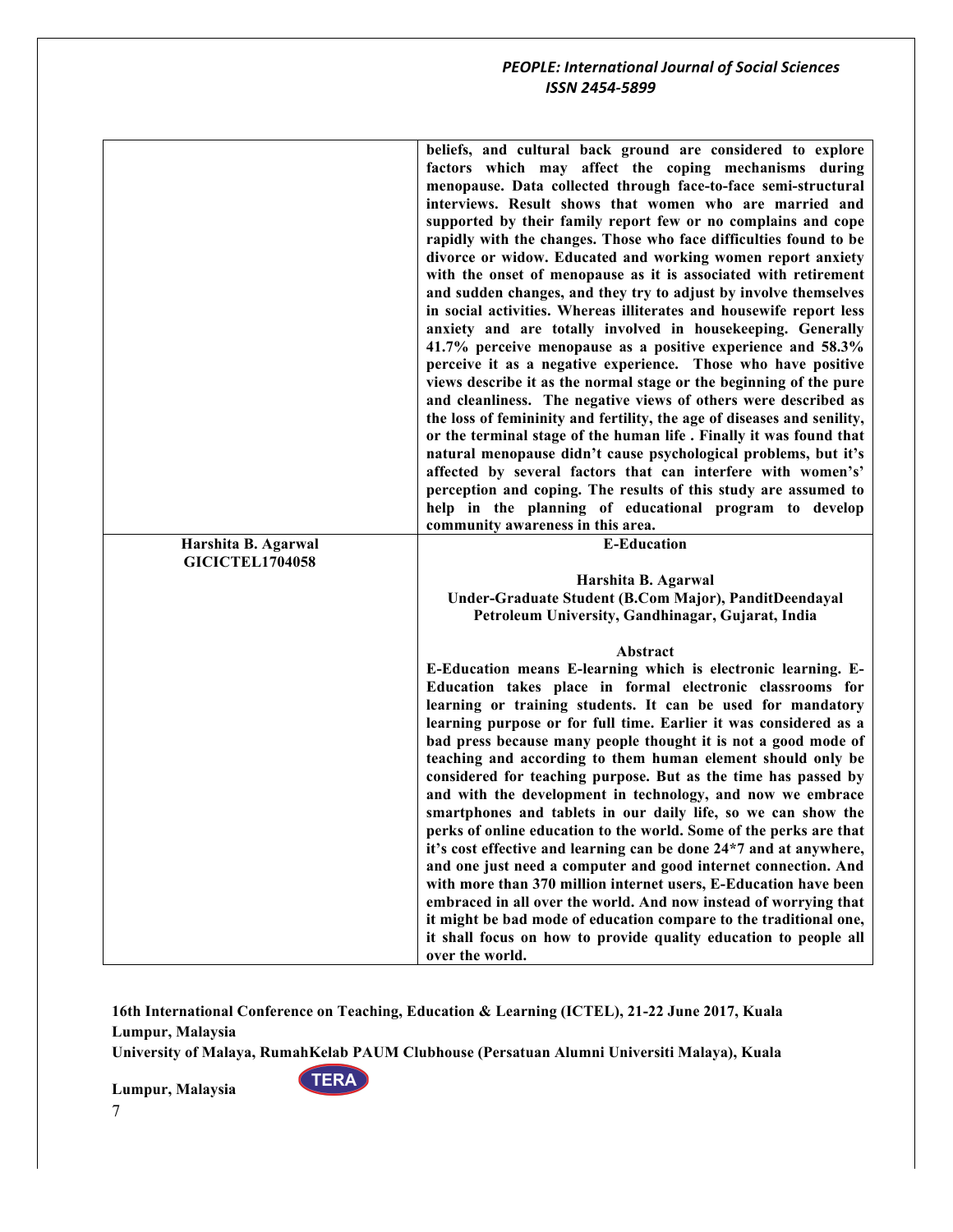|                                                           | Key words: E-Education, E-learning, technology perks.                                                                                                                                                                                                                                                                                                                                                                                                                                                                                                                                                                                                                                                                                                                                                                                                                                                                                                                                                                                                                                                                                                                                                                                                                                                                                                                                                                                                                                                                                                                                                                                                                                        |
|-----------------------------------------------------------|----------------------------------------------------------------------------------------------------------------------------------------------------------------------------------------------------------------------------------------------------------------------------------------------------------------------------------------------------------------------------------------------------------------------------------------------------------------------------------------------------------------------------------------------------------------------------------------------------------------------------------------------------------------------------------------------------------------------------------------------------------------------------------------------------------------------------------------------------------------------------------------------------------------------------------------------------------------------------------------------------------------------------------------------------------------------------------------------------------------------------------------------------------------------------------------------------------------------------------------------------------------------------------------------------------------------------------------------------------------------------------------------------------------------------------------------------------------------------------------------------------------------------------------------------------------------------------------------------------------------------------------------------------------------------------------------|
|                                                           |                                                                                                                                                                                                                                                                                                                                                                                                                                                                                                                                                                                                                                                                                                                                                                                                                                                                                                                                                                                                                                                                                                                                                                                                                                                                                                                                                                                                                                                                                                                                                                                                                                                                                              |
| <b>Melanie DecenaSalumbides</b><br><b>GICICTEL1704064</b> | The Teaching And Learning Of Mathematics InHigher Education<br><b>Institutions: BasisFor The Development Of A Lifelong</b><br><b>LearningFramework In Mathematics For Teachers AndStudents</b>                                                                                                                                                                                                                                                                                                                                                                                                                                                                                                                                                                                                                                                                                                                                                                                                                                                                                                                                                                                                                                                                                                                                                                                                                                                                                                                                                                                                                                                                                               |
|                                                           | <b>MELANIE D. SALUMBIDES</b>                                                                                                                                                                                                                                                                                                                                                                                                                                                                                                                                                                                                                                                                                                                                                                                                                                                                                                                                                                                                                                                                                                                                                                                                                                                                                                                                                                                                                                                                                                                                                                                                                                                                 |
|                                                           | <b>Teachers EducationDegree</b>                                                                                                                                                                                                                                                                                                                                                                                                                                                                                                                                                                                                                                                                                                                                                                                                                                                                                                                                                                                                                                                                                                                                                                                                                                                                                                                                                                                                                                                                                                                                                                                                                                                              |
|                                                           | Abstract                                                                                                                                                                                                                                                                                                                                                                                                                                                                                                                                                                                                                                                                                                                                                                                                                                                                                                                                                                                                                                                                                                                                                                                                                                                                                                                                                                                                                                                                                                                                                                                                                                                                                     |
|                                                           | Lifelong learning is one of the most important factors in the<br>successful journey of every teacher as well as in the continuous<br>quest for excellence among students. Hence, this study dealt with<br>the teaching and learning of Mathematics in different higher<br>educational institutions in the Phil The outputs of this study<br>were the primary bases for the development of a lifelong learning<br>framework in mathematics which was primarily intended for the<br>students and teachers.<br>Using descriptive research, 780 respondents were randomly<br>selected from the seven autonomous and deregulated universities<br>and five state universities. They assessed their teaching and<br>learning practices using the survey instruments originally<br>designed by the researcher. An interview protocol was also made<br>to gather qualitative data for the study. Different statistical tools<br>such as frequency count, ranking, weighted arithmetic mean, and<br>t-test were used to process the quantitative data while coding was<br>made on the qualitative data.<br>Based on the findings, teachers use different pedagogies and<br>modalities in teaching Mathematics but the most used were<br>solving method<br>and<br>demonstration<br>problem<br>approach.<br>Challenging and Current Problem Solving Models were most<br>used models in teaching mathematics. Introducing the content<br>through formal presentation is the most commonly used modality<br>in teaching mathematics, which means the traditional style of<br>teaching still prevails in current mathematics teaching.<br>Teachers strongly agreed with the goals and objectives stipulated |
|                                                           | in the teaching of mathematics and that they are competent and<br>educationally qualified and there is sufficient administrative<br>support and proper assessment and evaluation. They also<br>strongly agreed that lifelong learning is needed and should be<br>enhanced, that there is a need to treat all learners fairly and<br>squarely, that lifelong learning maximizes students' choices and<br>promotes continuous improvement and educational achievement,                                                                                                                                                                                                                                                                                                                                                                                                                                                                                                                                                                                                                                                                                                                                                                                                                                                                                                                                                                                                                                                                                                                                                                                                                         |
|                                                           | develops a set of organizational skills, and helps them understand<br>their worth and value and develop positive attitudes towards their<br>work.                                                                                                                                                                                                                                                                                                                                                                                                                                                                                                                                                                                                                                                                                                                                                                                                                                                                                                                                                                                                                                                                                                                                                                                                                                                                                                                                                                                                                                                                                                                                            |

**16th International Conference on Teaching, Education & Learning (ICTEL), 21-22 June 2017, Kuala Lumpur, Malaysia**

**University of Malaya, RumahKelab PAUM Clubhouse (Persatuan Alumni Universiti Malaya), Kuala** 

**TERA**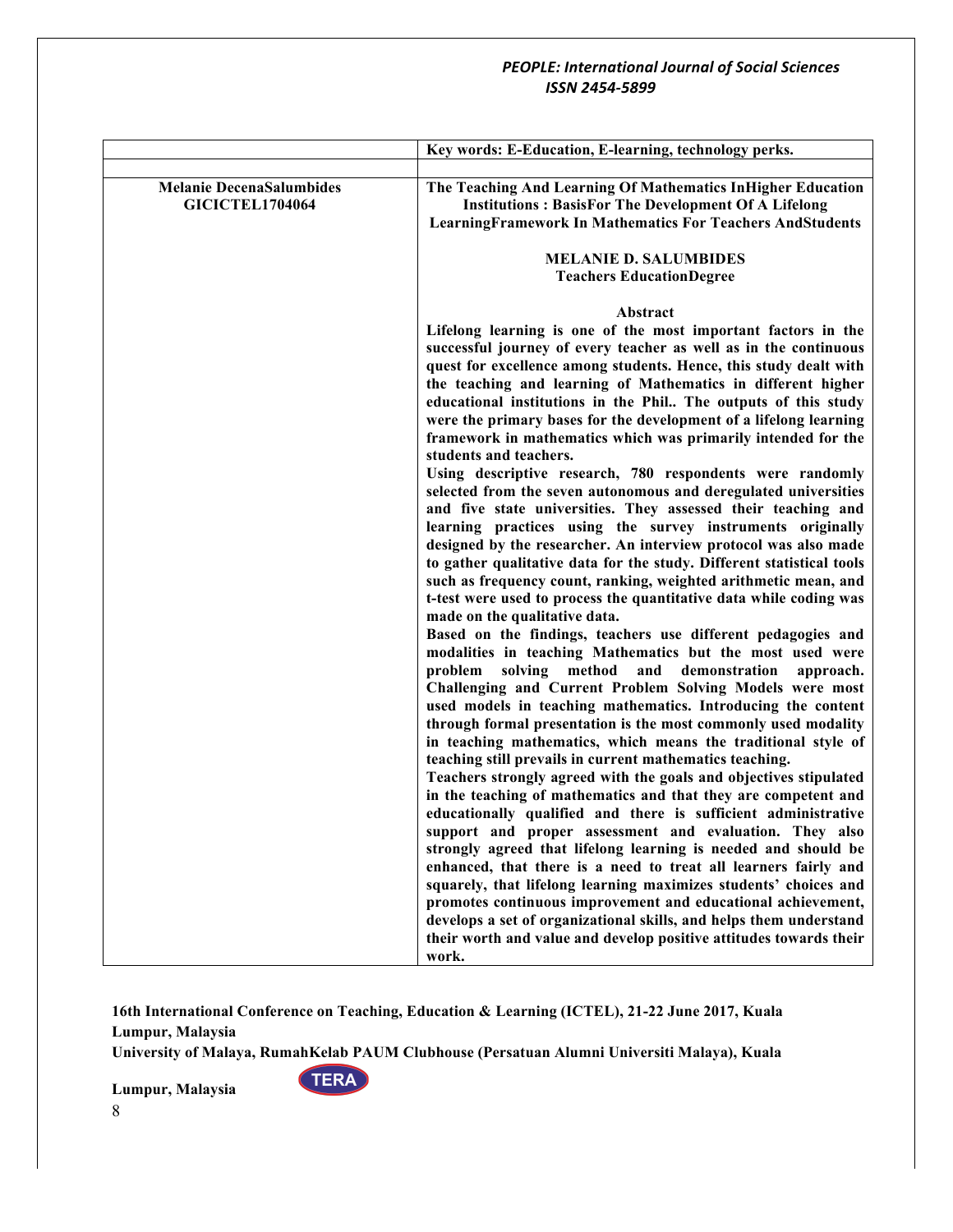|                        | Meanwhile, the students agreed that they are competent but were<br>undecided on the several provisions concerning lifelong learning<br>which could be attributed to their lack of understanding on<br>lifelong learning. They believed that they need to improve their<br>mathematical<br>skills<br><b>Basic</b><br>in<br><b>Mathematics,</b><br>Algebra,<br>Trigonometry, and Statistics.<br>In general, the teachers'<br>perceptions<br>towards<br>teaching<br>mathematics did not significantly vary when they are grouped as<br>to the nature of their school while the perception of students<br>varied. Likewise, there is a significant difference between the<br>teachers and students' perceptions on lifelong learning.<br>School administrators should strengthen teaching pedagogies<br>among teachers by conducting seminars and trainings. Teachers<br>should utilize other creative strategies such as the use of<br>multimedia and the internet to make students more engaged in<br>learning. Adequate financial and moral support should also be<br>provided by the school to conduct more lifelong learning activities<br>for teachers and students. The framework developed in this study<br>should be adopted to help enhance lifelong learning among<br>schools.<br><b>Keywords:</b><br>lifelong learning, mathematics instruction, pedagogies, modalities, |
|------------------------|----------------------------------------------------------------------------------------------------------------------------------------------------------------------------------------------------------------------------------------------------------------------------------------------------------------------------------------------------------------------------------------------------------------------------------------------------------------------------------------------------------------------------------------------------------------------------------------------------------------------------------------------------------------------------------------------------------------------------------------------------------------------------------------------------------------------------------------------------------------------------------------------------------------------------------------------------------------------------------------------------------------------------------------------------------------------------------------------------------------------------------------------------------------------------------------------------------------------------------------------------------------------------------------------------------------------------------------------------------------------------------|
|                        | mathematical competencies                                                                                                                                                                                                                                                                                                                                                                                                                                                                                                                                                                                                                                                                                                                                                                                                                                                                                                                                                                                                                                                                                                                                                                                                                                                                                                                                                        |
| <b>Umar bin Man</b>    | <b>Developing A Model Of Critical Success Factors For School</b>                                                                                                                                                                                                                                                                                                                                                                                                                                                                                                                                                                                                                                                                                                                                                                                                                                                                                                                                                                                                                                                                                                                                                                                                                                                                                                                 |
| <b>GICICTEL1704067</b> | <b>Improvement Through A Study On Excellent Principals In High</b><br><b>Performing Secondary Schools In Malaysia</b>                                                                                                                                                                                                                                                                                                                                                                                                                                                                                                                                                                                                                                                                                                                                                                                                                                                                                                                                                                                                                                                                                                                                                                                                                                                            |
|                        |                                                                                                                                                                                                                                                                                                                                                                                                                                                                                                                                                                                                                                                                                                                                                                                                                                                                                                                                                                                                                                                                                                                                                                                                                                                                                                                                                                                  |
|                        | <b>Umar Bin Man</b>                                                                                                                                                                                                                                                                                                                                                                                                                                                                                                                                                                                                                                                                                                                                                                                                                                                                                                                                                                                                                                                                                                                                                                                                                                                                                                                                                              |
|                        | Institute of Educational Leadership, University of Malaya Kuala<br>Lumpur                                                                                                                                                                                                                                                                                                                                                                                                                                                                                                                                                                                                                                                                                                                                                                                                                                                                                                                                                                                                                                                                                                                                                                                                                                                                                                        |
|                        |                                                                                                                                                                                                                                                                                                                                                                                                                                                                                                                                                                                                                                                                                                                                                                                                                                                                                                                                                                                                                                                                                                                                                                                                                                                                                                                                                                                  |
|                        | Abstract                                                                                                                                                                                                                                                                                                                                                                                                                                                                                                                                                                                                                                                                                                                                                                                                                                                                                                                                                                                                                                                                                                                                                                                                                                                                                                                                                                         |
|                        | This study is about developing a model through explorative                                                                                                                                                                                                                                                                                                                                                                                                                                                                                                                                                                                                                                                                                                                                                                                                                                                                                                                                                                                                                                                                                                                                                                                                                                                                                                                       |
|                        | investigations on the critical success factors (CSF) in school                                                                                                                                                                                                                                                                                                                                                                                                                                                                                                                                                                                                                                                                                                                                                                                                                                                                                                                                                                                                                                                                                                                                                                                                                                                                                                                   |
|                        | improvement. The main problem is about principals who are                                                                                                                                                                                                                                                                                                                                                                                                                                                                                                                                                                                                                                                                                                                                                                                                                                                                                                                                                                                                                                                                                                                                                                                                                                                                                                                        |
|                        | faced with challenges and difficulties in improving their schools                                                                                                                                                                                                                                                                                                                                                                                                                                                                                                                                                                                                                                                                                                                                                                                                                                                                                                                                                                                                                                                                                                                                                                                                                                                                                                                |
|                        | effectively. Literature shows that there are two models commonly                                                                                                                                                                                                                                                                                                                                                                                                                                                                                                                                                                                                                                                                                                                                                                                                                                                                                                                                                                                                                                                                                                                                                                                                                                                                                                                 |
|                        | observed in school improvement namely the top-down and the<br>bottom-up models. However there are gaps or missing links in                                                                                                                                                                                                                                                                                                                                                                                                                                                                                                                                                                                                                                                                                                                                                                                                                                                                                                                                                                                                                                                                                                                                                                                                                                                       |
|                        | these models. A proposition is forwarded through the                                                                                                                                                                                                                                                                                                                                                                                                                                                                                                                                                                                                                                                                                                                                                                                                                                                                                                                                                                                                                                                                                                                                                                                                                                                                                                                             |
|                        | development of the CSF model. The study is designed based on                                                                                                                                                                                                                                                                                                                                                                                                                                                                                                                                                                                                                                                                                                                                                                                                                                                                                                                                                                                                                                                                                                                                                                                                                                                                                                                     |
|                        | the descriptive non-experimental approach. It adopts the                                                                                                                                                                                                                                                                                                                                                                                                                                                                                                                                                                                                                                                                                                                                                                                                                                                                                                                                                                                                                                                                                                                                                                                                                                                                                                                         |
|                        | grounded theory and sequenced into exploratory-inquiry-                                                                                                                                                                                                                                                                                                                                                                                                                                                                                                                                                                                                                                                                                                                                                                                                                                                                                                                                                                                                                                                                                                                                                                                                                                                                                                                          |
|                        | observation using mixed method for data collection and analysis.                                                                                                                                                                                                                                                                                                                                                                                                                                                                                                                                                                                                                                                                                                                                                                                                                                                                                                                                                                                                                                                                                                                                                                                                                                                                                                                 |
|                        | The focus is on the case High Performing Secondary Schools                                                                                                                                                                                                                                                                                                                                                                                                                                                                                                                                                                                                                                                                                                                                                                                                                                                                                                                                                                                                                                                                                                                                                                                                                                                                                                                       |
|                        | (HPS) in Malaysia. The exploratory investigation has identified                                                                                                                                                                                                                                                                                                                                                                                                                                                                                                                                                                                                                                                                                                                                                                                                                                                                                                                                                                                                                                                                                                                                                                                                                                                                                                                  |

**University of Malaya, RumahKelab PAUM Clubhouse (Persatuan Alumni Universiti Malaya), Kuala** 

**TERA**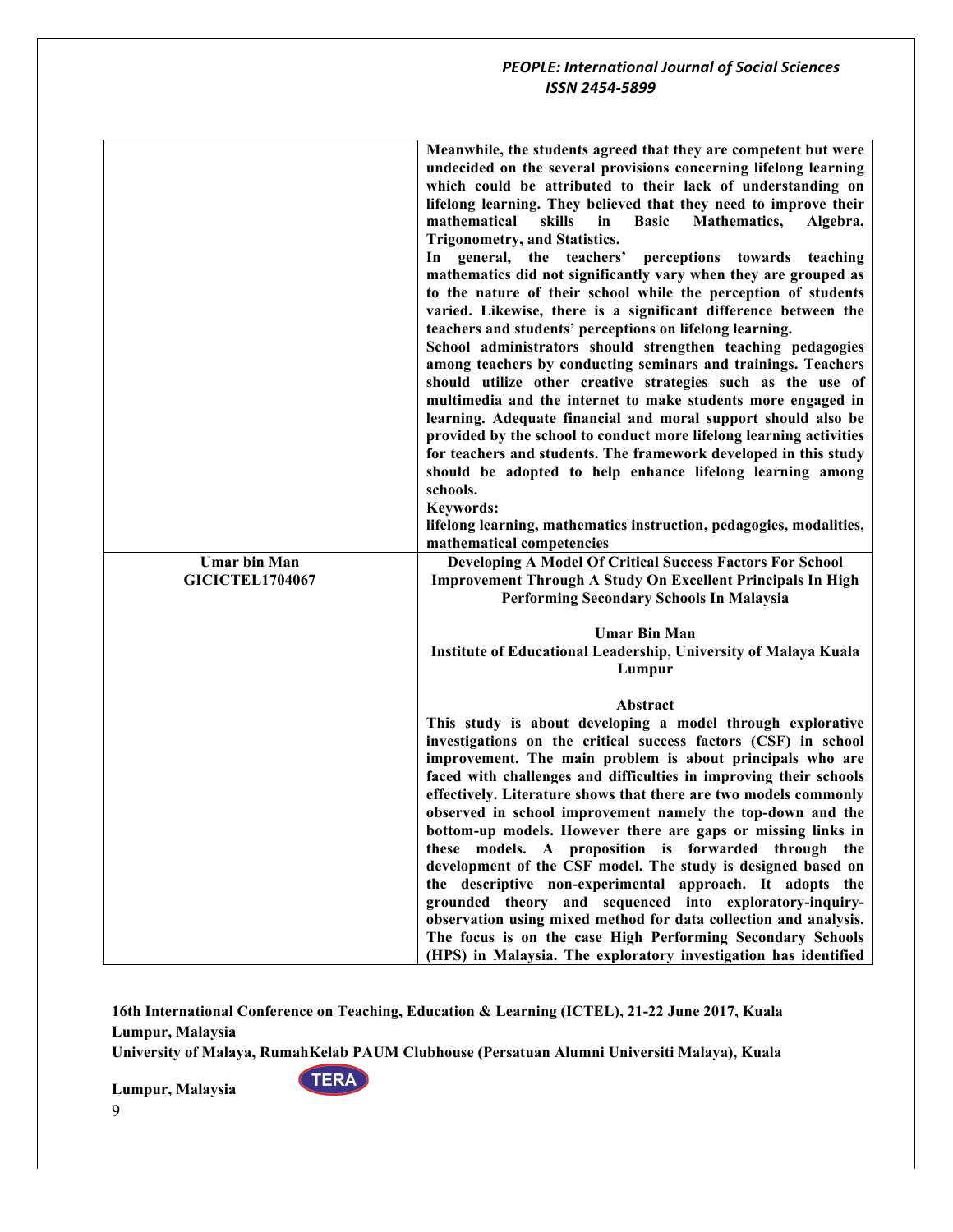| three main factors namely leadership, managements or<br>administrations and strategies. Data are acquired through<br>interviews and observations. Informants are the Excellent<br>Principals (EP). There are only 8 of them and 7 has been<br>identified in which one of them is for the pilot study and the rest<br>of the remaining 6 is the sample for the interview. Open-ended<br>unstructured questionnaires are used in the interviews. Data<br>acquired are analyzed using the (i) within-case and (ii) cross-case<br>analysis. The approach is through thematic analysis. The result of<br>this analysis has identified a certain number of CSFs termed as<br>constructs that shows of the relationships to the 3 main factors in<br>influencing the success of school improvement. The relationships<br>among all these CSFs are mapped out diagrammatically to form<br>the developed CSF model. The model is further enhanced for its<br>validity and reliabilities through observations carried out in situ<br>in one of the sample HPS. Critical-Incident Technique is used to<br>select and observe those selected school improvement activities.<br>The respective findings through the study enlightened the basis<br>for the answers to the 5 research questions posited. It established<br>that the CSF model developed is significant towards the success of<br>those school improvement efforts. It is concluded that the CSF<br>model will enables them to be more effective in their<br>undertakings.<br>Key word: Critical success factors, school improvement, excellent |
|--------------------------------------------------------------------------------------------------------------------------------------------------------------------------------------------------------------------------------------------------------------------------------------------------------------------------------------------------------------------------------------------------------------------------------------------------------------------------------------------------------------------------------------------------------------------------------------------------------------------------------------------------------------------------------------------------------------------------------------------------------------------------------------------------------------------------------------------------------------------------------------------------------------------------------------------------------------------------------------------------------------------------------------------------------------------------------------------------------------------------------------------------------------------------------------------------------------------------------------------------------------------------------------------------------------------------------------------------------------------------------------------------------------------------------------------------------------------------------------------------------------------------------------------------------------------------------------------------|
|                                                                                                                                                                                                                                                                                                                                                                                                                                                                                                                                                                                                                                                                                                                                                                                                                                                                                                                                                                                                                                                                                                                                                                                                                                                                                                                                                                                                                                                                                                                                                                                                  |
|                                                                                                                                                                                                                                                                                                                                                                                                                                                                                                                                                                                                                                                                                                                                                                                                                                                                                                                                                                                                                                                                                                                                                                                                                                                                                                                                                                                                                                                                                                                                                                                                  |
|                                                                                                                                                                                                                                                                                                                                                                                                                                                                                                                                                                                                                                                                                                                                                                                                                                                                                                                                                                                                                                                                                                                                                                                                                                                                                                                                                                                                                                                                                                                                                                                                  |
|                                                                                                                                                                                                                                                                                                                                                                                                                                                                                                                                                                                                                                                                                                                                                                                                                                                                                                                                                                                                                                                                                                                                                                                                                                                                                                                                                                                                                                                                                                                                                                                                  |
|                                                                                                                                                                                                                                                                                                                                                                                                                                                                                                                                                                                                                                                                                                                                                                                                                                                                                                                                                                                                                                                                                                                                                                                                                                                                                                                                                                                                                                                                                                                                                                                                  |
|                                                                                                                                                                                                                                                                                                                                                                                                                                                                                                                                                                                                                                                                                                                                                                                                                                                                                                                                                                                                                                                                                                                                                                                                                                                                                                                                                                                                                                                                                                                                                                                                  |
|                                                                                                                                                                                                                                                                                                                                                                                                                                                                                                                                                                                                                                                                                                                                                                                                                                                                                                                                                                                                                                                                                                                                                                                                                                                                                                                                                                                                                                                                                                                                                                                                  |
|                                                                                                                                                                                                                                                                                                                                                                                                                                                                                                                                                                                                                                                                                                                                                                                                                                                                                                                                                                                                                                                                                                                                                                                                                                                                                                                                                                                                                                                                                                                                                                                                  |
|                                                                                                                                                                                                                                                                                                                                                                                                                                                                                                                                                                                                                                                                                                                                                                                                                                                                                                                                                                                                                                                                                                                                                                                                                                                                                                                                                                                                                                                                                                                                                                                                  |
|                                                                                                                                                                                                                                                                                                                                                                                                                                                                                                                                                                                                                                                                                                                                                                                                                                                                                                                                                                                                                                                                                                                                                                                                                                                                                                                                                                                                                                                                                                                                                                                                  |
|                                                                                                                                                                                                                                                                                                                                                                                                                                                                                                                                                                                                                                                                                                                                                                                                                                                                                                                                                                                                                                                                                                                                                                                                                                                                                                                                                                                                                                                                                                                                                                                                  |
|                                                                                                                                                                                                                                                                                                                                                                                                                                                                                                                                                                                                                                                                                                                                                                                                                                                                                                                                                                                                                                                                                                                                                                                                                                                                                                                                                                                                                                                                                                                                                                                                  |
|                                                                                                                                                                                                                                                                                                                                                                                                                                                                                                                                                                                                                                                                                                                                                                                                                                                                                                                                                                                                                                                                                                                                                                                                                                                                                                                                                                                                                                                                                                                                                                                                  |
|                                                                                                                                                                                                                                                                                                                                                                                                                                                                                                                                                                                                                                                                                                                                                                                                                                                                                                                                                                                                                                                                                                                                                                                                                                                                                                                                                                                                                                                                                                                                                                                                  |
|                                                                                                                                                                                                                                                                                                                                                                                                                                                                                                                                                                                                                                                                                                                                                                                                                                                                                                                                                                                                                                                                                                                                                                                                                                                                                                                                                                                                                                                                                                                                                                                                  |
|                                                                                                                                                                                                                                                                                                                                                                                                                                                                                                                                                                                                                                                                                                                                                                                                                                                                                                                                                                                                                                                                                                                                                                                                                                                                                                                                                                                                                                                                                                                                                                                                  |
|                                                                                                                                                                                                                                                                                                                                                                                                                                                                                                                                                                                                                                                                                                                                                                                                                                                                                                                                                                                                                                                                                                                                                                                                                                                                                                                                                                                                                                                                                                                                                                                                  |
|                                                                                                                                                                                                                                                                                                                                                                                                                                                                                                                                                                                                                                                                                                                                                                                                                                                                                                                                                                                                                                                                                                                                                                                                                                                                                                                                                                                                                                                                                                                                                                                                  |
|                                                                                                                                                                                                                                                                                                                                                                                                                                                                                                                                                                                                                                                                                                                                                                                                                                                                                                                                                                                                                                                                                                                                                                                                                                                                                                                                                                                                                                                                                                                                                                                                  |
|                                                                                                                                                                                                                                                                                                                                                                                                                                                                                                                                                                                                                                                                                                                                                                                                                                                                                                                                                                                                                                                                                                                                                                                                                                                                                                                                                                                                                                                                                                                                                                                                  |
|                                                                                                                                                                                                                                                                                                                                                                                                                                                                                                                                                                                                                                                                                                                                                                                                                                                                                                                                                                                                                                                                                                                                                                                                                                                                                                                                                                                                                                                                                                                                                                                                  |
|                                                                                                                                                                                                                                                                                                                                                                                                                                                                                                                                                                                                                                                                                                                                                                                                                                                                                                                                                                                                                                                                                                                                                                                                                                                                                                                                                                                                                                                                                                                                                                                                  |
|                                                                                                                                                                                                                                                                                                                                                                                                                                                                                                                                                                                                                                                                                                                                                                                                                                                                                                                                                                                                                                                                                                                                                                                                                                                                                                                                                                                                                                                                                                                                                                                                  |
|                                                                                                                                                                                                                                                                                                                                                                                                                                                                                                                                                                                                                                                                                                                                                                                                                                                                                                                                                                                                                                                                                                                                                                                                                                                                                                                                                                                                                                                                                                                                                                                                  |
| principals and high performing school.                                                                                                                                                                                                                                                                                                                                                                                                                                                                                                                                                                                                                                                                                                                                                                                                                                                                                                                                                                                                                                                                                                                                                                                                                                                                                                                                                                                                                                                                                                                                                           |
| <b>QUALITIES OF AN IDEAL LANGUAGE TEACHER : A</b>                                                                                                                                                                                                                                                                                                                                                                                                                                                                                                                                                                                                                                                                                                                                                                                                                                                                                                                                                                                                                                                                                                                                                                                                                                                                                                                                                                                                                                                                                                                                                |
| <b>GENDER-BASED INVESTIGATION</b>                                                                                                                                                                                                                                                                                                                                                                                                                                                                                                                                                                                                                                                                                                                                                                                                                                                                                                                                                                                                                                                                                                                                                                                                                                                                                                                                                                                                                                                                                                                                                                |
|                                                                                                                                                                                                                                                                                                                                                                                                                                                                                                                                                                                                                                                                                                                                                                                                                                                                                                                                                                                                                                                                                                                                                                                                                                                                                                                                                                                                                                                                                                                                                                                                  |
| OLANIYAN-SHOBOWALE, K.O. (Ph.D)                                                                                                                                                                                                                                                                                                                                                                                                                                                                                                                                                                                                                                                                                                                                                                                                                                                                                                                                                                                                                                                                                                                                                                                                                                                                                                                                                                                                                                                                                                                                                                  |
| Faculty of Education, Department of Language, Arts and Social                                                                                                                                                                                                                                                                                                                                                                                                                                                                                                                                                                                                                                                                                                                                                                                                                                                                                                                                                                                                                                                                                                                                                                                                                                                                                                                                                                                                                                                                                                                                    |
| Science, Lagos state University, Lagos State, Nigeria.                                                                                                                                                                                                                                                                                                                                                                                                                                                                                                                                                                                                                                                                                                                                                                                                                                                                                                                                                                                                                                                                                                                                                                                                                                                                                                                                                                                                                                                                                                                                           |
|                                                                                                                                                                                                                                                                                                                                                                                                                                                                                                                                                                                                                                                                                                                                                                                                                                                                                                                                                                                                                                                                                                                                                                                                                                                                                                                                                                                                                                                                                                                                                                                                  |
| Abstract                                                                                                                                                                                                                                                                                                                                                                                                                                                                                                                                                                                                                                                                                                                                                                                                                                                                                                                                                                                                                                                                                                                                                                                                                                                                                                                                                                                                                                                                                                                                                                                         |
| Teachers play a significant role in any instructional process. They<br><b>Olaniyan-Shobowale</b>                                                                                                                                                                                                                                                                                                                                                                                                                                                                                                                                                                                                                                                                                                                                                                                                                                                                                                                                                                                                                                                                                                                                                                                                                                                                                                                                                                                                                                                                                                 |
| influence to a large extent, the attitudes learners of a language<br><b>GICICTEL1704068</b>                                                                                                                                                                                                                                                                                                                                                                                                                                                                                                                                                                                                                                                                                                                                                                                                                                                                                                                                                                                                                                                                                                                                                                                                                                                                                                                                                                                                                                                                                                      |
| have towards a target language. This said, what then do the                                                                                                                                                                                                                                                                                                                                                                                                                                                                                                                                                                                                                                                                                                                                                                                                                                                                                                                                                                                                                                                                                                                                                                                                                                                                                                                                                                                                                                                                                                                                      |
| students want to see in their teachers? xwhat personality traits and                                                                                                                                                                                                                                                                                                                                                                                                                                                                                                                                                                                                                                                                                                                                                                                                                                                                                                                                                                                                                                                                                                                                                                                                                                                                                                                                                                                                                                                                                                                             |
| professional qualities would endear teachers of languages to the                                                                                                                                                                                                                                                                                                                                                                                                                                                                                                                                                                                                                                                                                                                                                                                                                                                                                                                                                                                                                                                                                                                                                                                                                                                                                                                                                                                                                                                                                                                                 |
| their students? And how would these qualities be determined or                                                                                                                                                                                                                                                                                                                                                                                                                                                                                                                                                                                                                                                                                                                                                                                                                                                                                                                                                                                                                                                                                                                                                                                                                                                                                                                                                                                                                                                                                                                                   |
| influenced by the gender of selected respondents? This study aims                                                                                                                                                                                                                                                                                                                                                                                                                                                                                                                                                                                                                                                                                                                                                                                                                                                                                                                                                                                                                                                                                                                                                                                                                                                                                                                                                                                                                                                                                                                                |
| at identifying the qualities of an ideal language teacher as                                                                                                                                                                                                                                                                                                                                                                                                                                                                                                                                                                                                                                                                                                                                                                                                                                                                                                                                                                                                                                                                                                                                                                                                                                                                                                                                                                                                                                                                                                                                     |
| perceived by English, French and Arabic language undergraduates                                                                                                                                                                                                                                                                                                                                                                                                                                                                                                                                                                                                                                                                                                                                                                                                                                                                                                                                                                                                                                                                                                                                                                                                                                                                                                                                                                                                                                                                                                                                  |
| at the Lagos State University. Selected respondents answered to a                                                                                                                                                                                                                                                                                                                                                                                                                                                                                                                                                                                                                                                                                                                                                                                                                                                                                                                                                                                                                                                                                                                                                                                                                                                                                                                                                                                                                                                                                                                                |
| 32-item Likert-scale questionnaire concerning their perceived                                                                                                                                                                                                                                                                                                                                                                                                                                                                                                                                                                                                                                                                                                                                                                                                                                                                                                                                                                                                                                                                                                                                                                                                                                                                                                                                                                                                                                                                                                                                    |
| notion of qualities or personality traits of a successful language                                                                                                                                                                                                                                                                                                                                                                                                                                                                                                                                                                                                                                                                                                                                                                                                                                                                                                                                                                                                                                                                                                                                                                                                                                                                                                                                                                                                                                                                                                                               |
| teacher. Independent sample t-test was used to calculate and                                                                                                                                                                                                                                                                                                                                                                                                                                                                                                                                                                                                                                                                                                                                                                                                                                                                                                                                                                                                                                                                                                                                                                                                                                                                                                                                                                                                                                                                                                                                     |

**16th International Conference on Teaching, Education & Learning (ICTEL), 21-22 June 2017, Kuala Lumpur, Malaysia**

**University of Malaya, RumahKelab PAUM Clubhouse (Persatuan Alumni Universiti Malaya), Kuala** 

**TERA**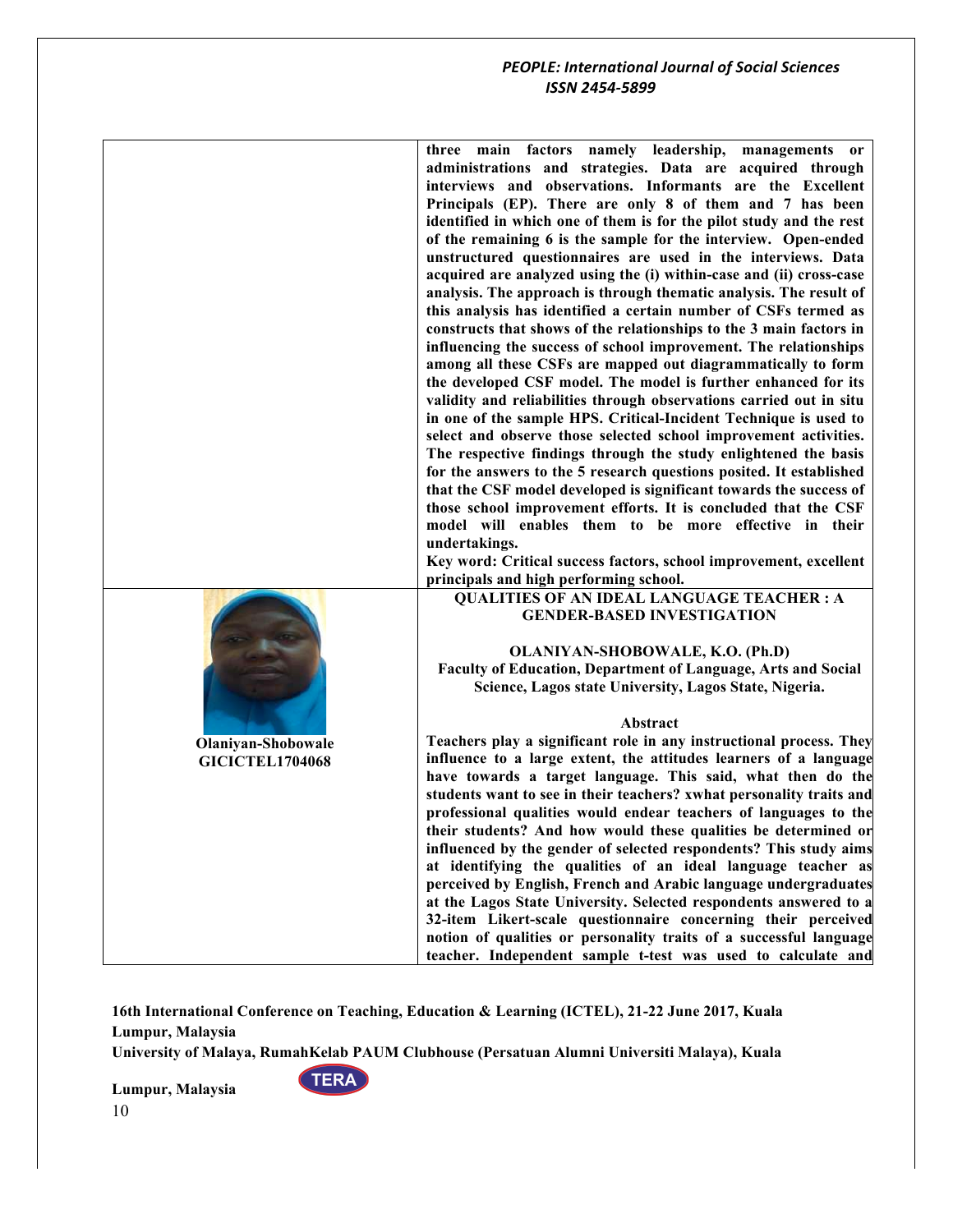|                                                 | identify any gender-based differences. Recommendations were                                                                            |
|-------------------------------------------------|----------------------------------------------------------------------------------------------------------------------------------------|
|                                                 | made along the need to enhance the inherent personality traits and<br>professional qualities of language teachers, explore the optimum |
|                                                 | potentials in order to maximize student's language learning                                                                            |
|                                                 | potentials.<br>Keywords: Qualities, Ideal, Gender-based, Language teacher, Lagos State                                                 |
|                                                 | University.                                                                                                                            |
|                                                 | School plant maintenance and student safety in Nigeria secondary<br>schools                                                            |
|                                                 | HabibatAbubakar Yusuf                                                                                                                  |
|                                                 | Department of Educational Management, School of Education and<br>Modern Languages, Universiti Utara Malaysia, Kedah, Malaysia          |
|                                                 |                                                                                                                                        |
| HabibatAbubakar Yusuf<br><b>GICICTEL1704069</b> |                                                                                                                                        |
| Andrea Valerie I. Ramirez                       | THE COMPETENCY OF THIRD YEAR ENGLISH MAJOR                                                                                             |
| <b>GICICTEL1704070</b>                          | <b>STUDENTS</b><br>IN WRITING LEARNING OBJECTIVES                                                                                      |
|                                                 |                                                                                                                                        |
|                                                 | Rowellyn P. Andaya<br><b>Department of Education, Rizal Technological</b>                                                              |
|                                                 | <b>University, Mandaluyong City, Philippines</b>                                                                                       |
|                                                 | <b>Blaise Ann M. Arambulo</b>                                                                                                          |
|                                                 | <b>Department of Education, Rizal Technological</b>                                                                                    |
|                                                 | <b>University, Mandaluyong City, Philippines</b>                                                                                       |
|                                                 | John Paolo T. Palon                                                                                                                    |
|                                                 | <b>Department of Education, Rizal Technological</b><br><b>University, Mandaluyong City, Philippines</b>                                |
|                                                 |                                                                                                                                        |
|                                                 | Andrea Valerie I. Ramirez                                                                                                              |
|                                                 | <b>Department of Education, Rizal Technological</b><br><b>University, Mandaluyong City, Philippines</b>                                |
|                                                 | <b>Department of Education, Rizal Technological</b>                                                                                    |
|                                                 | University, Mandaluyong City, Philippines                                                                                              |
|                                                 | Abstract                                                                                                                               |
|                                                 | This study aimed to determine the competencies of the Third Year                                                                       |
|                                                 | English majors in writing their learning objectives. This study also<br>attempted to determine the strengths and weaknesses of the     |
|                                                 | different learning objectives of the Third Year BSE - English                                                                          |
|                                                 | major students, in compliance to their lesson planning on<br>becoming a teacher and preparing for their teaching profession.           |
|                                                 |                                                                                                                                        |

**16th International Conference on Teaching, Education & Learning (ICTEL), 21-22 June 2017, Kuala Lumpur, Malaysia**

**University of Malaya, RumahKelab PAUM Clubhouse (Persatuan Alumni Universiti Malaya), Kuala** 

**TERA**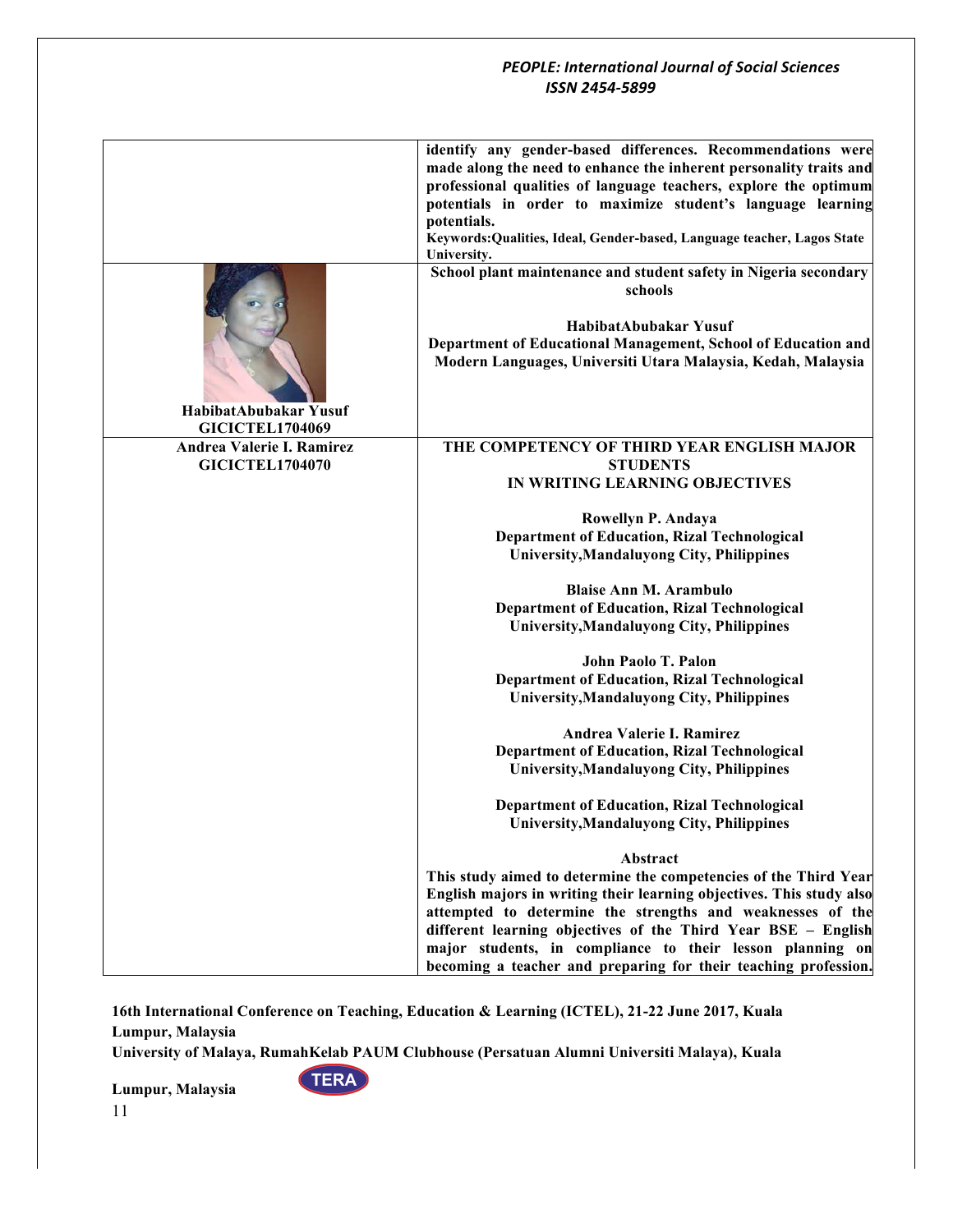|                             | This study will help both the teachers and students to attain<br>learning outcomes. |
|-----------------------------|-------------------------------------------------------------------------------------|
|                             | The respondents of this study were the 19 Third Year English                        |
|                             | major students of Rizal Technological University enrolled in the                    |
|                             | Professional Education 9: Principles of Teaching subject during                     |
|                             | the first semester of the school year 2015-2016.                                    |
|                             | The researchers utilized both qualitative and quantitative research                 |
|                             | and made use of the Descriptive survey. The sampling scheme used                    |
|                             | was non-probability sampling technique. Specifically, the method                    |
|                             | used was the purposive method. The study revealed that half of the                  |
|                             | respondents wrote learning objectives characterized as Specific,                    |
|                             | Measurable, Clear, and Related that can be assessed, modified and                   |
|                             | achieved.                                                                           |
|                             | Furthermore, the learning objectives written by the respondents                     |
|                             | were found to be not match to the outcomes that the students must                   |
|                             | attain to their learning objectives. Most of the respondents had                    |
|                             | written their learning objectives in low level thinking skills. The                 |
|                             | different types of learning outcomes in their learning objectives                   |
|                             | were observed to enhance learners' learning style, capabilities and                 |
|                             | multiple intelligences.                                                             |
|                             | Lastly, most of the respondents considered the factors: Bloom's                     |
|                             | Taxonomy of Learning, Learning Competency, and Level of                             |
|                             | Thinking Skills of the Students that were essential in writing                      |
|                             | learning objectives.                                                                |
|                             | It is recommended that learning objectives should be performance-                   |
|                             | based and must be aligned with the K to 12 Curriculum Guide that                    |
|                             | has been implemented in the educational system. Teachers have to                    |
|                             | be aware of creating learning objectives that is specific,                          |
|                             | measurable, attainable, reliable and time-bound. The behavioural                    |
|                             | verbs used in constructing their learning objectives ought to follow                |
|                             | the Bloom's Taxonomy of Learning and the content must adhere to                     |
|                             | the given learning competencies.                                                    |
|                             | <b>Keywords</b>                                                                     |
|                             | learning objectives, Bloom's Taxonomy of Learning, K to 12,                         |
|                             | categories of learning outcomes, thinking skills                                    |
| MohdIszuani Bin Mohd Hassan | A study on how to master Japanese numbers in oral conversation                      |
| <b>GICICTEL1704071</b>      | using Japanese Inazuma software                                                     |
|                             | MohdIszuaniMohd Hassan                                                              |
|                             | Department of Foreign Languages, Centre for Modern Languages                        |
|                             | & Human Sciences, University Malaysia Pahang                                        |
|                             |                                                                                     |
|                             | Abstract                                                                            |
|                             | The main objective of the study was to identify suitable sentence                   |
|                             | patterns in Japanese using numbers taken from the latest                            |
|                             | materials obtained from a recent course attended at the Japanese                    |

**University of Malaya, RumahKelab PAUM Clubhouse (Persatuan Alumni Universiti Malaya), Kuala** 

**TERA**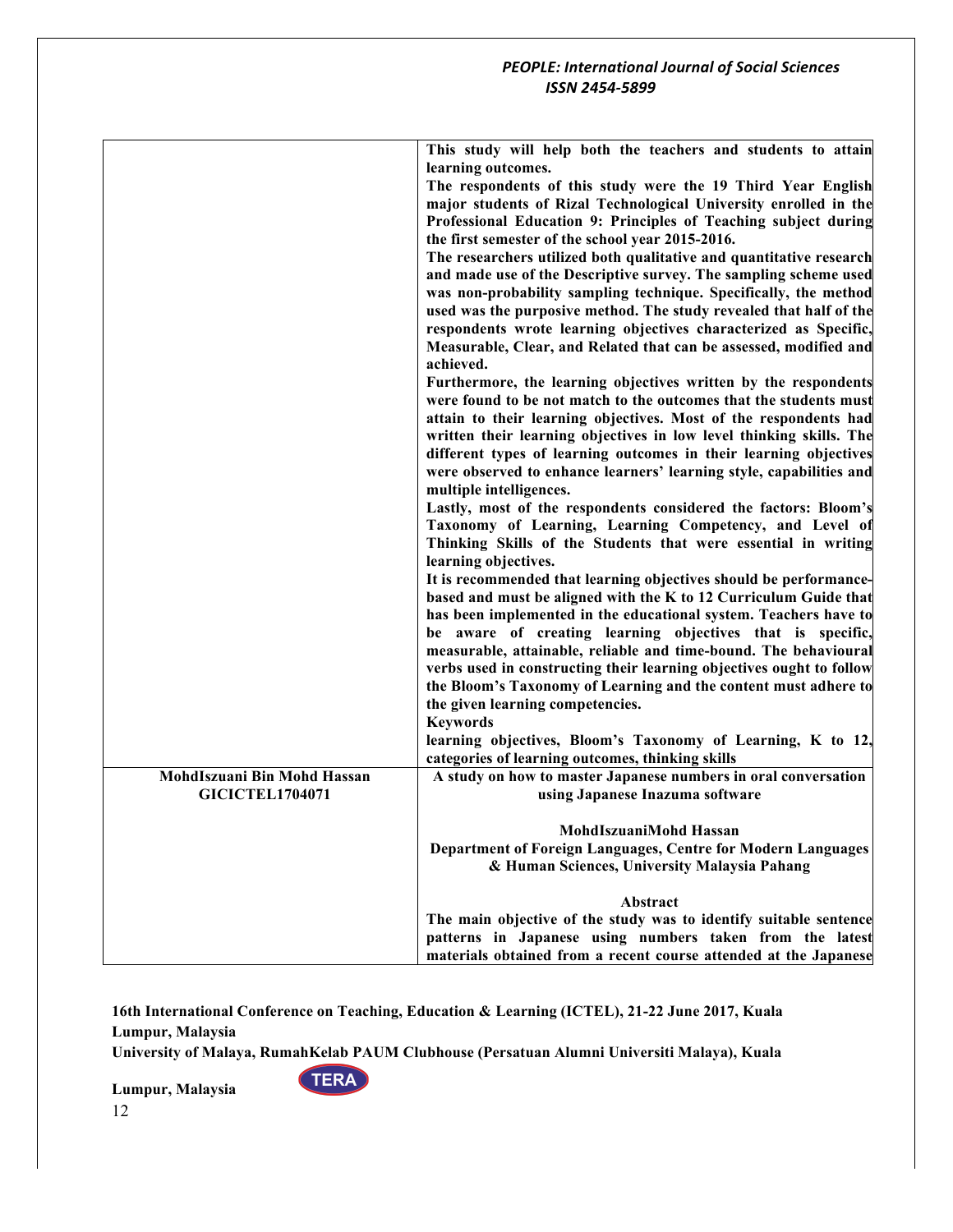| NurAsyikin Ahmad<br><b>Nazri</b><br><b>GICICTEL1704072</b> | Language Institute at Urawa, Saitama, Japan. Participants in the<br>present study were UMP engineering undergraduates who were<br>required to take Japanese language course by their faculty. This<br>research employed the quantitative methodology. A total of 120<br>UMP students who took compulsory Japanese language course<br>were tested. The analysis applied interactional theory (Bloomfield,<br>1970; Halliday, 1973) in which measurement was based on the<br>percentage of students who successfully used Japanese numbers in<br>the recorded drama role-play. According from analysis, 60%<br>students has problem for mastery of Japanese numbers in oral<br>convers. Consequently, this research produced the new Japanese<br>Inazuma software which has been used as a model for Japanese<br>language multimedia learning at University Malaysia Pahang<br>(UMP). By using this new software, students were able to apply<br>their mastery of Japanese numbers in oral conversation. It is<br>anticipated that the study will be useful in promoting the use of<br>multimedia in the teaching and learning of foreign language not<br>only among students at UMP or public universities but also at<br>other institutions in Malaysia.<br>Keywords: Japanese Inazuma software, Japanese numbers,<br>conversation, multimedia, teaching, identification.<br>Grid Method Approach in Teaching Basic Vector Concepts for<br><b>Introduction Physics</b><br>NurAsyikin Ahmad Nazri<br>Centre of Foundation Studies, UniversitiTeknologi MARA(UiTM),<br>43800 Dengkil, Selangor, Malaysia<br>Mohd Isa MohdYusof<br>Centre of Foundation Studies, UniversitiTeknologi MARA(UiTM),<br>43800 Dengkil, Selangor, Malaysia<br><b>Abu Hassan Hussin</b><br>Faculty of Applied Science, UniversitiTeknologi MARA (UiTM),<br>40450 Shah Alam, Selangor, Malaysia<br>Noor Aisyah Johari<br>Centre of Foundation Studies, UniversitiTeknologi MARA(UiTM),<br>43800 Dengkil, Selangor, Malaysia<br><b>Masnita Mat Jusoh</b><br>Centre of Foundation Studies, UniversitiTeknologi MARA(UiTM), |
|------------------------------------------------------------|------------------------------------------------------------------------------------------------------------------------------------------------------------------------------------------------------------------------------------------------------------------------------------------------------------------------------------------------------------------------------------------------------------------------------------------------------------------------------------------------------------------------------------------------------------------------------------------------------------------------------------------------------------------------------------------------------------------------------------------------------------------------------------------------------------------------------------------------------------------------------------------------------------------------------------------------------------------------------------------------------------------------------------------------------------------------------------------------------------------------------------------------------------------------------------------------------------------------------------------------------------------------------------------------------------------------------------------------------------------------------------------------------------------------------------------------------------------------------------------------------------------------------------------------------------------------------------------------------------------------------------------------------------------------------------------------------------------------------------------------------------------------------------------------------------------------------------------------------------------------------------------------------------------------------------------------------------------------------------------------------------------------------------------------------------------------------------------------|
|                                                            | 43800 Dengkil, Selangor, Malaysia                                                                                                                                                                                                                                                                                                                                                                                                                                                                                                                                                                                                                                                                                                                                                                                                                                                                                                                                                                                                                                                                                                                                                                                                                                                                                                                                                                                                                                                                                                                                                                                                                                                                                                                                                                                                                                                                                                                                                                                                                                                              |
|                                                            | Abstract<br>Fundamental physics used a lot of basic vector concepts. Topics                                                                                                                                                                                                                                                                                                                                                                                                                                                                                                                                                                                                                                                                                                                                                                                                                                                                                                                                                                                                                                                                                                                                                                                                                                                                                                                                                                                                                                                                                                                                                                                                                                                                                                                                                                                                                                                                                                                                                                                                                    |

**16th International Conference on Teaching, Education & Learning (ICTEL), 21-22 June 2017, Kuala Lumpur, Malaysia**

**University of Malaya, RumahKelab PAUM Clubhouse (Persatuan Alumni Universiti Malaya), Kuala** 

**TERA**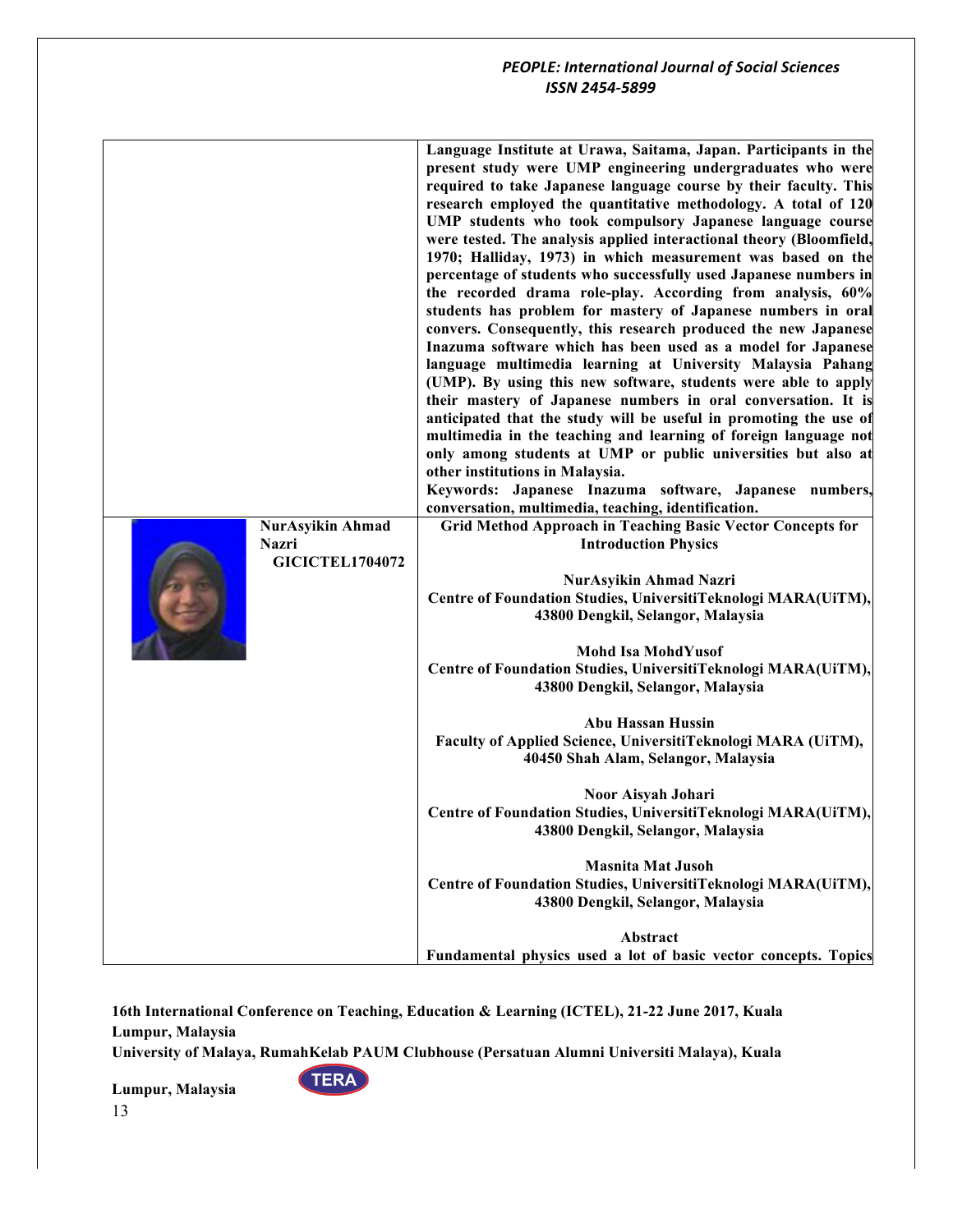|                                              | such as projectile motion, forces, momentum, static equilibrium<br>and impulse require students to understand well the basic vector<br>concepts. Many students have difficulty in understanding physics<br>ideas and concepts because they could not grasp the vector<br>concepts well. In this research, the grid method was introduced in<br>teaching the vector concepts. Instructors would start with lecture<br>on vectors and proceed with some exercises. The exercise requires<br>the students to get the answer using a grid paper facilitated by the<br>instructors. A seven item quiz was applied as pre-post test in order<br>to evaluate the effectiveness of this method compared to the<br>normal method. Two sets of data were analysed using paired<br>sample t-test. The first set of data comes from the experimental<br>group which uses the new method and the second set of data comes<br>from the control group which apply normal method in introducing<br>the vectors. When comparing the mean scores, 5.74 mean score is<br>for the experimental group while the control group scored a mean<br>of 4.11. The gain score for the experimental was 0.72 while for the<br>control group was 0.34. The post test for experimental correct<br>responses is higher compared to the control group after the grid<br>method was introduced. This shows that the learning gain is higher<br>and students grasp the concepts well and improve their<br>understanding on basic vector concepts when mean score for<br>students in experimental group is 5.25 while control group 4.43<br>from the final examination results that involve vector concept.<br><b>Keywords:</b><br>vector concepts, grid method, experimental group, control group,<br>gain score |
|----------------------------------------------|-------------------------------------------------------------------------------------------------------------------------------------------------------------------------------------------------------------------------------------------------------------------------------------------------------------------------------------------------------------------------------------------------------------------------------------------------------------------------------------------------------------------------------------------------------------------------------------------------------------------------------------------------------------------------------------------------------------------------------------------------------------------------------------------------------------------------------------------------------------------------------------------------------------------------------------------------------------------------------------------------------------------------------------------------------------------------------------------------------------------------------------------------------------------------------------------------------------------------------------------------------------------------------------------------------------------------------------------------------------------------------------------------------------------------------------------------------------------------------------------------------------------------------------------------------------------------------------------------------------------------------------------------------------------------------------------------------------------------------------------------------------------------------|
| <b>Berna Timur</b><br><b>GICICTEL1704074</b> | Attitutes and perceptions of Hacettepe University sudents towards<br>native and non-native English speaking teachers' effectiveness in<br><b>English Language teaching</b>                                                                                                                                                                                                                                                                                                                                                                                                                                                                                                                                                                                                                                                                                                                                                                                                                                                                                                                                                                                                                                                                                                                                                                                                                                                                                                                                                                                                                                                                                                                                                                                                    |
|                                              | <b>Berna Timur</b><br>Department Of Basic English, Hacettepe University, Ankara,<br><b>Turkey</b>                                                                                                                                                                                                                                                                                                                                                                                                                                                                                                                                                                                                                                                                                                                                                                                                                                                                                                                                                                                                                                                                                                                                                                                                                                                                                                                                                                                                                                                                                                                                                                                                                                                                             |
|                                              | Abstract<br>English is getting more and more common all around the World<br>and it is the dominat language in many fields. Athough it is taught<br>as a foreign language both in state and privat schools in Turkey,<br>Turkish people have problems especailly with speaking English<br>after graduation. They believe that they can not achieve their goals<br>no matter how much effort they expend to teach English.<br>Moreover, most students don't like English because they think they<br>can notachive to speak it whatever they do to learn it.<br>Authorities tries to find different ways to improve the quality of<br>English education. They often change curriculum and take new                                                                                                                                                                                                                                                                                                                                                                                                                                                                                                                                                                                                                                                                                                                                                                                                                                                                                                                                                                                                                                                                               |

**16th International Conference on Teaching, Education & Learning (ICTEL), 21-22 June 2017, Kuala Lumpur, Malaysia**

**University of Malaya, RumahKelab PAUM Clubhouse (Persatuan Alumni Universiti Malaya), Kuala** 

**TERA**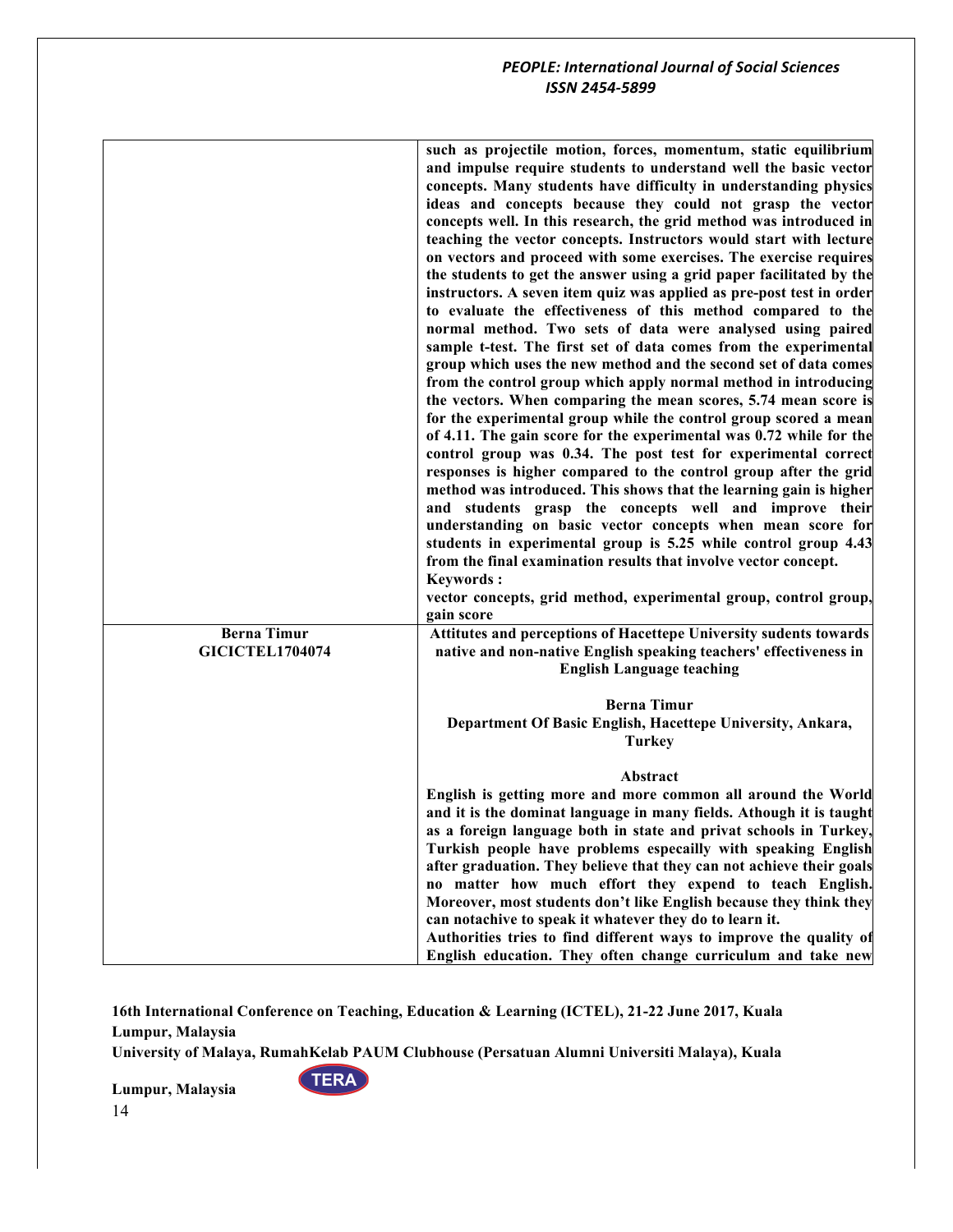|                                         | program from other countries. Many institutions thought<br>employing native teacher would be a good idea to improve<br>students' performance and motivation.<br>However, there is an open debate whether native speakers or non-<br>native speakers teach better. There are complex explanations |
|-----------------------------------------|--------------------------------------------------------------------------------------------------------------------------------------------------------------------------------------------------------------------------------------------------------------------------------------------------|
|                                         | behind this debate. On the other hand much current studies<br>indicate that both have advantages and disadvantages in their own<br>ways.                                                                                                                                                         |
|                                         | The purpose of this study is to investigate the perceptions of the<br>students towards natine and non-native speakers and try to explain<br>what factors affect their beliefs.                                                                                                                   |
|                                         | The study was conducted with a questionarie distributed to 116<br>student who are studying at Hacettepe University.                                                                                                                                                                              |
| K.Gnanaretnam<br><b>GICICTEL1704075</b> | Impact Of 2007- New Curriculum In Achievement Gce (O/L)<br>English LanguageExamination In Batticaloa District                                                                                                                                                                                    |
|                                         | K.Gnanaretnam<br>Senior Lecturer, Open University of Sri Lanka, Colombo, Sri<br>Lanka.                                                                                                                                                                                                           |
|                                         | <b>ABSTRACT</b>                                                                                                                                                                                                                                                                                  |
|                                         | Three National examinations are conducted in Sri Lankan formal<br>education. They are GCE (O/L), GCE (A/L), and Grade 5                                                                                                                                                                          |
|                                         | scholarship examination. The achievement of GCE (O/L) is<br>paramount important for getting small scale employment                                                                                                                                                                               |
|                                         | opportunities, enrolling at Technical College, and for being<br>qualified for GCE (A/L) class. Nonetheless, the statistics witnessed<br>that the performance of GCE (O/L) is not satisfactory. Only 60%                                                                                          |
|                                         | of those who sat for GCE (O/L) are qualified for studying at GCE<br>(A/L) class and five percent of them fail in all the subjects. Only 40<br>% of candidates got passes in subject of English Language. This                                                                                    |
|                                         | subject is a Second Language is in the examination. With an aim to<br>improve this situation, the new curriculum was introduced in 2007                                                                                                                                                          |
|                                         | in Sri Lanka. This curriculum consisted of skill development and<br>improvement of achievements of students. It also emphasized,<br>group discussion, and changes in lesson planning and instruction                                                                                             |
|                                         | by using new 5 E model to achieve required competency level. As<br>eight years passed after the introduction of the new curriculum. It                                                                                                                                                           |
|                                         | is the time to appraise the impact of the new curriculum in the<br>achievement level of GCE (O/L) examination. The study was<br>conducted by using survey method. Batticaloa district was selected                                                                                               |
|                                         | as the research area. There are four Educational Zone in the<br>district. Both the quantitative and qualitative data were used. The                                                                                                                                                              |
|                                         | study revealed that the percentage of pass in the subject of English<br>Language was increased. This trend co-related with all Zone. It                                                                                                                                                          |
|                                         | is also revealed that the mean of the subject of English in GCE                                                                                                                                                                                                                                  |

**University of Malaya, RumahKelab PAUM Clubhouse (Persatuan Alumni Universiti Malaya), Kuala** 

**TERA**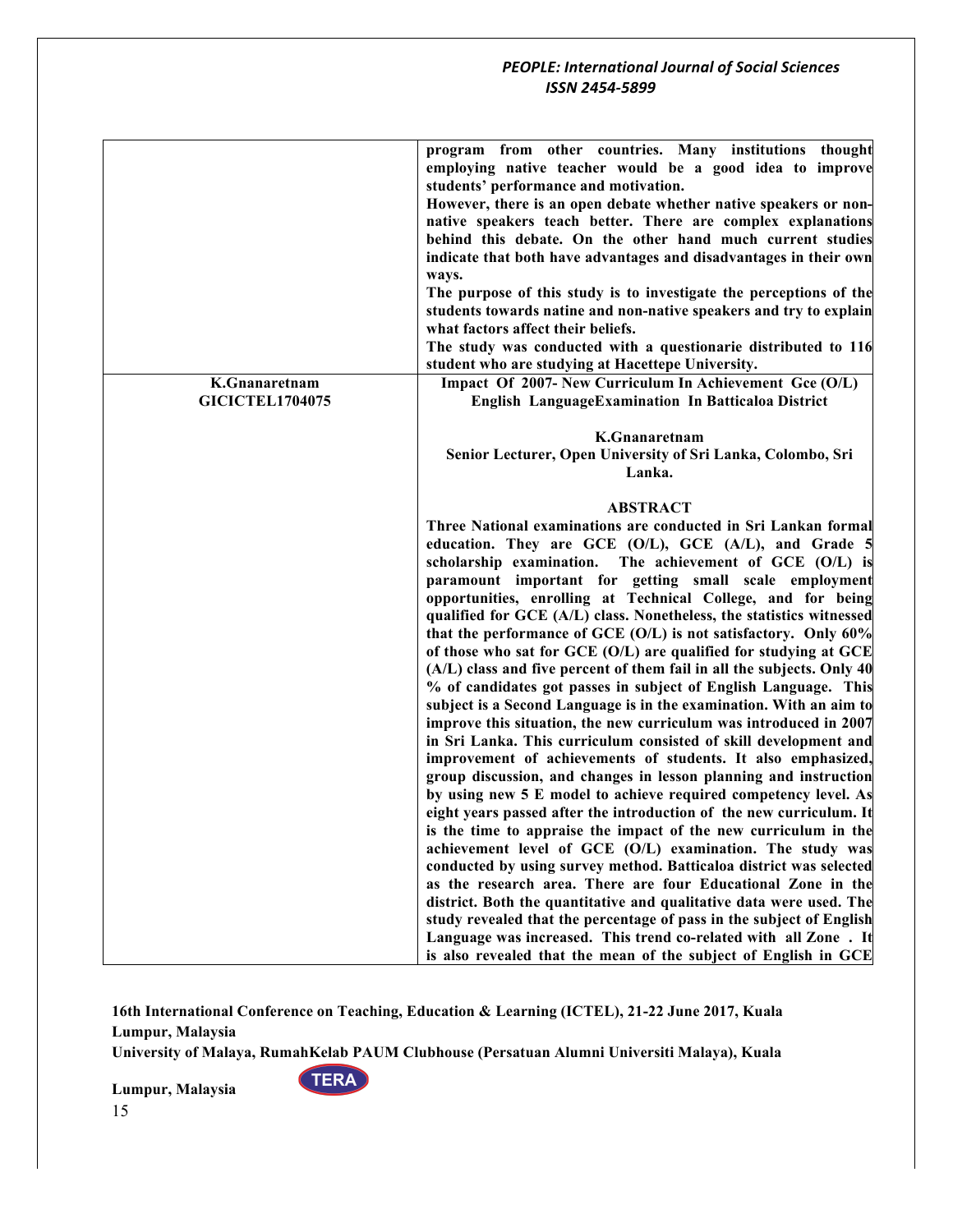|                              | (O/L) at national level was also increased. This trend co-related     |
|------------------------------|-----------------------------------------------------------------------|
|                              | with three Educational Zone except Batticaloa Zone. This study        |
|                              | included some suggestions to further improve the achievement of       |
|                              | the students in the subject of English in GCE (O/L) examinations.     |
|                              | Key Terms: English, achievement, curriculum, Zone                     |
|                              | The Use of Collaborative Facebook Notes in Narrative Text             |
|                              | Writing                                                               |
|                              |                                                                       |
|                              | <b>JENNY ELVINNA MANURUNG</b>                                         |
|                              | University of Tridinanti Palembang, Indonesia                         |
|                              |                                                                       |
|                              | <b>ABSTRACT</b>                                                       |
| <b>Jenny ElvinnaManurung</b> | Technologies which support a cognitive approach to language           |
| <b>GICICTEL1704077</b>       | learning are those which allow learners maximum opportunity to        |
|                              | be exposed to language in meaningful context and to construct         |
|                              | their own individual knowledge. Facebook is one of examples. This     |
|                              | study examines the efficacy of Facebook on students' writing          |
|                              | fluency and the students' perceptions of Collaborative Facebook       |
|                              | Notes. Forty (40) 10th-grade students in Palembang, Indonesia         |
|                              | participated in this study, and each student was required to write    |
|                              | one narrative text entries at her/his Facebook account entries per    |
|                              | three weeks.                                                          |
|                              | The data included 80 students' writing entries, questionnaires and    |
|                              | the pre- and post-tests on writing performance. The findings          |
|                              | showed that the Collaborative Facebook Notes improved the             |
|                              | students' writing fluency; writing performance on content,            |
|                              | organization, and vocabulary.                                         |
|                              | The students held positive attitudes toward the project and           |
|                              | confirmed that Facebook Notes was an important tool for self-         |
|                              | growth. They indicated that Collaborative Facebook Notes allowed      |
|                              | them to enhanced their self-confidence so that they could get along   |
|                              | better with others; matured them through sharing their ideas and      |
|                              | self-perceptions; strengthened their confidence in English writing;   |
|                              | and gave them the chance to reflect on their daily lives. The         |
|                              | implications of these findings for education and research             |
|                              | (especially EFL) are discussed.                                       |
|                              | Keywords: Collaborative, Facebook Notes, Narrative Text               |
|                              | Writing.                                                              |
|                              | <b>Inequalities in Private Tutoring of English: Evidence from</b>     |
|                              | <b>Bangladesh</b>                                                     |
|                              | <b>Monjurul Islam</b>                                                 |
|                              |                                                                       |
|                              | Faculty of education, University of Malaya, Kuala Lumpur,<br>Malaysia |
|                              |                                                                       |
|                              | Abstract                                                              |
| <b>Monjurul Islam</b>        |                                                                       |
|                              |                                                                       |

**16th International Conference on Teaching, Education & Learning (ICTEL), 21-22 June 2017, Kuala Lumpur, Malaysia**

**University of Malaya, RumahKelab PAUM Clubhouse (Persatuan Alumni Universiti Malaya), Kuala** 

**TERA**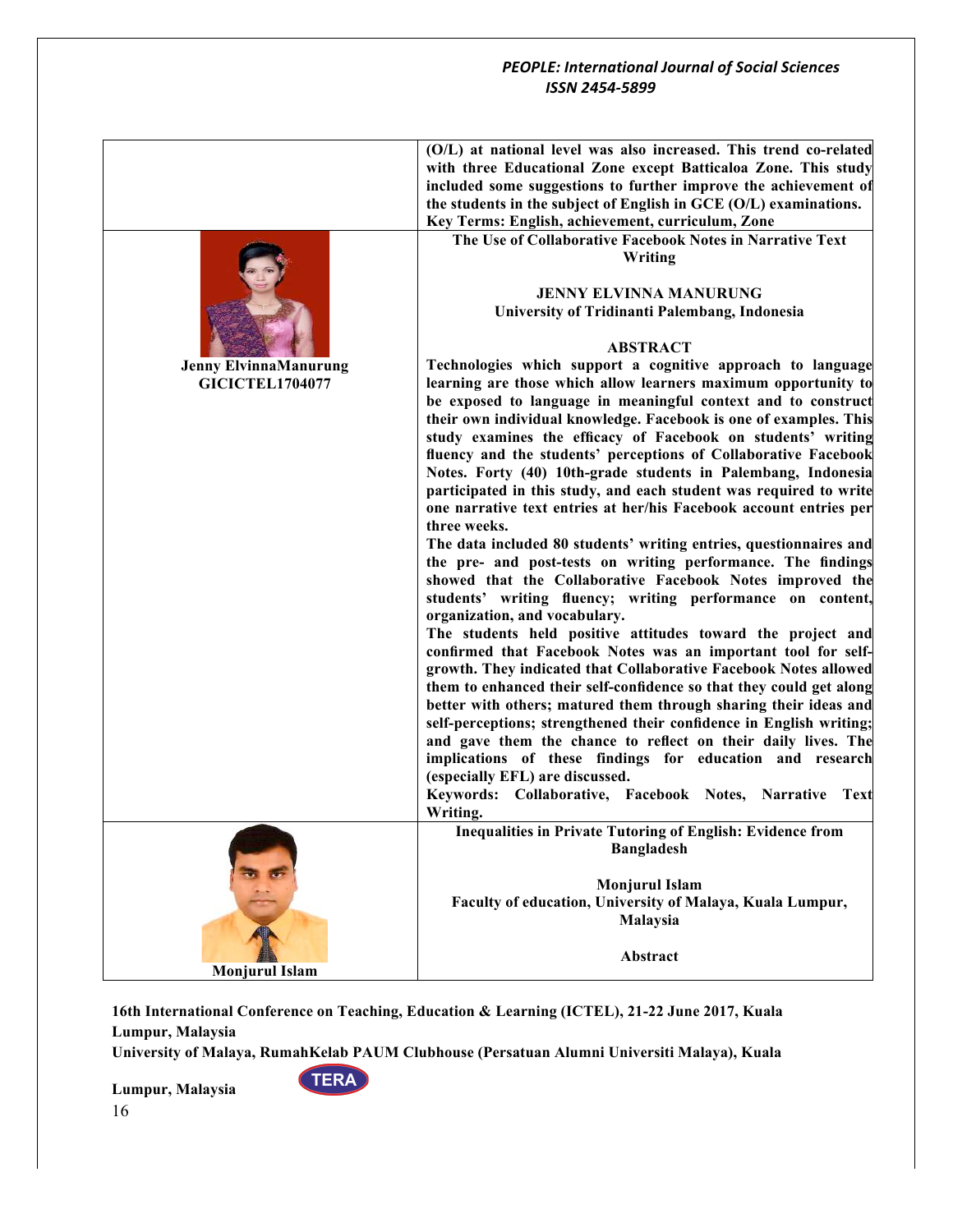| <b>GICICTEL1704078</b> | This study analyzed the lived experiences of eleven Bangladeshi<br>higher secondary students in mainstream schools to provide insight<br>into their thoughts, feelings, beliefs, values and assumptions of<br>private tutoring of English (PT-E). The study also focused on PT-E<br>practices that contribute to inequalities between students who have<br>access to private tutoring and those who do not. Each participant<br>participated in a one-to-one in-depth semi-structured interview.<br>Using phenomenological analysis, 237 significant statements and<br>three themes were emerged. The data shows that unequal practice,<br>discrimination due to financial capability and irregularity in<br>education that influences students to widen the negative impacts of<br>PT-E between students particularly those who do not have an<br>access in private tutoring of English (PT-E).<br>Keywords: Private tutoring of English, Private supplementary<br>tutoring, qualitative research, lived experience, shadow education,<br>inequality, Bangladesh. |
|------------------------|--------------------------------------------------------------------------------------------------------------------------------------------------------------------------------------------------------------------------------------------------------------------------------------------------------------------------------------------------------------------------------------------------------------------------------------------------------------------------------------------------------------------------------------------------------------------------------------------------------------------------------------------------------------------------------------------------------------------------------------------------------------------------------------------------------------------------------------------------------------------------------------------------------------------------------------------------------------------------------------------------------------------------------------------------------------------|
|                        | The Importance Of Libraries In African Languages And                                                                                                                                                                                                                                                                                                                                                                                                                                                                                                                                                                                                                                                                                                                                                                                                                                                                                                                                                                                                               |
|                        | <b>Traditions In Knowledge Generation And Dissemination: A</b>                                                                                                                                                                                                                                                                                                                                                                                                                                                                                                                                                                                                                                                                                                                                                                                                                                                                                                                                                                                                     |
|                        | <b>Literature Review</b>                                                                                                                                                                                                                                                                                                                                                                                                                                                                                                                                                                                                                                                                                                                                                                                                                                                                                                                                                                                                                                           |
|                        |                                                                                                                                                                                                                                                                                                                                                                                                                                                                                                                                                                                                                                                                                                                                                                                                                                                                                                                                                                                                                                                                    |
|                        | Mrs Mahwasane N.P.                                                                                                                                                                                                                                                                                                                                                                                                                                                                                                                                                                                                                                                                                                                                                                                                                                                                                                                                                                                                                                                 |
|                        | <b>University of Venda</b>                                                                                                                                                                                                                                                                                                                                                                                                                                                                                                                                                                                                                                                                                                                                                                                                                                                                                                                                                                                                                                         |
| Mrs Mahwasane N.P      | <b>ABSTRACT</b>                                                                                                                                                                                                                                                                                                                                                                                                                                                                                                                                                                                                                                                                                                                                                                                                                                                                                                                                                                                                                                                    |
| <b>GICICTEL1704079</b> | The purpose of the study was to review the existing literature on                                                                                                                                                                                                                                                                                                                                                                                                                                                                                                                                                                                                                                                                                                                                                                                                                                                                                                                                                                                                  |
|                        | how creation, preservation and dissemination of indigenous                                                                                                                                                                                                                                                                                                                                                                                                                                                                                                                                                                                                                                                                                                                                                                                                                                                                                                                                                                                                         |
|                        | African knowledge can be facilitated by the utilization of libraries.                                                                                                                                                                                                                                                                                                                                                                                                                                                                                                                                                                                                                                                                                                                                                                                                                                                                                                                                                                                              |
|                        |                                                                                                                                                                                                                                                                                                                                                                                                                                                                                                                                                                                                                                                                                                                                                                                                                                                                                                                                                                                                                                                                    |
|                        |                                                                                                                                                                                                                                                                                                                                                                                                                                                                                                                                                                                                                                                                                                                                                                                                                                                                                                                                                                                                                                                                    |
|                        | Moreover the employment of internet infrastructure in rural areas                                                                                                                                                                                                                                                                                                                                                                                                                                                                                                                                                                                                                                                                                                                                                                                                                                                                                                                                                                                                  |
|                        | will provide the rural people with the opportunity to make a<br>tremendous contribution to the body of knowledge available. The                                                                                                                                                                                                                                                                                                                                                                                                                                                                                                                                                                                                                                                                                                                                                                                                                                                                                                                                    |
|                        | paper also highlights the challenges that are related to the                                                                                                                                                                                                                                                                                                                                                                                                                                                                                                                                                                                                                                                                                                                                                                                                                                                                                                                                                                                                       |
|                        | documentation of indigenous knowledge in African languages. The                                                                                                                                                                                                                                                                                                                                                                                                                                                                                                                                                                                                                                                                                                                                                                                                                                                                                                                                                                                                    |
|                        | role of library and information professionals are also emphasized                                                                                                                                                                                                                                                                                                                                                                                                                                                                                                                                                                                                                                                                                                                                                                                                                                                                                                                                                                                                  |
|                        | as well as the important role of language credentials as the                                                                                                                                                                                                                                                                                                                                                                                                                                                                                                                                                                                                                                                                                                                                                                                                                                                                                                                                                                                                       |
|                        | important strategy in the authorization of the minority languages.                                                                                                                                                                                                                                                                                                                                                                                                                                                                                                                                                                                                                                                                                                                                                                                                                                                                                                                                                                                                 |
|                        | The paper contends that the languages are the most powerful                                                                                                                                                                                                                                                                                                                                                                                                                                                                                                                                                                                                                                                                                                                                                                                                                                                                                                                                                                                                        |
|                        | instruments of preserving and developing our tangible and                                                                                                                                                                                                                                                                                                                                                                                                                                                                                                                                                                                                                                                                                                                                                                                                                                                                                                                                                                                                          |
|                        | intangible<br>inheritance. Using indigenous<br>knowledge<br>in                                                                                                                                                                                                                                                                                                                                                                                                                                                                                                                                                                                                                                                                                                                                                                                                                                                                                                                                                                                                     |
|                        | development enterprises enables indigenous peoples and local                                                                                                                                                                                                                                                                                                                                                                                                                                                                                                                                                                                                                                                                                                                                                                                                                                                                                                                                                                                                       |
|                        | communities to actively participate in the decision-making process.                                                                                                                                                                                                                                                                                                                                                                                                                                                                                                                                                                                                                                                                                                                                                                                                                                                                                                                                                                                                |
|                        | The study recommends that the African Indigenous Languages be                                                                                                                                                                                                                                                                                                                                                                                                                                                                                                                                                                                                                                                                                                                                                                                                                                                                                                                                                                                                      |
|                        | utilized in mass media like radios, televisions and newspapers to<br>allow the rural community/society to comprehend the message                                                                                                                                                                                                                                                                                                                                                                                                                                                                                                                                                                                                                                                                                                                                                                                                                                                                                                                                   |
|                        | being communicated appropriately, considering that most of the                                                                                                                                                                                                                                                                                                                                                                                                                                                                                                                                                                                                                                                                                                                                                                                                                                                                                                                                                                                                     |
|                        | people in the rural areas are unable to read and write. That,                                                                                                                                                                                                                                                                                                                                                                                                                                                                                                                                                                                                                                                                                                                                                                                                                                                                                                                                                                                                      |

**16th International Conference on Teaching, Education & Learning (ICTEL), 21-22 June 2017, Kuala Lumpur, Malaysia**

**University of Malaya, RumahKelab PAUM Clubhouse (Persatuan Alumni Universiti Malaya), Kuala** 

**TERA**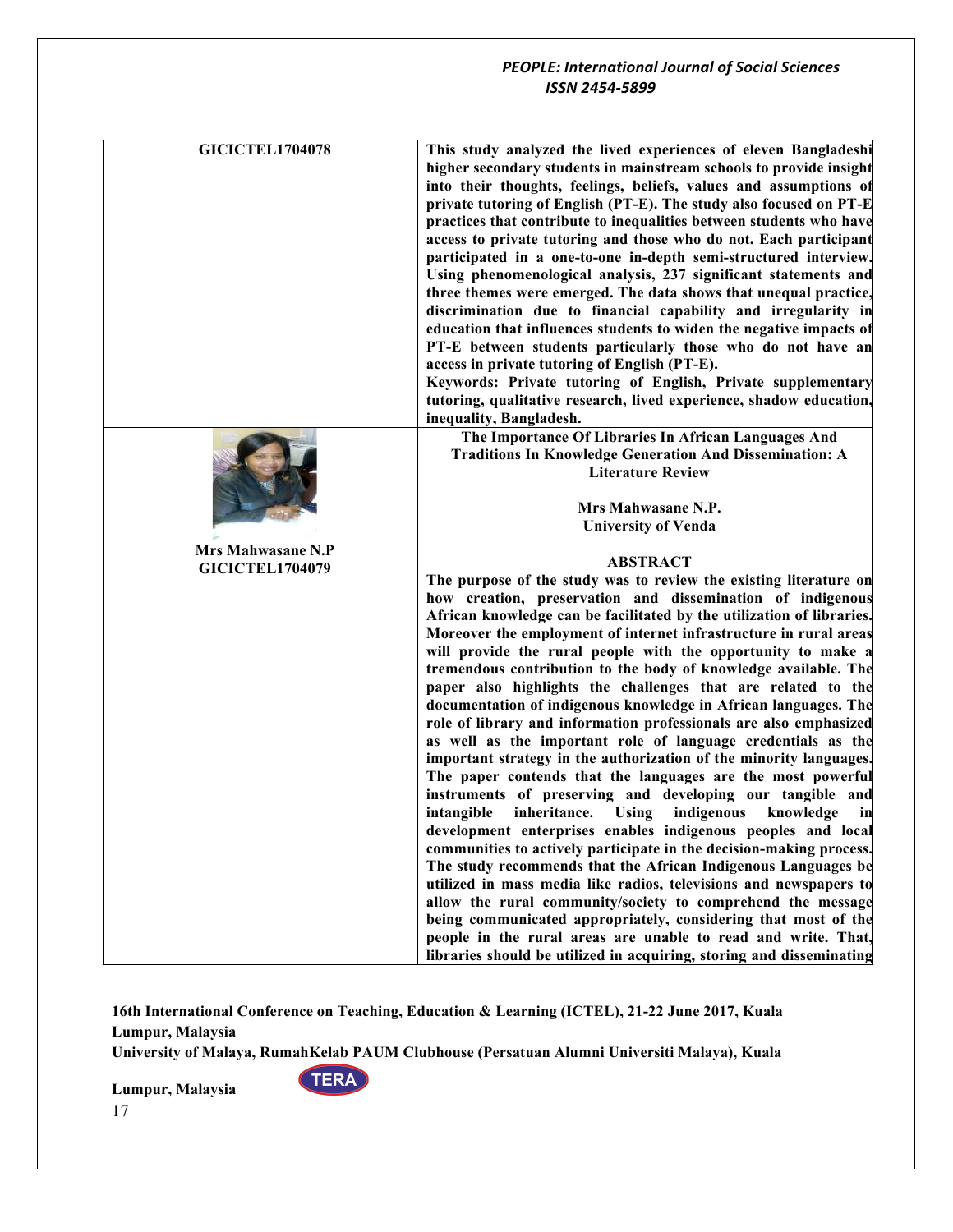|                        | indigenous knowledge in both the African and other languages to<br>enable access to the knowledge by all.<br>Key terms: African languages; Dissemination; Library resources; |
|------------------------|------------------------------------------------------------------------------------------------------------------------------------------------------------------------------|
|                        | Oral tradition; Preservation; Rural community                                                                                                                                |
|                        | RISK FACTOSRS OF NON-COMMUNICABLE DIESEASES IN<br>THE TAMALE METROPOLITAN AREAA COMMUNITY<br><b>BASED CROSS SECTIONAL RESEARCH</b>                                           |
|                        | Abdallah IddrisuYahaya                                                                                                                                                       |
|                        | Department Of Internal Medicine, University For Development<br><b>Studies Tamale, Ghana</b>                                                                                  |
|                        | Abstract                                                                                                                                                                     |
| Abdallah IddrisuYahaya | What exactly are NCDs? They are defined as diseases of long                                                                                                                  |
| <b>GICICTEL1704082</b> | duration, generally slow progression and they are the major cause                                                                                                            |
|                        | of adult morbidity worldwide (WHO, 2005). Four main diseases                                                                                                                 |
|                        | are generally considered to be dominant in NCD mortality and                                                                                                                 |
|                        | Morbidity: cardiovascular disease (including heart disease and                                                                                                               |
|                        | stroke), diabetes, cancer and chronic respiratory diseases                                                                                                                   |
|                        | (including chronic obstructive pulmonary disease and asthma).                                                                                                                |
|                        | The High Level meeting will focus on the four main diseases but it                                                                                                           |
|                        | is important to bear in mind that they do not make up a                                                                                                                      |
|                        | comprehensive list. A key set of diseases not included on the list are                                                                                                       |
|                        | mental illnesses - including unipolar depressive disorder, alcohol                                                                                                           |
|                        | use disorders and schizophrenia, all major contributors to the                                                                                                               |
|                        | economic losses stemming from NCDs.                                                                                                                                          |
|                        | Also excluded are sense disorders such as glaucoma and hearing                                                                                                               |
|                        | loss, digestive diseases such as cirrhosis and musculoskeletal                                                                                                               |
|                        | diseases such as rheumatoid arthritis and gout. These conditions                                                                                                             |
|                        | impose private and social costs thatare also likely to be substantial.                                                                                                       |
|                        | For example, musculoskeletal diseases can severely diminish one's<br>capacity to undertake manual labor such as farming which the                                            |
|                        | dominant productive activity in rural settings that are home to                                                                                                              |
|                        | 50% of the world's population.                                                                                                                                               |
|                        | Moveover, the term NCD is something of a misnomer because it                                                                                                                 |
|                        | encompasses some diseases that are infectious in origin. Human                                                                                                               |
|                        | papillomavirus is a cause of various cancers (for example, cervical,                                                                                                         |
|                        | anal, one in five cancers is said to be caused by infection.                                                                                                                 |
|                        | In the social sphere, NCD risks are also shared – eating, drinking                                                                                                           |
|                        | and smoking habits are powerfully influenced by social networks.                                                                                                             |
| Dr.FarouqAlmeqdadi     | Pre- service Teachers' Perceptions towards Virtual Learning using                                                                                                            |
| <b>GICICTEL1704083</b> | <b>TeachLive</b>                                                                                                                                                             |
|                        | Dr.FarouqAlmeqdadi                                                                                                                                                           |
|                        | Mathematics & Science Division, Emirates College of Advanced                                                                                                                 |
|                        | <b>Education, Abu Dhabi, UAE</b>                                                                                                                                             |
|                        |                                                                                                                                                                              |

**16th International Conference on Teaching, Education & Learning (ICTEL), 21-22 June 2017, Kuala Lumpur, Malaysia**

**University of Malaya, RumahKelab PAUM Clubhouse (Persatuan Alumni Universiti Malaya), Kuala** 

**TERA**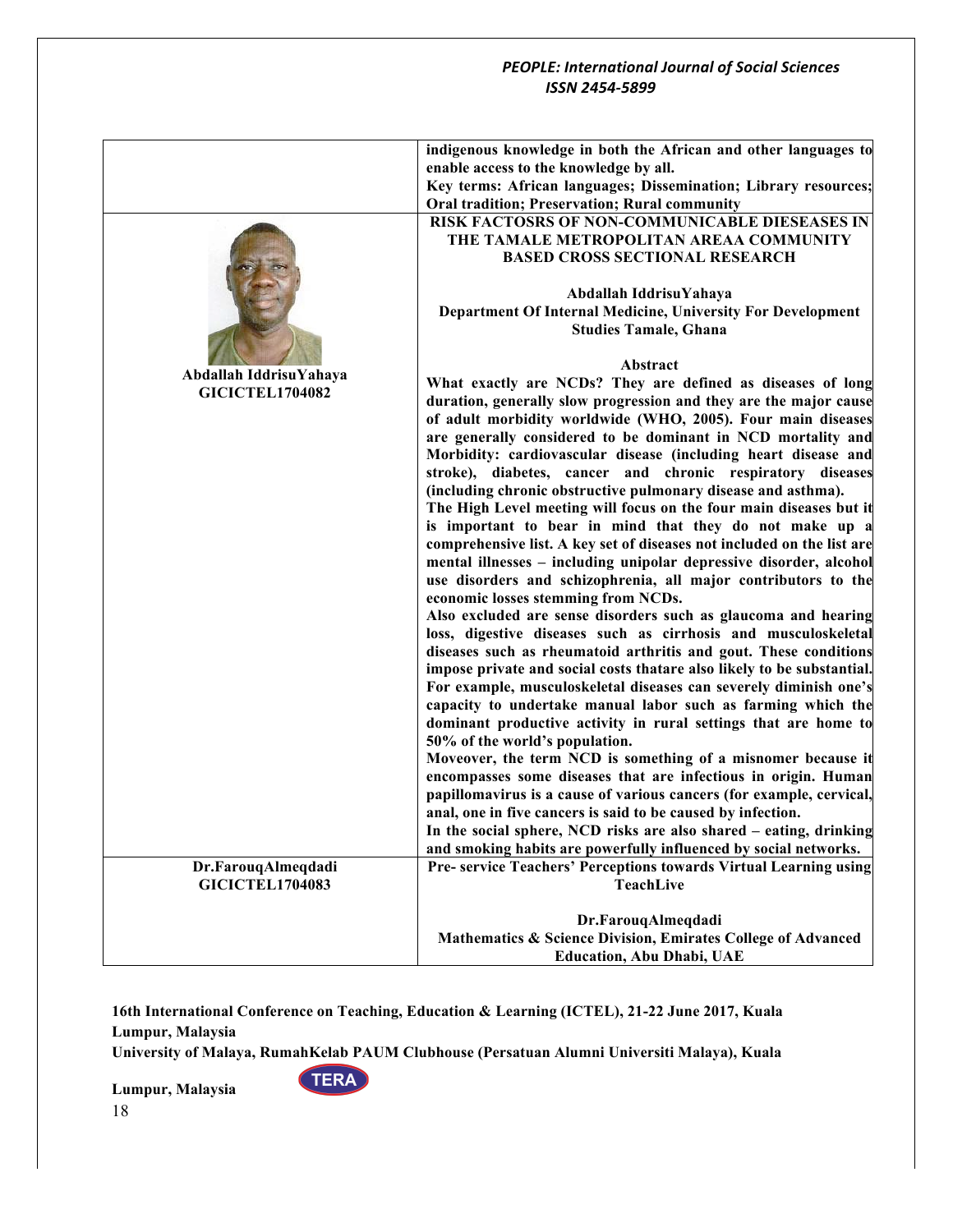#### **Abstract**

**Using virtual environments and multimedia methods are now part of several educational preparation programs such as surgical medical programs, flight simulators, and military combat training situations. On the other hand, it is believed by researchers these technologies became a part of the educator preparation programs and meeting the needs of the new academic settings (Dieker et al., 2012). TeachLive is one of these virtual education simulation technologies originally designed for teacher education simulation with student avatars.** 

**The TeachLive™ is a mixed-reality teaching environment supporting teacher practice in classroom management, pedagogy and content. It was developed at the University of Central Florida, USA and it is currently being implemented across more than 40 campuses in the United States and growing to include multiple school districts and international partners. Each partner utilizes the TeachLive™ in a unique manner depending on the needs of their students, teachers, professors, and community stakeholders. In addition, Teach Live is also implemented and used at Emirates College for Advanced Education (ECAE) in Abu Dhabi, UAE. ECAE is a teacher education college that graduates teachers who will teach Math, Science & English in English Language. All students at ECAE should practice all teaching activities before their graduation through the Practicum Program, which is field experiences at schools. Because TeachLive™ Lab provides preservice and in-service teachers the opportunity to learn new skills and to craft their practice without placing "real" students at risk during the learning process, ECAE implemented TeachLive with some of the pre- service** 

**teachers (who are the sample of this study) to practice classroom management activities and some pedagogical strategies before they go to schools without the risk of being in real situations. The researcher trained them on using this technology. Then each one of the students in the sample practiced two sessions, each session took 10 minutes, using TeachLive. The researcher analyzed the perceptions of those students about TeachLive and its benefits to the teacher. The results revealed that all students in the sample welcomed this simulation technology and they expressed their positive perceptions towards using TeachLive not only in classroom management, but also in pedagogical and content aspects.**

**16th International Conference on Teaching, Education & Learning (ICTEL), 21-22 June 2017, Kuala Lumpur, Malaysia**

**University of Malaya, RumahKelab PAUM Clubhouse (Persatuan Alumni Universiti Malaya), Kuala** 

**TERA**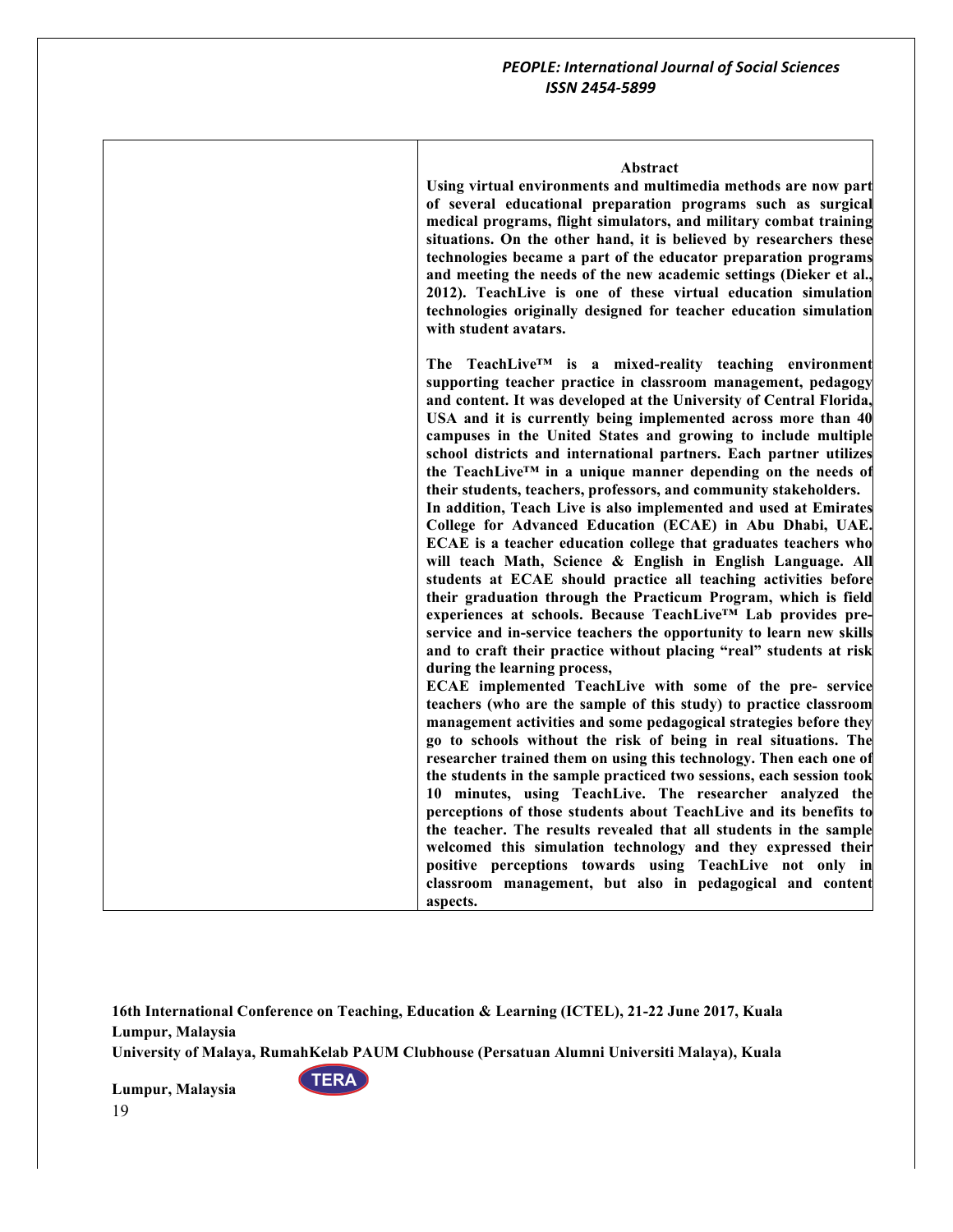|                            | Augmented Reality, An Enabler To Self Organized Learning with        |
|----------------------------|----------------------------------------------------------------------|
|                            | new methodlogy                                                       |
|                            | <b>Amjed Abbas Ahmed</b>                                             |
|                            | Lecturer in AL-IMAM AL-KADHUM COLLEGE for Islamic                    |
|                            | science (department of Diyala), IRAQ-Baghdad                         |
|                            |                                                                      |
|                            | Abstract                                                             |
|                            | From educational pupils in elementary schoolsto post-doctorate       |
| <b>Amjed Abbas Ahmed</b>   | candidates to empower the new generation to attain a favorable       |
| <b>GICICTEL1704086.</b>    | attitude towards self learning, thinking, and innovation augmented   |
|                            | reality (AR) application will provide and instill real value to      |
|                            | students as well as educators alike. Schools of all sectors and      |
|                            | specializations can utilize augmented reality in the creation of     |
|                            | useful and productive tools which make both providers and            |
|                            | receivers of education more efficient in their provision and         |
|                            | attainment respectively. This work gives an introduction to          |
|                            | augmented reality and its application in education, in addition to a |
|                            | demonstration of its usefulness including its application to         |
|                            | extending education and educational material exposure to the layer   |
|                            | of society with certain sensory impairment.                          |
|                            | AN EVALUATION OF THE ROLE OF COMMERCIAL BANKS                        |
|                            | IN FINANCING SMALL AND MEDIUM SCALE                                  |
|                            | <b>ENTERPRISES (SMEs): EVIDENCE FROM NIGERIA</b>                     |
|                            | <b>Ibrahim AliyuGololo</b>                                           |
|                            | <b>Accounting Department</b>                                         |
|                            | <b>Faculty Of Social And Management Science</b>                      |
|                            | Bauchi State University Gadau, Bauchi, Nigeria.                      |
| <b>Ibrahim AliyuGololo</b> |                                                                      |
| <b>GICICTEL1704087</b>     | Abstract                                                             |
|                            | In this study an attempt was made to evaluate the role of            |
|                            | commercial banks in financing small and medium scale enterprises     |
|                            | in Nigeria. There is absolutely no doubt small and medium scale      |
|                            | enterprises play a pivotal role and contributes tremendously to the  |
|                            | economic growth and development of many developing economy           |
|                            | including Nigeria, but survival of Small and medium scale            |
|                            | enterprises is often hampered by access to finance which key         |
|                            | players were making attempt to solve. The objective of this study is |
|                            | to evaluate the extent to which commercial banks in Nigeria play     |
|                            | their role in solving financing needs of small and medium scale      |
|                            | enterprises. The study employed secondary data which use the         |
|                            | ratio of loans to Small and Medium Scale Enterprises by              |
|                            | commercial banks as a percentage of their total credit. The study    |
|                            | utilize paired sample t-test and significance of ratio of loans to   |
|                            | Small and Medium Scale Enterprises was tested to access the          |

**16th International Conference on Teaching, Education & Learning (ICTEL), 21-22 June 2017, Kuala Lumpur, Malaysia**

**University of Malaya, RumahKelab PAUM Clubhouse (Persatuan Alumni Universiti Malaya), Kuala** 

**TERA**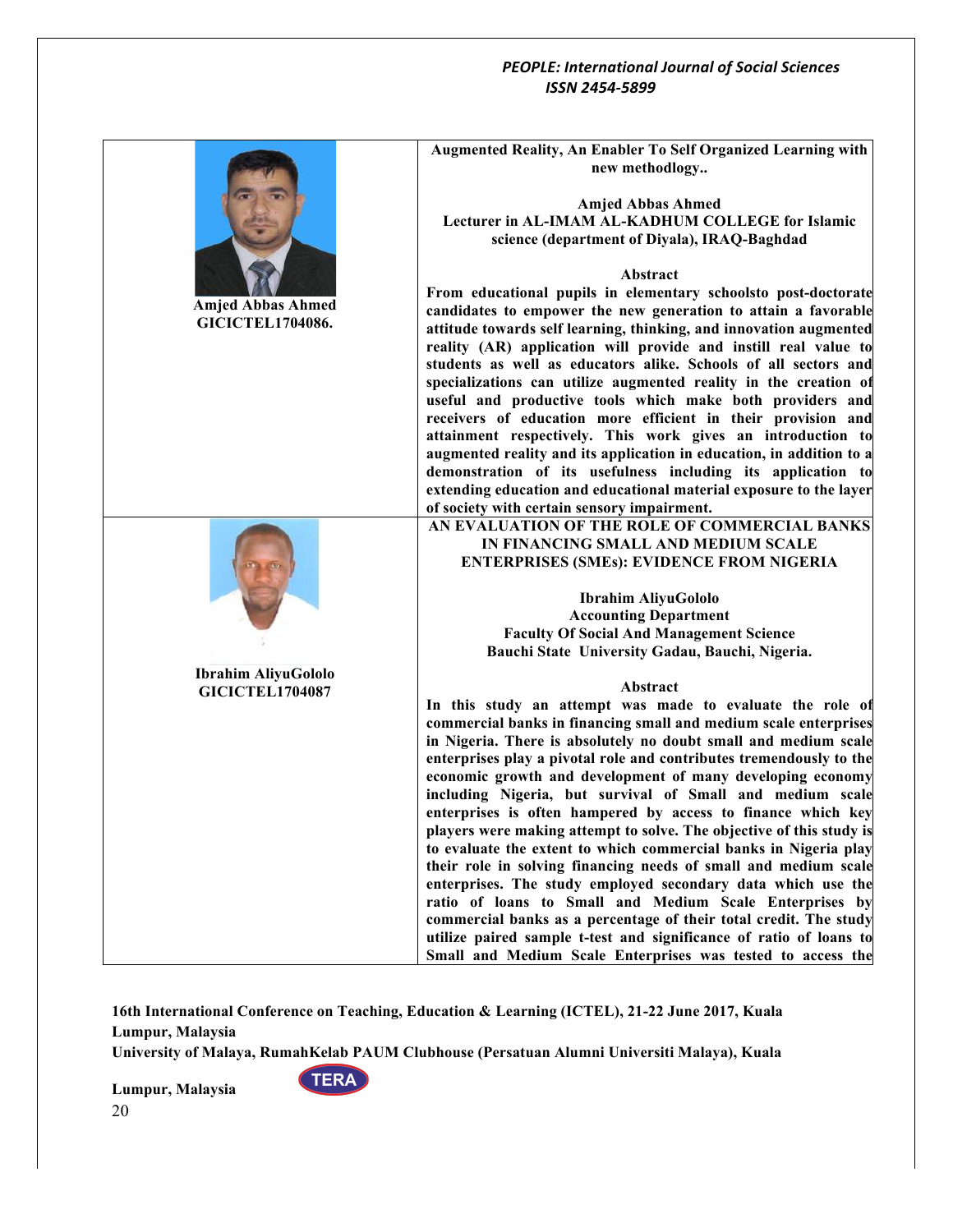|                          | performance of Small and Medium Scale Enterprises Equity<br>Investment Scheme by banks to provide finance to Small and<br>Medium Scale Enterprises. The result shows that commercial<br>banks loans even with the equity scheme introduction do not make<br>significance positive impact on loan disbursement to finance SMEs.<br>It is recommended that Nigerian commercial banks should<br>embrace risk-averse behavior in respect of loans to SMEs, interest<br>rate should be review for SMEs loans by Central bank of Nigeria<br>and increase SMEEIS contribution by commercial banks.<br>Specialized bank should be established by government to finance<br>SMEs, it should also provide adequate infrastructural facilities in<br>the country and address present security challenges so as to make<br>Nigeria conducive for SMEs to operate.<br><b>Keywords:</b><br>Financing, Nigeria, Small and Medium Scale Enterprises, Small<br>and Medium Enterprises Equity Investment Scheme, Commercial<br>Banks. |
|--------------------------|--------------------------------------------------------------------------------------------------------------------------------------------------------------------------------------------------------------------------------------------------------------------------------------------------------------------------------------------------------------------------------------------------------------------------------------------------------------------------------------------------------------------------------------------------------------------------------------------------------------------------------------------------------------------------------------------------------------------------------------------------------------------------------------------------------------------------------------------------------------------------------------------------------------------------------------------------------------------------------------------------------------------|
|                          |                                                                                                                                                                                                                                                                                                                                                                                                                                                                                                                                                                                                                                                                                                                                                                                                                                                                                                                                                                                                                    |
| Dr. Reni Francis         | Redesigning Classrooms through Multiple Intelligence Approach                                                                                                                                                                                                                                                                                                                                                                                                                                                                                                                                                                                                                                                                                                                                                                                                                                                                                                                                                      |
| <b>GICICTEL1704088</b>   |                                                                                                                                                                                                                                                                                                                                                                                                                                                                                                                                                                                                                                                                                                                                                                                                                                                                                                                                                                                                                    |
|                          | <b>Reni Francis</b>                                                                                                                                                                                                                                                                                                                                                                                                                                                                                                                                                                                                                                                                                                                                                                                                                                                                                                                                                                                                |
|                          | <b>Assistant Professor, Pillai College of Education and Research,</b>                                                                                                                                                                                                                                                                                                                                                                                                                                                                                                                                                                                                                                                                                                                                                                                                                                                                                                                                              |
|                          | Mumbai University, Mumbai, India                                                                                                                                                                                                                                                                                                                                                                                                                                                                                                                                                                                                                                                                                                                                                                                                                                                                                                                                                                                   |
|                          |                                                                                                                                                                                                                                                                                                                                                                                                                                                                                                                                                                                                                                                                                                                                                                                                                                                                                                                                                                                                                    |
|                          | Abstract                                                                                                                                                                                                                                                                                                                                                                                                                                                                                                                                                                                                                                                                                                                                                                                                                                                                                                                                                                                                           |
|                          |                                                                                                                                                                                                                                                                                                                                                                                                                                                                                                                                                                                                                                                                                                                                                                                                                                                                                                                                                                                                                    |
|                          |                                                                                                                                                                                                                                                                                                                                                                                                                                                                                                                                                                                                                                                                                                                                                                                                                                                                                                                                                                                                                    |
|                          |                                                                                                                                                                                                                                                                                                                                                                                                                                                                                                                                                                                                                                                                                                                                                                                                                                                                                                                                                                                                                    |
|                          | children who are able to replicate but not create knowledge.                                                                                                                                                                                                                                                                                                                                                                                                                                                                                                                                                                                                                                                                                                                                                                                                                                                                                                                                                       |
|                          |                                                                                                                                                                                                                                                                                                                                                                                                                                                                                                                                                                                                                                                                                                                                                                                                                                                                                                                                                                                                                    |
|                          | their interests and cater to the various intelligences as propounded                                                                                                                                                                                                                                                                                                                                                                                                                                                                                                                                                                                                                                                                                                                                                                                                                                                                                                                                               |
|                          |                                                                                                                                                                                                                                                                                                                                                                                                                                                                                                                                                                                                                                                                                                                                                                                                                                                                                                                                                                                                                    |
|                          |                                                                                                                                                                                                                                                                                                                                                                                                                                                                                                                                                                                                                                                                                                                                                                                                                                                                                                                                                                                                                    |
|                          |                                                                                                                                                                                                                                                                                                                                                                                                                                                                                                                                                                                                                                                                                                                                                                                                                                                                                                                                                                                                                    |
|                          |                                                                                                                                                                                                                                                                                                                                                                                                                                                                                                                                                                                                                                                                                                                                                                                                                                                                                                                                                                                                                    |
|                          |                                                                                                                                                                                                                                                                                                                                                                                                                                                                                                                                                                                                                                                                                                                                                                                                                                                                                                                                                                                                                    |
|                          | learning. The researcher catered to MI-based instructional                                                                                                                                                                                                                                                                                                                                                                                                                                                                                                                                                                                                                                                                                                                                                                                                                                                                                                                                                         |
|                          |                                                                                                                                                                                                                                                                                                                                                                                                                                                                                                                                                                                                                                                                                                                                                                                                                                                                                                                                                                                                                    |
|                          |                                                                                                                                                                                                                                                                                                                                                                                                                                                                                                                                                                                                                                                                                                                                                                                                                                                                                                                                                                                                                    |
|                          |                                                                                                                                                                                                                                                                                                                                                                                                                                                                                                                                                                                                                                                                                                                                                                                                                                                                                                                                                                                                                    |
|                          |                                                                                                                                                                                                                                                                                                                                                                                                                                                                                                                                                                                                                                                                                                                                                                                                                                                                                                                                                                                                                    |
|                          | <b>Bloom's Taxonomy</b>                                                                                                                                                                                                                                                                                                                                                                                                                                                                                                                                                                                                                                                                                                                                                                                                                                                                                                                                                                                            |
|                          | <b>Keywords:</b>                                                                                                                                                                                                                                                                                                                                                                                                                                                                                                                                                                                                                                                                                                                                                                                                                                                                                                                                                                                                   |
|                          |                                                                                                                                                                                                                                                                                                                                                                                                                                                                                                                                                                                                                                                                                                                                                                                                                                                                                                                                                                                                                    |
|                          | <b>Taxonomy</b>                                                                                                                                                                                                                                                                                                                                                                                                                                                                                                                                                                                                                                                                                                                                                                                                                                                                                                                                                                                                    |
| <b>James ChataSalawu</b> | <b>Effects of Collaborative Learning Method on Students</b>                                                                                                                                                                                                                                                                                                                                                                                                                                                                                                                                                                                                                                                                                                                                                                                                                                                                                                                                                        |
| <b>GICICTEL1704090</b>   | Learning is not a spectator sport. Non-interactive, chalk-talk<br>method used in overcrowded classrooms end up producing<br>Different activities can be a vital door to learning, which stimulate<br>by Professor Howard Gardner in his theory of Multiple<br>Intelligences. The Multiple Intelligence Approach reaches out to<br>children with different interests, likes and capacities. An extensive<br>use of thematic lessons, web plans, strengthened Multiple<br>Intelligences among the students thereby leading to mastery<br>planning and implementation which had a positive impact on<br>students' cognitive and affective capabilities. The main aim of the<br>study was to study the effectiveness of Multiple Intelligence<br>Approach to curriculum transaction among secondary school<br>students in realizing the educational objectives as given by Revised<br>Multiple Intelligences, educational objectives, Revised Bloom's<br><b>Achievement in Metalwork in Technical Colleges</b>         |

**16th International Conference on Teaching, Education & Learning (ICTEL), 21-22 June 2017, Kuala Lumpur, Malaysia**

**University of Malaya, RumahKelab PAUM Clubhouse (Persatuan Alumni Universiti Malaya), Kuala** 

**TERA**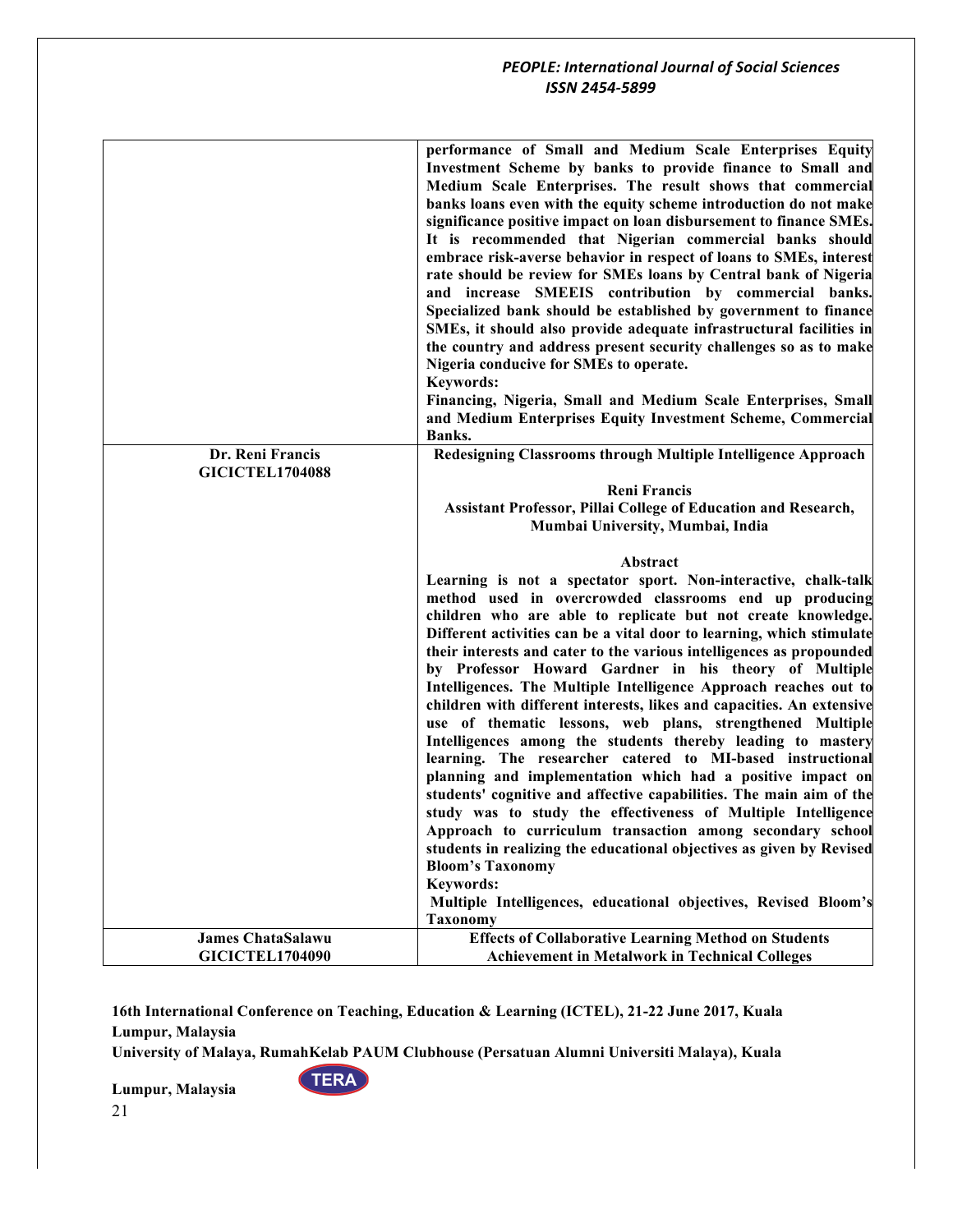|                                                       | <b>James ChataSalawu</b><br>Department of Metalwork Technology, School of Technical<br><b>Education</b><br>Niger State College of Education, PMB 39 Minna,<br><b>Niger State, Nigeria</b>                                                                                                                                                                                                                                                                                                                                                                                                                                                                                                                                                                                                                                                                                                                                                                                                                                                                                                                                                                                                                                                                                                                                                                                                                                                                                                                                                                                                                                                                                                                                                                                                                                                                                                                          |
|-------------------------------------------------------|--------------------------------------------------------------------------------------------------------------------------------------------------------------------------------------------------------------------------------------------------------------------------------------------------------------------------------------------------------------------------------------------------------------------------------------------------------------------------------------------------------------------------------------------------------------------------------------------------------------------------------------------------------------------------------------------------------------------------------------------------------------------------------------------------------------------------------------------------------------------------------------------------------------------------------------------------------------------------------------------------------------------------------------------------------------------------------------------------------------------------------------------------------------------------------------------------------------------------------------------------------------------------------------------------------------------------------------------------------------------------------------------------------------------------------------------------------------------------------------------------------------------------------------------------------------------------------------------------------------------------------------------------------------------------------------------------------------------------------------------------------------------------------------------------------------------------------------------------------------------------------------------------------------------|
|                                                       | Abstract<br>This study sought to examine the effect of collaborative learning<br>method on students' achievement in Metal work. Two research<br>questions were posed and two null hypotheses formulated to guide<br>the study. The design of the study was the non-equivalent, pre-test,<br>post-test control group, quasi-experimental research design.<br>Stratified random sampling technique was used to draw 132 TC2<br>students used for the study. The experimental groups were taught<br>using the collaborative learning method while the control groups<br>were taught using the lecture method. The instruments which were<br>validated by experts and used for data collection were Metal work<br>Technology Achievement Test (MTAT). Mean, standard deviation<br>and analysis of covariance (ANCOVA) were used to analyse the<br>data collected. The major findings of the study are: students taught<br>Metalwork using the collaborative learning method recorded<br>significantly greater achievement than those taught with the<br>lecture method. Gender had no significant influence on students'<br>achievement. Both male and female students had high achievement<br>when taught with collaborative learning method. It was<br>recommended that intensive effort should be made to disseminate<br>the information of the importance of collaborative learning method<br>to as many teachers as possible. This could be done by including<br>the method in the curriculum used in training teachers, and in<br>Technical Colleges' curriculum. Education authorities should<br>organize enlightenment campaign, workshops and seminars for<br>teachers to create awareness of the efficacy of the method and then<br>sensitize them on the necessity for its adoption in their various<br>schools and colleges.<br>Key words:<br>Collaborative method, lecture method, achievement and gender |
| <b>Muhammad Abdul hafiz</b><br><b>GICICTEL1704091</b> | Social Emotional Health Survey System, Gratitude and Academic<br>Performance<br>among Students College who Memorizing Qur'an (Hafizh al-<br>Qur'an)                                                                                                                                                                                                                                                                                                                                                                                                                                                                                                                                                                                                                                                                                                                                                                                                                                                                                                                                                                                                                                                                                                                                                                                                                                                                                                                                                                                                                                                                                                                                                                                                                                                                                                                                                                |
|                                                       | <b>Muhammad Abdul Hafiz</b><br>S.Psi, M.Psi, Department of Psychology, Islamic University of<br>Indonesia                                                                                                                                                                                                                                                                                                                                                                                                                                                                                                                                                                                                                                                                                                                                                                                                                                                                                                                                                                                                                                                                                                                                                                                                                                                                                                                                                                                                                                                                                                                                                                                                                                                                                                                                                                                                          |

**University of Malaya, RumahKelab PAUM Clubhouse (Persatuan Alumni Universiti Malaya), Kuala** 

**TERA**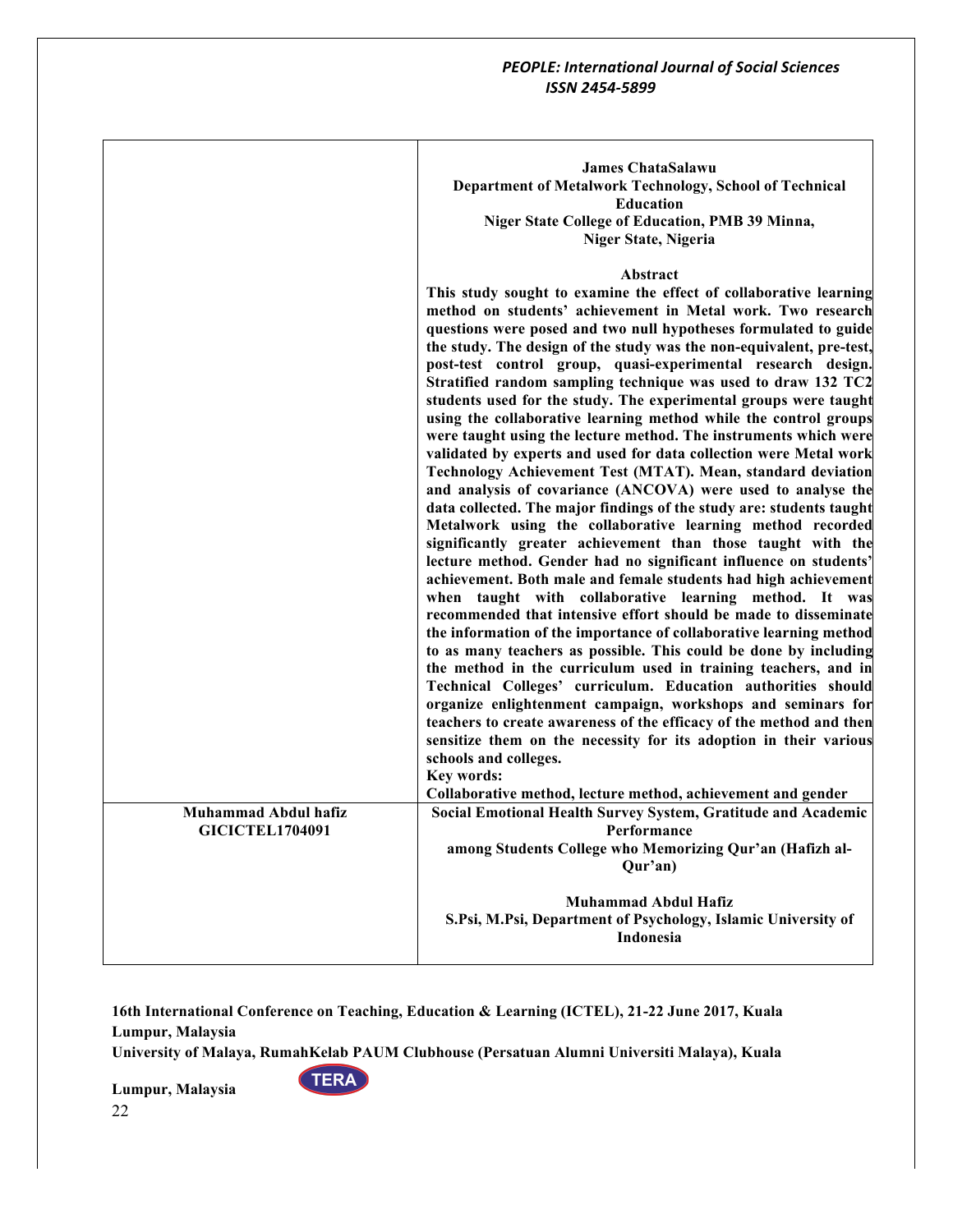|                                                | HarizEnggar                                                                                                                             |
|------------------------------------------------|-----------------------------------------------------------------------------------------------------------------------------------------|
|                                                | S.Psi, M.Psi, Department of Psychology, Islamic University of<br>Indonesia                                                              |
|                                                | Abstract                                                                                                                                |
|                                                | Academic Performance is the results of student learning activities                                                                      |
|                                                | during their lectures, so that students can obtain good results                                                                         |
|                                                | required to do the tasks and take the exam. Memorizing al-Qur'an                                                                        |
|                                                | is one of the main activities of students outside the lectures portion,<br>designation for the memorization of the Qur'an called Hafizh |
|                                                | Qur'an. This research aims to examine the relationship between                                                                          |
|                                                | Social emotional health survey system (SEHS-S), Gratitude and                                                                           |
|                                                | Academic Performance among students college that Hafizh                                                                                 |
|                                                | Qur'an. Participants will be involved in this research were college                                                                     |
|                                                | students that memorize al-Qur'an at least one section of al-Qur'an.<br>The data collected use an adaptation scale of SEHS-S (Furlong,   |
|                                                | 2015), Gratitude (Rusydi, 2016) and Academic Performance use                                                                            |
|                                                | GPA (Grade point average). The hypothesis in this study is a                                                                            |
|                                                | positive relationship between SEHS-S and Academic Performance,                                                                          |
|                                                | <b>Gratitude and Academic Performance.</b>                                                                                              |
|                                                | <b>Keywords:</b><br>Social emotional health system survey (SEHS-S), Gratitude,                                                          |
|                                                | Academic Performance, hafizh Qur'an, student's college.                                                                                 |
|                                                | Gender Education in Nigeria: Implications for Violence against                                                                          |
|                                                | Nigerian womanhood for enhancing their Human Resource                                                                                   |
|                                                | Development.                                                                                                                            |
|                                                | Dr.DanladiSa'adu Ibrahim                                                                                                                |
|                                                | Department of Education, SuleLamido University, kafin Hausa.                                                                            |
|                                                |                                                                                                                                         |
|                                                | Professor C. C. Okam<br>Department of Education, Umaru Musa Yar'adua University,                                                        |
| DanladiSaadu Ibrahim<br><b>GICICTEL1704092</b> | Katsina                                                                                                                                 |
|                                                |                                                                                                                                         |
|                                                | Abstract                                                                                                                                |
|                                                | Gender issues and problems portray that our womenfolk are<br>subjected<br>the vicious<br>circles of gender-stereotyping,<br>to          |
|                                                | discrimination and violence. These predicaments are designed to                                                                         |
|                                                | keep these individuals in disadvantageous positions in the quest for                                                                    |
|                                                | employing formal education in the task of enabling them achieve                                                                         |
|                                                | effective human resource development. This unfortunate and ugly<br>scenario has meant that the level of awareness and understanding     |
|                                                | among our womenfolk about the dangers and dangerous                                                                                     |
|                                                | consequences of unplanned increase in human numbers is quite                                                                            |
|                                                | low. This development constitutes a serious negation of the                                                                             |
|                                                | principles which bear on the attainment of sustainable national                                                                         |

**16th International Conference on Teaching, Education & Learning (ICTEL), 21-22 June 2017, Kuala Lumpur, Malaysia**

**University of Malaya, RumahKelab PAUM Clubhouse (Persatuan Alumni Universiti Malaya), Kuala** 

**TERA**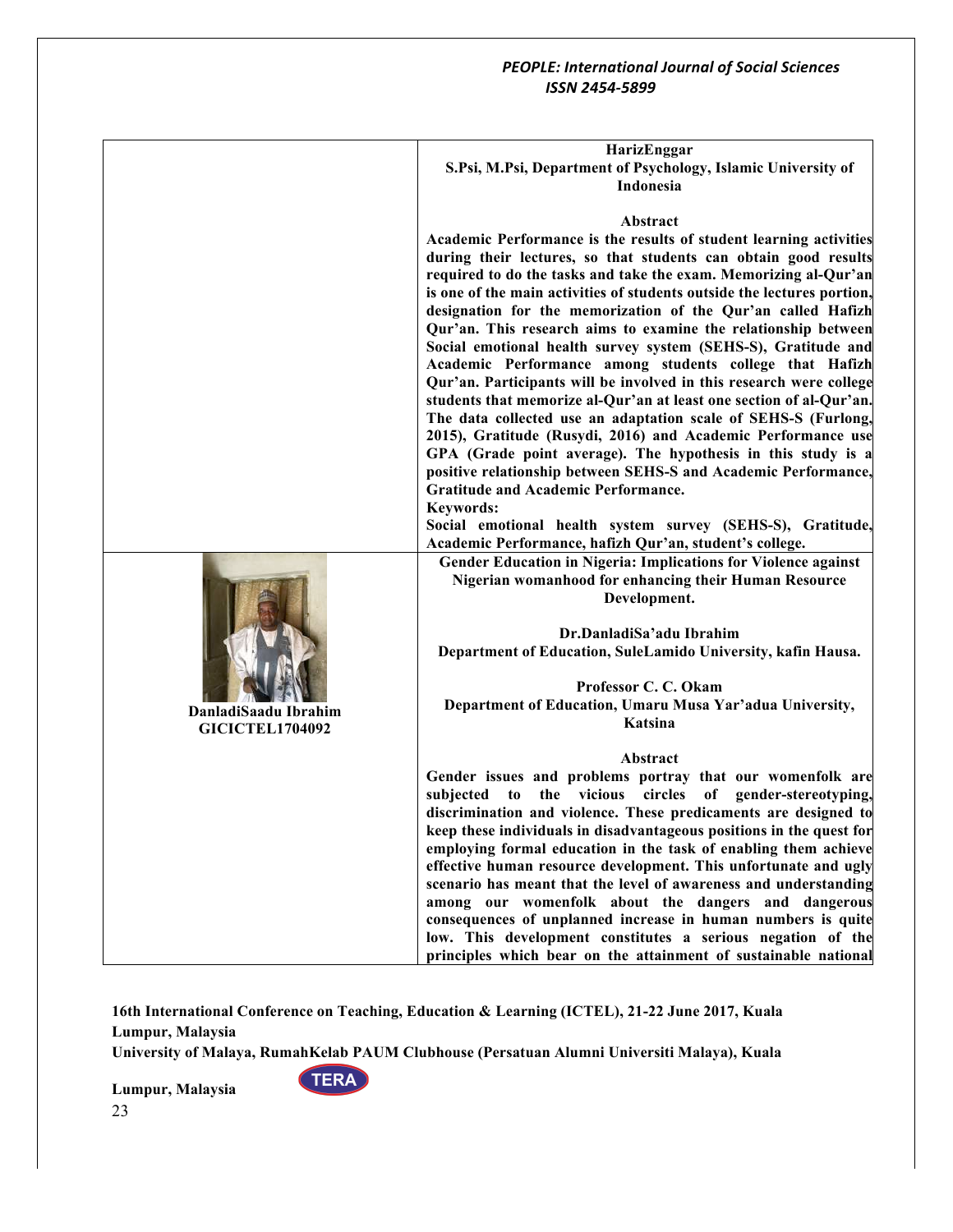|                        | development in Nigeria. The negative effects of gender<br>stereotyping, discrimination and violence on the human resources<br>development indices of our womenfolk, have prevented them from<br>contributing meaningfully to the socioeconomic development of<br>Nigeria. It is posited that the provision of a re-engineered and<br>invigorated gender education programmes could provide a<br>plausible basis for employing requisite curriculum design<br>perspectives for coping with and possible overcoming the<br>challenges posed by the predicaments encountered by our<br>womenfolk. This thought could contribute in improving the quality<br>of human life indices amongst these women; it could also<br>contribute towards putting in-place a number of human<br>development structures that are designed to contribute effectively<br>and productively in committing these individuals to virtues<br>intrinsic in self improvement and self enhancement in the task of<br>attaining sustainable national development in Nigeria.<br>Key words:<br>Gender-stereotyping; sustainable development; gender education;<br>curriculum design; human resources indices. |
|------------------------|--------------------------------------------------------------------------------------------------------------------------------------------------------------------------------------------------------------------------------------------------------------------------------------------------------------------------------------------------------------------------------------------------------------------------------------------------------------------------------------------------------------------------------------------------------------------------------------------------------------------------------------------------------------------------------------------------------------------------------------------------------------------------------------------------------------------------------------------------------------------------------------------------------------------------------------------------------------------------------------------------------------------------------------------------------------------------------------------------------------------------------------------------------------------------------|
|                        |                                                                                                                                                                                                                                                                                                                                                                                                                                                                                                                                                                                                                                                                                                                                                                                                                                                                                                                                                                                                                                                                                                                                                                                |
| <b>Mihee Jeon</b>      | <b>Conceptualizing Parent Involvement in Child Therapy:</b>                                                                                                                                                                                                                                                                                                                                                                                                                                                                                                                                                                                                                                                                                                                                                                                                                                                                                                                                                                                                                                                                                                                    |
| <b>GICICTEL1704093</b> | Framework Approach through Bernard's Discrimination Model                                                                                                                                                                                                                                                                                                                                                                                                                                                                                                                                                                                                                                                                                                                                                                                                                                                                                                                                                                                                                                                                                                                      |
|                        | Mi-Hee Jeon (Corresponding author)<br>Department of Education, St. Lawrence University<br>23 Romoda Drive, Canton, NY 13676, USA<br>Abstract                                                                                                                                                                                                                                                                                                                                                                                                                                                                                                                                                                                                                                                                                                                                                                                                                                                                                                                                                                                                                                   |
|                        | This paper introduces a theoretical map conceptualizing parent<br>involvement in the child counseling process by applying Bernard's<br>Discrimination Model (DM). Semi-structured interviews with<br>experts in child counseling and copyrighted DVDs are collected as<br>data. A framework approach through the DM is utilized to analyze<br>data to offer the conceptual structure of parent involvement. As a<br>result, three different roles-counselor, teacher, and consultant-<br>and tasks for each role when engaging parents for child counseling<br>are identified. Discussions about the meaning and limitations of<br>this study are included.<br>Keywords:<br>parent involvement, parent participation, parent consultation                                                                                                                                                                                                                                                                                                                                                                                                                                      |
| <b>Umar Kudu</b>       | <b>Assessment Of Blocklaing, Bricklaying And Concreting Teachers</b>                                                                                                                                                                                                                                                                                                                                                                                                                                                                                                                                                                                                                                                                                                                                                                                                                                                                                                                                                                                                                                                                                                           |
| <b>GICICTEL1704094</b> | In Technical College In North Center Nigeria                                                                                                                                                                                                                                                                                                                                                                                                                                                                                                                                                                                                                                                                                                                                                                                                                                                                                                                                                                                                                                                                                                                                   |
|                        | <b>Umar Kudu</b><br>Technical Drawing/College Of Education, "Minna, Niger State<br>Nigeria                                                                                                                                                                                                                                                                                                                                                                                                                                                                                                                                                                                                                                                                                                                                                                                                                                                                                                                                                                                                                                                                                     |

**16th International Conference on Teaching, Education & Learning (ICTEL), 21-22 June 2017, Kuala Lumpur, Malaysia**

**University of Malaya, RumahKelab PAUM Clubhouse (Persatuan Alumni Universiti Malaya), Kuala** 

**TERA**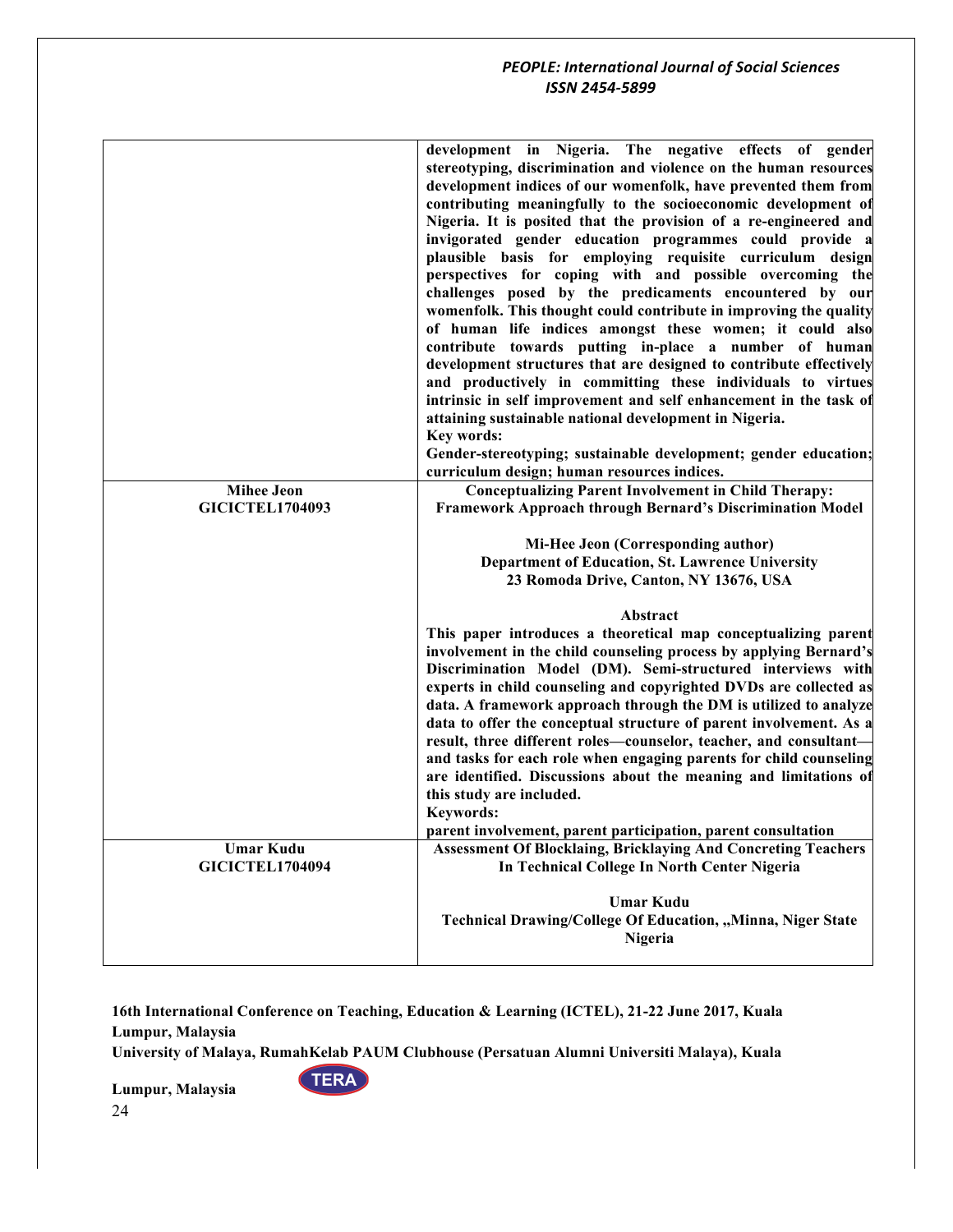|                                                  | <b>ABSTRACT</b><br>The study was designed to assess blocklaying, bricklaying and<br>concreting (BBC) teachers in Technical Colleges in North-Central<br>States Nigeria. Specifically, the study seeks to determined: (i)<br>teaching methods in BBC, (ii) training materials in BBC and (iii)<br>evaluation methods in BBC. A descriptive survey research design<br>was adopted for the study. The population for the study was 132,<br>comprising 97 BBC teachers and 35 BBC workshop personnel all<br>from North-Central States, Nigeria. There was no sampling for the<br>study because the population was manageable. The instrument for<br>data collection was Blocklaying, Bricklaying and Concreting<br>Questionnaire (BBCQ). The BBCQ was subjected to face<br>validation by five experts from the Universities, Technical Colleges<br>and Ministry of Works. The BBCQ was trial tested on BBC<br>Technical College Teachers and BBC workshop personnel to<br>establish its reliability. Cronbach Alpha method was used to<br>establish the reliability of BBCQ which yielded coefficient value of<br>0.89. Data collected were analyzed using mean to answer the<br>research questions while ANCOVA was used to test the hypothesis<br>at the probability of 0.05 level of significance. The findings of the<br>study revealed that demonstration, learning by doing and<br>discussion are the methods employ in teaching BBC. The results<br>also showed that spirit Levels, head Pans, sand, bricks and water<br>are some of the materials that were available for student's<br>practical work. Some of the recommendations made in line with<br>the findings are that BBC teachers should adopt the use of relevant<br>teaching methods, Government at all level should provide technical<br>colleges with adequate<br>practical materials and Workshops,<br>seminars and conferences should be organized by government for<br>BBC technical college teachers to improve their knowledge and<br>skills.<br>Key words:<br>Assessment, Blocklaying, Bricklaying and Concreting (BBC) and<br><b>Technical Colleges</b> |
|--------------------------------------------------|---------------------------------------------------------------------------------------------------------------------------------------------------------------------------------------------------------------------------------------------------------------------------------------------------------------------------------------------------------------------------------------------------------------------------------------------------------------------------------------------------------------------------------------------------------------------------------------------------------------------------------------------------------------------------------------------------------------------------------------------------------------------------------------------------------------------------------------------------------------------------------------------------------------------------------------------------------------------------------------------------------------------------------------------------------------------------------------------------------------------------------------------------------------------------------------------------------------------------------------------------------------------------------------------------------------------------------------------------------------------------------------------------------------------------------------------------------------------------------------------------------------------------------------------------------------------------------------------------------------------------------------------------------------------------------------------------------------------------------------------------------------------------------------------------------------------------------------------------------------------------------------------------------------------------------------------------------------------------------------------------------------------------------------------------------------------------------------------------------------------------------|
| Dr Tsaona S. Mokgwathi<br><b>GICICTEL1704095</b> | Group Work as a Teaching and Learning Strategy for Technical<br>and Academic Literacy: A Case Study                                                                                                                                                                                                                                                                                                                                                                                                                                                                                                                                                                                                                                                                                                                                                                                                                                                                                                                                                                                                                                                                                                                                                                                                                                                                                                                                                                                                                                                                                                                                                                                                                                                                                                                                                                                                                                                                                                                                                                                                                             |
|                                                  | Dr Tsaona S. Mokgwathi<br>Department of Social Sciences and Academic Literacy, Botswana<br>International University of Science and Technology, Palapye,<br><b>Botswana</b>                                                                                                                                                                                                                                                                                                                                                                                                                                                                                                                                                                                                                                                                                                                                                                                                                                                                                                                                                                                                                                                                                                                                                                                                                                                                                                                                                                                                                                                                                                                                                                                                                                                                                                                                                                                                                                                                                                                                                      |
|                                                  | Abstract<br>This paper discusses group work as one of the strategies used by<br>lecturers to teach the Technical Writing and Academic Literacy<br>course at a university. This course is one of the courses taught to                                                                                                                                                                                                                                                                                                                                                                                                                                                                                                                                                                                                                                                                                                                                                                                                                                                                                                                                                                                                                                                                                                                                                                                                                                                                                                                                                                                                                                                                                                                                                                                                                                                                                                                                                                                                                                                                                                           |

**16th International Conference on Teaching, Education & Learning (ICTEL), 21-22 June 2017, Kuala Lumpur, Malaysia**

**University of Malaya, RumahKelab PAUM Clubhouse (Persatuan Alumni Universiti Malaya), Kuala** 

**TERA**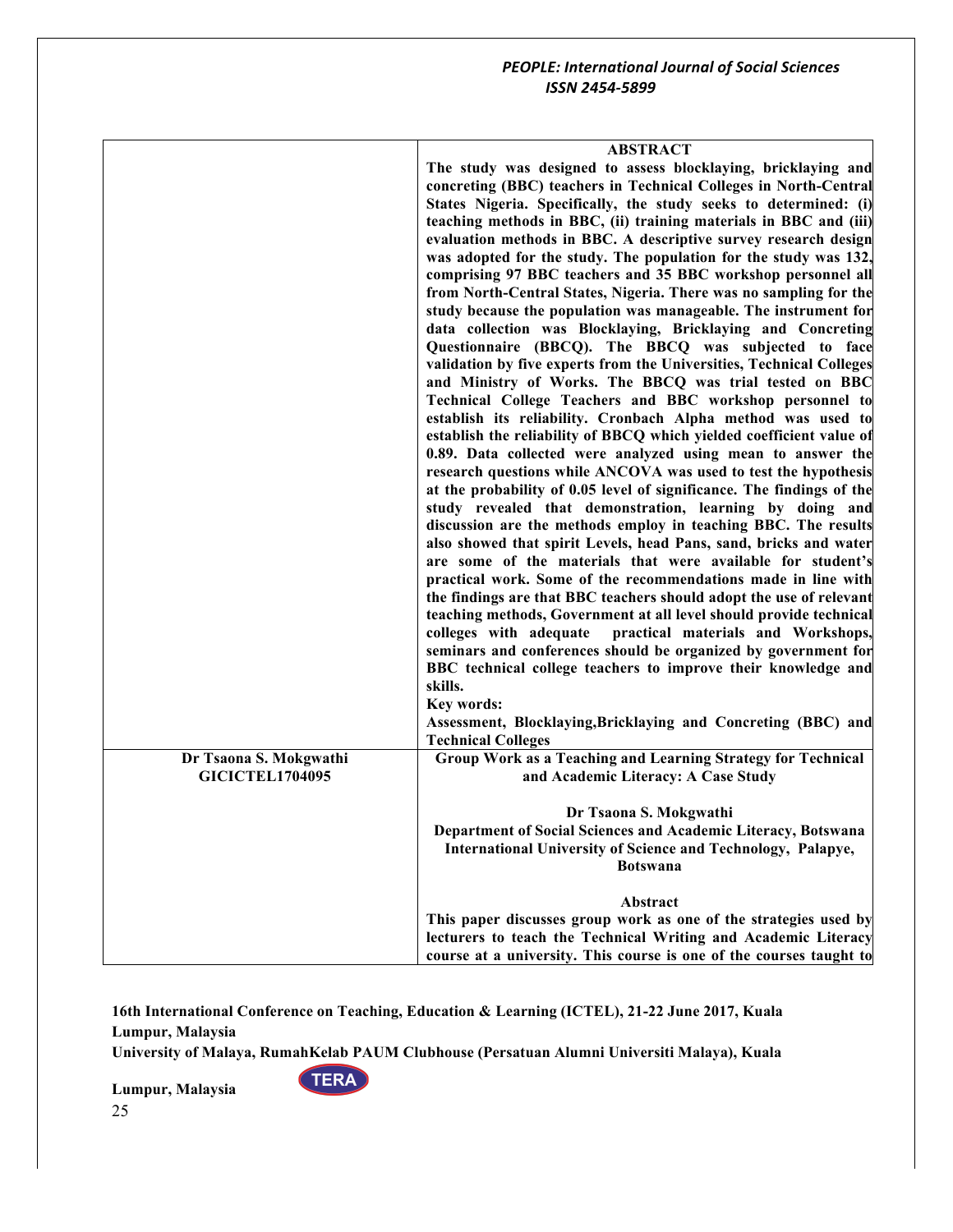|                        | undergraduate students in many universities across the world. The<br>university at which the researcher works is no exception. At this<br>university, the course is taught to students of Engineering and<br>Sciences, including those studying Information Communication<br>Technology. The paper attempts to reveal the advantages and<br>disadvantages of this strategy on both teaching and learning. The<br>paper is based on Social-Constructivism theory derived from<br>Vygotsky [1896-1934](1962)'s theory of the "Zone of Proximal<br>Development" (ZPD) (Blake and Pope, 2008). The data for the<br>study was collected through a questionnaire interview<br>administered to both teaching staff and students. Furthermore,<br>students' marks for tasks that were given as group work were<br>scrutinised against marks attained for tasks that students handled<br>individually. This was to determine whether group work fairly or<br>unfairly influenced students' final marks. The results showed that<br>group work was a popular teaching method amongst teaching staff<br>for a variety of reasons. The results also showed that this teaching<br>strategy had some advantages and disadvantages. It is<br>recommended that this strategy should not be abandoned but<br>should be improved in order to produce more reliable results.<br><b>Key Words:</b> |
|------------------------|--------------------------------------------------------------------------------------------------------------------------------------------------------------------------------------------------------------------------------------------------------------------------------------------------------------------------------------------------------------------------------------------------------------------------------------------------------------------------------------------------------------------------------------------------------------------------------------------------------------------------------------------------------------------------------------------------------------------------------------------------------------------------------------------------------------------------------------------------------------------------------------------------------------------------------------------------------------------------------------------------------------------------------------------------------------------------------------------------------------------------------------------------------------------------------------------------------------------------------------------------------------------------------------------------------------------------------------------------------------------------------|
|                        |                                                                                                                                                                                                                                                                                                                                                                                                                                                                                                                                                                                                                                                                                                                                                                                                                                                                                                                                                                                                                                                                                                                                                                                                                                                                                                                                                                                |
|                        | Group Work, Strategy, Technical Writing, Academic Literacy                                                                                                                                                                                                                                                                                                                                                                                                                                                                                                                                                                                                                                                                                                                                                                                                                                                                                                                                                                                                                                                                                                                                                                                                                                                                                                                     |
| Mr Benjamin M. Mogotsi | Using Reading and Writing Lab to remediate Effects of Automatic                                                                                                                                                                                                                                                                                                                                                                                                                                                                                                                                                                                                                                                                                                                                                                                                                                                                                                                                                                                                                                                                                                                                                                                                                                                                                                                |
| <b>GICICTEL1704097</b> | <b>Progression: A Case Study</b>                                                                                                                                                                                                                                                                                                                                                                                                                                                                                                                                                                                                                                                                                                                                                                                                                                                                                                                                                                                                                                                                                                                                                                                                                                                                                                                                               |
|                        | Mr Benjamin M. Mogotsi (Corresponding Author)<br>Department of Social Sciences and Academic Literacy<br><b>Botswana International University of Science and Technology</b><br>P/Bag 0016, Palapye, Botswana                                                                                                                                                                                                                                                                                                                                                                                                                                                                                                                                                                                                                                                                                                                                                                                                                                                                                                                                                                                                                                                                                                                                                                    |
|                        |                                                                                                                                                                                                                                                                                                                                                                                                                                                                                                                                                                                                                                                                                                                                                                                                                                                                                                                                                                                                                                                                                                                                                                                                                                                                                                                                                                                |
|                        | Mr. Boitshoko E. Otlhomile (Co-author)                                                                                                                                                                                                                                                                                                                                                                                                                                                                                                                                                                                                                                                                                                                                                                                                                                                                                                                                                                                                                                                                                                                                                                                                                                                                                                                                         |
|                        | Department of Social Sciences and Academic Literacy<br><b>Botswana International University of Science and Technology</b>                                                                                                                                                                                                                                                                                                                                                                                                                                                                                                                                                                                                                                                                                                                                                                                                                                                                                                                                                                                                                                                                                                                                                                                                                                                      |
|                        | P/Bag 0016, Palapye, Botswana                                                                                                                                                                                                                                                                                                                                                                                                                                                                                                                                                                                                                                                                                                                                                                                                                                                                                                                                                                                                                                                                                                                                                                                                                                                                                                                                                  |
|                        |                                                                                                                                                                                                                                                                                                                                                                                                                                                                                                                                                                                                                                                                                                                                                                                                                                                                                                                                                                                                                                                                                                                                                                                                                                                                                                                                                                                |
|                        | Dr.Tsaona S. Mokgwathi (Co-author)<br><b>Department of Social Sciences and Academic Literacy</b><br><b>Botswana International University of Science and Technology</b><br>P/Bag 0016, Palapye, Botswana                                                                                                                                                                                                                                                                                                                                                                                                                                                                                                                                                                                                                                                                                                                                                                                                                                                                                                                                                                                                                                                                                                                                                                        |
|                        | Abstract                                                                                                                                                                                                                                                                                                                                                                                                                                                                                                                                                                                                                                                                                                                                                                                                                                                                                                                                                                                                                                                                                                                                                                                                                                                                                                                                                                       |
|                        | Retention or repetition where pupils remain in the same grade for                                                                                                                                                                                                                                                                                                                                                                                                                                                                                                                                                                                                                                                                                                                                                                                                                                                                                                                                                                                                                                                                                                                                                                                                                                                                                                              |
|                        | an extra year when they have failed to achieve requirements for<br>promotion to the next level is a strategy employed in many<br>developing and developed countries. However, in the 1990s,                                                                                                                                                                                                                                                                                                                                                                                                                                                                                                                                                                                                                                                                                                                                                                                                                                                                                                                                                                                                                                                                                                                                                                                    |
|                        | Botswana abandoned the practice and adopted automatic                                                                                                                                                                                                                                                                                                                                                                                                                                                                                                                                                                                                                                                                                                                                                                                                                                                                                                                                                                                                                                                                                                                                                                                                                                                                                                                          |

**16th International Conference on Teaching, Education & Learning (ICTEL), 21-22 June 2017, Kuala Lumpur, Malaysia**

**University of Malaya, RumahKelab PAUM Clubhouse (Persatuan Alumni Universiti Malaya), Kuala** 

**TERA**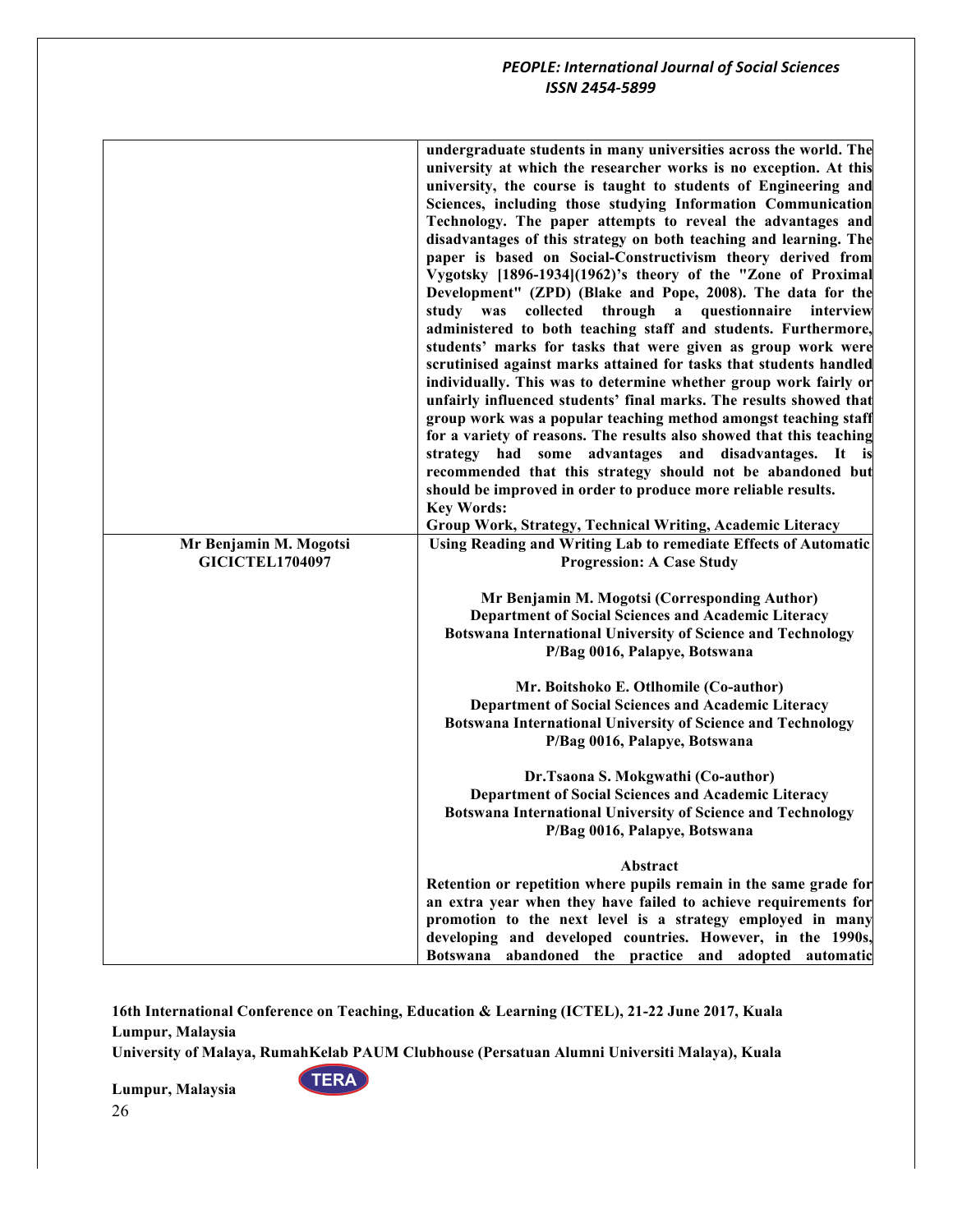| progression of Primary school pupils into junior secondary<br>schools. This decision has had both merits and demerits. This<br>paper focuses on how automatic progression of Primary school<br>leavers has created challenges for teachers of English at junior<br>secondary school. The paper discusses how a remediation strategy<br>known as Reading and Writing Lab (RAWL) has been used to<br>improve pupils' proficiency in the English language. The study is<br>based on the Activity Theory. The data for the study was collected<br>through the mixed methods approach in the form of document<br>analysis and questionnaire administration to the teachers of<br>English Language and the school management.<br>The results indicated that automatic promotion had some<br>advantages and disadvantages. However, the disadvantages of<br>automatic promotion negatively affected the teaching and learning<br>of English at junior secondary school level. The results also showed<br>that the RAWL strategy significantly improved the students'<br>academic performance. Therefore, the researchers recommend<br>that RAWLs be established in all junior secondary schools to<br>address the problems of teaching and learning English at this level<br>of education.<br>Key words:<br>Automatic progression, Retention, RAWL, Activity theory,<br><b>Remediation</b> |
|-------------------------------------------------------------------------------------------------------------------------------------------------------------------------------------------------------------------------------------------------------------------------------------------------------------------------------------------------------------------------------------------------------------------------------------------------------------------------------------------------------------------------------------------------------------------------------------------------------------------------------------------------------------------------------------------------------------------------------------------------------------------------------------------------------------------------------------------------------------------------------------------------------------------------------------------------------------------------------------------------------------------------------------------------------------------------------------------------------------------------------------------------------------------------------------------------------------------------------------------------------------------------------------------------------------------------------------------------------------------------------------|
| TEXT MESSAGING AND STUDENTS' WRITING SKILLS:<br><b>CASE OF A SENIOR SECONDARY SCHOOL IN BOTSWANA</b>                                                                                                                                                                                                                                                                                                                                                                                                                                                                                                                                                                                                                                                                                                                                                                                                                                                                                                                                                                                                                                                                                                                                                                                                                                                                                |
|                                                                                                                                                                                                                                                                                                                                                                                                                                                                                                                                                                                                                                                                                                                                                                                                                                                                                                                                                                                                                                                                                                                                                                                                                                                                                                                                                                                     |
| Abstract<br>In Botswana, English is the language of instruction from as early<br>as upper primary school level. However, like any other language,<br>English is governed by principles in the form of grammatical rules,<br>which collectively serve the purpose of communication. Despite<br>these rules, English experiences a variety of influences some of<br>which are slang and SMS language. In this regard, a study was<br>conducted to find out if mobile technology and its language usage<br>has affected the learning of English as a language of learning<br>among high school students as well as how teachers of English<br>language can deal with such a challenge while accommodating the<br>use of mobile technology. Grounded on the Cultivation theory by<br>George Grebner, this mixed methods study drew primary and<br>secondary data through survey, document and content analysis.<br>Students' composition scripts and subject-relevant literature from<br>journals, students' questionnaire and teachers' interviews were<br>sources of data. Findings of this study showed that despite its<br>advantages, the use of SMS language shows more evidence of<br>negative influence on the proper writing of English among                                                                                                                                  |

**16th International Conference on Teaching, Education & Learning (ICTEL), 21-22 June 2017, Kuala Lumpur, Malaysia**

**University of Malaya, RumahKelab PAUM Clubhouse (Persatuan Alumni Universiti Malaya), Kuala** 

**TERA**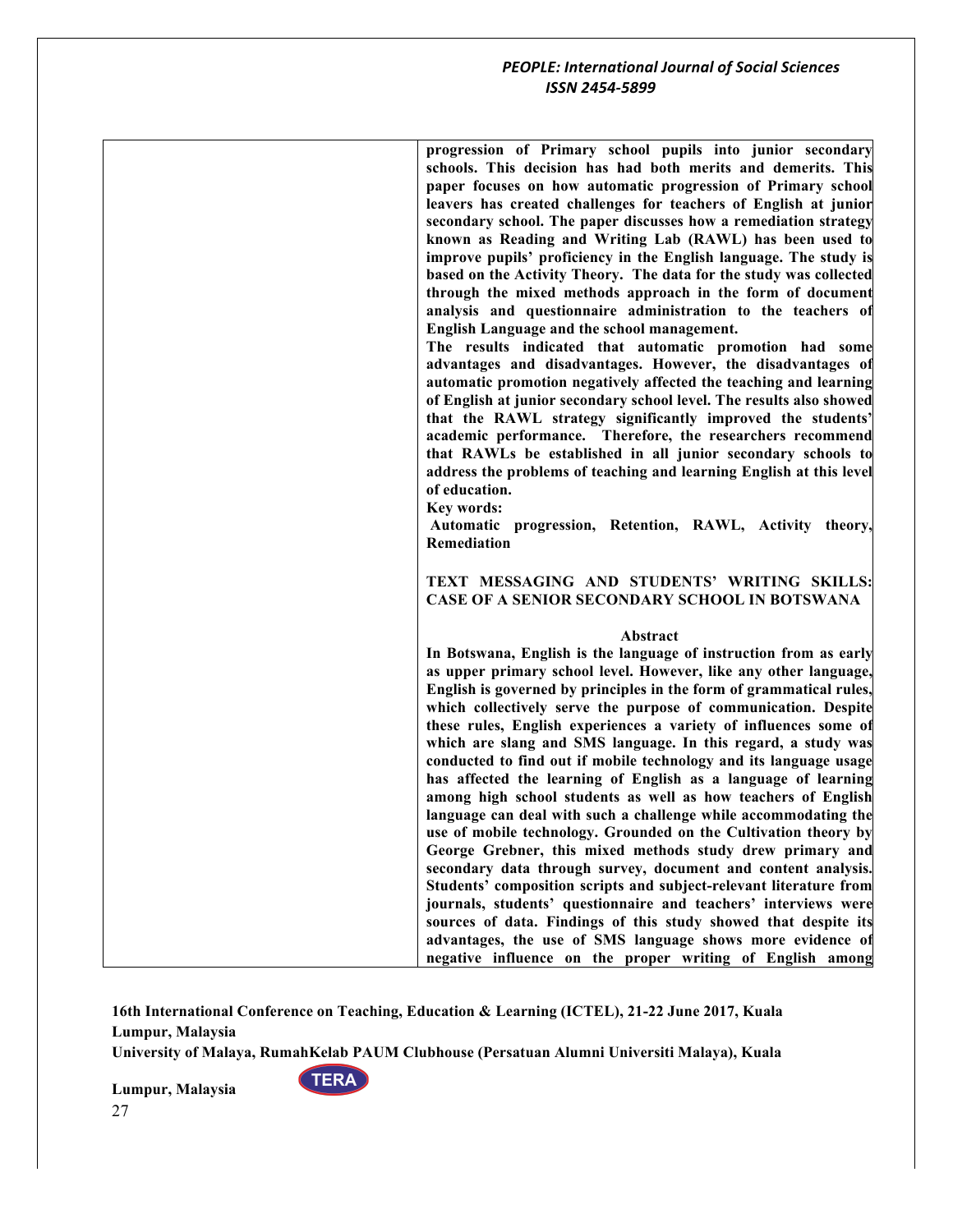|                              | students, due to the persistent use of short forms and abbreviations<br>common in text messaging. The study further found that keeping<br>messages short in a mobile communication, with the aim of<br>reducing costs and saving time, has a negative impact on academic<br>writing of high school students under study. Results of the study<br>also show that persistent long term exposure to SMS language has<br>a negative effect on students. In spite of the negative effect of text<br>messaging among students, it is recommended that teachers tap on<br>the advantages of the new technology while guarding against the<br>influence it may have on the teaching and learning of English.<br>Key words:<br>Cultivation theory, high school, texting/SMS language, writing<br>skills.                                                         |
|------------------------------|---------------------------------------------------------------------------------------------------------------------------------------------------------------------------------------------------------------------------------------------------------------------------------------------------------------------------------------------------------------------------------------------------------------------------------------------------------------------------------------------------------------------------------------------------------------------------------------------------------------------------------------------------------------------------------------------------------------------------------------------------------------------------------------------------------------------------------------------------------|
|                              | <b>Determinants of ICT Curricula Selection in Schools: An</b>                                                                                                                                                                                                                                                                                                                                                                                                                                                                                                                                                                                                                                                                                                                                                                                           |
|                              | <b>International Perspective</b>                                                                                                                                                                                                                                                                                                                                                                                                                                                                                                                                                                                                                                                                                                                                                                                                                        |
|                              | <b>Mohammed MonerAbuomar</b>                                                                                                                                                                                                                                                                                                                                                                                                                                                                                                                                                                                                                                                                                                                                                                                                                            |
|                              | Research Assistant, UAEUniversity, UAE                                                                                                                                                                                                                                                                                                                                                                                                                                                                                                                                                                                                                                                                                                                                                                                                                  |
|                              |                                                                                                                                                                                                                                                                                                                                                                                                                                                                                                                                                                                                                                                                                                                                                                                                                                                         |
|                              | Abstract                                                                                                                                                                                                                                                                                                                                                                                                                                                                                                                                                                                                                                                                                                                                                                                                                                                |
| <b>Mohammed MonerAbuomar</b> | This research is interested in understanding the factors behind the                                                                                                                                                                                                                                                                                                                                                                                                                                                                                                                                                                                                                                                                                                                                                                                     |
| <b>GICICTEL1704098</b>       | decision to select a specific ICT curriculum for a certain grade in<br>the school system. It is hypothesized here that the reasons for such<br>selection consider diverse contexts and factors including cultural<br>(behavior, cognition), organizational, political and strategic. With<br>this in mind, the research reviews relevant literature and attempt<br>to shed more light on the experiences of different westernized<br>countries in the world including the US, Germany and Australia.<br>What could be synthesized from this literature is that the<br>experiences differ widely across the different countries. The<br>research projects this experience by detailing what each country<br>had adopted in its schools and reasons why this took place.<br>Implications arising from the different countries are highlighted as<br>well. |
| <b>Saeed Farahbakhsh</b>     | The effect of organizational justice on the relationship between                                                                                                                                                                                                                                                                                                                                                                                                                                                                                                                                                                                                                                                                                                                                                                                        |
| <b>GICICTEL1704099</b>       | administrators' spiritual leadership and quality of work life of<br>teachers in Iranian schools                                                                                                                                                                                                                                                                                                                                                                                                                                                                                                                                                                                                                                                                                                                                                         |
|                              |                                                                                                                                                                                                                                                                                                                                                                                                                                                                                                                                                                                                                                                                                                                                                                                                                                                         |
|                              | <b>Saeed Farahbakhsh</b>                                                                                                                                                                                                                                                                                                                                                                                                                                                                                                                                                                                                                                                                                                                                                                                                                                |
|                              | <b>Associate Professor, Department of Education, Lorestan</b>                                                                                                                                                                                                                                                                                                                                                                                                                                                                                                                                                                                                                                                                                                                                                                                           |
|                              | University,                                                                                                                                                                                                                                                                                                                                                                                                                                                                                                                                                                                                                                                                                                                                                                                                                                             |
|                              | Kamalvand Road, Khorramabad, Iran                                                                                                                                                                                                                                                                                                                                                                                                                                                                                                                                                                                                                                                                                                                                                                                                                       |
|                              | <b>ABSTRACT</b>                                                                                                                                                                                                                                                                                                                                                                                                                                                                                                                                                                                                                                                                                                                                                                                                                                         |
|                              | The aim of this study was to evaluate the effect of organizational                                                                                                                                                                                                                                                                                                                                                                                                                                                                                                                                                                                                                                                                                                                                                                                      |
|                              | justice in relation to quality of work life of teachers led by spiritual                                                                                                                                                                                                                                                                                                                                                                                                                                                                                                                                                                                                                                                                                                                                                                                |

**16th International Conference on Teaching, Education & Learning (ICTEL), 21-22 June 2017, Kuala Lumpur, Malaysia**

**University of Malaya, RumahKelab PAUM Clubhouse (Persatuan Alumni Universiti Malaya), Kuala** 

**TERA**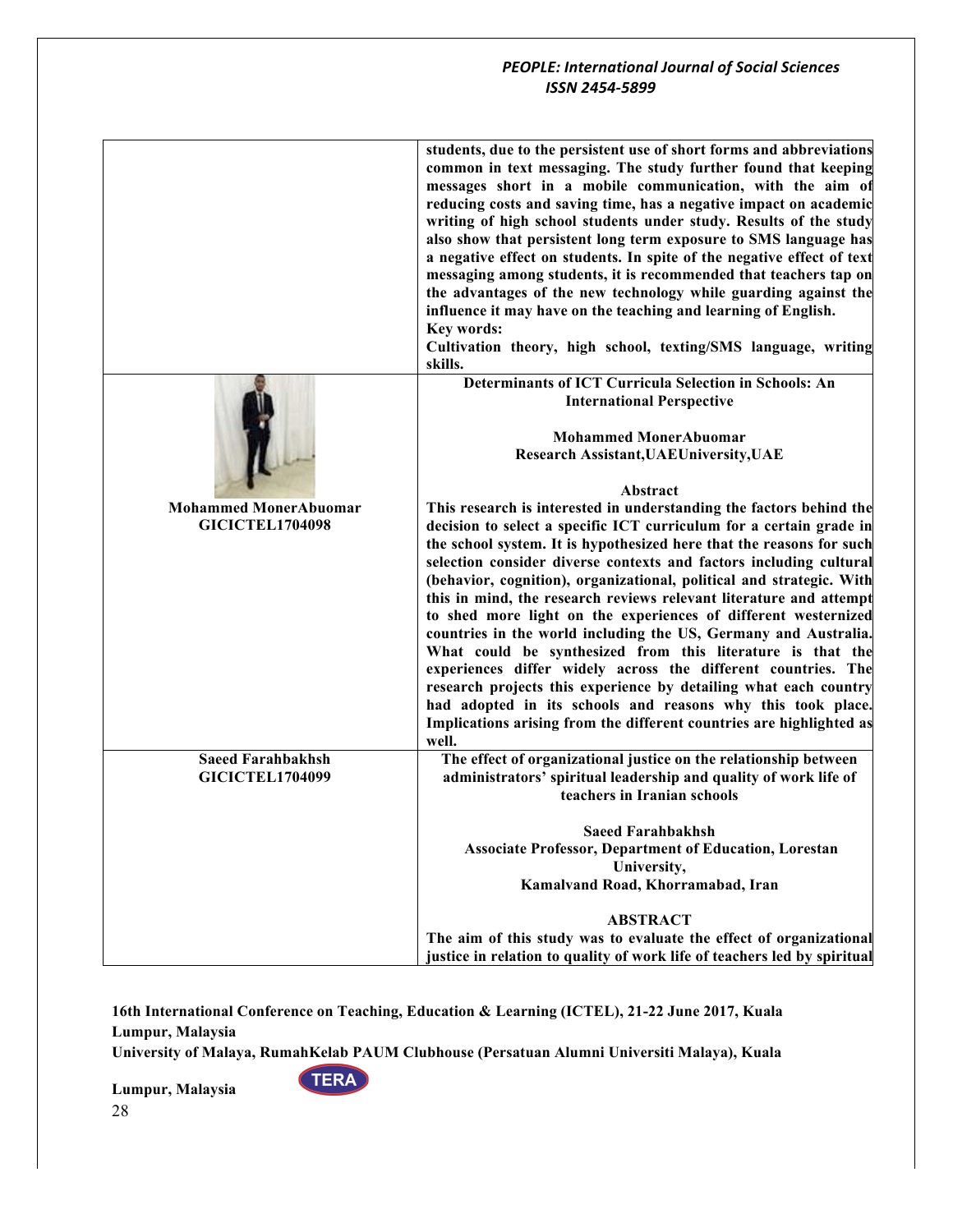| Boitshoko.E.Otlhomile<br><b>GICICTEL1704100</b> | leaders in schools. This research is descriptive and co relational<br>method. The sample consisted of 294 teachers of secondary schools<br>in Khorramabad city, (Iran) that was selected through the krejcie<br>and Morgan table and using relative stratified sampling. In order<br>to collect the date, three forms of Standard questionnaires of<br>leadership,<br>Vitucci<br>and Cedillo,<br>spiritual<br>(Fry,<br>$2005$ ,<br>organizational justice, (Nihoff and Moorman, 1993) and the quality<br>of work life (Walton, 1973) were used. Data was analyzed by using<br>Pearson correlation coefficient and structural equation analysis.<br>The results showed that there was a significant positive<br>relationship between the spiritual leadership of administrators and<br>the quality of work life of school teachers. Also, there was a<br>positive and significant effect of organizational justice on<br>relationship between administrators' spiritual leadership and<br>quality of work life of their teachers.<br>Keyword:<br>spiritual leadership, quality of work life, organizational justice,<br>school, Iran.<br>Automated evaluation of text cohesion using Coh Metrix<br>Boitshoko.E.Otlhomile<br>Department of Social Sciences and Academic Literacy<br>Botswana International University of Science and Technology,<br>Palapye, Botswana<br>Abstract<br>With the advancement of computational discourse analysis,<br>educators can use automated text processing tools and materials to<br>assist them in making the texts more comprehensible. This study<br>inspects the effectiveness of the Coh-Metrix, a text readability<br>formula based on psycholinguistic and cognitive models of reading,<br>to measure text cohesion of online reading materials. The goal of<br>this study is to compare cohmetrix to other traditional readability<br>formulas, and to determine if it is a reliable text readability<br>formula that can be used to measure text cohesion. The study was<br>qualitative in design and seventy-five (75) online Science and<br>Engineering texts were randomly selected for this study. The<br>results show that the Coh-Metrix performs considerably better<br>than other traditional readability formulas. The results also show<br>that Coh-Metrix is sensitive to cohesion relations.<br><b>Keywords</b><br>Cohmetrix,<br>readability formula,<br>cohesion,<br>psycholinguistic, |
|-------------------------------------------------|-----------------------------------------------------------------------------------------------------------------------------------------------------------------------------------------------------------------------------------------------------------------------------------------------------------------------------------------------------------------------------------------------------------------------------------------------------------------------------------------------------------------------------------------------------------------------------------------------------------------------------------------------------------------------------------------------------------------------------------------------------------------------------------------------------------------------------------------------------------------------------------------------------------------------------------------------------------------------------------------------------------------------------------------------------------------------------------------------------------------------------------------------------------------------------------------------------------------------------------------------------------------------------------------------------------------------------------------------------------------------------------------------------------------------------------------------------------------------------------------------------------------------------------------------------------------------------------------------------------------------------------------------------------------------------------------------------------------------------------------------------------------------------------------------------------------------------------------------------------------------------------------------------------------------------------------------------------------------------------------------------------------------------------------------------------------------------------------------------------------------------------------------------------------------------------------------------------------------------------------------------------------------------------------------------------------------------------------------------------------------------------------------------------------------------------------------|
| MusabShuabu                                     | cognitive models<br>Analysis On The Effects Of PercievedConsequencies Of Early<br><b>Marriage On School Enrolment, Completion And Academic</b>                                                                                                                                                                                                                                                                                                                                                                                                                                                                                                                                                                                                                                                                                                                                                                                                                                                                                                                                                                                                                                                                                                                                                                                                                                                                                                                                                                                                                                                                                                                                                                                                                                                                                                                                                                                                                                                                                                                                                                                                                                                                                                                                                                                                                                                                                                |

**University of Malaya, RumahKelab PAUM Clubhouse (Persatuan Alumni Universiti Malaya), Kuala** 

**TERA**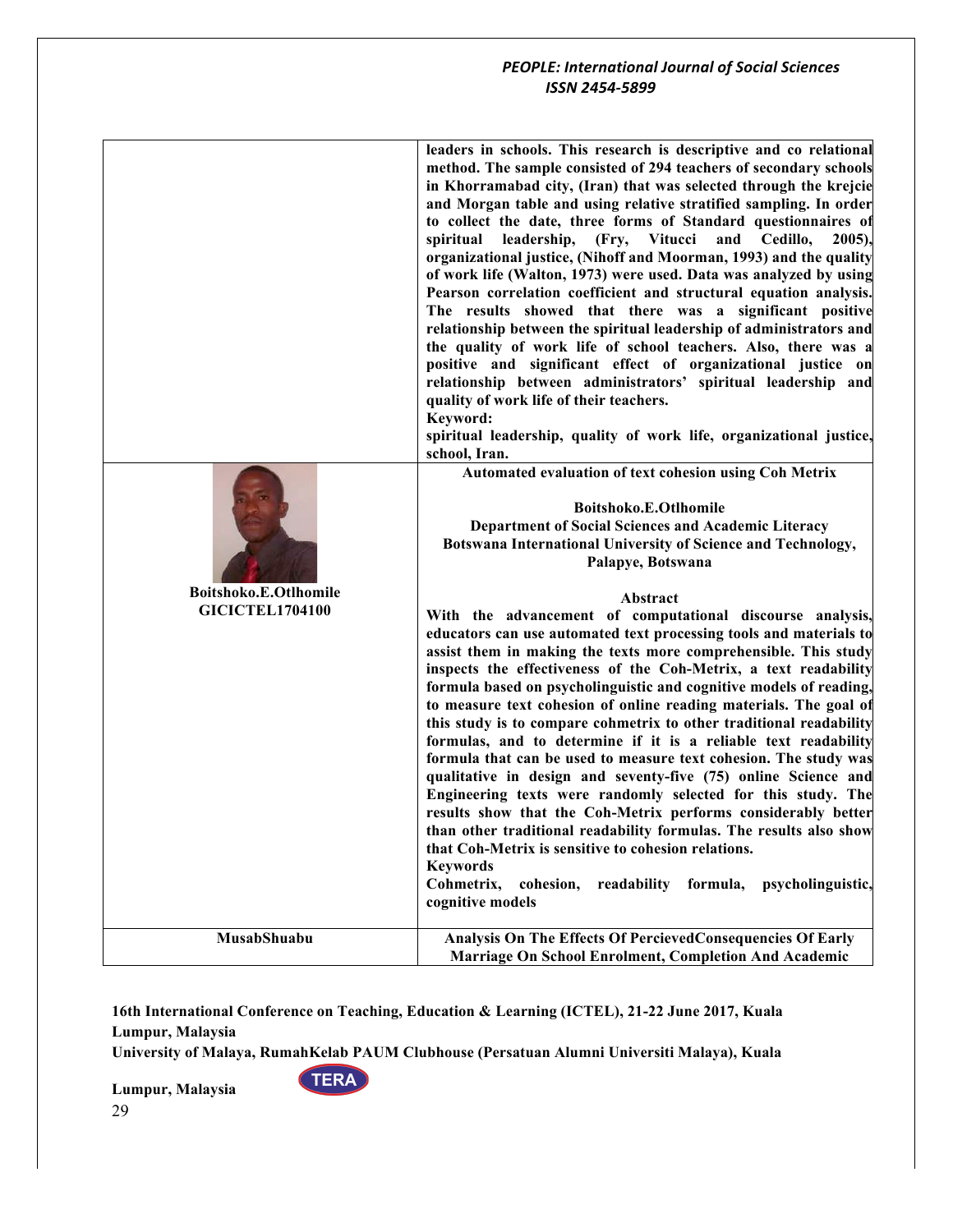|                        | Performance Of Female Students In The North-East Geo-Political       |
|------------------------|----------------------------------------------------------------------|
|                        | Zone, Nigeria: A Cousellor-Reflection.                               |
|                        |                                                                      |
|                        | Mus'abShu'abu (Ph.D)                                                 |
|                        | <b>School Of Education</b>                                           |
|                        | <b>Department Of Psychology</b>                                      |
|                        | Jigawa State College Of Education, P.M.B 1002, Gumel, Nigeria.       |
|                        |                                                                      |
|                        | Muhammed AyubaHadejia                                                |
|                        | <b>School Of Education</b>                                           |
|                        | <b>Department Of Educational Foundation</b>                          |
|                        |                                                                      |
|                        | Jigawa State College Of Education, P.M.B 1002, Gumel, Nigeria.       |
|                        | <b>ABSTRACT</b>                                                      |
|                        | This paper ventured on the analysis of the effects of perceived      |
|                        | consequences of early marriage on school enrollment completion       |
|                        | and academic performance of female students. In the North-East       |
|                        | Geo-Political Zone, Nigeria. The objective of the study is to        |
|                        | determine the major effects of early marriage on female youth        |
|                        | educational development. Three hundred and fifty four (354)          |
|                        | female students for 2015/16 session constituted sample respondents   |
|                        | for the study. They responded to perceived consequences of early     |
|                        | marriage questionnaire (PCEMQ) while the sample of female            |
|                        | students' academic performance for the (SSCE) qualifying             |
|                        | examination for the 2015/2016 session was used for the analysis of   |
|                        | the student academic performance. The data were analyzed with        |
|                        | the statistical package for social science (SPSS) using + test of    |
|                        | inferential statistics i-e. + test of dependent and independent      |
|                        | sample to determine the significance different between the           |
|                        | variables on enrolment, completion and academic performance.         |
|                        | The major findings revealed that, there was significant different in |
|                        | enrolment, completion and academic performance of early              |
|                        | marriage students and those married at a later age in the area       |
|                        | under study. It was further recommended that, there is need for a    |
|                        |                                                                      |
|                        | reform in laws discouraging early marriage in the country. Also,     |
|                        | guidance and counselling should be introduced in all school, and     |
|                        | parents should delay marriage of their daughters until at a later    |
|                        | age.                                                                 |
|                        | <b>Key Words:-</b>                                                   |
|                        | Early Marriage, School Completion, Academic Performance And          |
|                        | <b>Counselling Intervention.</b>                                     |
| Sadia Asif             | Medium of Instruction in Pakistan: Examining student's               |
| <b>GICICTEL1704104</b> | perspective on Factors Affecting Their Usage of English Language     |
|                        | in English-only Classrooms                                           |
|                        |                                                                      |
|                        | Sadia Asif                                                           |

**16th International Conference on Teaching, Education & Learning (ICTEL), 21-22 June 2017, Kuala Lumpur, Malaysia**

**University of Malaya, RumahKelab PAUM Clubhouse (Persatuan Alumni Universiti Malaya), Kuala** 

**TERA**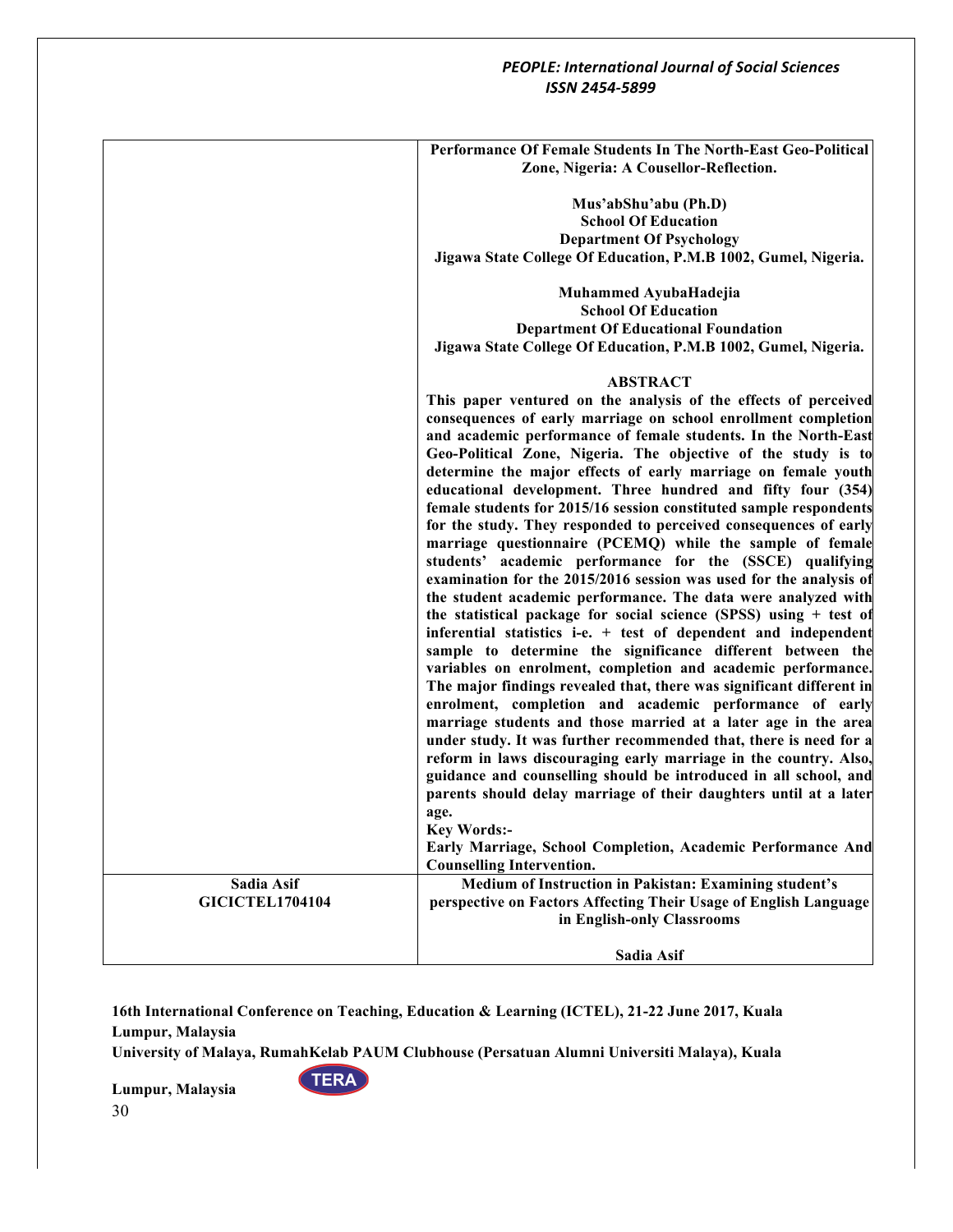**Institute of Communication and Cultural Studies, University of Management and Technology, Lahore (54000), Pakistan**

#### **Abstract**

**English as a medium of instruction and communication is becoming a central pedagogy in various countries in the world. In Pakistan, most of the advanced academic institutions use English as their medium of instruction, however students and teachers have been observed communicating in their first languages, specially Urdu, in the classrooms. This study was conducted at the Institute of Communication and Cultural Studies, University of Management and Technology, to examine the factors that limit students and teachers from communicating in English. Qualitative research methods were employed to find the factors affecting the use of English in English-only classrooms. A total of 130 participants were included in this study. Among them, 70 participants were engaged in student questionnaires, 20 participants as semi-structured interviews and 40 participants as groups. The participants were students of four native languages (Urdu, Punjabi, Siraiki and Pushto) with different level of English language proficiency. Required literature search was performed using key databases and journals, related to applied linguistics, English language and education. Our results demonstrated that most of the students like to communicate in English and be a part of the English-only environment, however they acknowledged some key factors that prevented them from speaking English in the classrooms. Fundamental factors included linguistics, individual, social, psychological and institutional which were largely based upon their beliefs, assumptions, needs and desires. This study may provide insights to the policymakers to work on issues related to communications and medium of instructions in Pakistan. It may also help teachers and educators to understand the underlying factors that compel students to speak their first languages instead of English. Looking STEM in Cambodia PeangRatana Pannasastra University of Cambodia**



**GICICTEL1704105**

**TERA** 

**Abstract STEM is the words that made by four letters, Science, Technology, Engineering and Mathematics. STEM is very important in long life and society but for most leastdeveloping country like cambodia needed this field. STEM has been around for along time and still continuous in many developing country. In Cambodia it was a just a start in several year. This year in 2017, people who jointed** 

**16th International Conference on Teaching, Education & Learning (ICTEL), 21-22 June 2017, Kuala Lumpur, Malaysia**

**University of Malaya, RumahKelab PAUM Clubhouse (Persatuan Alumni Universiti Malaya), Kuala**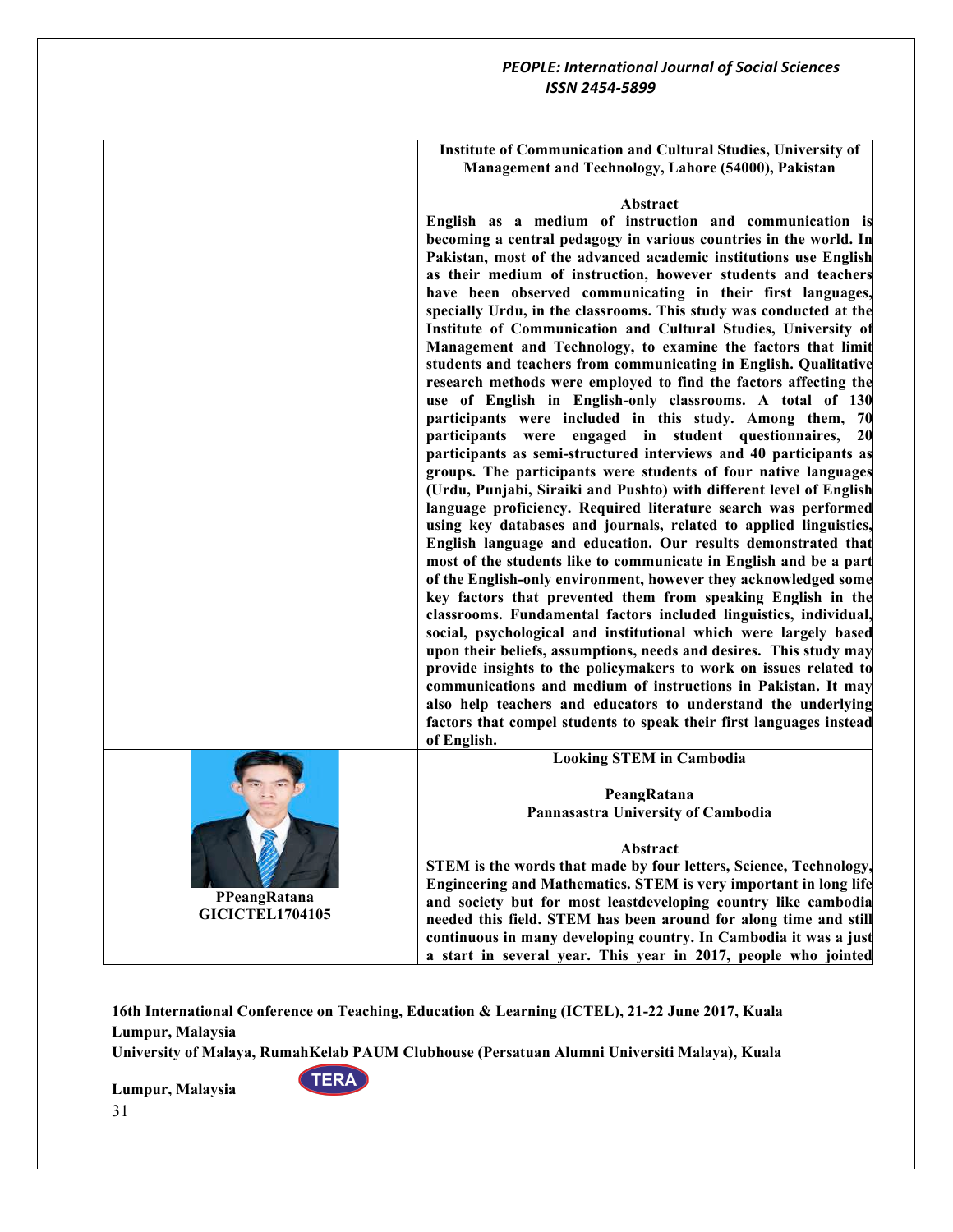|                                                 | Cambodia Science Engineering Festival was only 23293. If look at<br>province or anywhere in cambodia, most people still do not know<br>what is STEM. Cambodia has the lowest uptake of students<br>studying STEM subject in the region, espectially lowest number of<br>female students studying STEM subjects. By 2018, Cambodia<br>needs 35000 engineers, 46000 technicians. Only 22% of students<br>studied STEM fields in 2013/2014.                                                                                                                                                                                                                                                                                                                                                                                                                                                                                     |
|-------------------------------------------------|------------------------------------------------------------------------------------------------------------------------------------------------------------------------------------------------------------------------------------------------------------------------------------------------------------------------------------------------------------------------------------------------------------------------------------------------------------------------------------------------------------------------------------------------------------------------------------------------------------------------------------------------------------------------------------------------------------------------------------------------------------------------------------------------------------------------------------------------------------------------------------------------------------------------------|
| <b>Muhammad Japar</b><br><b>GICICTEL1704106</b> | Jurisprudential Inquiry as an Alternative Learning Model for<br><b>Citizenship Education Subjects at Senior High School</b>                                                                                                                                                                                                                                                                                                                                                                                                                                                                                                                                                                                                                                                                                                                                                                                                  |
|                                                 | <b>Muhammad Japar</b><br>Pancasila And Civic Education, Faculty Of Social<br>Science, Universitas Negeri Jakarta, Jakarta, Indonesia                                                                                                                                                                                                                                                                                                                                                                                                                                                                                                                                                                                                                                                                                                                                                                                         |
|                                                 | Abstract<br>This study explores the learning model of civic education for<br>Senior High School students. The purpose of Civic education in<br>Senior High School are preparing to be smart and good citizen. In<br>fact, learning program by teacher isn't enough to make student<br>active. To make student active in civic eduction learning, the idea<br>is application Jurisprudential Inquiry as a model. This qualitative<br>case study draws on interview from eight students and a teacher in<br>Senior High School. The research shows that Jurisprudential<br>inquiry model can be used as an alternative model for civic                                                                                                                                                                                                                                                                                         |
| SuoYanju<br><b>GICICTEL1704107</b>              | education as it is effective, efficient and attractive.<br>Implementation voice recording activities in improving Mandarin<br>oral fluency                                                                                                                                                                                                                                                                                                                                                                                                                                                                                                                                                                                                                                                                                                                                                                                   |
|                                                 | SuoYanju<br>Major Language Studies, Islamic Science University Of<br>Malaysia, Malaysia                                                                                                                                                                                                                                                                                                                                                                                                                                                                                                                                                                                                                                                                                                                                                                                                                                      |
|                                                 | Abstract<br>Being able to speak the target language fluently is the main<br>learning objective of many students. In order to speak target<br>language fluently learners need to practice and speak more often.<br>As foreigner language learners to participate in the classroom<br>activities is one of the opportunities for learners to practice their<br>foreign language. However, we all have students in our Language<br>classes who are lack of confidence and fear to speak in the<br>classroom and not able to participate in the classroom activities. It<br>becomes a challenge to help them develop appropriate oral<br>communicative skills. Language instructors try to help students to<br>the<br>problem<br>and<br>develop<br>appropriate<br>overcome<br>oral<br>communication skills.<br>This study<br>aims to investigate the<br>effectiveness<br>of<br>voice<br>recording<br>activities<br>in<br>improve |

**16th International Conference on Teaching, Education & Learning (ICTEL), 21-22 June 2017, Kuala Lumpur, Malaysia**

**University of Malaya, RumahKelab PAUM Clubhouse (Persatuan Alumni Universiti Malaya), Kuala** 

**TERA**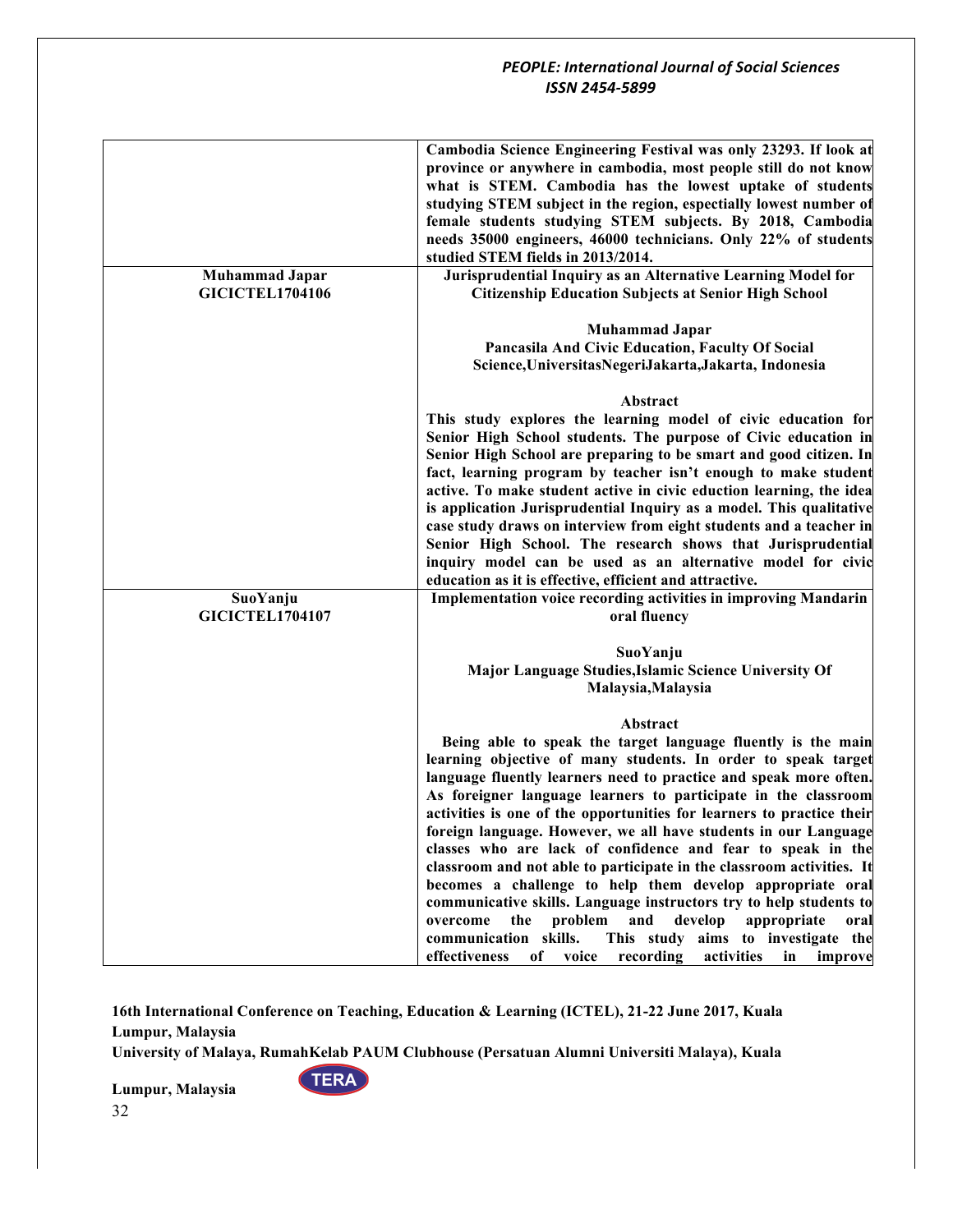|                            | undergraduate language students' oral fluency in Mandarin as a<br>foreign language. 44 year two undergraduate major in Arabic and<br>communication program students in University Science Islamic<br>Malaysia (USIM) participated in this study. The study took place<br>in the first semester in academic year 2016/2017. Online<br>questionnaire has been sent to the students by the end of semester.<br>Data collected and analyzed according to the attitudes towards<br>using voice recording activities, effectiveness of using voice<br>recording in language classroom. The findings of the study<br>indicated that voice recording activities have a crucial impact on<br>speaking foreign language skills. Through this activity to increase<br>the level of confidence among students who are shy, easily get<br>panic and fear of speaking foreign language in class.<br>Voice<br>recording activities are effective to help foreign language learners<br>to improve oral fluency among students but it is depending on how<br>the lecturer implements this activities<br>and<br>guide foreign<br>language learners in teaching and learning foreign language.<br><b>Keywords:</b><br>language Oral fluency, voice recording, language teaching<br><b>Empirical Study on the Effectiveness of Technology Application</b><br>towards Students' Good Feedback Practice |
|----------------------------|-----------------------------------------------------------------------------------------------------------------------------------------------------------------------------------------------------------------------------------------------------------------------------------------------------------------------------------------------------------------------------------------------------------------------------------------------------------------------------------------------------------------------------------------------------------------------------------------------------------------------------------------------------------------------------------------------------------------------------------------------------------------------------------------------------------------------------------------------------------------------------------------------------------------------------------------------------------------------------------------------------------------------------------------------------------------------------------------------------------------------------------------------------------------------------------------------------------------------------------------------------------------------------------------------------------------------------------------------------------------------------------|
|                            |                                                                                                                                                                                                                                                                                                                                                                                                                                                                                                                                                                                                                                                                                                                                                                                                                                                                                                                                                                                                                                                                                                                                                                                                                                                                                                                                                                                   |
|                            | NurulNisaBinti Omar                                                                                                                                                                                                                                                                                                                                                                                                                                                                                                                                                                                                                                                                                                                                                                                                                                                                                                                                                                                                                                                                                                                                                                                                                                                                                                                                                               |
|                            | KDU University College, Selangor, Malaysia                                                                                                                                                                                                                                                                                                                                                                                                                                                                                                                                                                                                                                                                                                                                                                                                                                                                                                                                                                                                                                                                                                                                                                                                                                                                                                                                        |
|                            | Abstract                                                                                                                                                                                                                                                                                                                                                                                                                                                                                                                                                                                                                                                                                                                                                                                                                                                                                                                                                                                                                                                                                                                                                                                                                                                                                                                                                                          |
| <b>NurulNisaBinti Omar</b> | Technology application in a classroom is widely used in assisting                                                                                                                                                                                                                                                                                                                                                                                                                                                                                                                                                                                                                                                                                                                                                                                                                                                                                                                                                                                                                                                                                                                                                                                                                                                                                                                 |
| <b>GICICTEL1704109</b>     | educators to perform more engaging and captivating activities with                                                                                                                                                                                                                                                                                                                                                                                                                                                                                                                                                                                                                                                                                                                                                                                                                                                                                                                                                                                                                                                                                                                                                                                                                                                                                                                |
|                            | students. More recently, however, there are concerns towards<br>students' performance level and the quality of feedback gained                                                                                                                                                                                                                                                                                                                                                                                                                                                                                                                                                                                                                                                                                                                                                                                                                                                                                                                                                                                                                                                                                                                                                                                                                                                    |
|                            | from the usage of technology application approach in classroom<br>assessment. In this article, the author will discuss the effectiveness<br>of technology application as an assessment tool in classroom<br>activities by studying the usage of Kahoot assessment tool. An<br>empirical study was done in a classroom environment with a case<br>study on 150 students. Results from this study will showcase a                                                                                                                                                                                                                                                                                                                                                                                                                                                                                                                                                                                                                                                                                                                                                                                                                                                                                                                                                                   |
|                            | comparison study on students' performance level in classroom<br>assessment with and without technology application method. The                                                                                                                                                                                                                                                                                                                                                                                                                                                                                                                                                                                                                                                                                                                                                                                                                                                                                                                                                                                                                                                                                                                                                                                                                                                    |
|                            | contribution will deepen the understanding of the implication of<br>technology application in assessment activities towards students'<br>good feedback practice.<br>Key words:                                                                                                                                                                                                                                                                                                                                                                                                                                                                                                                                                                                                                                                                                                                                                                                                                                                                                                                                                                                                                                                                                                                                                                                                    |
|                            | good feedback practice, technology application, Kahoot assessment                                                                                                                                                                                                                                                                                                                                                                                                                                                                                                                                                                                                                                                                                                                                                                                                                                                                                                                                                                                                                                                                                                                                                                                                                                                                                                                 |

**16th International Conference on Teaching, Education & Learning (ICTEL), 21-22 June 2017, Kuala Lumpur, Malaysia**

**University of Malaya, RumahKelab PAUM Clubhouse (Persatuan Alumni Universiti Malaya), Kuala** 

**TERA**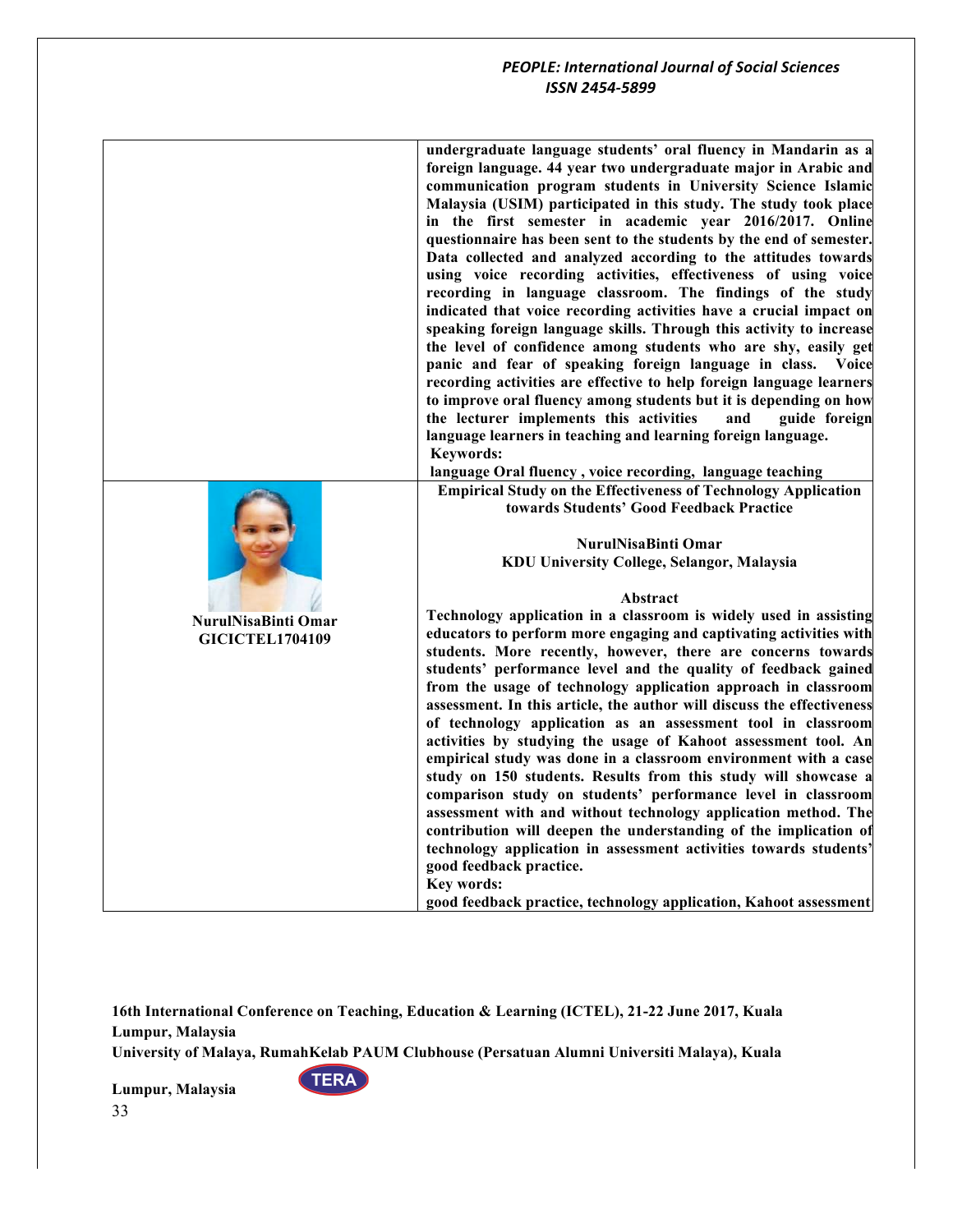

**Alisha Ibkar GICICTEL1704110** **L2 Classroom as the Stage: Using Indian Classical Dramaturgy to Effect Radical Re-orientation of the CompulsoryLanguage Learning Setting**

**Alisha Ibkar Department of English, Faculty of Arts, Aligarh Muslim University, Aligarh,,Aligarh Muslim University, Aligarh, India,Aligarh, India**

#### **Abstract**

**Martin Esslin writes, "All dramatic performance is basically iconic, a direct visual and aural sign of a fictional or otherwise reproduced reality."(Esslin, 43) Using theatrical techniques in language teaching then holds this very vision at its center where the key focus is taken beyond the spoken word towards a gestural form of practice that can help frame pathways for L2 comprehension. In the era where a multidimensional classroom demands a multidimensional approach to teaching, theatrical teaching practice with a multiplicity of communication tools helps the learner cope with limitations (or lack thereof) of verbal language.** 

In the post-method world, where teachers are not looking for **alternatives methods but alternative to methods, theatre as pedagogy can open up a world of possibilities. The paper will attempt to argue in favour of the use of theatrical method in general, and in particular-Abhinaya, the theatrical method derived from the seminal treatise on Indian Classical Theatre, i.eBharata'sNatysastra in the teaching of a new language.** 

**Performing for an audience within the L2 learning environment where levels of language comprehension vary will undoubtedly require actors to transcend the medium of language and hence there is a need for a medium that deploys strategies stretching beyond linguistic/ verbal domain. Abhinaya, or the mode of expression in the Indian Performative tradition involves communicating not only through speech but a myriad other agencies. Speaking of performance, Bharata delves further into four kinds of Abhinaya: Vachikabhinaya, Angikaabhinaya, aharyaabhinay and sattyikaabhinaya that establishes a complete method of communication through actions, gestures, expressions, costumes and even props.**

**This is especially valuable for language learners as it allows them to inject their own cultural understanding into the story, using other modes of communication to take part in a meaningful dialogue despite a limited English vocabulary. By using their** 

**16th International Conference on Teaching, Education & Learning (ICTEL), 21-22 June 2017, Kuala Lumpur, Malaysia**

**University of Malaya, RumahKelab PAUM Clubhouse (Persatuan Alumni Universiti Malaya), Kuala** 

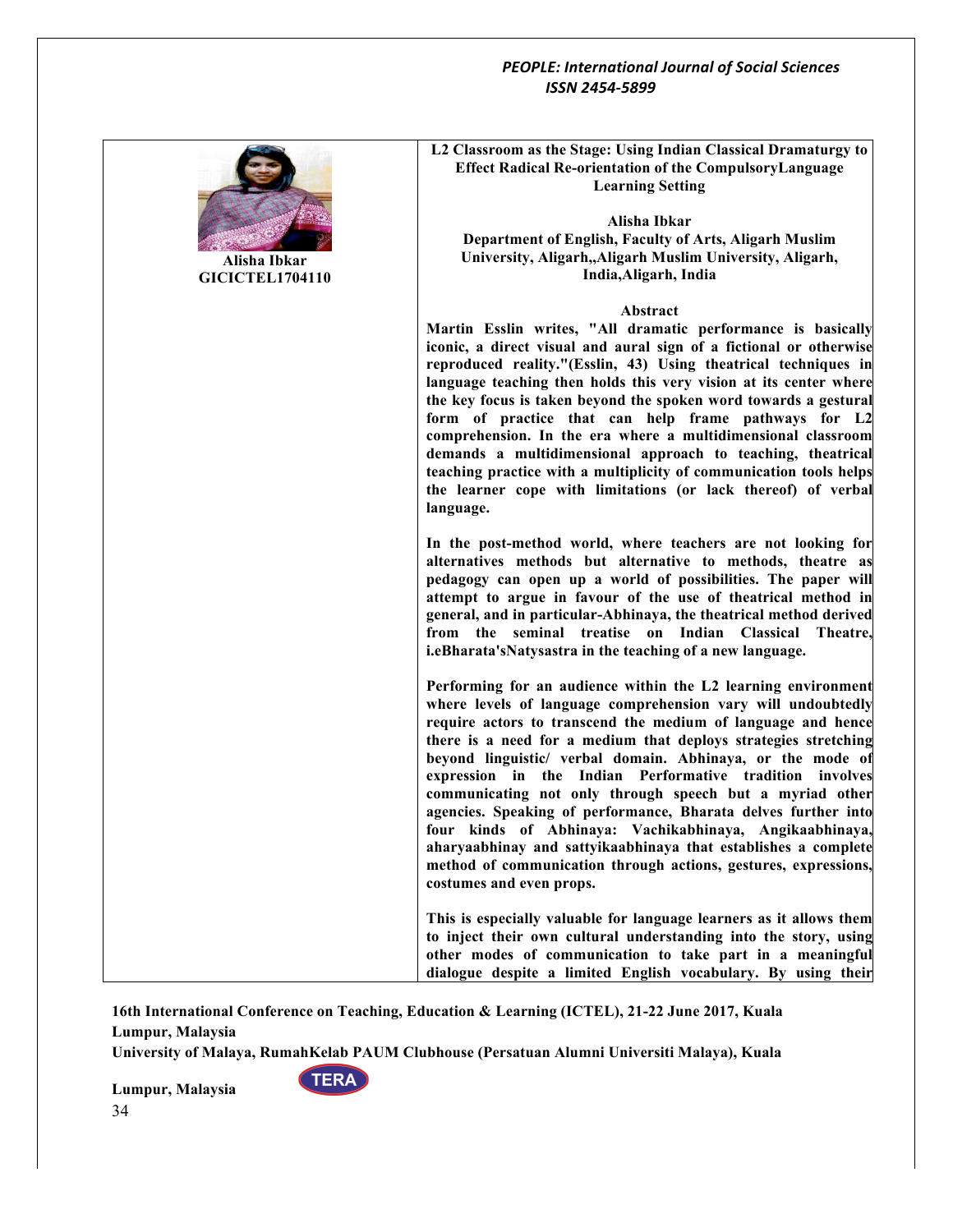|                                          | bodies and voices to dramatize the characters' words and actions,<br>learners gain a sense of actual interaction and communication. In<br>this way they can not only hear but touch, see, and experience the<br>meaning of the words in the text.                                                                                                                                                                                                                                                                                                                                                                                                                                                                                                                                                                                                                                                                                                                                                                                                                                                              |
|------------------------------------------|----------------------------------------------------------------------------------------------------------------------------------------------------------------------------------------------------------------------------------------------------------------------------------------------------------------------------------------------------------------------------------------------------------------------------------------------------------------------------------------------------------------------------------------------------------------------------------------------------------------------------------------------------------------------------------------------------------------------------------------------------------------------------------------------------------------------------------------------------------------------------------------------------------------------------------------------------------------------------------------------------------------------------------------------------------------------------------------------------------------|
| Lee Fong Cheah<br><b>GICICTEL1704112</b> | Apart from being a complete procedure that targets language<br>teaching in a simulated and culturally diverse environment, Indian<br>classical drama method takes into serious consideration one of the<br>most important objectives - that is motivation of students to learn,<br>and maintain interest in a second language.<br><b>Key Words:</b><br>Theatre, Pedagogy, Language learning, Drama, Natyasastra.<br>The effect of Quality Management on Academicians' Innovative<br><b>Work Behaviour: A Cheah Lee Fong</b><br>Faculty of Accountancy and Management, UniversitiTunku Abdul                                                                                                                                                                                                                                                                                                                                                                                                                                                                                                                    |
|                                          | Rahman,                                                                                                                                                                                                                                                                                                                                                                                                                                                                                                                                                                                                                                                                                                                                                                                                                                                                                                                                                                                                                                                                                                        |
|                                          | Kajang, Malaysia                                                                                                                                                                                                                                                                                                                                                                                                                                                                                                                                                                                                                                                                                                                                                                                                                                                                                                                                                                                                                                                                                               |
|                                          | Lau Teck Chai<br>Faculty of Accountancy and Management, UniversitiTunku Abdul<br>Rahman<br>Kajang, Malaysia                                                                                                                                                                                                                                                                                                                                                                                                                                                                                                                                                                                                                                                                                                                                                                                                                                                                                                                                                                                                    |
|                                          | <b>Cheng Ming Yu</b><br>Faculty of Accountancy and Management, UniversitiTunku Abdul<br>Rahman<br>Kajang, Malaysia                                                                                                                                                                                                                                                                                                                                                                                                                                                                                                                                                                                                                                                                                                                                                                                                                                                                                                                                                                                             |
|                                          | Abstract<br>The roles of the universities have been continually instrumented by<br>stakeholders at large to serve many crucial roles in the knowledge-<br>driven economy society. In fact, over the last twenty years, higher<br>education worldwide has become the centre of governmental<br>agendas. Universities are now seen as key national assets in<br>addressing many policy priorities, and as: sources of new<br>knowledge and innovative thinking; providers of skilled personnel<br>and credible credentials; contributors to innovation; fulfil a direct<br>economic function (Boulton, 2009). In reviewing a body of<br>literature concerning the relationship between TQM and<br>innovation, there are two competing schools of thought with one<br>suggesting that TQM is positively related to innovation<br>performance and the other group contending that the<br>implementation of TQM principles and practices could hinder<br>organizations from being innovative. Till now there is not much<br>scientific research to further expand these studies.<br><b>Objective of the Studies</b> |

**16th International Conference on Teaching, Education & Learning (ICTEL), 21-22 June 2017, Kuala Lumpur, Malaysia**

**University of Malaya, RumahKelab PAUM Clubhouse (Persatuan Alumni Universiti Malaya), Kuala** 

**TERA**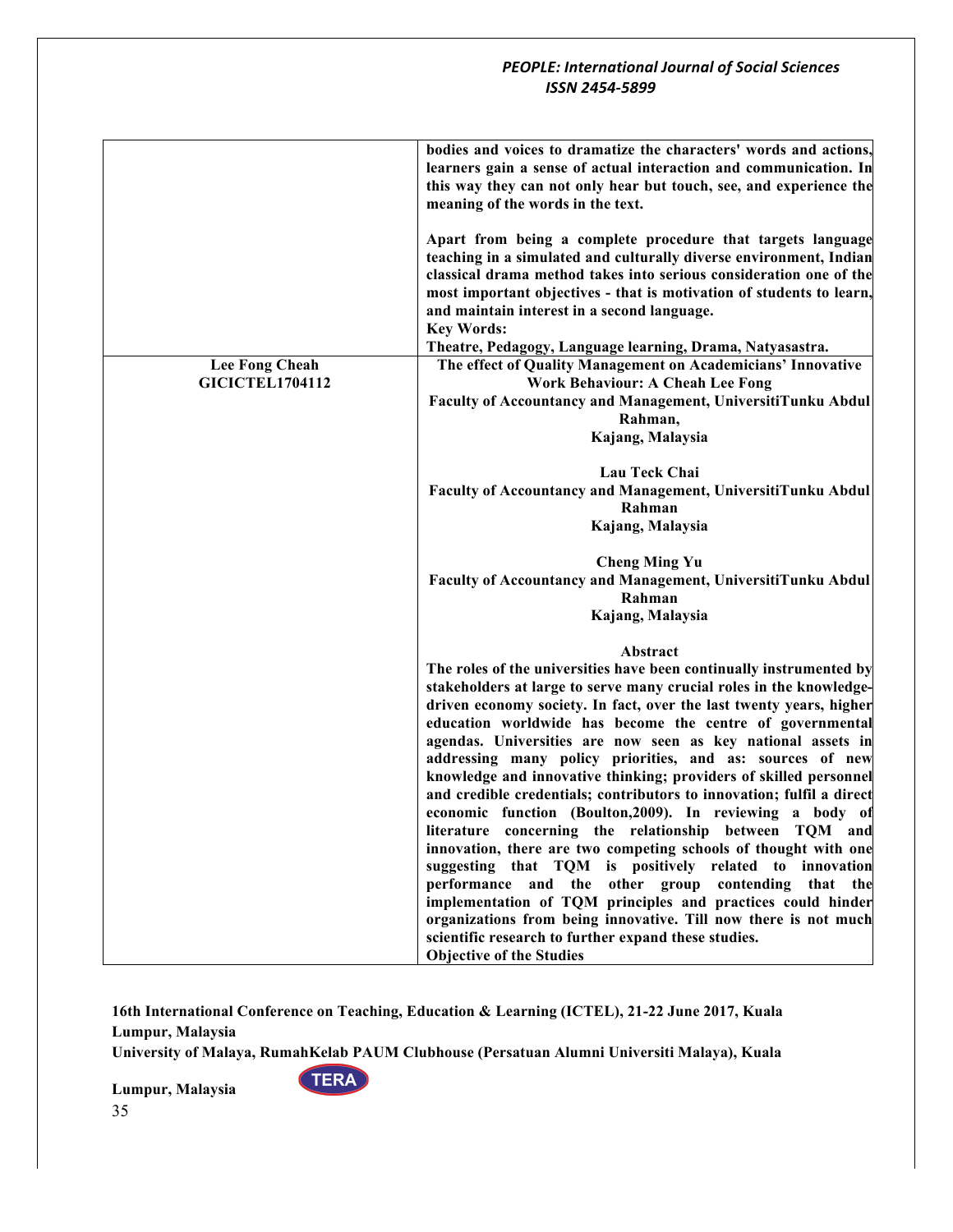|                                                    | Therefore, the research purpose of this study aims to address the<br>lack of research knowledge of the potential association between the<br>adoptions of quality management in higher education institutions<br>on the behavioural dimensions. This study will empirically<br>investigate the effects of the adoption of quality management<br>systems in higher education institutions on the academic staffs'<br>innovative work behaviour.<br>Methodology<br>Prior to the main fieldwork, a pilot test study was conducted using<br>thirty academicians from the same private university. The pilot<br>study in this research can be defined as both a feasibility study as<br>well as a pre-testing of instrument based on questionnaires. In this<br>study, a convenience sampling design was employed to include 30<br>academic staffs from private institution of higher learning in<br>Malaysia. In this study, descriptive correlational approach is<br>adopted to identify the pattern and magnitude of the relating and<br>interacting effects existing between the predetermined variables as<br>stated in the framework.<br><b>Findings and Research Outcomes</b><br>This study investigated academicians' perceptions of quality<br>management in their university. The results demonstrated that<br>faculty were neutral about the degree to which sufficient Quality<br>Management Activity were conducted within the university. The<br>results of this study, however, demonstrate that academicians<br>belief that quality management results in improvement and but at<br>the same time lead to over control on their professionalism.<br>Quality management was also perceived as an instrument that will<br>impede their innovation. This results were in alignment with the<br>perceive effect of quality management (QM) implemented on the<br>academic staffs' innovative work behaviour.<br><b>Keywords:</b><br>Higher Education, Quality Management, Innovative Work<br>Behaviour. |
|----------------------------------------------------|---------------------------------------------------------------------------------------------------------------------------------------------------------------------------------------------------------------------------------------------------------------------------------------------------------------------------------------------------------------------------------------------------------------------------------------------------------------------------------------------------------------------------------------------------------------------------------------------------------------------------------------------------------------------------------------------------------------------------------------------------------------------------------------------------------------------------------------------------------------------------------------------------------------------------------------------------------------------------------------------------------------------------------------------------------------------------------------------------------------------------------------------------------------------------------------------------------------------------------------------------------------------------------------------------------------------------------------------------------------------------------------------------------------------------------------------------------------------------------------------------------------------------------------------------------------------------------------------------------------------------------------------------------------------------------------------------------------------------------------------------------------------------------------------------------------------------------------------------------------------------------------------------------------------------------------------------------------------------------------------------------------|
| <b>Musa Saleh Ringim</b><br><b>GICICTEL1704113</b> | Teacher competence as correlate of students academic<br>performance in social studies in secondary schools inNorthwest,<br>Nigeria                                                                                                                                                                                                                                                                                                                                                                                                                                                                                                                                                                                                                                                                                                                                                                                                                                                                                                                                                                                                                                                                                                                                                                                                                                                                                                                                                                                                                                                                                                                                                                                                                                                                                                                                                                                                                                                                            |
|                                                    | <b>Musa Saleh Ringim</b><br>Department of Social studies, School of secondary education: Arts<br>and Social science programme, Jigawa State<br>College of Education, Gumel, Gumel, Nigeria                                                                                                                                                                                                                                                                                                                                                                                                                                                                                                                                                                                                                                                                                                                                                                                                                                                                                                                                                                                                                                                                                                                                                                                                                                                                                                                                                                                                                                                                                                                                                                                                                                                                                                                                                                                                                    |
|                                                    | <b>ABSTRACT</b><br>This study assessed the impact of teachers' competence as correlate                                                                                                                                                                                                                                                                                                                                                                                                                                                                                                                                                                                                                                                                                                                                                                                                                                                                                                                                                                                                                                                                                                                                                                                                                                                                                                                                                                                                                                                                                                                                                                                                                                                                                                                                                                                                                                                                                                                        |
|                                                    | of students' performance in Social Studies in Junior secondary<br>schools in North-west, Nigeria. The population of the study                                                                                                                                                                                                                                                                                                                                                                                                                                                                                                                                                                                                                                                                                                                                                                                                                                                                                                                                                                                                                                                                                                                                                                                                                                                                                                                                                                                                                                                                                                                                                                                                                                                                                                                                                                                                                                                                                 |

**University of Malaya, RumahKelab PAUM Clubhouse (Persatuan Alumni Universiti Malaya), Kuala** 

**TERA**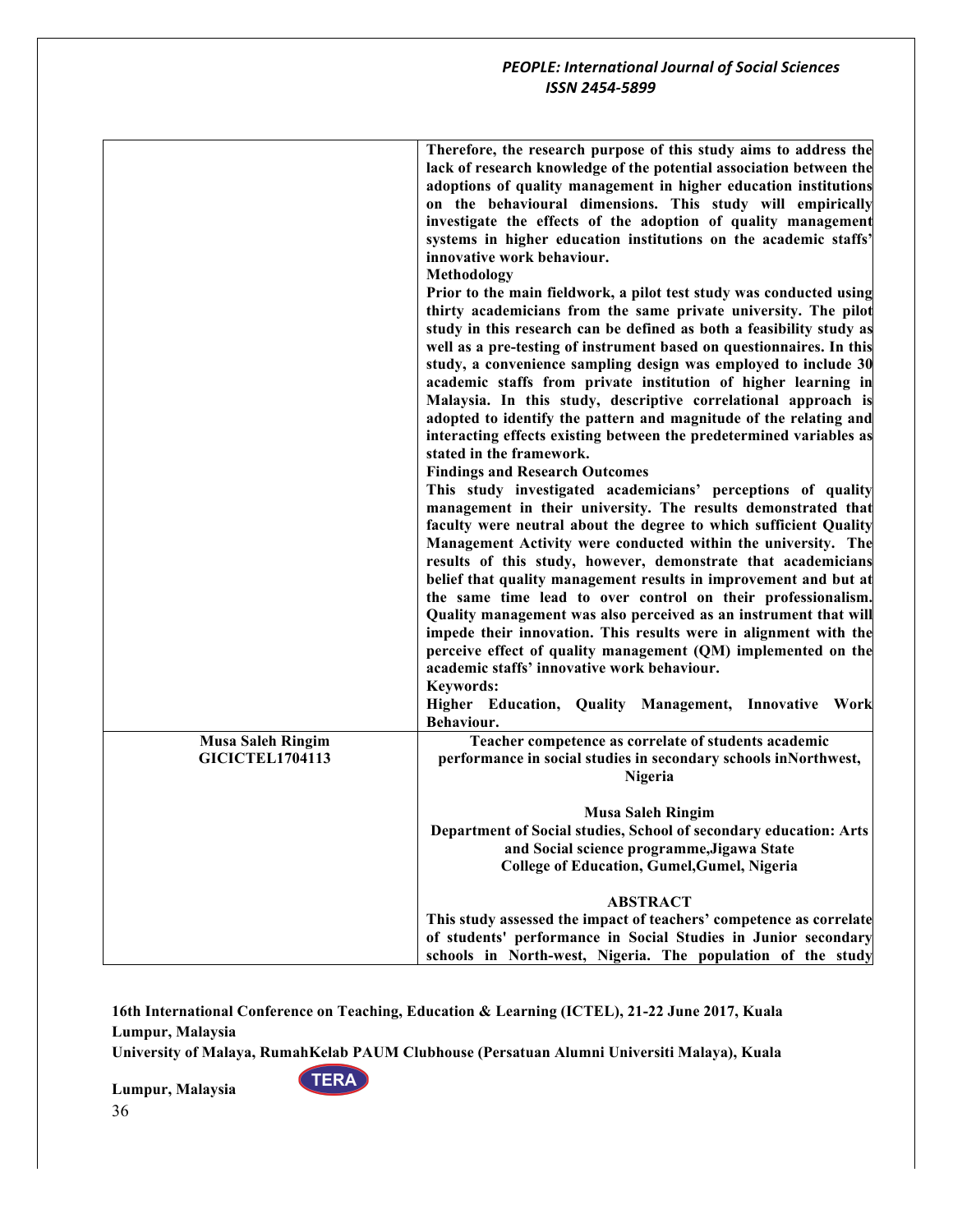|                         | comprised all the Social studies teachers in junior secondary<br>schools and JSIII students in the geo-political zone. The study<br>adopted a Quasi-experimental methods, as well as multistage and<br>judgemental sampling techniques. Seven states of the Northwest<br>geo-political zone namely Kano, Jigawa, Katsina, Kaduna,<br>Zamfara, Kebbi and Sokoto served as primary cluster, out of<br>which three (3) states (i.e. Katsina, Jigawa and Sokoto) serve as<br>secondary cluster, with a total number of nine hundred and thirty<br>(930) junior secondary schools. Out of the 930 junior secondary<br>schools in the three states, ten (10) were randomly selected from<br>each state, making a total of thirty (30) schools. 90 social studies<br>teachers (comprising professionals and non-professionals) were<br>selected using judgemental and random sampling techniques<br>(three from each of the thirty schools). Out of two thousand seven<br>hundred and fifty (2750) JSSIII students (in the thirty schools),<br>three hundred (300) students were randomly sampled. The<br>instruments used for data collection were: Teacher Rating Scale<br>(TRS) and Students' Assessment Test (SAT). The TRS was meant<br>for the junior secondary school Social studies teachers while other<br>instrument i.e. Students' Assessment test (SAT) was administered<br>to JS III students. Two categories of JSIII students were tested; i.e.<br>those taught by professional (PST) and those taught by<br>nonprofessional social studies teachers (NST) respectively, scores<br>were recorded and compared with regards to differences in<br>academic performance between the two categories of students. The<br>data were analyzed using Pearson's Product Moment Correlation<br>(PPMC) and Independent t-test. The results of the findings<br>revealed that; there was positive relationship between factors of<br>teacher competency and students' academic performance in Social<br>Studies in junior secondary schools. The study also revealed that<br>there is significant difference in the academic performance<br>between students taught by professional (PST) and those taught by<br>Unprofessional social studies teachers (UST) while it indicates that<br>there was insignificant difference in academic performance<br>between students taught by males and those taught by female<br>teachers. Three null hypotheses were rejected and the alternative<br>retained. The study therefore, recommends among others: the need<br>for teacher re-training, increase investment in teacher education, |
|-------------------------|------------------------------------------------------------------------------------------------------------------------------------------------------------------------------------------------------------------------------------------------------------------------------------------------------------------------------------------------------------------------------------------------------------------------------------------------------------------------------------------------------------------------------------------------------------------------------------------------------------------------------------------------------------------------------------------------------------------------------------------------------------------------------------------------------------------------------------------------------------------------------------------------------------------------------------------------------------------------------------------------------------------------------------------------------------------------------------------------------------------------------------------------------------------------------------------------------------------------------------------------------------------------------------------------------------------------------------------------------------------------------------------------------------------------------------------------------------------------------------------------------------------------------------------------------------------------------------------------------------------------------------------------------------------------------------------------------------------------------------------------------------------------------------------------------------------------------------------------------------------------------------------------------------------------------------------------------------------------------------------------------------------------------------------------------------------------------------------------------------------------------------------------------------------------------------------------------------------------------------------------------------------------------------------------------------------------------------------------------------------------------------------------------------------------------------------------------------------------------------------------------------------------------------------------------------------------------------------------------------------------------|
|                         |                                                                                                                                                                                                                                                                                                                                                                                                                                                                                                                                                                                                                                                                                                                                                                                                                                                                                                                                                                                                                                                                                                                                                                                                                                                                                                                                                                                                                                                                                                                                                                                                                                                                                                                                                                                                                                                                                                                                                                                                                                                                                                                                                                                                                                                                                                                                                                                                                                                                                                                                                                                                                              |
|                         |                                                                                                                                                                                                                                                                                                                                                                                                                                                                                                                                                                                                                                                                                                                                                                                                                                                                                                                                                                                                                                                                                                                                                                                                                                                                                                                                                                                                                                                                                                                                                                                                                                                                                                                                                                                                                                                                                                                                                                                                                                                                                                                                                                                                                                                                                                                                                                                                                                                                                                                                                                                                                              |
|                         | provision of basic instructional materials/educational                                                                                                                                                                                                                                                                                                                                                                                                                                                                                                                                                                                                                                                                                                                                                                                                                                                                                                                                                                                                                                                                                                                                                                                                                                                                                                                                                                                                                                                                                                                                                                                                                                                                                                                                                                                                                                                                                                                                                                                                                                                                                                                                                                                                                                                                                                                                                                                                                                                                                                                                                                       |
|                         | infrastructures, as well as effective monitoring and supervision.                                                                                                                                                                                                                                                                                                                                                                                                                                                                                                                                                                                                                                                                                                                                                                                                                                                                                                                                                                                                                                                                                                                                                                                                                                                                                                                                                                                                                                                                                                                                                                                                                                                                                                                                                                                                                                                                                                                                                                                                                                                                                                                                                                                                                                                                                                                                                                                                                                                                                                                                                            |
| TsaonaSeitsiweMokgwathi | Group Work as a Teaching and Learning Strategy for Technical                                                                                                                                                                                                                                                                                                                                                                                                                                                                                                                                                                                                                                                                                                                                                                                                                                                                                                                                                                                                                                                                                                                                                                                                                                                                                                                                                                                                                                                                                                                                                                                                                                                                                                                                                                                                                                                                                                                                                                                                                                                                                                                                                                                                                                                                                                                                                                                                                                                                                                                                                                 |
| <b>GICICTEL1704116</b>  | and Academic Literacy: A Case Study                                                                                                                                                                                                                                                                                                                                                                                                                                                                                                                                                                                                                                                                                                                                                                                                                                                                                                                                                                                                                                                                                                                                                                                                                                                                                                                                                                                                                                                                                                                                                                                                                                                                                                                                                                                                                                                                                                                                                                                                                                                                                                                                                                                                                                                                                                                                                                                                                                                                                                                                                                                          |
|                         |                                                                                                                                                                                                                                                                                                                                                                                                                                                                                                                                                                                                                                                                                                                                                                                                                                                                                                                                                                                                                                                                                                                                                                                                                                                                                                                                                                                                                                                                                                                                                                                                                                                                                                                                                                                                                                                                                                                                                                                                                                                                                                                                                                                                                                                                                                                                                                                                                                                                                                                                                                                                                              |
|                         | Dr Tsaona S. Mokgwathi                                                                                                                                                                                                                                                                                                                                                                                                                                                                                                                                                                                                                                                                                                                                                                                                                                                                                                                                                                                                                                                                                                                                                                                                                                                                                                                                                                                                                                                                                                                                                                                                                                                                                                                                                                                                                                                                                                                                                                                                                                                                                                                                                                                                                                                                                                                                                                                                                                                                                                                                                                                                       |
|                         | Department of Social Sciences and Academic Literacy, Botswana                                                                                                                                                                                                                                                                                                                                                                                                                                                                                                                                                                                                                                                                                                                                                                                                                                                                                                                                                                                                                                                                                                                                                                                                                                                                                                                                                                                                                                                                                                                                                                                                                                                                                                                                                                                                                                                                                                                                                                                                                                                                                                                                                                                                                                                                                                                                                                                                                                                                                                                                                                |
|                         |                                                                                                                                                                                                                                                                                                                                                                                                                                                                                                                                                                                                                                                                                                                                                                                                                                                                                                                                                                                                                                                                                                                                                                                                                                                                                                                                                                                                                                                                                                                                                                                                                                                                                                                                                                                                                                                                                                                                                                                                                                                                                                                                                                                                                                                                                                                                                                                                                                                                                                                                                                                                                              |
|                         | International University of Science and Technology, P/Bag 0016,                                                                                                                                                                                                                                                                                                                                                                                                                                                                                                                                                                                                                                                                                                                                                                                                                                                                                                                                                                                                                                                                                                                                                                                                                                                                                                                                                                                                                                                                                                                                                                                                                                                                                                                                                                                                                                                                                                                                                                                                                                                                                                                                                                                                                                                                                                                                                                                                                                                                                                                                                              |

**16th International Conference on Teaching, Education & Learning (ICTEL), 21-22 June 2017, Kuala Lumpur, Malaysia**

**University of Malaya, RumahKelab PAUM Clubhouse (Persatuan Alumni Universiti Malaya), Kuala** 

**TERA**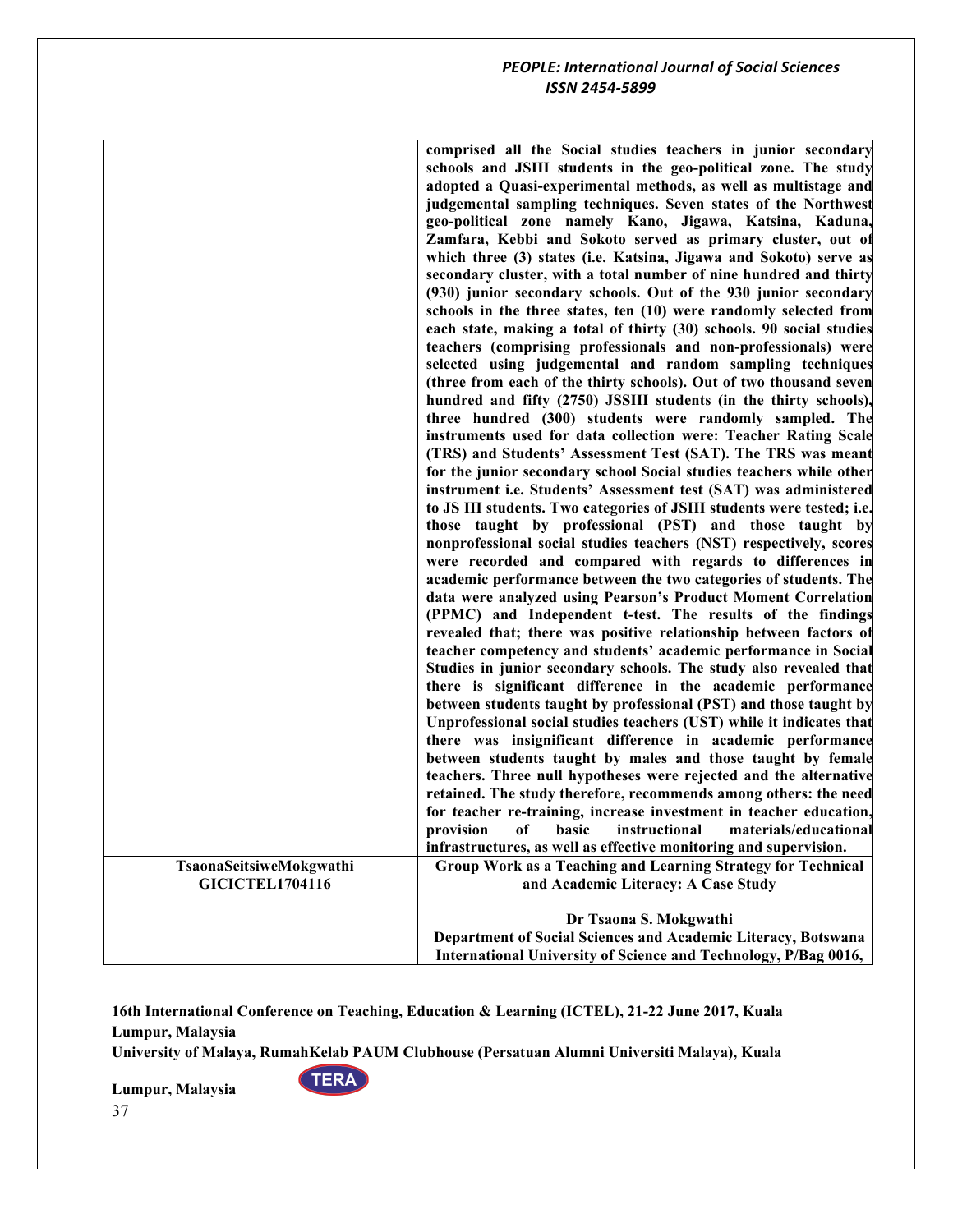|                                            | Palapye, Botswana                                                                                                                                                                                                                                                                                                                                                                                                                                                                                                                                                                                                                                                                                                                                                                                                                                                                                                                                                                                                                                                                                                                                                                                                                                                                                                                                                                                          |
|--------------------------------------------|------------------------------------------------------------------------------------------------------------------------------------------------------------------------------------------------------------------------------------------------------------------------------------------------------------------------------------------------------------------------------------------------------------------------------------------------------------------------------------------------------------------------------------------------------------------------------------------------------------------------------------------------------------------------------------------------------------------------------------------------------------------------------------------------------------------------------------------------------------------------------------------------------------------------------------------------------------------------------------------------------------------------------------------------------------------------------------------------------------------------------------------------------------------------------------------------------------------------------------------------------------------------------------------------------------------------------------------------------------------------------------------------------------|
|                                            | <b>ABSTRACT</b><br>This paper discusses group work as one of the strategies used by<br>lecturers to teach the Technical Writing and Academic Literacy<br>course at a university. This course is one of the courses taught to<br>undergraduate students in many universities across the world. The<br>university at which the researcher works is no exception. At this<br>university, the course is taught to students of Engineering and<br>Sciences, including those studying Information Communication<br>Technology. The paper attempts to reveal the advantages and<br>disadvantages of this strategy on both teaching and learning. The<br>paper is based on Social-Constructivism theory derived from<br>Vygotsky [1896-1934](1962)'s theory of the "Zone of Proximal<br>Development" (ZPD) (Blake and Pope, 2008). The data for the<br>study was<br>collected<br>through<br>a questionnaire interview<br>administered to both teaching staff and students. Furthermore,<br>students' marks for tasks that were given as group work were<br>scrutinised against marks attained for tasks that students handled<br>individually. This was to determine whether group work fairly or<br>unfairly influenced students' final marks. The results showed that<br>group work was a popular teaching method amongst teaching staff<br>for a variety of reasons. The results also showed that this teaching |
|                                            | strategy had some advantages and disadvantages. It is<br>recommended that this strategy should not be abandoned but                                                                                                                                                                                                                                                                                                                                                                                                                                                                                                                                                                                                                                                                                                                                                                                                                                                                                                                                                                                                                                                                                                                                                                                                                                                                                        |
|                                            | should be improved in order to produce more reliable results.<br><b>Key Words:</b>                                                                                                                                                                                                                                                                                                                                                                                                                                                                                                                                                                                                                                                                                                                                                                                                                                                                                                                                                                                                                                                                                                                                                                                                                                                                                                                         |
|                                            | Group Work, Strategy, Technical Writing, Academic Literacy                                                                                                                                                                                                                                                                                                                                                                                                                                                                                                                                                                                                                                                                                                                                                                                                                                                                                                                                                                                                                                                                                                                                                                                                                                                                                                                                                 |
| Azhar H. Sallomi<br><b>GICICTEL1704117</b> | <b>Stylistic Persuasive Markers and Techniques in English</b><br><b>Advertisements</b>                                                                                                                                                                                                                                                                                                                                                                                                                                                                                                                                                                                                                                                                                                                                                                                                                                                                                                                                                                                                                                                                                                                                                                                                                                                                                                                     |
|                                            | Assist.prof.Azhar Hassan Sallomi<br><b>KERBALA UNIVERSITY/COLLEGE OF EDUCATION</b>                                                                                                                                                                                                                                                                                                                                                                                                                                                                                                                                                                                                                                                                                                                                                                                                                                                                                                                                                                                                                                                                                                                                                                                                                                                                                                                         |
|                                            | <b>ABSTRACT</b>                                                                                                                                                                                                                                                                                                                                                                                                                                                                                                                                                                                                                                                                                                                                                                                                                                                                                                                                                                                                                                                                                                                                                                                                                                                                                                                                                                                            |
|                                            | This paper is a study of the stylistic persuasive markers and<br>techniques used in English advertisements as the main task of any<br>advertisement is to persuade the readers in buying certain<br>products. The researcher intends to select 50 English<br>advertisements that deal with different five topics from famous<br>magazines such as Pinterest magazine, Time magazine, and<br>Design Guide magazine. All the advertisements under study are<br>published during the year 2016. The study aims to identify and<br>show the frequency of the stylistic persuasive markers on the<br>three levels of language (syntactic, semantic, and phonological) as<br>well as techniques occurred in the corpus. Additionally, it tries to                                                                                                                                                                                                                                                                                                                                                                                                                                                                                                                                                                                                                                                                |

**16th International Conference on Teaching, Education & Learning (ICTEL), 21-22 June 2017, Kuala Lumpur, Malaysia**

**University of Malaya, RumahKelab PAUM Clubhouse (Persatuan Alumni Universiti Malaya), Kuala** 

**TERA**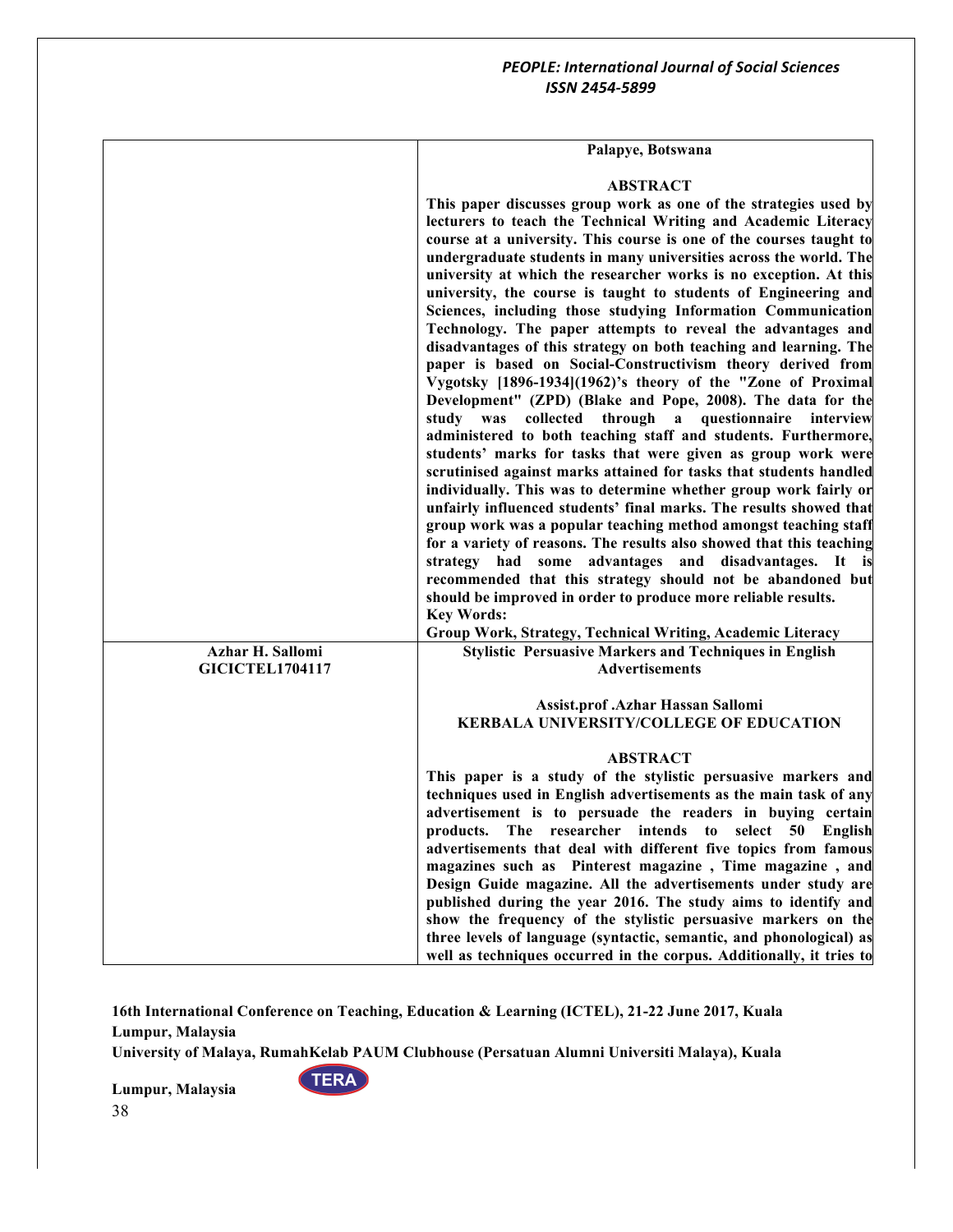|                        | pinpoint whether the absence or presence of any of these markers<br>and techniques has a connection with the topic of the<br>advertisement or not. To achieve the aims above, it is hypothesised<br>that all elected advertisements share the presence of persuasive<br>markers on three levels of language and persuasive techniques but<br>with variable distribution. More over, the topic of the<br>advertisement motivates the writer to adopt or neglect a specific<br>marker or technique rather than others. The researcher has found<br>out that the advertisement loses nothing of its being persuasive<br>though the lack in some markers or techniques .Further, the topic<br>of the advertisement has its own impact in the appearance of a<br>specific stylistic marker or technique rather than others.                                                                                                                                                                                                                                                                                                                                                                                                                                                                                                    |
|------------------------|---------------------------------------------------------------------------------------------------------------------------------------------------------------------------------------------------------------------------------------------------------------------------------------------------------------------------------------------------------------------------------------------------------------------------------------------------------------------------------------------------------------------------------------------------------------------------------------------------------------------------------------------------------------------------------------------------------------------------------------------------------------------------------------------------------------------------------------------------------------------------------------------------------------------------------------------------------------------------------------------------------------------------------------------------------------------------------------------------------------------------------------------------------------------------------------------------------------------------------------------------------------------------------------------------------------------------|
| DheyaaKh. Nayel        | <b>Educational Lessons in a Disintegrated Family: A Study of the</b>                                                                                                                                                                                                                                                                                                                                                                                                                                                                                                                                                                                                                                                                                                                                                                                                                                                                                                                                                                                                                                                                                                                                                                                                                                                      |
| <b>GICICTEL1704118</b> | Role of Family Relationships in Educating Children in Sons and<br>Lovers.                                                                                                                                                                                                                                                                                                                                                                                                                                                                                                                                                                                                                                                                                                                                                                                                                                                                                                                                                                                                                                                                                                                                                                                                                                                 |
|                        |                                                                                                                                                                                                                                                                                                                                                                                                                                                                                                                                                                                                                                                                                                                                                                                                                                                                                                                                                                                                                                                                                                                                                                                                                                                                                                                           |
|                        | Assist. Lecturer, DheyaaKhaleelNayel                                                                                                                                                                                                                                                                                                                                                                                                                                                                                                                                                                                                                                                                                                                                                                                                                                                                                                                                                                                                                                                                                                                                                                                                                                                                                      |
|                        | Kerbala University/College Of Education                                                                                                                                                                                                                                                                                                                                                                                                                                                                                                                                                                                                                                                                                                                                                                                                                                                                                                                                                                                                                                                                                                                                                                                                                                                                                   |
|                        | Abstract<br>This paper aims to study the role of the family relations in making<br>parental positive and negative images for the children and having<br>in mind that literature in general and novel in particular play a<br>significant role in people's life; we try to investigate the possibility<br>of using those images in providing educational lessons for fathers,<br>mothers and children in any society.<br>The researcher intends to shed light on the values of love and<br>mutual understanding and the role of those values in cementing<br>family relations. In order to prove the idea mentioned above, the<br>researcher has traced the relationship between the mother and her<br>children emphasizing the negative implications associated with<br>that relationship. The researcher also investigated the relationship<br>between the father and his children focusing its negative<br>implications as well.<br>We noticed also that living with parents belonging to two different<br>social classes will surely influence the educational implications<br>associated with each one of them. The father represents the image<br>of the father who is not able to prove himself in his own house. Due<br>to the father's interest in things<br>Key words:<br>education, value, family, relationship |

**16th International Conference on Teaching, Education & Learning (ICTEL), 21-22 June 2017, Kuala Lumpur, Malaysia**

**University of Malaya, RumahKelab PAUM Clubhouse (Persatuan Alumni Universiti Malaya), Kuala** 

**TERA**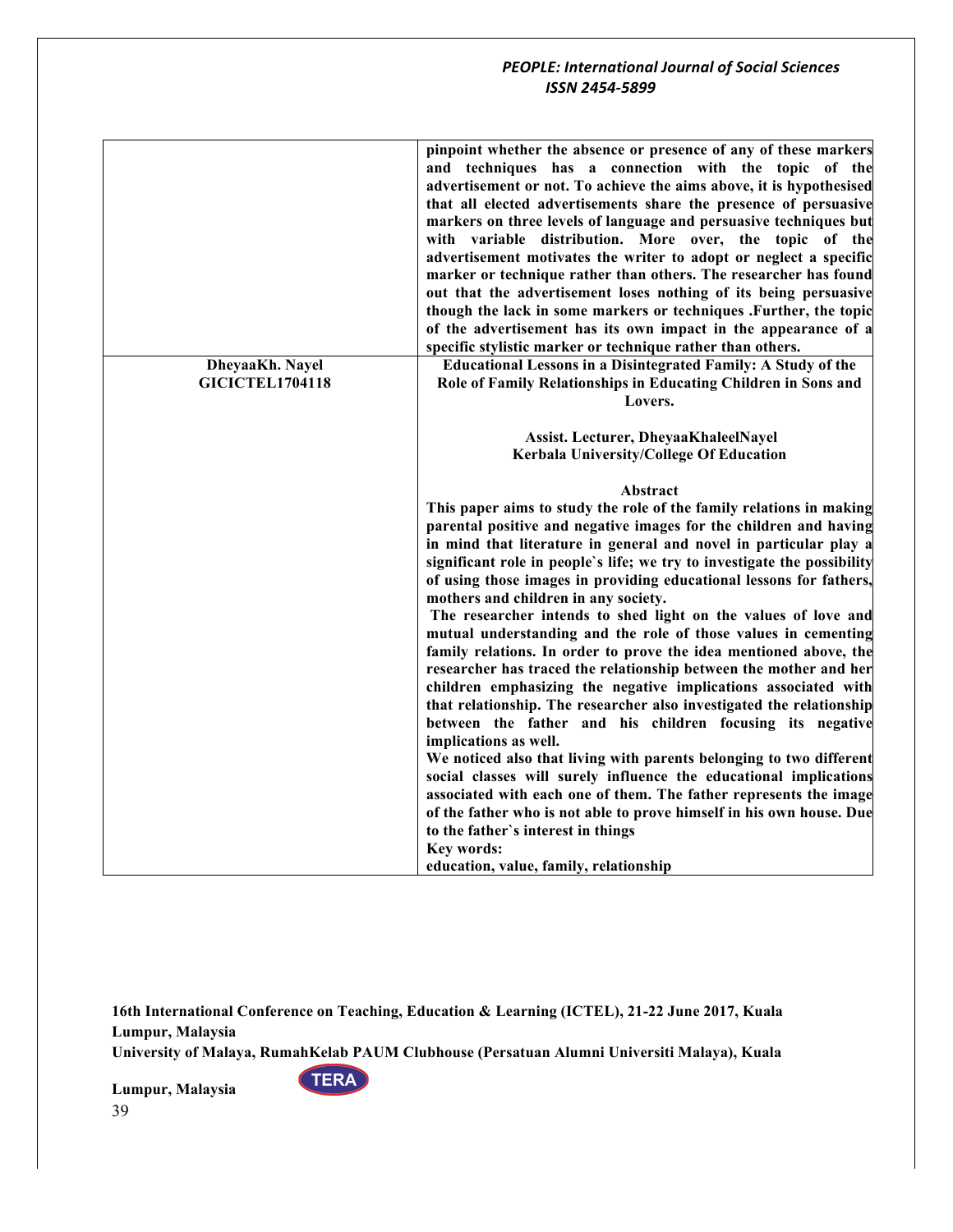|                        | Attitudes towards corruption among college students                                                                                          |
|------------------------|----------------------------------------------------------------------------------------------------------------------------------------------|
|                        | <b>Athena Smith</b>                                                                                                                          |
|                        | Social Sciences, Hillsborough Community College, Tampa, Florida                                                                              |
|                        |                                                                                                                                              |
|                        | Abstract                                                                                                                                     |
| Athena Smith           | One hundred college students were asked to participate in a<br>scenario regarding potential corruptive practices in class that if            |
| <b>GICICTEL1704052</b> | adopted, would guarantee them various rewards. Specifically they                                                                             |
|                        | were asked not to report a professor who would be skipping most                                                                              |
|                        | classes due to a second job, in return for an A in an elective course,<br>not connected to their major. Another 100 students were tested the |
|                        | following semester using the same scenario but in relation to a                                                                              |
|                        | course closely related to their major. A number of interviews with                                                                           |
|                        | the students followed, that investigated the rationalization adopted<br>by those who succumbed to corruption and those who rejected it.      |
|                        | The interviews assessed the cost/benefit analysis that influenced the                                                                        |
|                        | "corrupt" students' decision and the integration of the Kohlberg's                                                                           |
|                        | stages of moral development among those who remained honest.<br>The study results offer a basis for discussing potential ways of             |
|                        | limiting corruption among students.                                                                                                          |
|                        | Blending spaces: Developing learner autonomy in a blended                                                                                    |
|                        | writing course                                                                                                                               |
|                        | Dr Esther Boucher-Yip                                                                                                                        |
|                        | Department of Humanities and Arts, Worcester Polytechnic                                                                                     |
| Dr. Esther Boucher-Yip | Institute, 100 Institute Road, MA 01690, USA                                                                                                 |
| GICICTEL1704085        | Abstract                                                                                                                                     |
|                        | The blended learning approach offers the advantage of                                                                                        |
|                        | personalization, individual attention, and support for language<br>learners. However, for the language instructor, the challenge is          |
|                        | selecting course content and activities that would promote learner                                                                           |
|                        | autonomy which is the desired goal in most ESL programs. The                                                                                 |
|                        | purpose of this study was to investigate how the blended learning<br>model promotes autonomous learning in one writing course for            |
|                        | undergraduates in a private university in the US. The study was                                                                              |
|                        | motivated by the question: Can the use of technology promote                                                                                 |
|                        | autonomous learning in a blended model? Through a<br>questionnaire survey at the end of the course and an analysis of the                    |
|                        | teacher's and students' critical reflection it was found that                                                                                |
|                        | learning activities that cognitively engage the learner in and out of                                                                        |
|                        | the classroom and the use of technology to sustain critical<br>engagement improved students' writing skills. The reflections also            |
|                        | suggested that learner-centered teaching is more of a collaborative                                                                          |
|                        | partnership between teachers and learners, with the teacher                                                                                  |

**16th International Conference on Teaching, Education & Learning (ICTEL), 21-22 June 2017, Kuala Lumpur, Malaysia**

**University of Malaya, RumahKelab PAUM Clubhouse (Persatuan Alumni Universiti Malaya), Kuala** 

**TERA**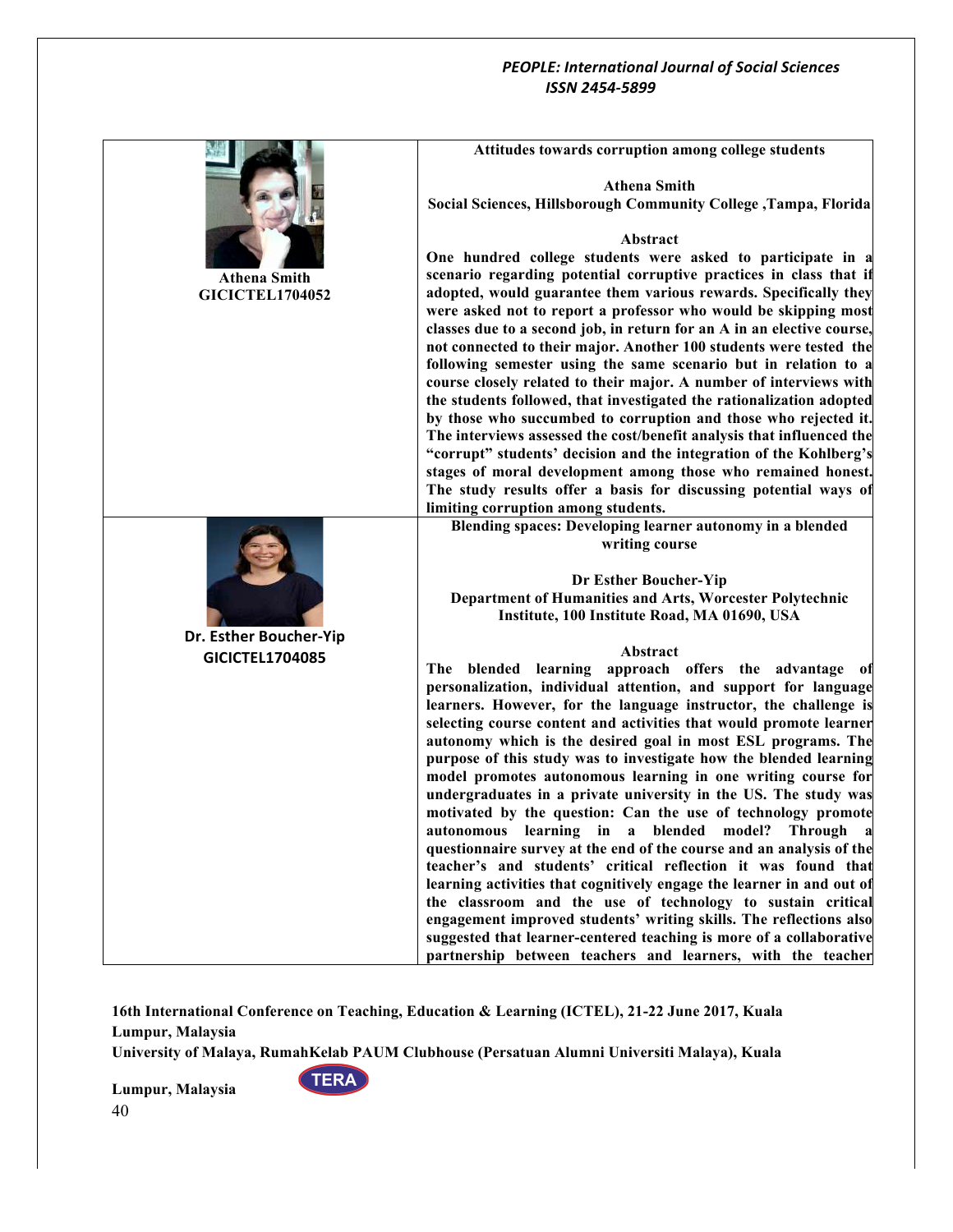|                        | devolving some of the responsibility for learning to the learner. It<br>was observed that many learners need to be trained to take<br>responsibility for learning, especially if the learner expects teachers<br>to act as authority figures. Finally, this paper demonstrates that<br>the use of technology provides a mechanism for promoting learner<br>autonomy in a blended environment.<br><b>Key Words:</b><br><b>Blended learning, Learner autonomy, ESL, Writing</b>                                                                                                                                                                                                                                                                                                                                                                                                                                                                                                                                                                                                                                    |
|------------------------|------------------------------------------------------------------------------------------------------------------------------------------------------------------------------------------------------------------------------------------------------------------------------------------------------------------------------------------------------------------------------------------------------------------------------------------------------------------------------------------------------------------------------------------------------------------------------------------------------------------------------------------------------------------------------------------------------------------------------------------------------------------------------------------------------------------------------------------------------------------------------------------------------------------------------------------------------------------------------------------------------------------------------------------------------------------------------------------------------------------|
|                        | A Study on the Development of an Online Game Algorithm                                                                                                                                                                                                                                                                                                                                                                                                                                                                                                                                                                                                                                                                                                                                                                                                                                                                                                                                                                                                                                                           |
|                        | for the Intervention of Dyslexia in Korean<br>Songyi Kim<br>Department of Convergence Design Lab., Media4thone Ltd., Seoul,<br>Korea                                                                                                                                                                                                                                                                                                                                                                                                                                                                                                                                                                                                                                                                                                                                                                                                                                                                                                                                                                             |
| Songyi Kim             | <b>Inchan Park</b>                                                                                                                                                                                                                                                                                                                                                                                                                                                                                                                                                                                                                                                                                                                                                                                                                                                                                                                                                                                                                                                                                               |
| <b>GICICTEL1704096</b> | Department of Convergence Design Lab., Media4thone Ltd., Seoul,<br>Korea                                                                                                                                                                                                                                                                                                                                                                                                                                                                                                                                                                                                                                                                                                                                                                                                                                                                                                                                                                                                                                         |
|                        | Minwha Yang                                                                                                                                                                                                                                                                                                                                                                                                                                                                                                                                                                                                                                                                                                                                                                                                                                                                                                                                                                                                                                                                                                      |
|                        | Department of Education, Kookmin University, Seoul, Korea                                                                                                                                                                                                                                                                                                                                                                                                                                                                                                                                                                                                                                                                                                                                                                                                                                                                                                                                                                                                                                                        |
|                        | <b>Aejin Lee</b><br>Center for Dyslexia + Creativity, Kookmin University, Seoul,<br>Korea                                                                                                                                                                                                                                                                                                                                                                                                                                                                                                                                                                                                                                                                                                                                                                                                                                                                                                                                                                                                                        |
|                        | <b>Soyoung Kang</b>                                                                                                                                                                                                                                                                                                                                                                                                                                                                                                                                                                                                                                                                                                                                                                                                                                                                                                                                                                                                                                                                                              |
|                        | Department of Education, Kookmin University, Seoul, Korea                                                                                                                                                                                                                                                                                                                                                                                                                                                                                                                                                                                                                                                                                                                                                                                                                                                                                                                                                                                                                                                        |
|                        | Abstract<br>5% of the world population suffers from dyslexia (difficulty in<br>reading), and according to research, the brain begins to distinguish<br>characters at the age of 60 months. Thus, at the time when children<br>are learning to speak at the age of 60 months, the dyslexic<br>intervention is most needed. The dyslexic clinic is performed in two<br>ways. In the first case, the brain is physically stimulated; and in the<br>second case a teacher treats the dyslexia through education. In the<br>latter case, the teacher uses a verified method relative to the type of<br>dyslexia.<br>In Korea, the number of teachers is highly insufficient. Therefore,<br>a program is necessary in order for children to learn freely and<br>independently, regardless of time and space. This study aimed to<br>develop an online game program for the treatment of dyslexia, and<br>to verify its effectiveness. We first researched the contents and<br>characteristics of the current phonological dyslexia interventions,<br>and examined the needs of stakeholders. Then, based on the survey |

**16th International Conference on Teaching, Education & Learning (ICTEL), 21-22 June 2017, Kuala Lumpur, Malaysia**

**University of Malaya, RumahKelab PAUM Clubhouse (Persatuan Alumni Universiti Malaya), Kuala** 

**TERA**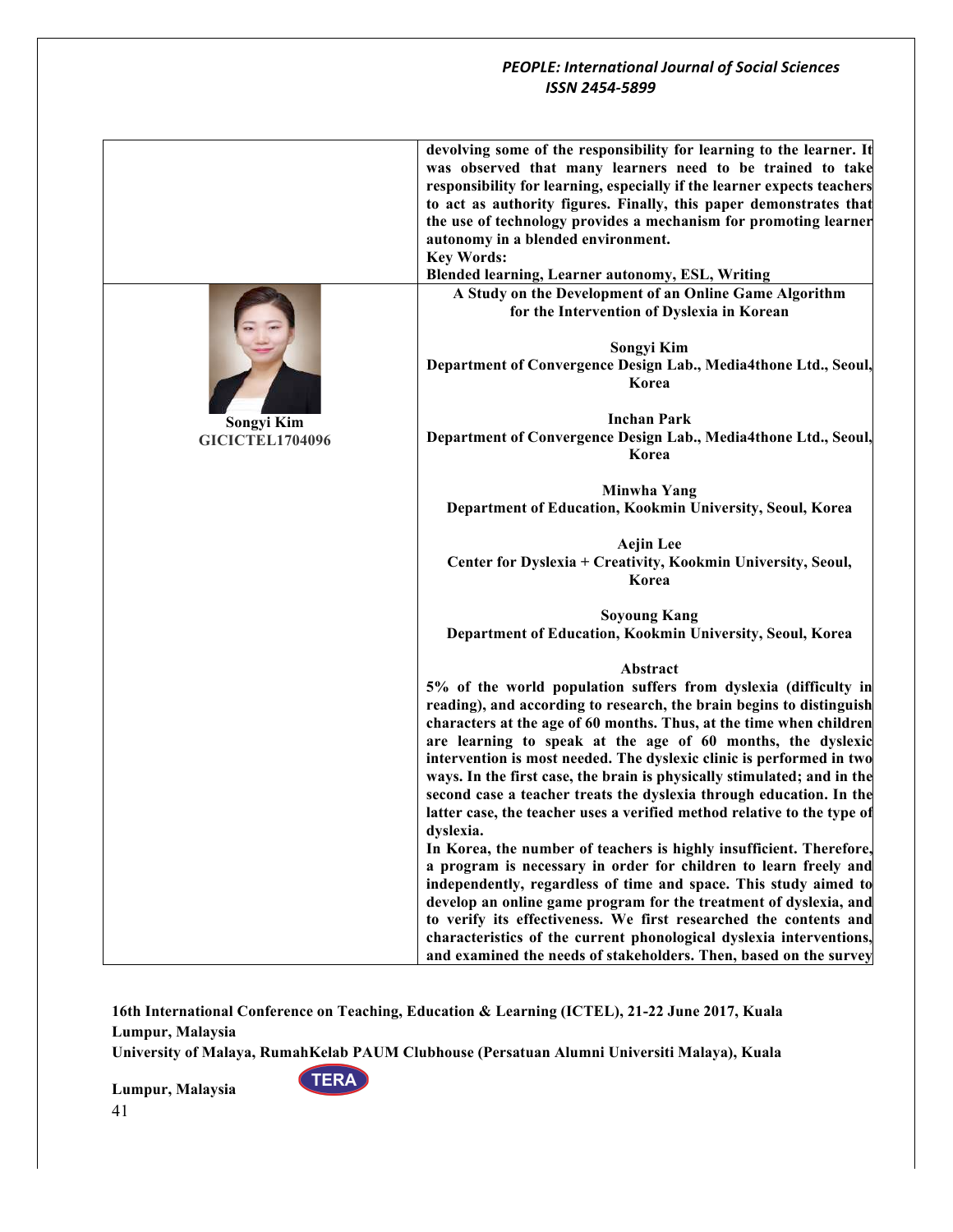|                        | results, we designed a game for phonological awareness (syllable<br>counting).<br><b>Keywords</b><br><b>Dyslexia, Intervention, Online Game</b>                                                                                                                                                                                                                                                                                                                                                                                                                                                                                                                                                                                                                                                                                                                                                                                                                                                                                                                                                                                                                                                                                                                                                                                                                                                                                                                                                                     |
|------------------------|---------------------------------------------------------------------------------------------------------------------------------------------------------------------------------------------------------------------------------------------------------------------------------------------------------------------------------------------------------------------------------------------------------------------------------------------------------------------------------------------------------------------------------------------------------------------------------------------------------------------------------------------------------------------------------------------------------------------------------------------------------------------------------------------------------------------------------------------------------------------------------------------------------------------------------------------------------------------------------------------------------------------------------------------------------------------------------------------------------------------------------------------------------------------------------------------------------------------------------------------------------------------------------------------------------------------------------------------------------------------------------------------------------------------------------------------------------------------------------------------------------------------|
| Dr Barbara Tam         | In and "OUTT": An Online Teaching Development Course for                                                                                                                                                                                                                                                                                                                                                                                                                                                                                                                                                                                                                                                                                                                                                                                                                                                                                                                                                                                                                                                                                                                                                                                                                                                                                                                                                                                                                                                            |
| <b>GICICTEL1704102</b> | <b>New Academics</b>                                                                                                                                                                                                                                                                                                                                                                                                                                                                                                                                                                                                                                                                                                                                                                                                                                                                                                                                                                                                                                                                                                                                                                                                                                                                                                                                                                                                                                                                                                |
|                        | Dr Barbara Tam                                                                                                                                                                                                                                                                                                                                                                                                                                                                                                                                                                                                                                                                                                                                                                                                                                                                                                                                                                                                                                                                                                                                                                                                                                                                                                                                                                                                                                                                                                      |
|                        | <b>Hong Kong Polytechnic University, HKSAR</b>                                                                                                                                                                                                                                                                                                                                                                                                                                                                                                                                                                                                                                                                                                                                                                                                                                                                                                                                                                                                                                                                                                                                                                                                                                                                                                                                                                                                                                                                      |
|                        | Abstract                                                                                                                                                                                                                                                                                                                                                                                                                                                                                                                                                                                                                                                                                                                                                                                                                                                                                                                                                                                                                                                                                                                                                                                                                                                                                                                                                                                                                                                                                                            |
|                        | Between 2014-2016, an online course, OUTT (Online University<br>Teacher Training), was developed and piloted at the Hong Kong<br>Polytechnic University (PolyU) for new academics to learn about<br>teaching and learning in higher education, particularly in the<br>context of the University. The quality of the course was evaluated<br>through various means, including pre- and post-course<br>administration of the Approaches to Teaching Inventory (ATI), an<br>"end-of-module survey" at the end of each module and a focus-<br>group meeting at the end of the course with 11 participants who<br>joined the pilot run of the course. Data collected show that the<br>participants enjoyed studying the online material at their own<br>pace. They appreciated the flexibility that this type of learning<br>offers, from a student's perspective. But from the teacher's<br>perspective, they were concerned that it is not easy to motivate<br>their own students to study online. They were worried that this<br>mode of learning does not work for students who are less<br>disciplined unless the materials are "very interesting" and "very<br>interactive". However, this would require a lot of preparation time<br>and effort from the teacher's side. They also pointed out the lack of<br>buddy support from course participants as a major weakness of<br>the course. As the best teaching "often occurs under a blended<br>model of online learning coupled with real face time" (Team KEM, |
|                        | 2013), a possible future direction for improvement is the<br>incorporation of face-to-face sessions to enhance support. These                                                                                                                                                                                                                                                                                                                                                                                                                                                                                                                                                                                                                                                                                                                                                                                                                                                                                                                                                                                                                                                                                                                                                                                                                                                                                                                                                                                       |
|                        | multiple methods of course evaluation data collection will continue<br>to be employed to seek understanding of participants' perceptions                                                                                                                                                                                                                                                                                                                                                                                                                                                                                                                                                                                                                                                                                                                                                                                                                                                                                                                                                                                                                                                                                                                                                                                                                                                                                                                                                                            |
|                        | through thick, rich descriptions (Lincoln and Guba, 1985).<br><b>Key words</b>                                                                                                                                                                                                                                                                                                                                                                                                                                                                                                                                                                                                                                                                                                                                                                                                                                                                                                                                                                                                                                                                                                                                                                                                                                                                                                                                                                                                                                      |
|                        |                                                                                                                                                                                                                                                                                                                                                                                                                                                                                                                                                                                                                                                                                                                                                                                                                                                                                                                                                                                                                                                                                                                                                                                                                                                                                                                                                                                                                                                                                                                     |
|                        | Higher education, Online learning, Teaching Development for<br><b>Academics, Professional Development for Academics</b>                                                                                                                                                                                                                                                                                                                                                                                                                                                                                                                                                                                                                                                                                                                                                                                                                                                                                                                                                                                                                                                                                                                                                                                                                                                                                                                                                                                             |

**16th International Conference on Teaching, Education & Learning (ICTEL), 21-22 June 2017, Kuala Lumpur, Malaysia**

**University of Malaya, RumahKelab PAUM Clubhouse (Persatuan Alumni Universiti Malaya), Kuala** 

**TERA**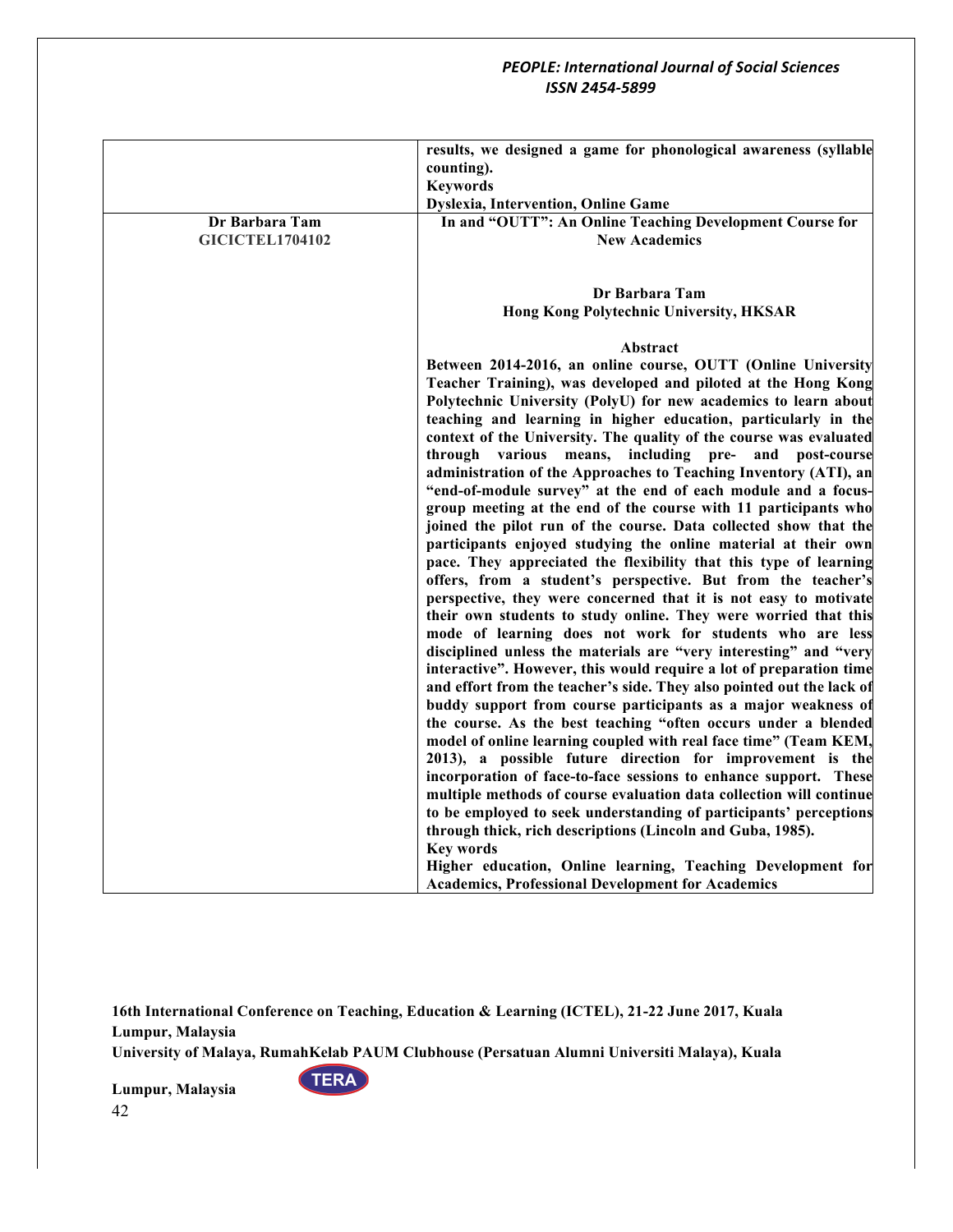|                                                     | Behavioral intention to use e-learning in Teaching: Evaluating the<br>technology acceptance model                                        |
|-----------------------------------------------------|------------------------------------------------------------------------------------------------------------------------------------------|
|                                                     | HiiPuongKoh, Goh Chin Fei<br>Faculty Management, UniversitiTeknologi Malaysia, Skudai                                                    |
|                                                     | Johor, Malaysia                                                                                                                          |
|                                                     | Abstract                                                                                                                                 |
|                                                     | This study examined lecturers' behavioural intention to use e-                                                                           |
|                                                     | learning system. One hundred fourth-four respondents completed                                                                           |
| HiiPuongKoh                                         | a survey questionnaire measuring their responses to five variables                                                                       |
| YRSICTEL1704051                                     | from a research model that integrated from Technology                                                                                    |
|                                                     | Acceptance Model (TAM) and research model by Yuen and Ma<br>(2008). The researcher used Partial Least Squares Structural                 |
|                                                     | Equation Modeling (PLS-SEM) as the main technique for data                                                                               |
|                                                     | analysis. The results of this study showed that the TAM constructs                                                                       |
|                                                     | were significant in explaining lecturers' intention to use e-learning.                                                                   |
|                                                     | However, the variable computer self-efficacy was shown not                                                                               |
|                                                     | significant in this study and further examination was needed.                                                                            |
|                                                     | Overall, this study showed that subjective norm, perceived ease of<br>use, and perceived usefulness had significant causal effect on the |
|                                                     | lecturers' intention to use e-learning.                                                                                                  |
|                                                     | <b>Keywords:</b>                                                                                                                         |
|                                                     | Technology Acceptance Model (TAM), Structural Equation                                                                                   |
|                                                     | Modeling (SEM), University lecturers, e-learning system                                                                                  |
| Dr. Henny Sukrisno M. Pd<br><b>GICICTEL17040120</b> | Pengembangan Formula 'KejenuhanEmosional (Burn Out)" Dan<br>"HargaDiri (Self Esteem)"                                                    |
|                                                     | TerhadapKinerjaDosenDalamPelaksanaan Management                                                                                          |
|                                                     | MutuPerguruan Tinggi Di LingkunganPerguruan Tinggi                                                                                       |
|                                                     |                                                                                                                                          |
|                                                     | Dr. Henny Sukrisno M. Pd                                                                                                                 |
|                                                     | Department Of English, Faculty Of Language And<br>Science, Wijaya Kusuma Surabaya University, Surabaya, Indonesia                        |
|                                                     |                                                                                                                                          |
|                                                     | LusyTunik M, M. Pd                                                                                                                       |
|                                                     | SavitriSuryandariS.Psi, M.Psi                                                                                                            |
|                                                     | This research sets its goal to know the significant and investigates                                                                     |
|                                                     | the extent to which Burn Out and Self Esteem impacts on the work                                                                         |
|                                                     | performance of lecture at Surabaya. Most burn out research has                                                                           |
|                                                     | focussed on environmental correlates, but it is likely that                                                                              |
|                                                     | personality factors also play an important part in the development                                                                       |
|                                                     | of burn out and self-esteem. The present meta-analysis examined<br>the relationship between personality and three dimensions of the      |
|                                                     | Maslach Burnout Inventory (MBI): emotional exhaustion,                                                                                   |
|                                                     | depersonalisation, and personal accomplishment. Furthermore,                                                                             |

**16th International Conference on Teaching, Education & Learning (ICTEL), 21-22 June 2017, Kuala Lumpur, Malaysia**

**University of Malaya, RumahKelab PAUM Clubhouse (Persatuan Alumni Universiti Malaya), Kuala** 

**TERA**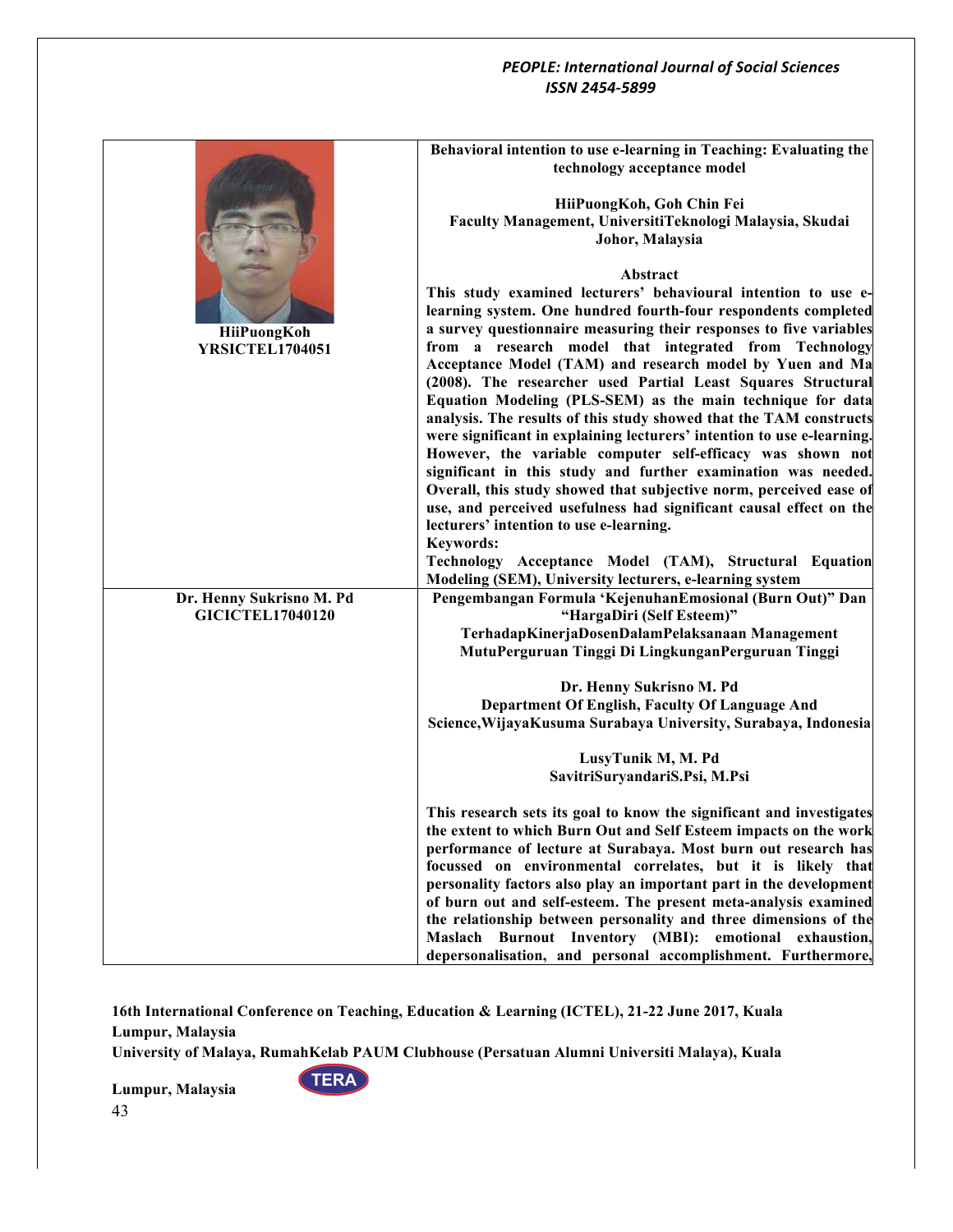| HizbullahAlhassanAliyu | regression analysis found that core self-evaluations, the Five-<br>Factor Model personality characteristics, and positive and negative<br>affectivity explained significant variance in each of the burn out<br>and self-esteem dimensions. Finally, moderator analyses found<br>several instances in which the strength of personality-burnout and<br>self-esteem depended upon whether burn out and self-esteem was<br>assessed with the Human Services Survey of the MBI or the<br>General Survey version of the MBI. It is concluded that lecturer<br>personality is consistently related to burn out and self-esteem.<br>Given the practical importance of lecture burn out and self-esteem,<br>it is recommended that personality variables be included as<br>predictors in future research on burn out and self-esteem.<br>This research employs path analysis to statistically analyze the<br>data in which the coefficient determinants is set on 0,05 level. The<br>result of the research analysis proves that Burn Out and Self<br>Esteem simultaneously give significant influence on the work<br>performance lecturer with determination coefficient shows 0,468.<br>Based on finding, it si further suggested that leader on Surabaya<br>should give more attention to the Burn Out and Self Esteem. The<br>result of this research proves that Burn Out and Self Esteem<br>simustaneously give significant influence on work performance.<br>Analysis of Qur'anic Schools' Curricula in Northern Nigeria |
|------------------------|--------------------------------------------------------------------------------------------------------------------------------------------------------------------------------------------------------------------------------------------------------------------------------------------------------------------------------------------------------------------------------------------------------------------------------------------------------------------------------------------------------------------------------------------------------------------------------------------------------------------------------------------------------------------------------------------------------------------------------------------------------------------------------------------------------------------------------------------------------------------------------------------------------------------------------------------------------------------------------------------------------------------------------------------------------------------------------------------------------------------------------------------------------------------------------------------------------------------------------------------------------------------------------------------------------------------------------------------------------------------------------------------------------------------------------------------------------------------------------------------------------------------------|
| <b>GICICTEL1704121</b> |                                                                                                                                                                                                                                                                                                                                                                                                                                                                                                                                                                                                                                                                                                                                                                                                                                                                                                                                                                                                                                                                                                                                                                                                                                                                                                                                                                                                                                                                                                                          |
|                        | HizbullahAlhassanAliyu                                                                                                                                                                                                                                                                                                                                                                                                                                                                                                                                                                                                                                                                                                                                                                                                                                                                                                                                                                                                                                                                                                                                                                                                                                                                                                                                                                                                                                                                                                   |
|                        | Department of Islamic Studies, SuleLamido University, Kafin                                                                                                                                                                                                                                                                                                                                                                                                                                                                                                                                                                                                                                                                                                                                                                                                                                                                                                                                                                                                                                                                                                                                                                                                                                                                                                                                                                                                                                                              |
|                        | Hausa                                                                                                                                                                                                                                                                                                                                                                                                                                                                                                                                                                                                                                                                                                                                                                                                                                                                                                                                                                                                                                                                                                                                                                                                                                                                                                                                                                                                                                                                                                                    |
|                        | Abstract                                                                                                                                                                                                                                                                                                                                                                                                                                                                                                                                                                                                                                                                                                                                                                                                                                                                                                                                                                                                                                                                                                                                                                                                                                                                                                                                                                                                                                                                                                                 |
|                        | The Qur'anic school is usually found in or outside the mosque                                                                                                                                                                                                                                                                                                                                                                                                                                                                                                                                                                                                                                                                                                                                                                                                                                                                                                                                                                                                                                                                                                                                                                                                                                                                                                                                                                                                                                                            |
|                        | itself. Indeed, the oldest Muslim Universities in Morocco and al-                                                                                                                                                                                                                                                                                                                                                                                                                                                                                                                                                                                                                                                                                                                                                                                                                                                                                                                                                                                                                                                                                                                                                                                                                                                                                                                                                                                                                                                        |
|                        | Azhar in Cairo, were established in a mosque. Today hundreds of                                                                                                                                                                                                                                                                                                                                                                                                                                                                                                                                                                                                                                                                                                                                                                                                                                                                                                                                                                                                                                                                                                                                                                                                                                                                                                                                                                                                                                                          |
|                        | these schools are to be found in Northern Nigeria, located either in                                                                                                                                                                                                                                                                                                                                                                                                                                                                                                                                                                                                                                                                                                                                                                                                                                                                                                                                                                                                                                                                                                                                                                                                                                                                                                                                                                                                                                                     |
|                        | mosques, private houses especially built for this purpose. The<br>Qur'anic schools in northern Nigeria, unlike in formal schools,                                                                                                                                                                                                                                                                                                                                                                                                                                                                                                                                                                                                                                                                                                                                                                                                                                                                                                                                                                                                                                                                                                                                                                                                                                                                                                                                                                                        |
|                        | there are no rigidly codified rules, but there are few conventional                                                                                                                                                                                                                                                                                                                                                                                                                                                                                                                                                                                                                                                                                                                                                                                                                                                                                                                                                                                                                                                                                                                                                                                                                                                                                                                                                                                                                                                      |
|                        | ways of behavior which guide the pupils and the teachers.                                                                                                                                                                                                                                                                                                                                                                                                                                                                                                                                                                                                                                                                                                                                                                                                                                                                                                                                                                                                                                                                                                                                                                                                                                                                                                                                                                                                                                                                |
|                        | Although the periods for the classes are fixed, the teacher does not                                                                                                                                                                                                                                                                                                                                                                                                                                                                                                                                                                                                                                                                                                                                                                                                                                                                                                                                                                                                                                                                                                                                                                                                                                                                                                                                                                                                                                                     |
|                        | treat tardiness as a serious offence. He is ready to pardon a late                                                                                                                                                                                                                                                                                                                                                                                                                                                                                                                                                                                                                                                                                                                                                                                                                                                                                                                                                                                                                                                                                                                                                                                                                                                                                                                                                                                                                                                       |
|                        | comer if he is convinced that his lateness was caused by some<br>engagement at home. The teacher is able to declare a holiday if                                                                                                                                                                                                                                                                                                                                                                                                                                                                                                                                                                                                                                                                                                                                                                                                                                                                                                                                                                                                                                                                                                                                                                                                                                                                                                                                                                                         |
|                        | some religious obligation such as a burial feast or naming                                                                                                                                                                                                                                                                                                                                                                                                                                                                                                                                                                                                                                                                                                                                                                                                                                                                                                                                                                                                                                                                                                                                                                                                                                                                                                                                                                                                                                                               |
|                        | ceremony takes him away from home. The aims and objectives of                                                                                                                                                                                                                                                                                                                                                                                                                                                                                                                                                                                                                                                                                                                                                                                                                                                                                                                                                                                                                                                                                                                                                                                                                                                                                                                                                                                                                                                            |
|                        | this paper is to analyze the curriculum that have been used in the                                                                                                                                                                                                                                                                                                                                                                                                                                                                                                                                                                                                                                                                                                                                                                                                                                                                                                                                                                                                                                                                                                                                                                                                                                                                                                                                                                                                                                                       |
|                        | Quranic schools in northern Nigeria. Literature have been                                                                                                                                                                                                                                                                                                                                                                                                                                                                                                                                                                                                                                                                                                                                                                                                                                                                                                                                                                                                                                                                                                                                                                                                                                                                                                                                                                                                                                                                |
|                        | reviewed and the paper observe the foundation of the Qur'anic                                                                                                                                                                                                                                                                                                                                                                                                                                                                                                                                                                                                                                                                                                                                                                                                                                                                                                                                                                                                                                                                                                                                                                                                                                                                                                                                                                                                                                                            |
|                        | schools in Northern Nigeria, the nature of their curricula and                                                                                                                                                                                                                                                                                                                                                                                                                                                                                                                                                                                                                                                                                                                                                                                                                                                                                                                                                                                                                                                                                                                                                                                                                                                                                                                                                                                                                                                           |

**16th International Conference on Teaching, Education & Learning (ICTEL), 21-22 June 2017, Kuala Lumpur, Malaysia**

**University of Malaya, RumahKelab PAUM Clubhouse (Persatuan Alumni Universiti Malaya), Kuala** 

**TERA**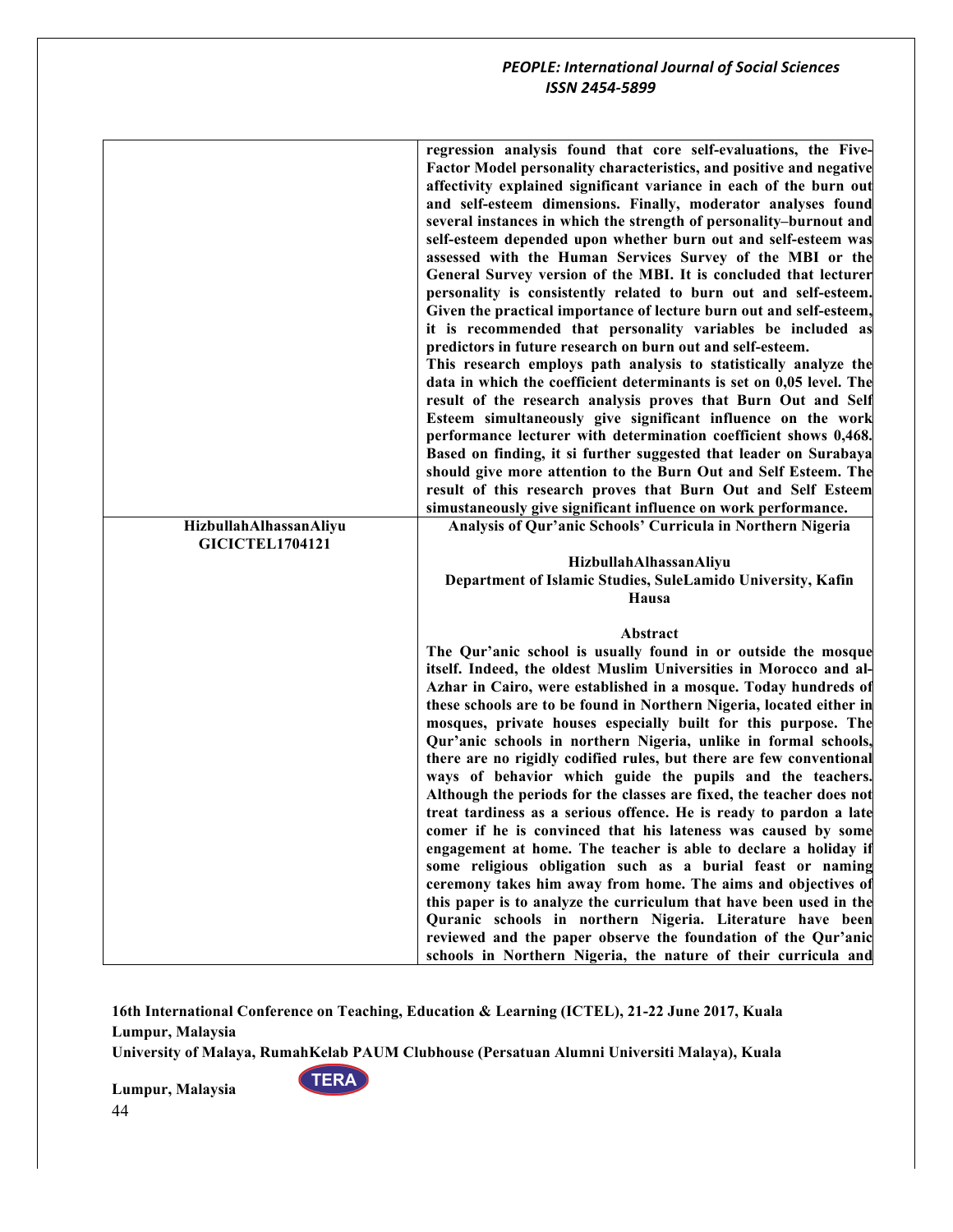| MasoomehDastmardi<br><b>GICICTEL1704122</b> | realize the efforts and initiatives so far made by the teachers<br>towards the Development of Qur'anic schools curricula in<br>Northern Nigeria .The paper recommend that Qur'anic schools<br>teachers should incorporate in their teaching some appropriate<br>rules and regulation that may governance their schools.<br><b>Keywords:</b><br>Curriculum,<br>Qur'anic<br>Schools,<br><b>Northern</b><br>Nigeria, Analysis<br>The interplay between Iranian EFL students' language Proficiency<br>and their use of language learning strategies                                                                                                                                                                                                                                                                                                                                                                                                                                                                                                                                                                                                                                                                                                                                                                                                                                                |
|---------------------------------------------|------------------------------------------------------------------------------------------------------------------------------------------------------------------------------------------------------------------------------------------------------------------------------------------------------------------------------------------------------------------------------------------------------------------------------------------------------------------------------------------------------------------------------------------------------------------------------------------------------------------------------------------------------------------------------------------------------------------------------------------------------------------------------------------------------------------------------------------------------------------------------------------------------------------------------------------------------------------------------------------------------------------------------------------------------------------------------------------------------------------------------------------------------------------------------------------------------------------------------------------------------------------------------------------------------------------------------------------------------------------------------------------------|
|                                             |                                                                                                                                                                                                                                                                                                                                                                                                                                                                                                                                                                                                                                                                                                                                                                                                                                                                                                                                                                                                                                                                                                                                                                                                                                                                                                                                                                                                |
|                                             | MasoomehDastmardi<br><b>Islamic Azad University of Khomein</b>                                                                                                                                                                                                                                                                                                                                                                                                                                                                                                                                                                                                                                                                                                                                                                                                                                                                                                                                                                                                                                                                                                                                                                                                                                                                                                                                 |
|                                             | Abstract                                                                                                                                                                                                                                                                                                                                                                                                                                                                                                                                                                                                                                                                                                                                                                                                                                                                                                                                                                                                                                                                                                                                                                                                                                                                                                                                                                                       |
|                                             | This study aims at studying the type of strategy students of three<br>universities in Iran including Tehran University, ShahidBeheshti<br>University and Azad University (Tehran Branch of Science and<br>Research) used. It investigates the relationship between the type<br>of strategy and English language proficiency of EFL students in<br>Iran. For this study, sample of 120 students ranging from 23 to 28<br>was selected from aforementioned universities through random<br>sampling and cluster sampling. Oxford's Strategy Inventory for<br>Language Learning (SILL) and Nelson English Language<br>Proficiency Test were employed for data gathering. Analyzing data<br>through MANOVA, it was revealed that there was a significant<br>relationship between the age and gender variables with the use of<br>language learning strategies as the male younger students used<br>more LLS. Furthermore, the findings represented that there would<br>be a significant relationship between the use of language learning<br>strategies and the language proficiency in since the students with<br>high level of language proficiency used more memory strategies<br>compared to students with intermediate or elementary level. The<br>situation was reported the same for cognitive and metacognitive<br>strategies.<br>KEYWORDS: Proficiency, Language learning strategies, Iran |
| <b>Roslinda Alias</b>                       | Barriers and Challenges faced by Students with Disabilities in                                                                                                                                                                                                                                                                                                                                                                                                                                                                                                                                                                                                                                                                                                                                                                                                                                                                                                                                                                                                                                                                                                                                                                                                                                                                                                                                 |
| <b>GICICTEL1704124</b>                      | Universities: A Study at One Public University in Malaysia                                                                                                                                                                                                                                                                                                                                                                                                                                                                                                                                                                                                                                                                                                                                                                                                                                                                                                                                                                                                                                                                                                                                                                                                                                                                                                                                     |
|                                             | <b>Roslinda Alias</b><br>Faculty of Education, UniversitiTeknologi MARA, PuncakAlam,<br>Malaysia                                                                                                                                                                                                                                                                                                                                                                                                                                                                                                                                                                                                                                                                                                                                                                                                                                                                                                                                                                                                                                                                                                                                                                                                                                                                                               |
|                                             | Abstract<br>This study explored experiences in terms of barriers and                                                                                                                                                                                                                                                                                                                                                                                                                                                                                                                                                                                                                                                                                                                                                                                                                                                                                                                                                                                                                                                                                                                                                                                                                                                                                                                           |
|                                             | challenges faced by students with disabilities (SWDs) at one of the                                                                                                                                                                                                                                                                                                                                                                                                                                                                                                                                                                                                                                                                                                                                                                                                                                                                                                                                                                                                                                                                                                                                                                                                                                                                                                                            |
|                                             | public universities in Malaysia. Twelve SWDs who are currently                                                                                                                                                                                                                                                                                                                                                                                                                                                                                                                                                                                                                                                                                                                                                                                                                                                                                                                                                                                                                                                                                                                                                                                                                                                                                                                                 |

**16th International Conference on Teaching, Education & Learning (ICTEL), 21-22 June 2017, Kuala Lumpur, Malaysia**

**University of Malaya, RumahKelab PAUM Clubhouse (Persatuan Alumni Universiti Malaya), Kuala** 

**TERA**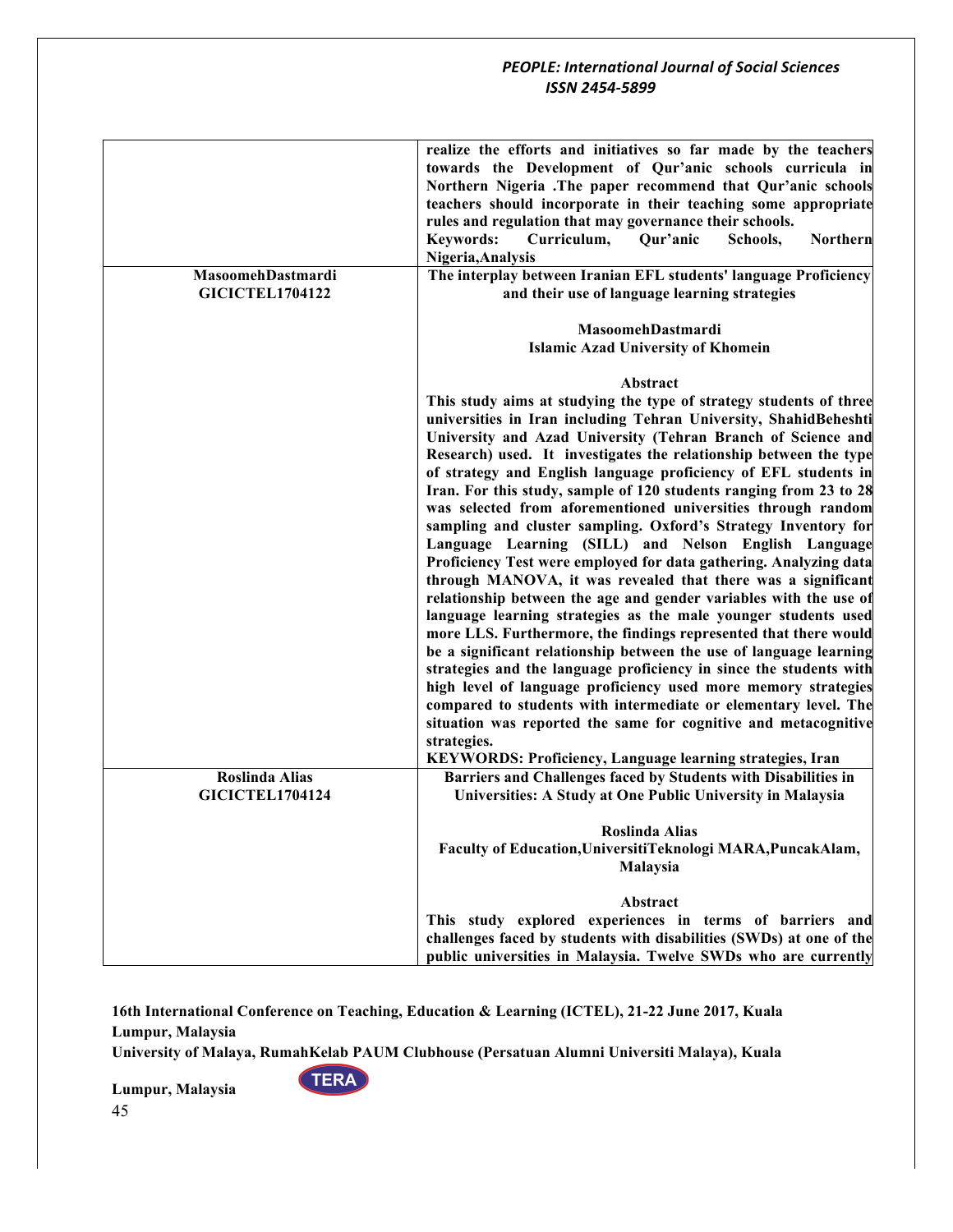|                        | studying in the selected university participated in this study. Most<br>of them are first year and second year university students from<br>different specializations. The study revealed that most of the<br>participants faced barriers and challenges in their respected<br>university particularly in teaching and learning processes. In<br>addition, the participants also suggested that facilities,<br>infrastructure and services should be SWD-friendly to support<br>them so that barrier-free and inclusive environment could be<br>created at their respected university.<br>Keywords: persons with disabilities, students with disabilities,<br>higher education, inclusive                                                                                                                                                                                                                                                                                                                                                                                                                                                                                                                                                                                                                                                                             |
|------------------------|----------------------------------------------------------------------------------------------------------------------------------------------------------------------------------------------------------------------------------------------------------------------------------------------------------------------------------------------------------------------------------------------------------------------------------------------------------------------------------------------------------------------------------------------------------------------------------------------------------------------------------------------------------------------------------------------------------------------------------------------------------------------------------------------------------------------------------------------------------------------------------------------------------------------------------------------------------------------------------------------------------------------------------------------------------------------------------------------------------------------------------------------------------------------------------------------------------------------------------------------------------------------------------------------------------------------------------------------------------------------|
| <b>Mohammed Saci</b>   | Influence of Contraception methodson aerobics competitive                                                                                                                                                                                                                                                                                                                                                                                                                                                                                                                                                                                                                                                                                                                                                                                                                                                                                                                                                                                                                                                                                                                                                                                                                                                                                                            |
| <b>GICICTEL1704125</b> | bodyMidst Algerians Women's Sportive                                                                                                                                                                                                                                                                                                                                                                                                                                                                                                                                                                                                                                                                                                                                                                                                                                                                                                                                                                                                                                                                                                                                                                                                                                                                                                                                 |
|                        | <b>Mohammed Saci</b><br>University of Mostaganem, Physical Education Institute<br><b>Laboratory OPAPS University of Mostaganem, Algeria</b>                                                                                                                                                                                                                                                                                                                                                                                                                                                                                                                                                                                                                                                                                                                                                                                                                                                                                                                                                                                                                                                                                                                                                                                                                          |
|                        | <b>Zerf Mohammed</b>                                                                                                                                                                                                                                                                                                                                                                                                                                                                                                                                                                                                                                                                                                                                                                                                                                                                                                                                                                                                                                                                                                                                                                                                                                                                                                                                                 |
|                        | Moulayidrissmokkedes                                                                                                                                                                                                                                                                                                                                                                                                                                                                                                                                                                                                                                                                                                                                                                                                                                                                                                                                                                                                                                                                                                                                                                                                                                                                                                                                                 |
|                        | Ali Bengoua                                                                                                                                                                                                                                                                                                                                                                                                                                                                                                                                                                                                                                                                                                                                                                                                                                                                                                                                                                                                                                                                                                                                                                                                                                                                                                                                                          |
|                        | Abstract                                                                                                                                                                                                                                                                                                                                                                                                                                                                                                                                                                                                                                                                                                                                                                                                                                                                                                                                                                                                                                                                                                                                                                                                                                                                                                                                                             |
|                        | Aim:Our interest in this study focus on the impact of contraceptive<br>methods in overweight among women athletes. Where our<br>background clinical confirmsthat weight gain is frequently<br>considered a side effect of hormonal contraceptives, approve by<br>many women think that an association exists. Whereas Sports<br>Medicine and the injuries studies confirm that this effect is not yet<br>known. For that, this comparative study was expected to confirm<br>or deny the results of the similar studies.<br>Methods:our study based on Two groups of voluntaries sportive<br>women agree to participate in this study, distributed based on<br>conditions proposed for this study (group1 take the oral<br>contraceptive, group2 practisedtraditional method) for 3 cycles of<br>the ovum of the same marital lifestyle. Tested based on Standards<br>Tests Fitness for Women U.S. Federal Government, their<br>homogeneity was calculated based on age (training and<br>chronological) the same training program and social condition.<br>Findings: Based on the statistical study, we confirm:<br>• The proposed techniques prevent pregnancy, record in the<br>regularity of the samples menstruation cycles during the<br>experiment.<br>• Practisedtraditionalpreserves the body weight index composition<br>with a positive physical potential. |
|                        | • Taking the oral contraceptive increased body fat with negative                                                                                                                                                                                                                                                                                                                                                                                                                                                                                                                                                                                                                                                                                                                                                                                                                                                                                                                                                                                                                                                                                                                                                                                                                                                                                                     |
|                        |                                                                                                                                                                                                                                                                                                                                                                                                                                                                                                                                                                                                                                                                                                                                                                                                                                                                                                                                                                                                                                                                                                                                                                                                                                                                                                                                                                      |

**16th International Conference on Teaching, Education & Learning (ICTEL), 21-22 June 2017, Kuala Lumpur, Malaysia**

**University of Malaya, RumahKelab PAUM Clubhouse (Persatuan Alumni Universiti Malaya), Kuala** 

**TERA**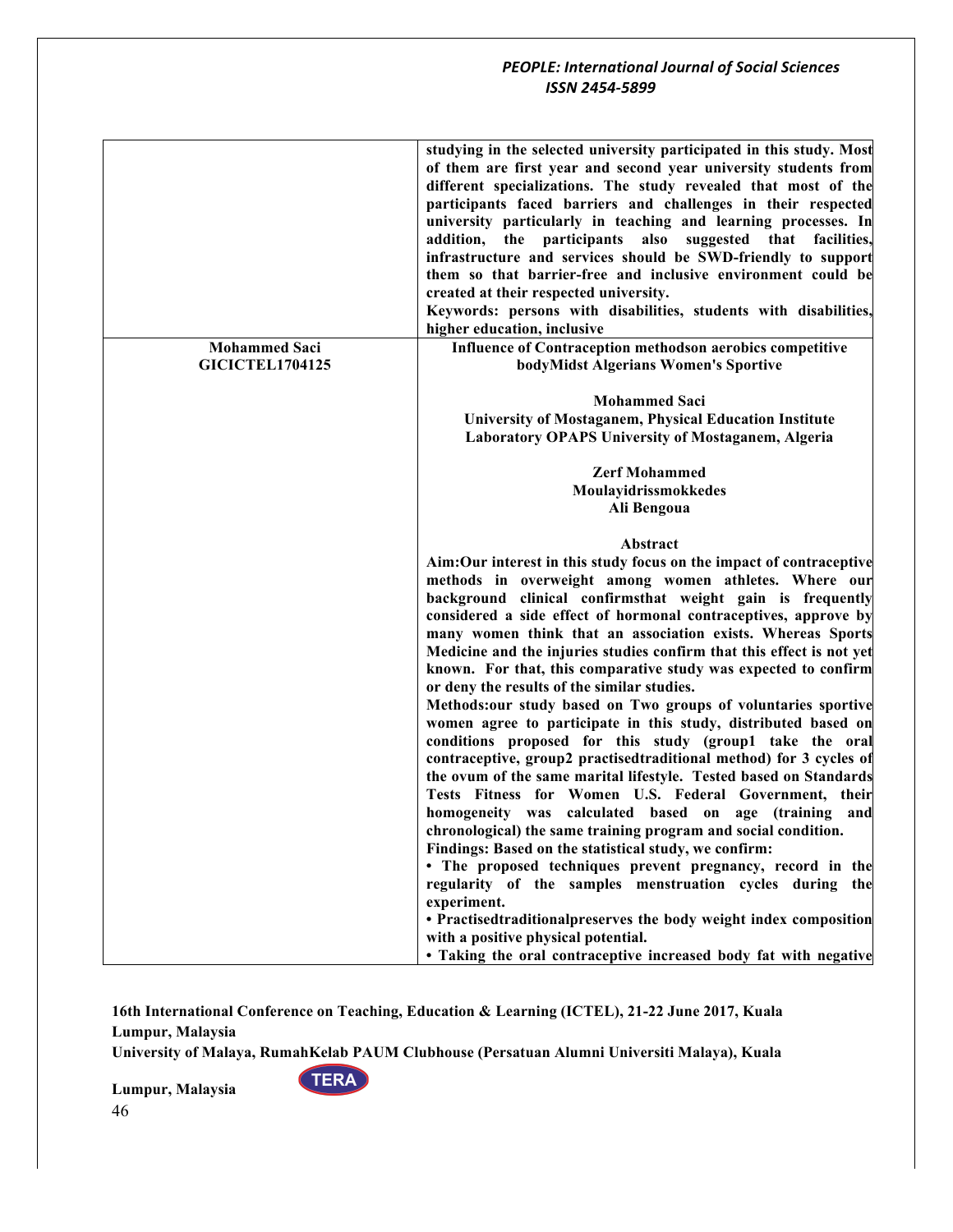|                                      | physical potential.                                                                                                               |
|--------------------------------------|-----------------------------------------------------------------------------------------------------------------------------------|
|                                      | • There is a strong positive relationship between body fat and level                                                              |
|                                      | of body fitness in the benefit of traditional.                                                                                    |
|                                      | Conclusion: Our results are in conformity withclinical and the                                                                    |
|                                      | medical sportsstudies, where the use of oral contraceptives                                                                       |
|                                      | increased body fat which decrements the levels of aerobic fitness                                                                 |
|                                      | among female athletes.                                                                                                            |
|                                      | Keywords:Competitive body, Fitness, Conjugal Life, Women                                                                          |
|                                      | Sportive.                                                                                                                         |
| AmpapanTuntinakhongulGICICTEL1704127 | The Development of Blended e-Learning System for EFL                                                                              |
|                                      | <b>Grammar and Writing Instruction in Moodle for the English</b>                                                                  |
|                                      | Major Freshmen in the Bachelor's Degree Program of Applied                                                                        |
|                                      | Arts at the Faculty of Industrial Education, King Mongkut's                                                                       |
|                                      | <b>Institute of Technology Ladkrabang</b>                                                                                         |
|                                      | WiruchPumjarean                                                                                                                   |
|                                      | PatchareeMuangnakin                                                                                                               |
|                                      |                                                                                                                                   |
|                                      | AmpapanTuntinakhongul                                                                                                             |
|                                      | <b>College of Educational and Innovative Research, King Mongkut's</b>                                                             |
|                                      | Institute of Technology Ladkrabang(KMITL), Bangkok, Thailand                                                                      |
|                                      |                                                                                                                                   |
|                                      | <b>ABSTRACT</b>                                                                                                                   |
|                                      | The study established two specific research purposes: 1) To                                                                       |
|                                      | measure the effectiveness of the online lessons for improving the<br>English-major freshmen's grammatical knowledge and paragraph |
|                                      | writing, and 2) To examine the students' satisfaction with the                                                                    |
|                                      | online learning system. Therefore, the Learning Management                                                                        |
|                                      | System (LMS) of Moodle was employed to create online learning                                                                     |
|                                      | activities and to facilitate communication that could enhance                                                                     |
|                                      | traditional lectures in the English paragraph writing course and                                                                  |
|                                      | support the writing process of the students for a semester. The                                                                   |
|                                      | multiple-choice pretest and posttest were utilized to measure                                                                     |
|                                      | English grammatical knowledge (Cronbach's alpha $= 0.7$ ), and t-                                                                 |
|                                      | test was conducted to examine a significant difference between the                                                                |
|                                      | pretest and posttest mean scores. Furthermore, a questionnaire                                                                    |
|                                      | was used to investigate the students' satisfaction with the online                                                                |
|                                      | learning system.                                                                                                                  |
|                                      | The study found that the students significantly improved their                                                                    |
|                                      | knowledge of English grammar as the group's posttest mean score                                                                   |
|                                      | was significantly higher than the pretest mean score, and the t-                                                                  |
|                                      | value was 4.87 at the significant level 0.05 ( $p$ <0.05). Moreover, the                                                          |
|                                      | students significantly improved their paragraph writing as the                                                                    |
|                                      | group's mean posttest score on paragraph writing was significantly                                                                |
|                                      | higher than the pretest mean score, and the t-value was 5.33 at the                                                               |
|                                      | significant level 0.05 (p<0.05). However, the students' overall                                                                   |

**16th International Conference on Teaching, Education & Learning (ICTEL), 21-22 June 2017, Kuala Lumpur, Malaysia**

**University of Malaya, RumahKelab PAUM Clubhouse (Persatuan Alumni Universiti Malaya), Kuala** 

**TERA**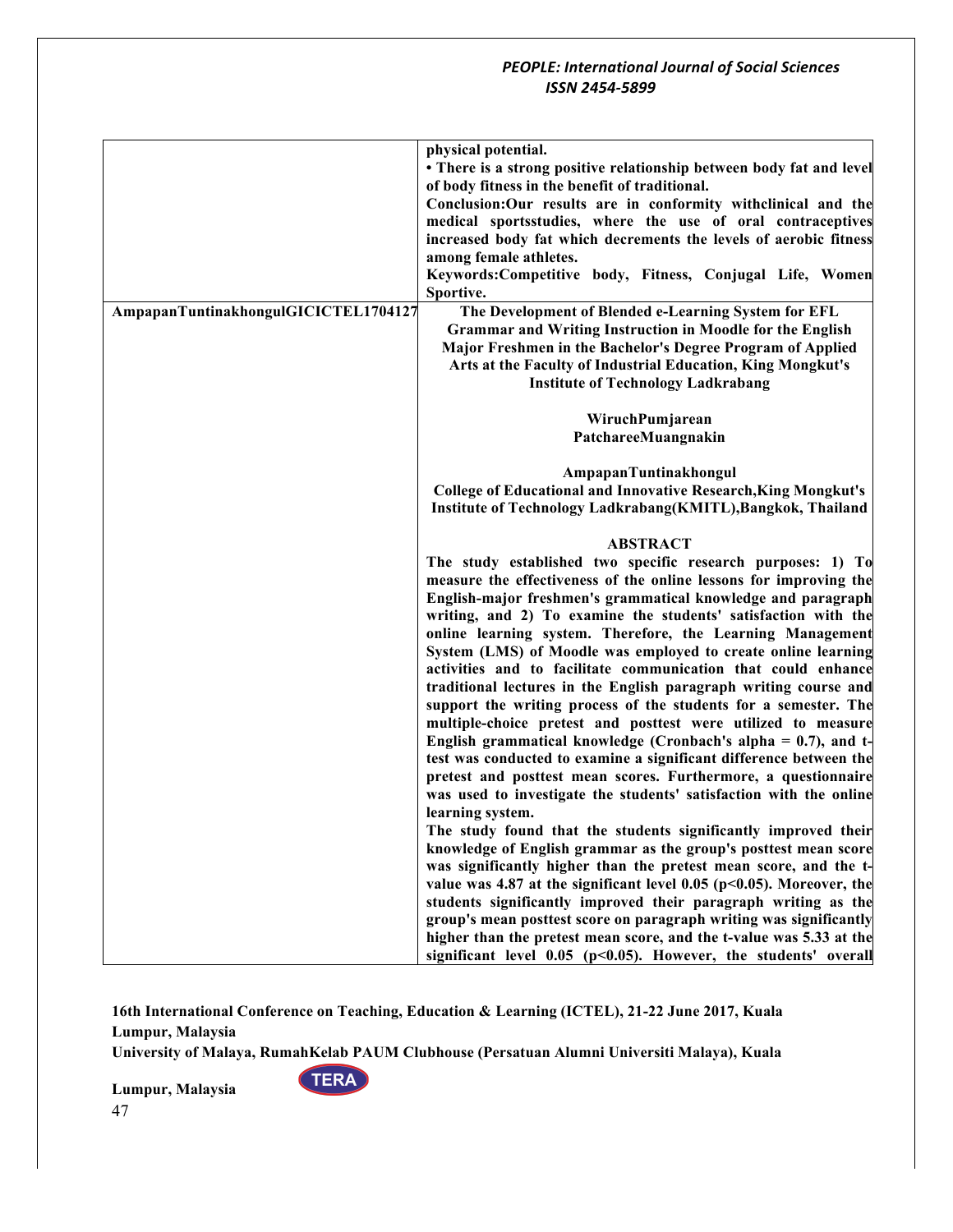|                        | satisfaction level with the online learning system was neutral.      |
|------------------------|----------------------------------------------------------------------|
|                        | Key words: online learning, English as a Foreign Language,           |
|                        | grammar instruction, writing instruction                             |
| <b>Catherine Cheng</b> | Using peer review to teach academic writing at sub-degree level:     |
| <b>GICICTEL1704129</b> | challenges and recommendations                                       |
|                        | <b>Catherine Cheng</b>                                               |
|                        | Hong Kong Community College, Hong Kong, HKSAR                        |
|                        | Abstract                                                             |
|                        | This article describes the researcher's experiences in using peer    |
|                        | review exercises to teach academic writing in a Chinese              |
|                        | communication sub-degree course in Hong Kong, as well as her         |
|                        | reflections on these exercises. It begins with the differences       |
|                        | between the feedback practices in the product and process writing    |
|                        |                                                                      |
|                        | approaches, explaining how peer review exercises potentially         |
|                        | improve students' writing performance. The next section deals        |
|                        | with the challenges that the researcher has faced as a teacher, as   |
|                        | well as some recommendations in dealing with these challenges.       |
|                        | This article aims to stimulate discussions of how peer review could  |
|                        | benefit and play a key role in improving students' writing           |
|                        | performance in Hong Kong.                                            |
|                        | Keywords: product writing approach; process writing approach;        |
|                        | peer review; per feedback; teaching academic writing; writing        |
|                        | instructions; Higher Education Institutions                          |
|                        | <b>INCOMPREHENSIBLE LANGUAGE INPUT FOR SLA</b>                       |
|                        | <b>DEVELOPMENT</b>                                                   |
|                        |                                                                      |
|                        | <b>TaherBahrani</b>                                                  |
|                        | Department of English, Mahshahr Branch, Islamic Azad                 |
|                        | University, Mahshahr, Iran                                           |
| Dr.TaherBahrani        |                                                                      |
| <b>GICICTEL1704061</b> | <b>ABSTRACT</b>                                                      |
|                        | For second language acquisition (SLA), having access to language     |
|                        | input is critical. Although the theories of SLA attach different     |
|                        | importance to the role of language input, they all acknowledge the   |
|                        | need for it (Ellis, 2008). Learners of English as a second (ESL) or  |
|                        | a foreign language (EFL) are always encouraged to avail              |
|                        | themselves of all forms of authentic language input within the       |
|                        | classroom and beyond. In contexts with limited social interaction    |
|                        | in the English language, however, various<br>audiovisual             |
|                        | technologies are available to be utilized as sources of authentic    |
|                        |                                                                      |
|                        | language input for enhancing language learning in both formal        |
|                        | and informal learning settings. Krashen (1982) claimed that          |
|                        | language acquisition can happen in formal and informal language      |
|                        | learning settings only if language learners are directly involved in |

**16th International Conference on Teaching, Education & Learning (ICTEL), 21-22 June 2017, Kuala Lumpur, Malaysia**

**University of Malaya, RumahKelab PAUM Clubhouse (Persatuan Alumni Universiti Malaya), Kuala** 

**TERA**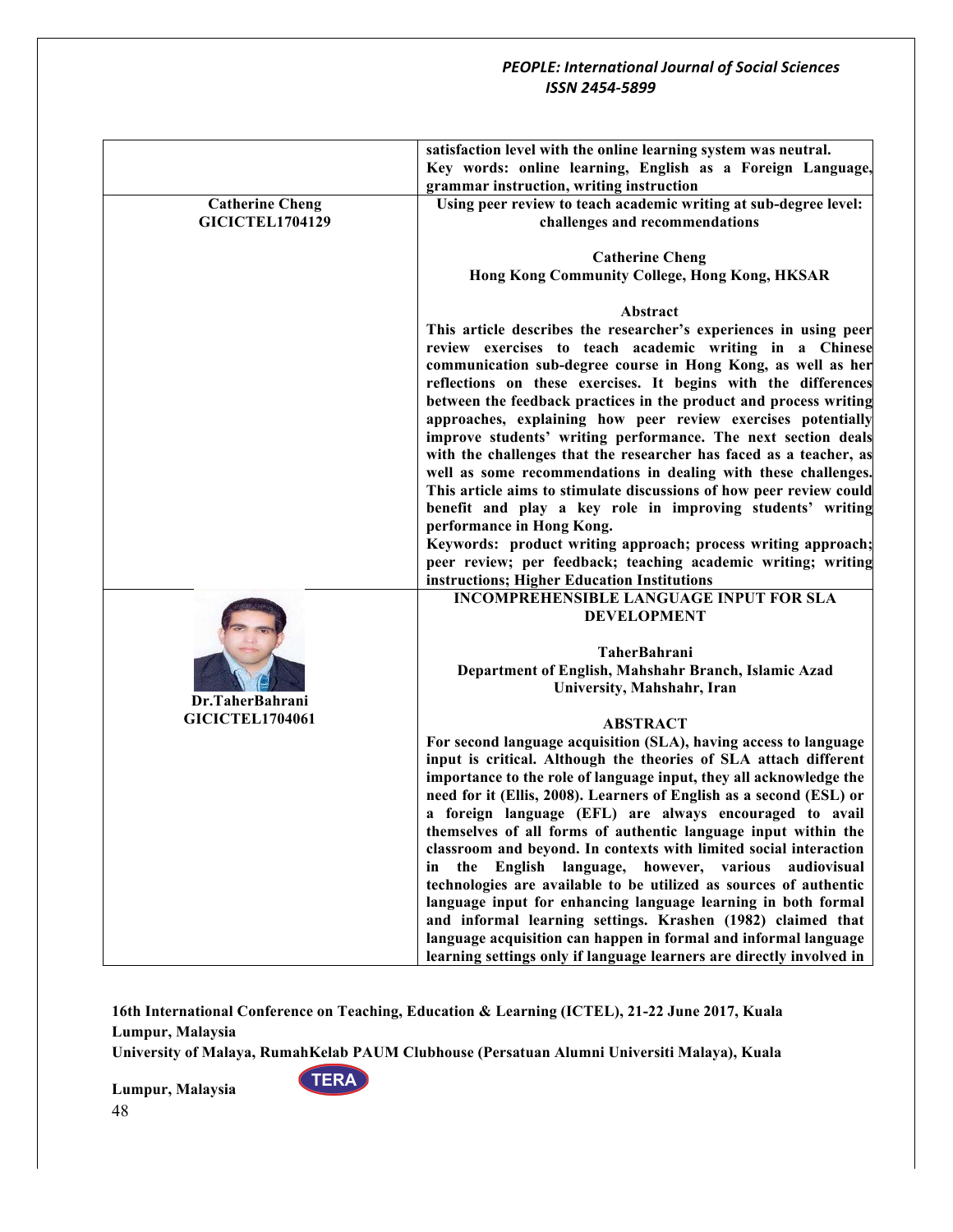| intensive exposure to a type of input which is comprehensible. In<br>contrast to this claim, other researchers also considered<br>comprehended input (Gass, 1988, 1997) incomprehensible input<br>(White, 1987), and comprehensible output (Swain, 1985) to<br>provide the necessary language input for SLA. In the same line,<br>the present paper aims at providing an overview with regard to<br>the importance of language input from different theories of SLA.<br>KEY WORDS: Language input, Second language acquisition,<br>Comprehensible input, Incomprehensible input                                                                                                                                                                                                                                                                                                                                                                                                                                                                                                                                                                                                                                                                                                                                                                                                                                                                                                                                                                                                                                                                                                                                                                                                                                                                                                                                                                                                    |
|------------------------------------------------------------------------------------------------------------------------------------------------------------------------------------------------------------------------------------------------------------------------------------------------------------------------------------------------------------------------------------------------------------------------------------------------------------------------------------------------------------------------------------------------------------------------------------------------------------------------------------------------------------------------------------------------------------------------------------------------------------------------------------------------------------------------------------------------------------------------------------------------------------------------------------------------------------------------------------------------------------------------------------------------------------------------------------------------------------------------------------------------------------------------------------------------------------------------------------------------------------------------------------------------------------------------------------------------------------------------------------------------------------------------------------------------------------------------------------------------------------------------------------------------------------------------------------------------------------------------------------------------------------------------------------------------------------------------------------------------------------------------------------------------------------------------------------------------------------------------------------------------------------------------------------------------------------------------------------|
| <b>LANGUAGE</b><br><b>INPUT</b><br><b>AND</b><br><b>SECOND</b><br><b>LANGUAGE</b><br>DEVELOPMENT: There are many internal as well as external<br>factors which influence SLA. Among them, the language input<br>that learners receive in SLA is one of the external factors which<br>plays a fundamental role. Corder (1967) is one of the pioneers<br>among SLA researchers who underscored the importance of<br>language input for SLA by drawing a distinction between input<br>and intake. According to Corder, language input refers to what is<br>available to be utilized by language learners for SLA which<br>should be differentiated from intake which is that part of the<br>input which is comprehended by the language learners.<br>The question of the role of language input in SLA has been of<br>prime importance in much SLA research and theory. In fact, the<br>review of the related literature on language input and SLA<br>reveals that much work in this area of research has been<br>concerned with the importance, the role, and the processing of<br>linguistic input (Doughty & Long, 2003; Grady & Lee, 2011;<br>Long, 1982; Nassaji&Fotos ,2011; Patten &Benati, 2010; among<br>others). From this large pool of research, it can be deduced that<br>SLA simply cannot take place in a vacuum without considering<br>having exposure to some type of language input (Gass, 1997).<br>However, while the importance and the role of language input has<br>been advocated by various language learning theories, there has<br>been a controversy in the field of language acquisition between<br>those theories that attribute a small or no role to language input<br>and those attributing it a more important role. According to Ellis<br>(2008), theories of SLA attach different importance to the role of<br>input in language acquisition process but they all acknowledge<br>the need for language input. In many approaches to SLA, input is |
| considered as being a highly essential factor while in other<br>approaches it has been neglected to a secondary role. In fact,<br>what has been changed in relation to the role of input in language<br>learning from the viewpoint of various language learning theories<br>is the conceptualization of how language input is processed by                                                                                                                                                                                                                                                                                                                                                                                                                                                                                                                                                                                                                                                                                                                                                                                                                                                                                                                                                                                                                                                                                                                                                                                                                                                                                                                                                                                                                                                                                                                                                                                                                                        |
| language learners (Doughty & Long, 2003).<br>In this relation, Ellis (2008) considered the role of language input<br>in SLA based on behaviorist, mentalist, and interactionist                                                                                                                                                                                                                                                                                                                                                                                                                                                                                                                                                                                                                                                                                                                                                                                                                                                                                                                                                                                                                                                                                                                                                                                                                                                                                                                                                                                                                                                                                                                                                                                                                                                                                                                                                                                                    |

**University of Malaya, RumahKelab PAUM Clubhouse (Persatuan Alumni Universiti Malaya), Kuala** 

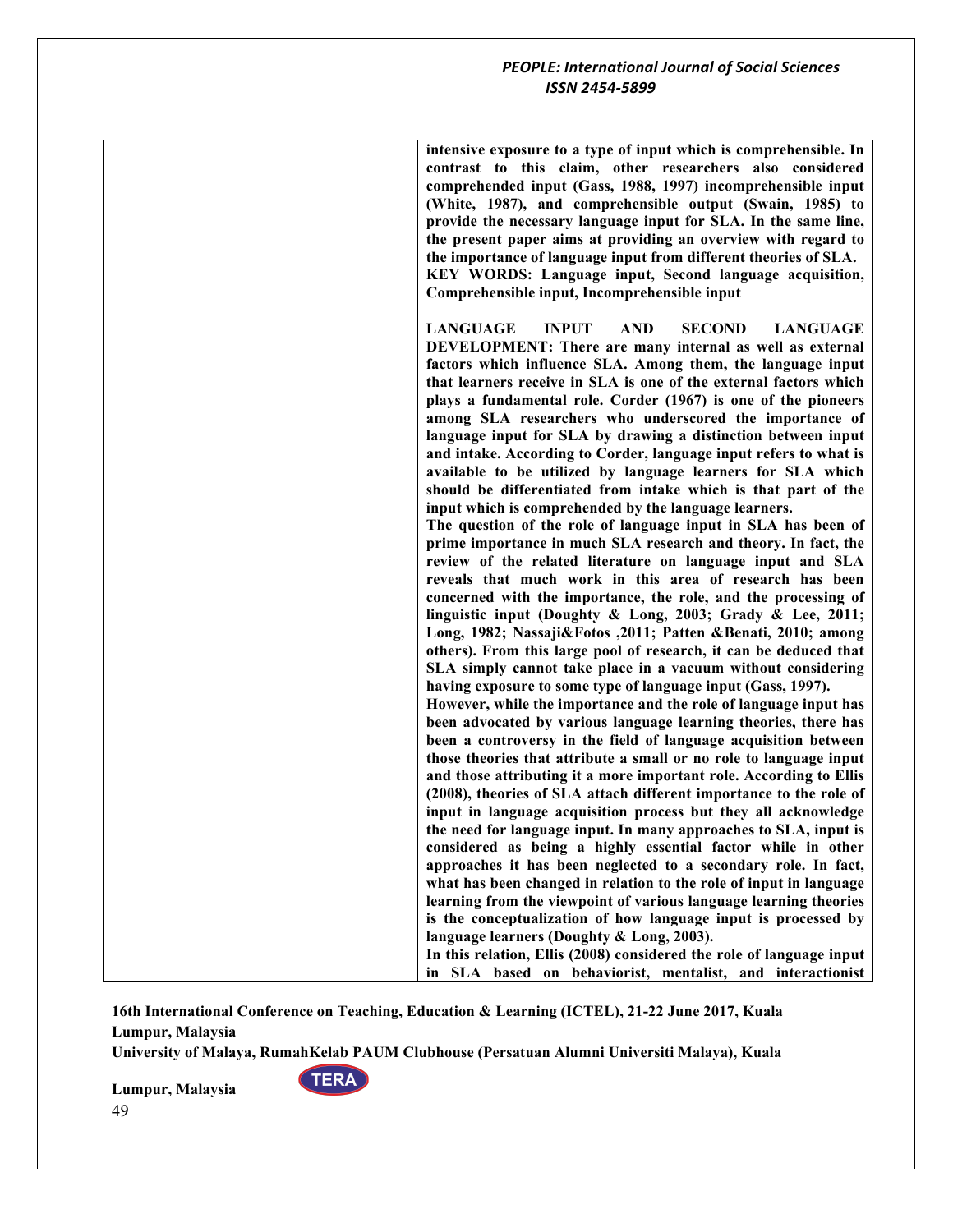| theories of language learning. The behaviorists view language<br>learning as environmentally controlled by various stimulus and |
|---------------------------------------------------------------------------------------------------------------------------------|
| feedback that language learners are exposed to as language input.                                                               |
| Indeed, the behaviorists consider a direct relationship between                                                                 |
| input and output. They ignore the internal processing of the mind                                                               |
| for language acquisition. For the behaviorists, language                                                                        |
| acquisition is controlled by external factors among which                                                                       |
| language input which consists of stimuli and feedback is central                                                                |
| (Ellis, 2008). Mentalist theories also claim that input is needed for                                                           |
| SLA but because the learners' brains are equipped to learn any                                                                  |
| language with innate knowledge, language input is merely                                                                        |
| considered as a trigger that activates the internal mechanism                                                                   |
| (Ellis, 2008). Interactionists theories of SLA highlight the                                                                    |
| importance of both input and internal language learning                                                                         |
| processing. They view language acquisition as the result of an                                                                  |
| interaction at the discourse level between the learners' mental                                                                 |
| abilities and the linguistic environment and input as the role of                                                               |
| affecting or being affected by the nature of internal mechanisms                                                                |
| (Ellis, 2008).                                                                                                                  |
| Other theories that underscore the important role of language                                                                   |
| input in SLA are the information processing and skill-acquisition                                                               |
| theories (Nassaji&Fotos, 2011). According to Nassaji and Fotos                                                                  |
| (2011), the role of language input in information processing                                                                    |
| theories is important because it is the information embedded in                                                                 |
| the input and its frequency that help language learners acquire                                                                 |
| the target language. Moreover, language input is essential in skill-                                                            |
| acquisition theories because it forms learners' initial declarative                                                             |
| knowledge which refers to the knowledge about the language.                                                                     |
| Other researches in spoken languages also indicate that the                                                                     |
| amount of language in the input and its frequency are indeed                                                                    |
| highly relevant for the acquisition of language (Hart &Risley,                                                                  |
| 1995).                                                                                                                          |
| Gass (1997) also considered the role of language input in the                                                                   |
| input-interaction model, the input hypothesis, the universal                                                                    |
| grammar model, and the information processing model which                                                                       |
| treat the role of language input in different ways. In the input-                                                               |
| interaction model, the language input that language learners                                                                    |
| receive is strengthened by the manipulation of the input through                                                                |
| interaction which forms a basis for SLA. Within Krashen's                                                                       |
| comprehensible input hypothesis, SLA takes place merely by                                                                      |
| means of comprehensible input which the language learners                                                                       |
| receive. That is, only the language input that is a little beyond the                                                           |
| learners' language competence is useful for SLA. The third model                                                                |
| is the universal grammar which asserts that language input is                                                                   |
| important but there must be something in addition to language                                                                   |
| input. This is the innate capacity which helps language learners                                                                |
| acquire the second language. The last model is the information                                                                  |

**16th International Conference on Teaching, Education & Learning (ICTEL), 21-22 June 2017, Kuala Lumpur, Malaysia**

**University of Malaya, RumahKelab PAUM Clubhouse (Persatuan Alumni Universiti Malaya), Kuala** 

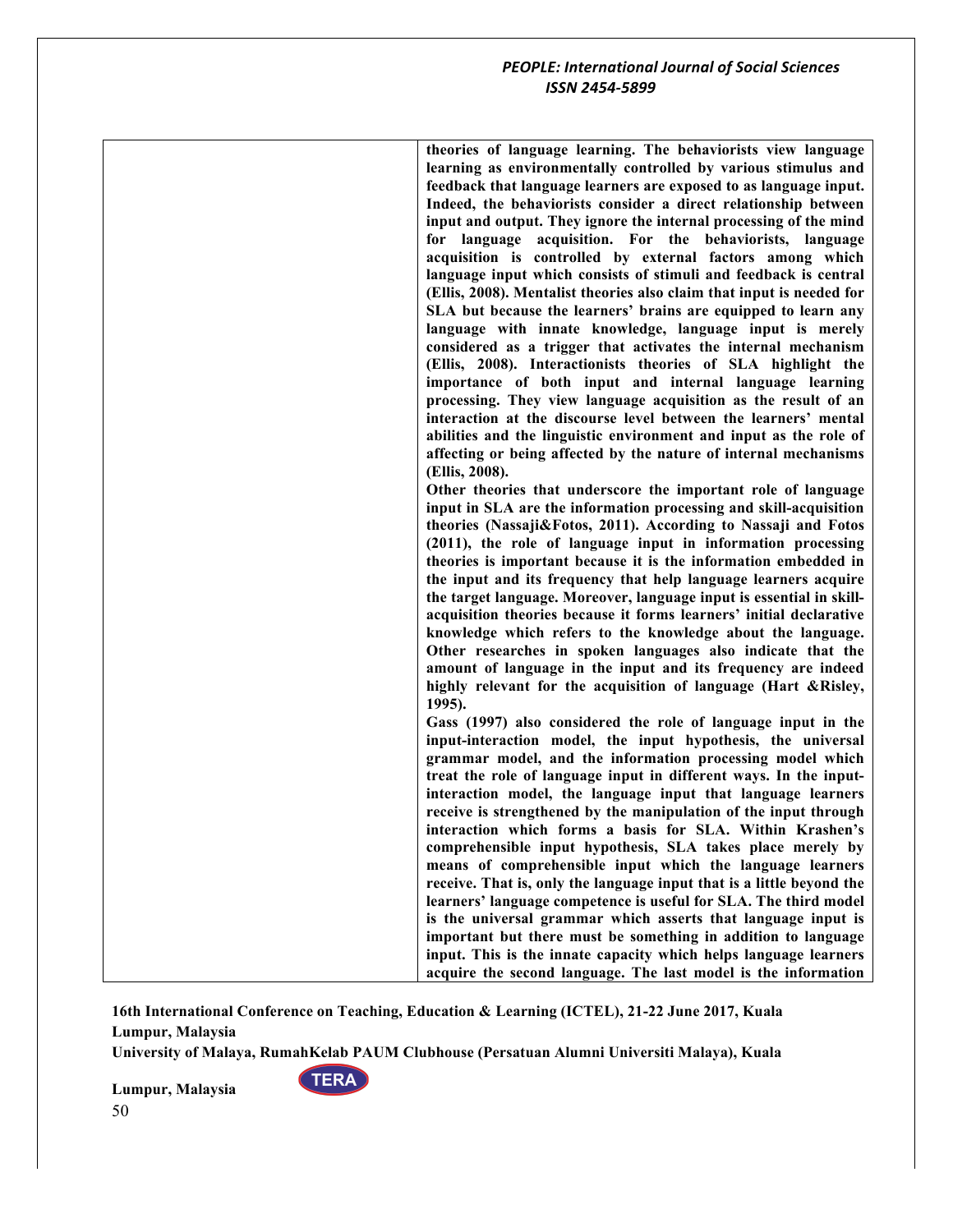**processing model in which the learner must first notice that there is something to learn. Then, the learner's attention is drawn to those parts of the input which do not coincide with the internalized competence. In this model, language input is necessary for providing information for language construction (Gass, 1997). The role of input in SLA has been highlighted as constituting the primary data for SLA (Long, 1982; Pica et al., 1987; VanPatten& Williams, 2007). Patten and Benati (2010) have emphasized that language input is a major source of data for language learners to construct their competence or mental representation of the language based on the examples embedded in the input. Grady et al. (2011) also highlighted the role of input in SLA by noting that in some cases of SLA there are indications that at least some features such as lexical development are directly shaped by the input. In other words, the language acquisition process is dependent upon the availability of appropriate language input. Besides the role of language input in SLA which has been considered from the perspectives of different language learning theories and models, language input has also been given the initial role to provide the necessary data for SLA in some frameworks. Among the researchers who have studied the role of language input in SLA, Gass and Selinker (1994) proffered a framework which indicates the importance of input in SLA process. Within the framework introduced by Gass and Selinker (1994), there are five levels for turning input into output: apperceived input, comprehended input, intake, integration, and output which account for SLA process. According to their model (Figure 1), language input refers to various sources of second language data which the learners are exposed to.** 



**16th International Conference on Teaching, Education & Learning (ICTEL), 21-22 June 2017, Kuala Lumpur, Malaysia**

**University of Malaya, RumahKelab PAUM Clubhouse (Persatuan Alumni Universiti Malaya), Kuala** 

**TERA**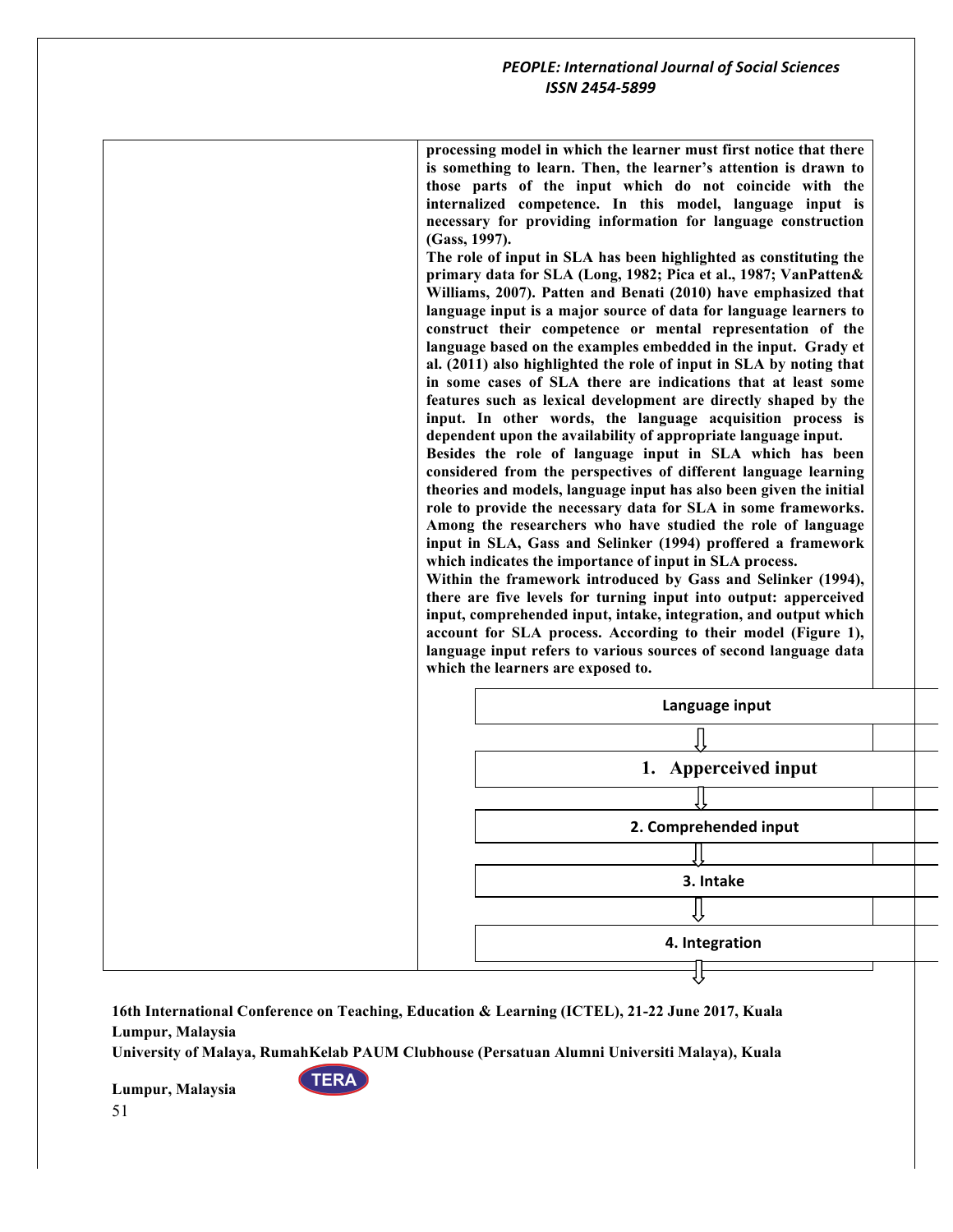| 5. Output                                                                                                                                                                                                                                                                                                                                                                                                                                                                                                                                                                                                                                                                                                                                                                                                                                                                                                                                                                                                                                                                                                                                                                                                                                                                                                                                                                                                                                                                                                                                                                                                                                                                                                                                                                                                                                                                                                                                                                                                                                                                                                                                                                                                                                                                                                                                                                                                                                                                      |
|--------------------------------------------------------------------------------------------------------------------------------------------------------------------------------------------------------------------------------------------------------------------------------------------------------------------------------------------------------------------------------------------------------------------------------------------------------------------------------------------------------------------------------------------------------------------------------------------------------------------------------------------------------------------------------------------------------------------------------------------------------------------------------------------------------------------------------------------------------------------------------------------------------------------------------------------------------------------------------------------------------------------------------------------------------------------------------------------------------------------------------------------------------------------------------------------------------------------------------------------------------------------------------------------------------------------------------------------------------------------------------------------------------------------------------------------------------------------------------------------------------------------------------------------------------------------------------------------------------------------------------------------------------------------------------------------------------------------------------------------------------------------------------------------------------------------------------------------------------------------------------------------------------------------------------------------------------------------------------------------------------------------------------------------------------------------------------------------------------------------------------------------------------------------------------------------------------------------------------------------------------------------------------------------------------------------------------------------------------------------------------------------------------------------------------------------------------------------------------|
| Figure 1: Gass and Selinker's model (1994) for second language<br>acquisition<br>The first stage of the SLA model which is concerned with input<br>utilization is called apperceived input. In this stage, some of the<br>language input is noticed by the language learner because of some<br>particular features such as frequency, affect, prior knowledge,<br>and attention (Gass&Selinker, 1994). The second stage is the<br>comprehension of that bit of language input which is apperceived.<br>Then, in the third stage which is a mental activity, the language<br>input is comprehended and internalized by the language learners<br>which refer to intake. The fourth stage is the integration of the<br>intake with the prior knowledge to arrive at the fifth stage which<br>is the output in the form of written or spoken language.<br>Likewise, Ellis (1997) introduced a basic computational model of<br>SLA with an initial focus on language input. In this model,<br>language learners are first exposed to language input which is<br>then processed in two stages. First, some parts of the input that<br>are comprehended by the language learners turn into intake.<br>Second, some of the intake which finds its way to the long term<br>memory is then turned into knowledge which results in spoken or<br>written output. While Gass and Selinker's (1994) and Ellis's<br>(1997) theoretical frameworks for SLA attach the initial<br>importance to language input, they differ from each other in the<br>number of stages that language input is processed in the minds of<br>language learners.<br>In a nutshell, comparing the theories and theoretical frameworks<br>for SLA based on the role of language input reveals that the<br>importance of language input is highlighted by various theories<br>and theoretical frameworks for SLA. In the same line, one of the<br>most influential SLA hypothesis concerned with the role and<br>importance of language input in SLA is the input hypothesis<br>(Krashen, 1981, 1982, 1985). As a matter of fact, most of the<br>studies on the type of language input and SLA have been<br>developed to either support or criticize Krashen's input<br>hypothesis which first claimed<br>the important role of<br>comprehensible input for SLA. Indeed, input hypothesis triggered<br>numerous studies in the investigation of issues related to the type<br>of language input for SLA (Ying, 1994). |
|                                                                                                                                                                                                                                                                                                                                                                                                                                                                                                                                                                                                                                                                                                                                                                                                                                                                                                                                                                                                                                                                                                                                                                                                                                                                                                                                                                                                                                                                                                                                                                                                                                                                                                                                                                                                                                                                                                                                                                                                                                                                                                                                                                                                                                                                                                                                                                                                                                                                                |

**16th International Conference on Teaching, Education & Learning (ICTEL), 21-22 June 2017, Kuala Lumpur, Malaysia**

**University of Malaya, RumahKelab PAUM Clubhouse (Persatuan Alumni Universiti Malaya), Kuala** 

**TERA**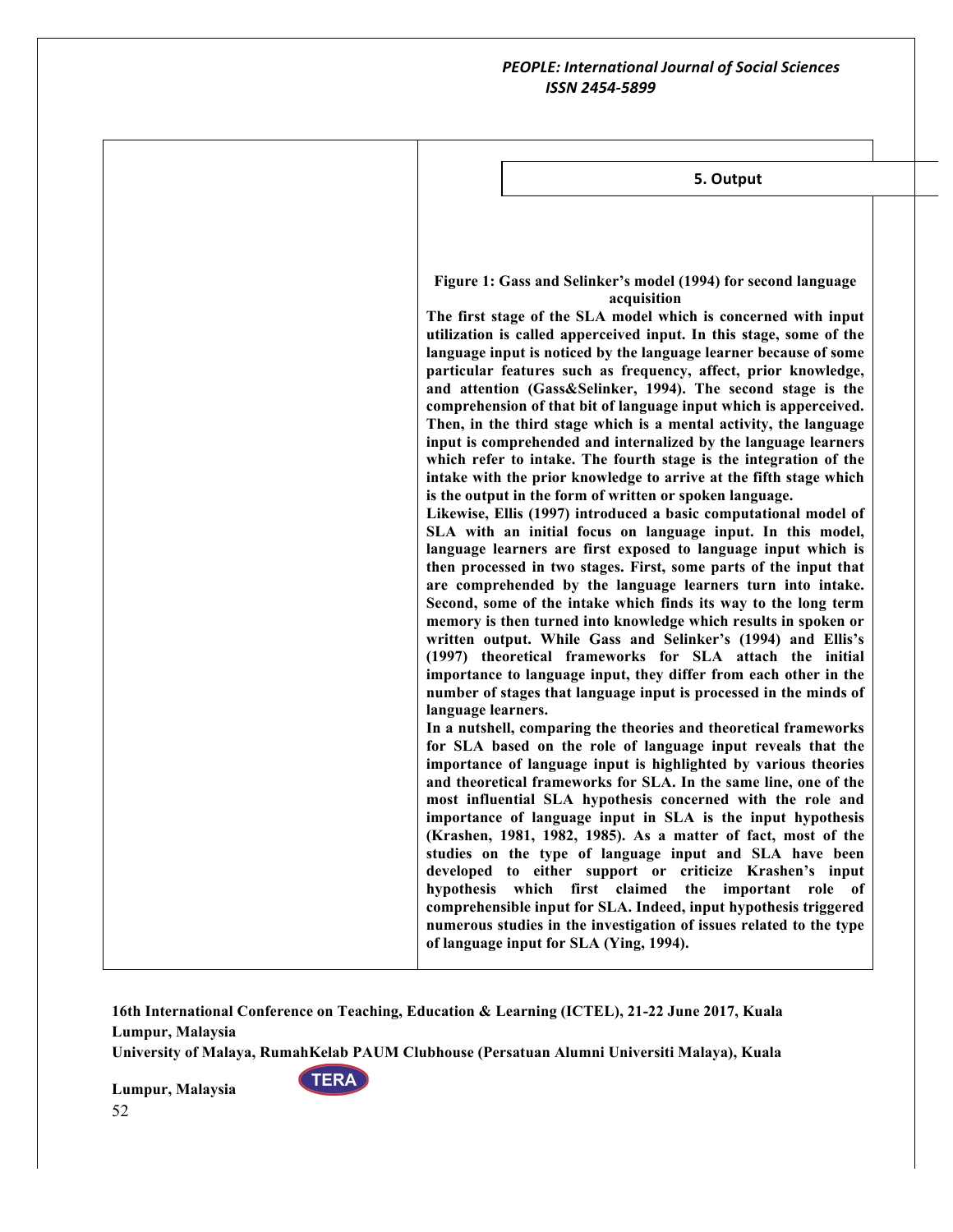| KRASHEN'S INPUT HYPOTHESIS: One of the important                      |
|-----------------------------------------------------------------------|
| psychologically oriented theories of language learning was            |
| established by Krashen (1981, 1982, 1985). He proposed a              |
| 'monitor model' of second language learning including five            |
| hypotheses: the input hypothesis, the natural order hypothesis,       |
| the acquisition-learning hypothesis, the monitor hypothesis, and      |
| the affective filter hypothesis. The hypothesis related to this study |
| is the input hypothesis which is put forth.                           |
| Language input is considered as a highly essential factor in the      |
| SLA process. In this relation, the input hypothesis continues to      |
|                                                                       |
| make strong claims regarding the role of language input and the       |
| necessity of exposure to comprehensible input in SLA. The input       |
| hypothesis claims that for SLA to take place, language learners       |
| must have exposure to a type of second language data which they       |
| can comprehend. Krashen identified comprehensible input as            |
| "the only causative variable in SLA" (Krashen, 1981, p. 57).          |
| According to Krashen, for SLA to take place, language learners        |
| must have exposure to comprehensible input which contains             |
| language structures that are beyond their current level $(I+1)$ .     |
| Based on Krashen's claims regarding language input and SLA,           |
| the basic assumptions of the input hypothesis can be summarized       |
| as follows: (1) access to comprehensible input as a potential type    |
| of language input is the main characteristic of all cases of          |
| successful SLA, (2) greater quantities of comprehensible input        |
| seem to result in faster or better SLA, and (3) lack of access to     |
| comprehensible input results in little or no SLA.                     |
| Few researchers (Long, 1982; Ellis & He, 1999; Gass& Varonis,         |
| 1994) have advocated the input hypothesis by suggesting modified      |
| input, interactionally modified input, and modified output as         |
| three potential sources of comprehensible input for SLA.              |
|                                                                       |
| Accordingly, modified input refers to a type of language input        |
| which has been modified or simplified in some ways before the         |
| language learners are exposed to it, interactionally modified input   |
| originates from input modification that occurs when language          |
| learners experience difficulty comprehending a message in             |
| interaction with interlocutors, and modified output refers to         |
| language learners' efforts to modify their output to make it more     |
| comprehensible to the interlocutor (Long, 1996).                      |
| Another aspect of the input hypothesis in relation to acquiring the   |
| language in informal setting (out of the classroom environment) is    |
| the importance of direct exposure to a source of language input.      |
| According to Krashen (1981), language acquisition can take place      |
| in informal environment if language learners are directly             |
| involved in intensive exposure to language input. Later, it will be   |
| discussed that this aspect of the input hypothesis which              |
| emphasizes the necessity of exposure to language input for            |
| language learning to occur has also been emphasized by                |
|                                                                       |

**University of Malaya, RumahKelab PAUM Clubhouse (Persatuan Alumni Universiti Malaya), Kuala** 

**TERA**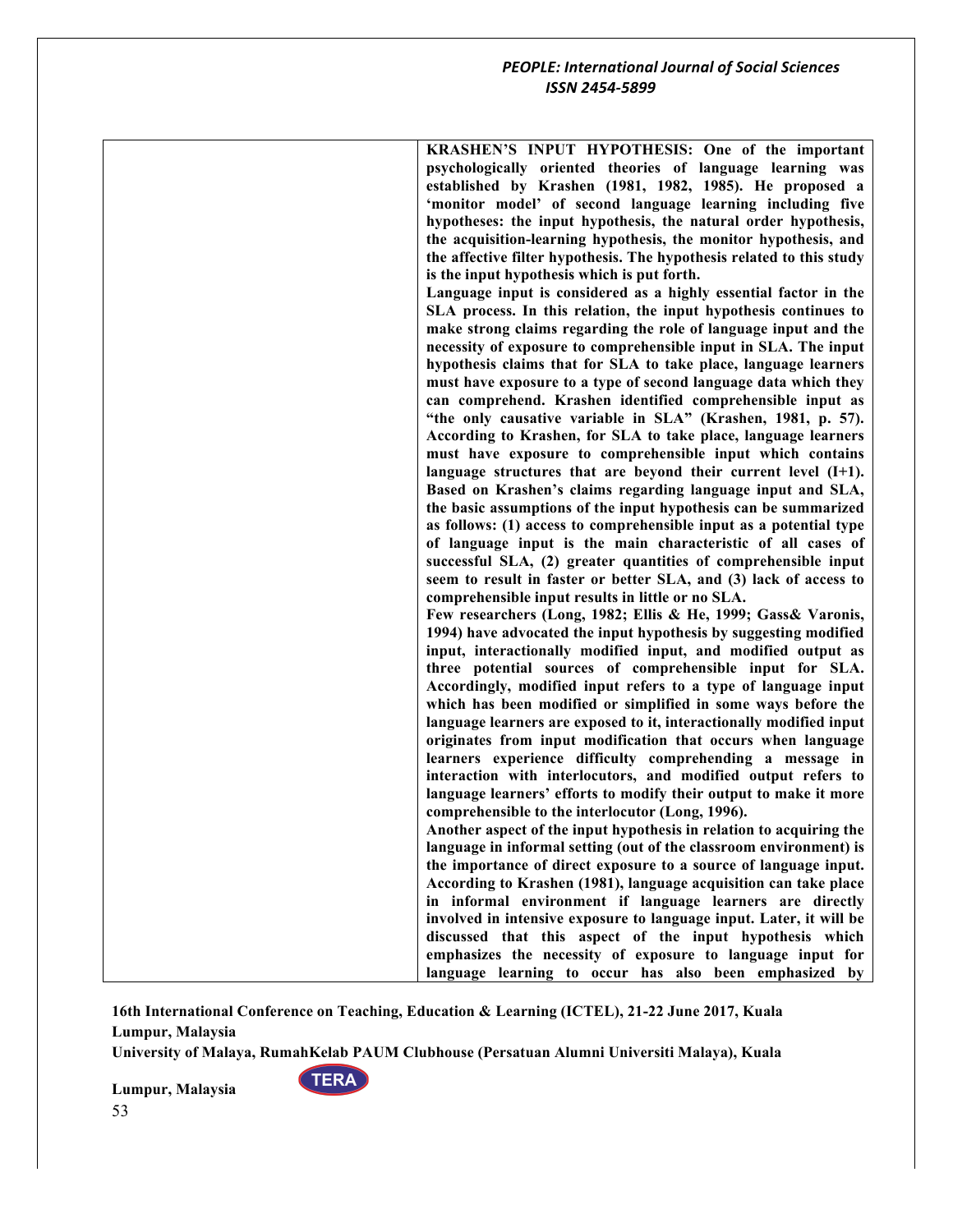**Krashen's critics. Nevertheless, empirical evidence related to the sources of language input, quality, and quantity of the input has not been provided neither by Krashen nor his critics.**

**CRITIQUES OF THE INPUT HYPOTHESIS: Despite the significant influence that the input hypothesis has had on the researches around the role of language input in SLA, it has received strong criticisms from several researchers.** 

**Serious concerns regarding the input hypothesis were expressed by McLaughlin (1987). McLaughlin claimed that the concept of a learner's level is extremely difficult to define which limits the application of this rule in the classroom since individual differences come into play when determining the learners' current levels. In fact, determining the current level of each language learner and providing i+1 language input for each of them separately in the classroom seems to be very difficult to fulfill. Krashen did not provide solutions regarding this issue. There are also some problems regarding how to provide language learners with language input which matches their i+1 level.**

**The input hypothesis has also been challenged by many researchers particularly beause it has made a large number of claims about the type and the qualitative aspect of the necessary language input in a wide array of SLA phenomena without providing solid empirical evidence. In other words, because Krashen's input hypothesis limits SLA to merely exposure to comprehensible input, the criticisms directed at the input hypothesis are mainly around the nature and the type of language input that can constitute the primary data for SLA. In fact, although second language researchers and the critics of Krashen's input hypothesis highlight the important role of input in SLA and agree on the fact that language input is a necessary ingredient in SLA (Salaberry, 2003), they claim that SLA is not achieved merely through comprehensible input. Other types of language input such as incomprehensible input, comprehended input, and comprehensible output are also considered to enhance the process of SLA through providing the necessary input.**

**INCOMPREHENSIBLE LANGAUGE INPUT FOR SLA DEVELOPMENT: White (1987) considered the necessary language input which constitutes the primary data for SLA to be either comprehensible or incomprehensible. In his incomprehensible input hypothesis, White underscored the point that it is the input incomprehensibility or comprehension difficulties which can provide important negative feedback to the learner that is necessary for the constitution of SLA. When language learners encounter language input that is incomprehensible because, for example, their inter-language rules** 

**16th International Conference on Teaching, Education & Learning (ICTEL), 21-22 June 2017, Kuala Lumpur, Malaysia**

**University of Malaya, RumahKelab PAUM Clubhouse (Persatuan Alumni Universiti Malaya), Kuala** 

**TERA**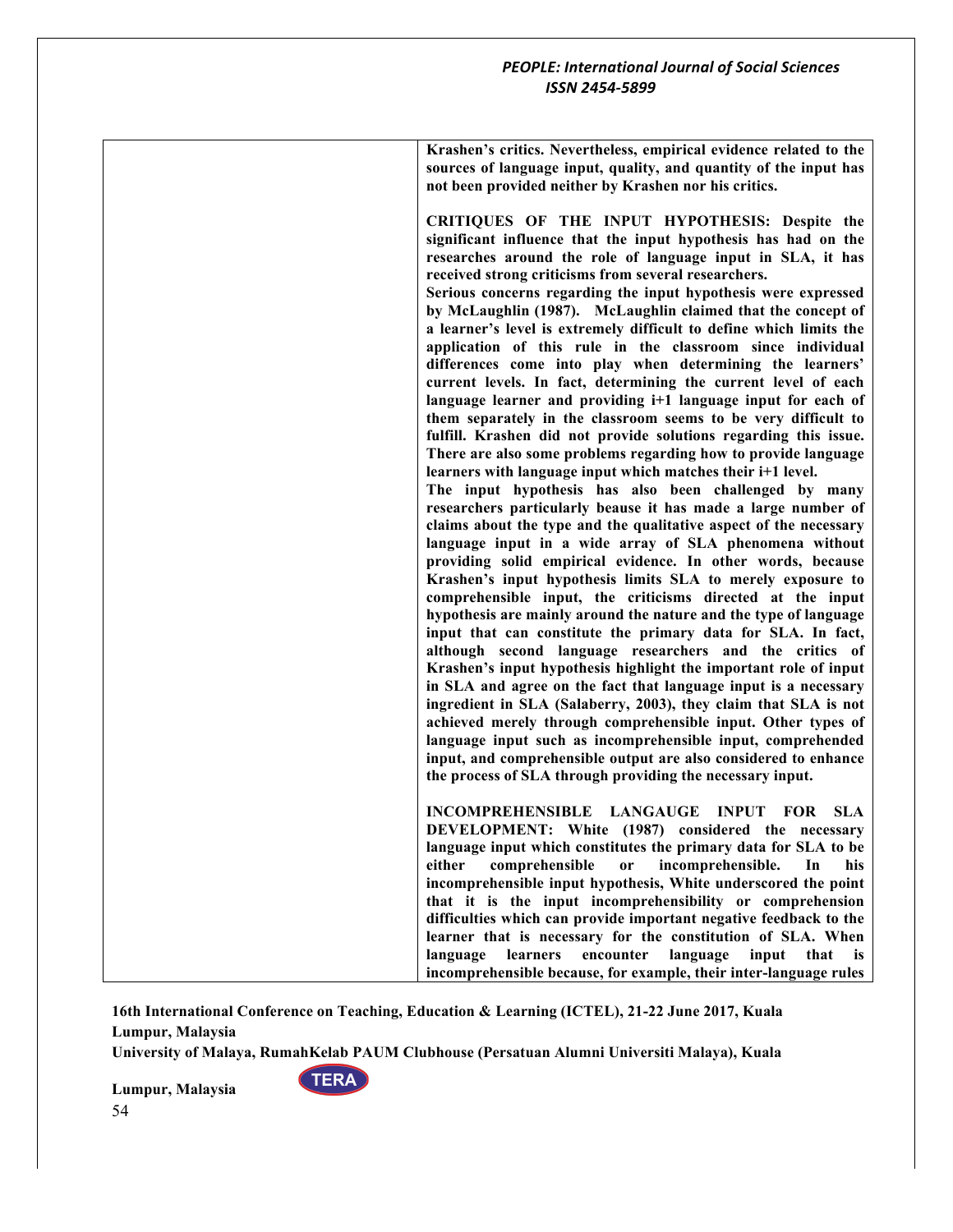| cannot analyze a particular second language structure, they have<br>to modify those inter-language rules to understand the structure<br>(White, 1987). In this way, the incomprehensible input enhances<br>the process of SLA. It can be concluded from what White (1987)<br>has put forth in relation to comprehensible or incomprehensible<br>input that when an aspect of the language input is<br>comprehensible, the acquisition of the missing structures would<br>not occur. In fact, the incomprehensibility of some aspects of the<br>given language input to the language learners draws their<br>attention to specific features to be acquired.<br>Gass (1988, 1997) also emphasized that crucial importance should<br>be given to the concept of comprehended input rather than<br>comprehensible input. According to Gass, only that part of the<br>language input which is comprehended is involved in the SLA |
|------------------------------------------------------------------------------------------------------------------------------------------------------------------------------------------------------------------------------------------------------------------------------------------------------------------------------------------------------------------------------------------------------------------------------------------------------------------------------------------------------------------------------------------------------------------------------------------------------------------------------------------------------------------------------------------------------------------------------------------------------------------------------------------------------------------------------------------------------------------------------------------------------------------------------|
| process. In other words, the primary language input which is<br>necessary for SLA may be beyond the boundaries of<br>comprehensible input. In the same line and as was discussed<br>earlier, in Gass and Selinker's (1997) and Ellis's (1994)<br>theoretical models for SLA, language input which is apperceived<br>by the language learners and then is turned into comprehended<br>input and intake is not limited merely to language data (input)                                                                                                                                                                                                                                                                                                                                                                                                                                                                         |
| which should necessarily be comprehensible. Indeed, language<br>learners are exposed to a body of second language input which<br>may or may not be within the range of I+1. Out of this initial<br>body of language input, some of the input is noticed by the<br>language learners because of frequency, affect, prior knowledge,<br>and attention (Gass&Selinker, 1997). Hence, the qualitative<br>aspect of language input in Gass and Selinker's (1997) and Ellis's                                                                                                                                                                                                                                                                                                                                                                                                                                                      |
| (1994) theoretical models for SLA is not limited to language input<br>that is necessarily at the language learners' i+1 current language<br>proficiency level.<br>In addition to incomprehensible input and comprehended input,                                                                                                                                                                                                                                                                                                                                                                                                                                                                                                                                                                                                                                                                                              |
| Swain (1985) also argued in her<br>comprehensible<br>output<br>hypothesis that<br>addition<br>in<br>to<br>comprehensible<br>input,<br>comprehensible output can also provide the necessary data for<br>SLA. The comprehensible output hypothesis states that language<br>learning takes place when the language learner faces a gap in                                                                                                                                                                                                                                                                                                                                                                                                                                                                                                                                                                                       |
| his/her linguistic knowledge of the second language. By noticing<br>this gap, the language learner tries to modify his/her output. This<br>modification of output may end in learning a new aspect of the<br>language which has not been acquired yet. Although Swain does<br>not claim that comprehensible output is solely responsible for all                                                                                                                                                                                                                                                                                                                                                                                                                                                                                                                                                                             |
| or even most parts of the language acquisition, she highlights the<br>point that under some conditions, comprehensible output<br>facilitates SLA in ways that it can provide the necessary input. As<br>a matter of fact, although Swain (1985) acknowledged that                                                                                                                                                                                                                                                                                                                                                                                                                                                                                                                                                                                                                                                            |
| without comprehensible input language learners are not able to                                                                                                                                                                                                                                                                                                                                                                                                                                                                                                                                                                                                                                                                                                                                                                                                                                                               |

**16th International Conference on Teaching, Education & Learning (ICTEL), 21-22 June 2017, Kuala Lumpur, Malaysia**

**University of Malaya, RumahKelab PAUM Clubhouse (Persatuan Alumni Universiti Malaya), Kuala** 

**TERA**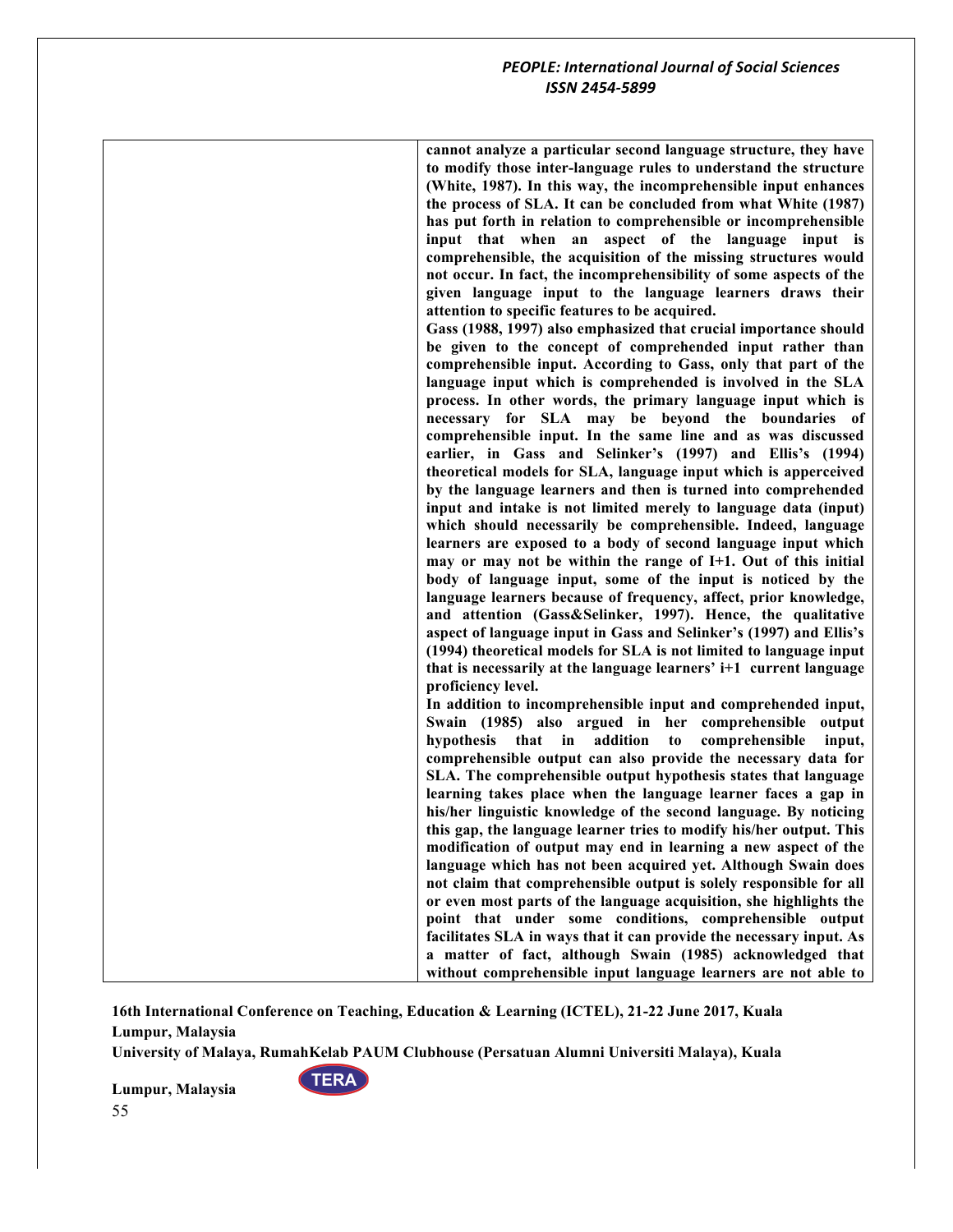| make connections between forms and meanings for SLA                |
|--------------------------------------------------------------------|
| development, she provides evidence of the immersion programs in    |
| which comprehensible input alone does not lead to SLA. This        |
| view contrasts sharply with Krashen's input hypothesis where the   |
| role of production, or output, is minimized.                       |
| The input hypothesis maintains that increased comprehensible       |
| input will result in more language acquisition, and that increased |
| output will not. However, no clear empirical evidence has been     |
| provided for this assumption. In this regard, Romeo (2000)         |
| showed support to Swain's comprehensible output hypothesis         |
| when he indicated that output of some kind is seen as a necessary  |
| phase in language acquisition. On the one hand, teachers need      |
| students' output in order to be able to judge their progress and   |
| adapt future materials to their needs. On the other hand, learners |
|                                                                    |
| need the opportunity to use the second language because when       |
| faced with communication failure, they are forced to make their    |
| output more precise. These arguments suggest that if               |
| comprehensible input is necessary, then so is comprehensible       |
| output which can be utilized as a source of input in SLA process.  |
| This view goes against Krashen's input hypothesis.                 |
| To come to the point, what can be concluded and summarized         |
| from Krashen's input hypothesis and his critiques' concerns is     |
| that the importance of language input for SLA is not questioned    |
| and some type of language input is required for SLA.               |
| Accordingly, in addition to modified input, interactionally        |
| modified input, and modified output which are considered as        |
| various types of comprehensible input for SLA, comprehended        |
| input, incomprehensible input, and comprehensible output can       |
| also provide the necessary language input for SLA. Hence,          |
| without debating on the right or wrong of Krashen's theory         |
| which is beyond the scope of this study, the premise taken is that |
| some types of language input is necessary for the study without    |
| delving into the psychological aspects of the language input.      |
|                                                                    |
| <b>CONCLUSION:</b> There are many internal as well as external     |
| factors which influence SLA. Among them, the language input        |
| that learners receive in SLA is one of the external factors which  |
| plays a fundamental role. However, according to Ellis (2008),      |
| although SLA theories attach different importance to the role of   |
| language input in language acquisition, they all acknowledge the   |
| need for language input.                                           |
| In view of the above, the present paper was set to provide an      |
| overview regarding the role of language input in SLA. As it is     |
| concluded, SLA, cannot simply take place in vacuum without         |
| having exposure to some sort of language input. While              |
| comprehensible input might be the best type of language input for  |
| the low level language learners, language learners with higher     |
|                                                                    |

**University of Malaya, RumahKelab PAUM Clubhouse (Persatuan Alumni Universiti Malaya), Kuala** 

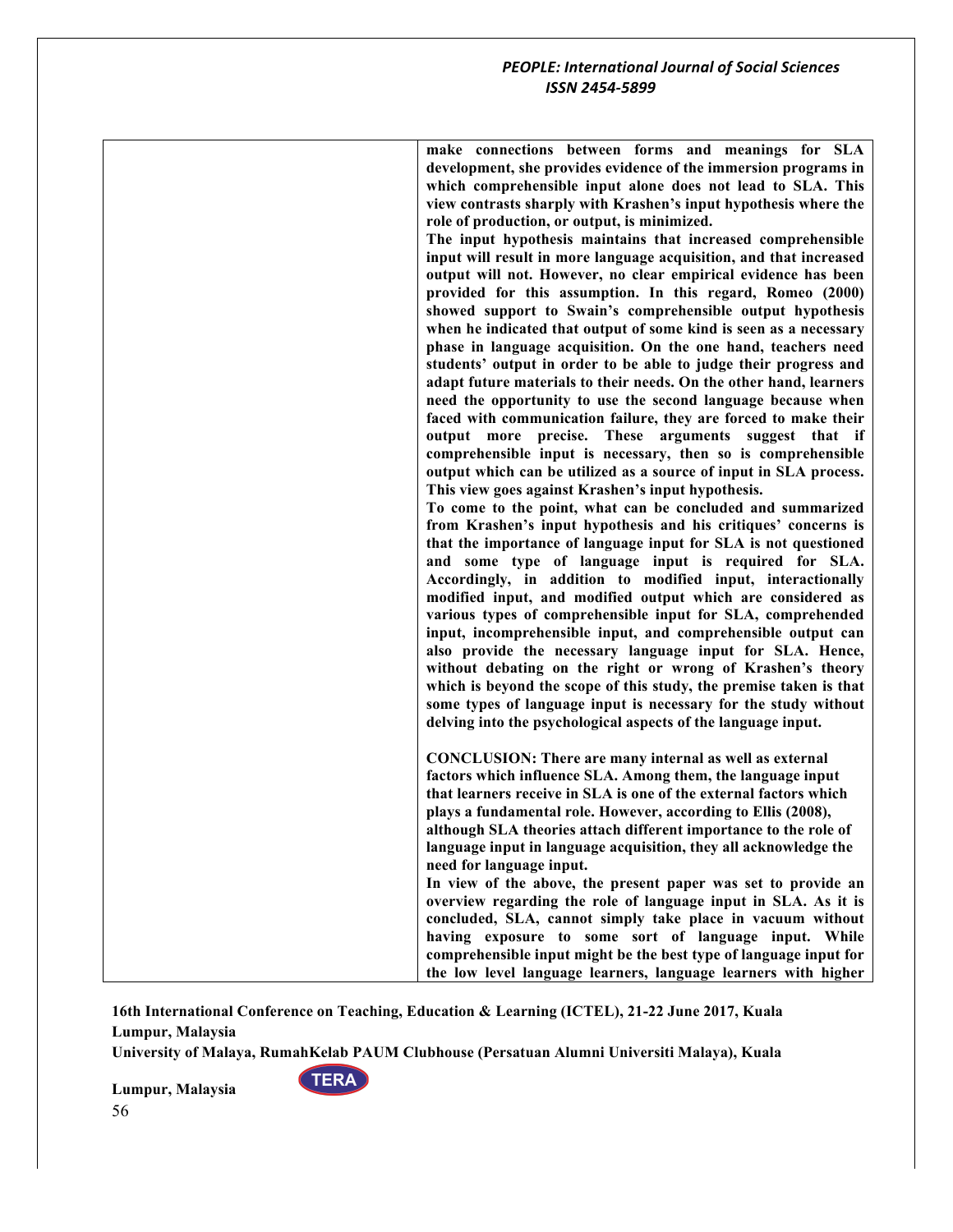| proficiency<br>benefit<br>language<br>levels<br>form<br>may<br>best<br>incomprehensible language input.                      |
|------------------------------------------------------------------------------------------------------------------------------|
| In a nutshell, the controversial issues in relation to language input                                                        |
| are the type and the amount (quantity) of language input                                                                     |
| necessary for SLA which have also been highlighted by Gass                                                                   |
| (1997). As a matter of fact, although the importance of input in                                                             |
| SLA has been emphasized by the majority of the researchers,                                                                  |
| little has also been written about the type and amount of language                                                           |
| input for SLA. In fact, the studies on the role and importance of                                                            |
| language input in SLA fall short of providing evidence of the                                                                |
| sources of language input which can provide the necessary                                                                    |
| language input for SLA.                                                                                                      |
| <b>REFERENCES</b>                                                                                                            |
| Corder, S. P. (1967). The significance of learners' errors.                                                                  |
| International Review of Applied Linguistics, 5, 161-170.                                                                     |
| Doughty, C., & Long, M. H. (2003). The handbook of second                                                                    |
| language acquisition. Blackwell publishing.                                                                                  |
| Ellis, R. (1997). Second language acquisition. Oxford: Oxford                                                                |
| <b>University Press.</b>                                                                                                     |
| Ellis, R. (2008). The study of second language acquisition (second                                                           |
| ed). Oxford: Oxford University Press.                                                                                        |
| Ellis, R., & He, X. (1999). The roles of modified input and output                                                           |
| in the incidental acquisition of word meanings. Studies in Second                                                            |
| Language Acquisition, 21, 285-301.                                                                                           |
| Gass, S. M. (1988). Integrating research areas: A framework for<br>second language studies. Applied Linguistics, 9, 198-217. |
| Gass, S. M. (1997). Input, interaction, and the second language                                                              |
| learner. Mahwah, NJ: Lawrence Elrbaum.                                                                                       |
| Gass, S., & Selinker, L. (1994). Second language acquisition: an                                                             |
| introductory course. Hilldale, NJ: Lawrence Erlbaum Associates.                                                              |
| Gass, S., & Varonis, E. (1994). Input, Interaction, and Second                                                               |
| Language Production. Studies in Second Language Acquisition,                                                                 |
| 16, 283-302.                                                                                                                 |
| Grady, W., Lee, S, O., & Lee, J. H. (2011). Practical and                                                                    |
| Theoretical Issues in the Study of Heritage Language Acquisition.                                                            |
| Heritage Language Journal.                                                                                                   |
| Hart, B., & Risley, T. (1995). Meaningful differences in the                                                                 |
| everyday experience of young American children. Baltimore:<br>Paul H. Brookes Publishing.                                    |
| Krashen, S. (1981). Second language acquisition and second                                                                   |
| language learning. Oxford: Pergamon Press.                                                                                   |
| Krashen, S. (1982). Principles and practice in second language                                                               |
| acquisition. New York: Prentice Hall.                                                                                        |
| Krashen, S. (1985). The input hypothesis. Torrance, CA: Laredo                                                               |
| <b>Publishing Company.</b>                                                                                                   |
| Long, M. (1982). Native speaker/non-native speaker conversation                                                              |

**University of Malaya, RumahKelab PAUM Clubhouse (Persatuan Alumni Universiti Malaya), Kuala** 

**TERA**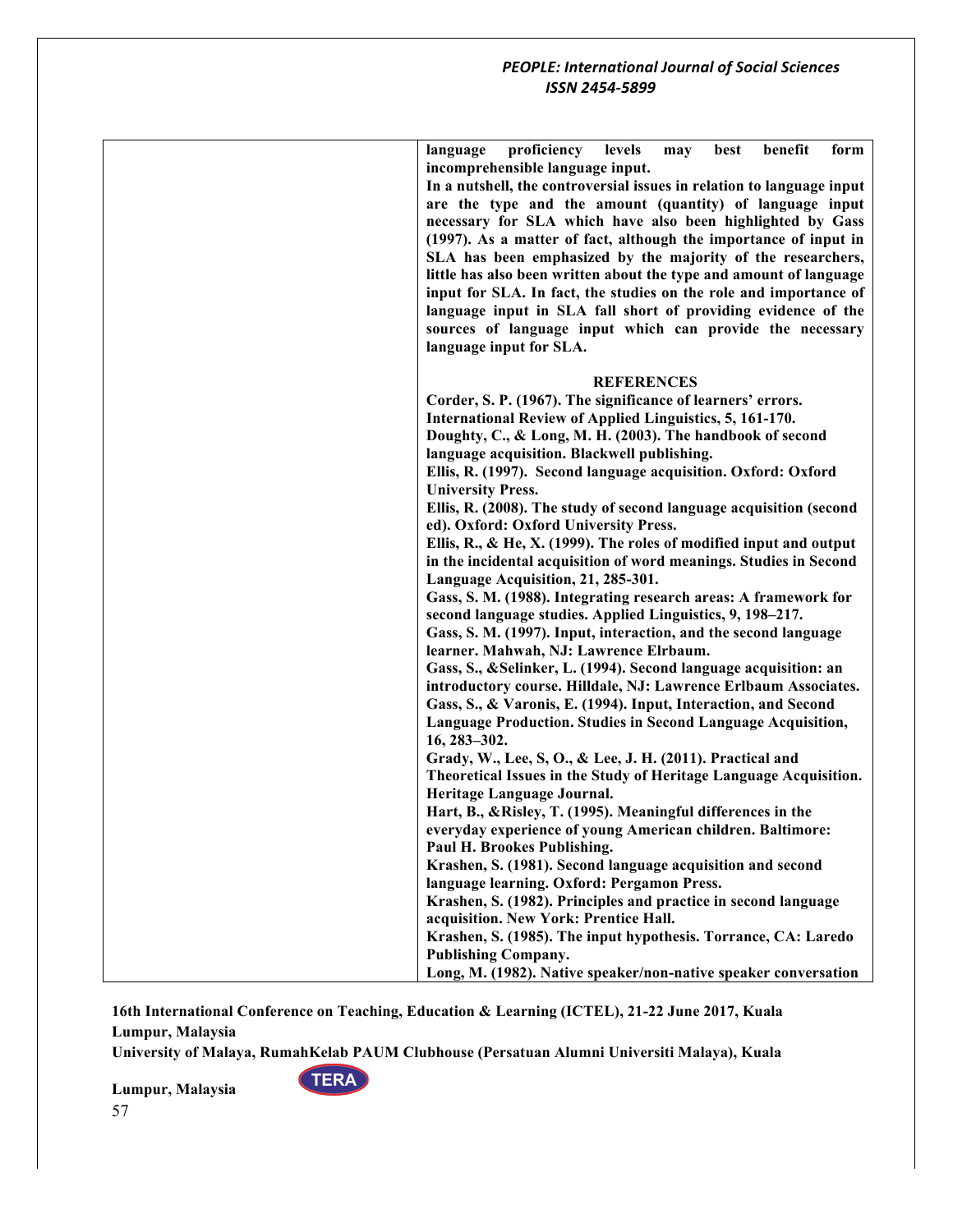| in the second language classroom. In M. Long & C. Richards        |
|-------------------------------------------------------------------|
| (Eds.), Methodology in TESOL: A book of readings (pp. 339-354).   |
| <b>New York: Newbury House.</b>                                   |
| Long, M. (1996). The role of the linguistic environment in second |
| language acquisition. In W. C. Ritchie & T. K. Bhatia (Eds.),     |
| Handbook of second language acquisition (pp. 413-468). New        |
| <b>York: Academic Press.</b>                                      |
| McLaughlin, B. (1987). The monitor model: some methodological     |
| considerations. Language learning, 28, 309-332.                   |
| Nassaji, H., & Fotos, S. (2010). Teaching Grammar in Second       |
| Language Classrooms: Integrating form-focused instruction in      |
| communicative context. New York: Routlege, Taylor & Francis       |
| Group.                                                            |
| Patten, V. B., & Benati, A. G. (2010). Key terms in second        |
| language acquisition. Continuum international publishing group.   |
| London.                                                           |
| Pica, T., Young, R., & Doughty, C. (1987). The impact of          |
| interaction on comprehension. TESOL Quarterly, 21, 737-759.       |
| Salaberry, M. R. (2001). The use of technology for second         |
| language learning and teaching: A retrospective. Modern           |
| Language Journal, 85 (1), 39-56.                                  |
| Swain, M. (1985). Communicative competence: Some roles of         |
| comprehensible input and comprehensible output in its             |
| development. Input in Second Language Acquisition., eds S.        |
| Gass& C. Madden, Newbury House, Rowley, Mass.                     |
| VanPatten, W., & Williams, J. (2007). Theories in second          |
| language acquisition: An introduction. Lawrence Erlbaum           |
| <b>Associates: New York.</b>                                      |
| White, L. (1987). Against comprehensible input: The Input         |
| Hypothesis and the development of L2 competence. Applied          |
| linguistics, 8, 95-110.                                           |
| Ying, H. (1994). What sort of input is needed for intake? SLAT    |
| student association working papers, 2 (1), 28-40.                 |

# **Listeners**

| Lee Ying Wei                                                                           |  |
|----------------------------------------------------------------------------------------|--|
| School of Education, the University of Nottingham Malaysia Campus, Semenyih, Malaysia  |  |
| <b>GICICTEL1704051</b>                                                                 |  |
| Abdu Mohammed                                                                          |  |
| Department of education c.o.e waka-Biu, C.O.E Waka-BiuBorno state Nigeria, BIU Nigeria |  |
| <b>GICICTEL1704057</b>                                                                 |  |
| <b>Assan Gave</b>                                                                      |  |

**16th International Conference on Teaching, Education & Learning (ICTEL), 21-22 June 2017, Kuala Lumpur, Malaysia**

**University of Malaya, RumahKelab PAUM Clubhouse (Persatuan Alumni Universiti Malaya), Kuala** 

**TERA**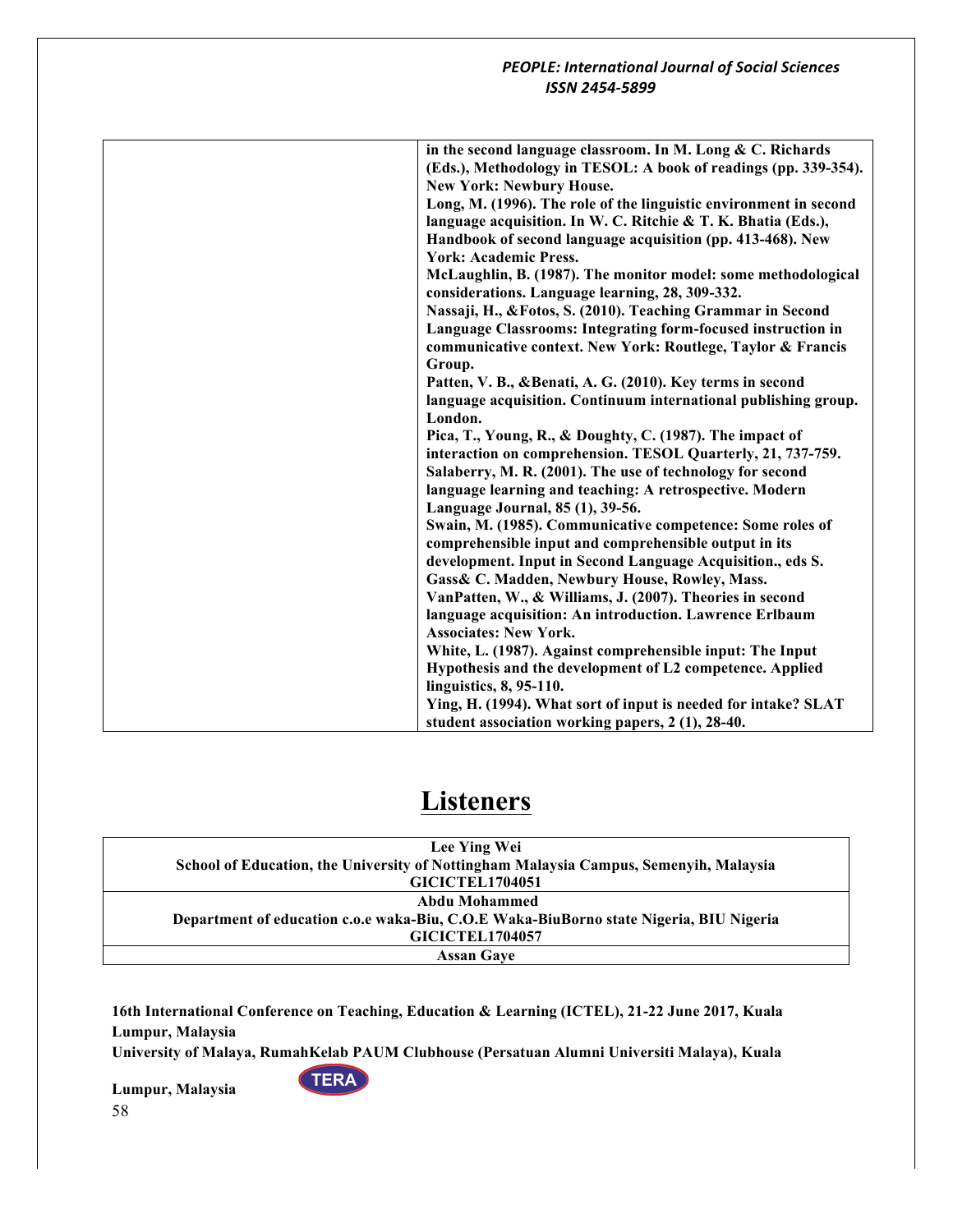| Njau Basic Cycle School, Ministry Of Basic And Secondary Education, Banjul, The Gambia<br><b>GICICTEL1704059</b> |  |  |
|------------------------------------------------------------------------------------------------------------------|--|--|
| <b>Dr.OmNath Trivedi</b>                                                                                         |  |  |
| Department of Humanities and Social Sciences, HBTU, U.P., India                                                  |  |  |
| <b>GICICTEL1704060</b>                                                                                           |  |  |
| <b>Yusuf Mohammed Petel</b>                                                                                      |  |  |
| Department of English C.O.E WAKA BIU, College of education Waka-BiuBorno state Nigeria, BIU Nigeria              |  |  |
| <b>GICICTEL1704062</b>                                                                                           |  |  |
| Musa A shallangwa                                                                                                |  |  |
| Departmen of Geography C.O.E WAKA BIU, College of education Waka-BiuBorno state Nigeria, BIU                     |  |  |
| Nigeria                                                                                                          |  |  |
| <b>GICICTEL1704063</b>                                                                                           |  |  |
| <b>IgbalElhag Ibrahim Mohamed</b>                                                                                |  |  |
| Department of Agricultural Economics, University of Gezira, Wad Medani, Sudan                                    |  |  |
| <b>GICICTEL1704065</b>                                                                                           |  |  |
| Mr DawaTasinmdaThlawur                                                                                           |  |  |
| Primary Education Studies Department C.O.E WAKA BIU, College of education Waka-BiuBorno state                    |  |  |
| Nigeria                                                                                                          |  |  |
| <b>GICICTEL1704066</b>                                                                                           |  |  |
| Nik Ammar Syaffian Bin Nik MohdFadzil                                                                            |  |  |
| Department Of Social Science, IPGM, Sultan Mizan Campus, Besut, Terengganu                                       |  |  |
| <b>GICICTEL1704073</b>                                                                                           |  |  |
| Dr.Piyush Tiwari                                                                                                 |  |  |
| Ramsun healthcare, Ujjain, Madhya Pradesh, India                                                                 |  |  |
| <b>GICICTEL1704076</b>                                                                                           |  |  |
| KunchithapathamSenthil Kumar                                                                                     |  |  |
| Department of Mathematics, PUMSchool, DEEE, TN Govt., INDIA, Tamil Nadu, INDIA                                   |  |  |
| <b>GICICTEL1704080</b>                                                                                           |  |  |
| GaliMagaji                                                                                                       |  |  |
| Department of Public Health, Kampala International University, Uganda                                            |  |  |
| <b>GICICTEL1704081</b>                                                                                           |  |  |
| <b>Shaheen</b>                                                                                                   |  |  |
| Karachi Educational and welfare society for deaf. NGO, Karachi Pakistan                                          |  |  |
| <b>GICICTEL1704089</b>                                                                                           |  |  |
| AlishkumarDedania                                                                                                |  |  |
| Founder, Miracle Educare, Blue Bell International School, Upleta, India                                          |  |  |
| <b>GICICTEL1704084</b>                                                                                           |  |  |
| <b>Yussif Suleiman Issah</b>                                                                                     |  |  |
| Literature and Language Studies, Gaziosmanpasa Univeristy, Turkey                                                |  |  |
| <b>GICICTEL1704103</b>                                                                                           |  |  |
| <b>Rahmad Effendi</b>                                                                                            |  |  |
| Department of Social Anthropology, Faculty of Social and Political Sciences, University of Indonesia, Jakarta,   |  |  |
| Indonesia                                                                                                        |  |  |
| <b>GICICTEL1704111</b>                                                                                           |  |  |
| ElviyasaGaberiaSiregar                                                                                           |  |  |
| Department Of Tarbiyah (Education), Faculty Of English Education, Sekolah Tinggi Agama Islam Negeri              |  |  |

**16th International Conference on Teaching, Education & Learning (ICTEL), 21-22 June 2017, Kuala Lumpur, Malaysia**

**University of Malaya, RumahKelab PAUM Clubhouse (Persatuan Alumni Universiti Malaya), Kuala** 

**TERA**